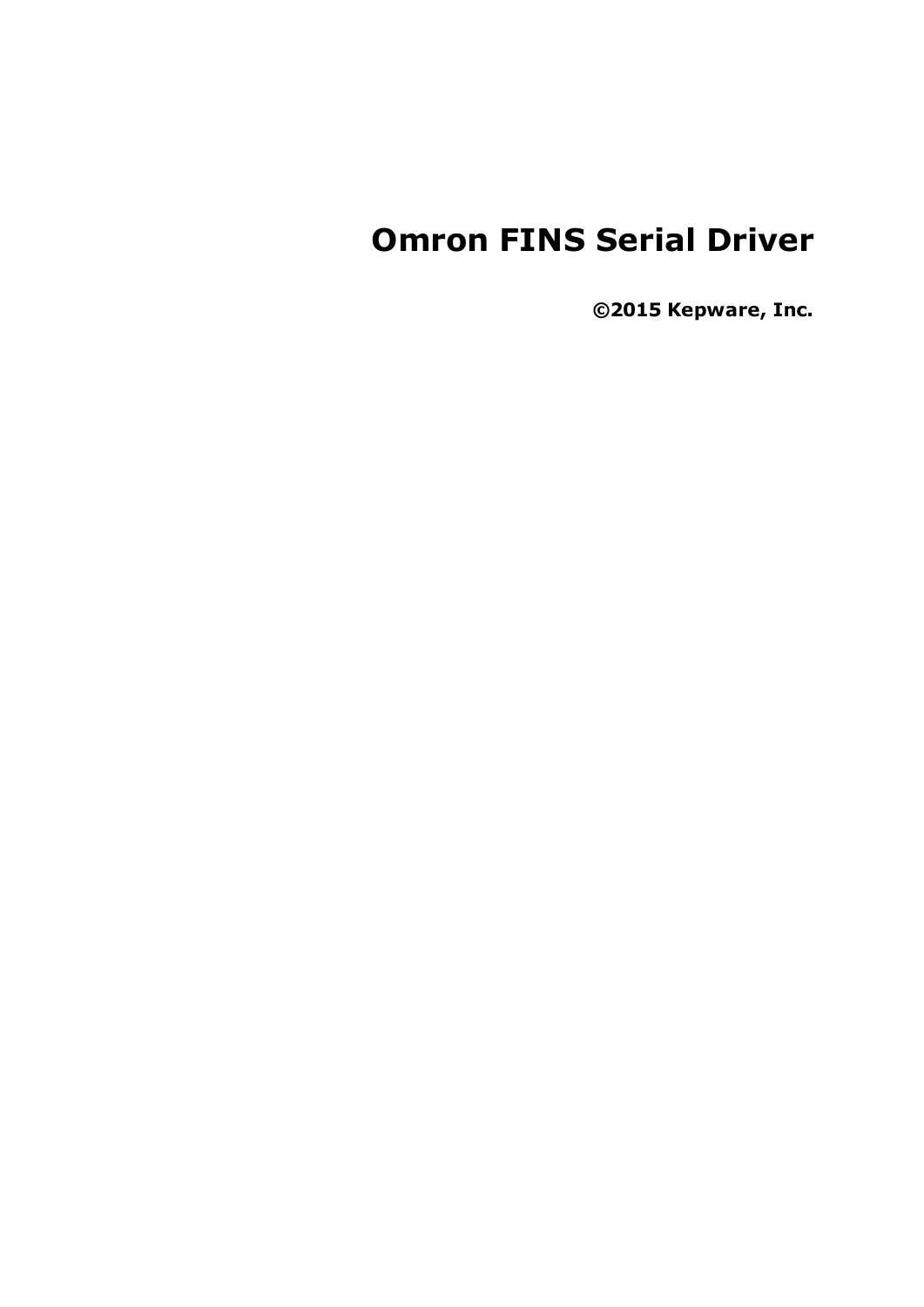# <span id="page-1-0"></span>**Table of Contents**

| Device <device name=""> access right denied (Tag <address>). [Main, Sub: <main code="" code,="" sub="">]. .65</main></address></device>                  |  |
|----------------------------------------------------------------------------------------------------------------------------------------------------------|--|
| Device <device name=""> cannot accept command (Tag <address>, Size <br/> <br/>stytes&gt;). [Main, Sub: <main< td=""><td></td></main<></address></device> |  |
| Device <device name=""> cannot process command (Tag <address>, Size <br/> <br/>sytes&gt;). [Main, Sub:</address></device>                                |  |
|                                                                                                                                                          |  |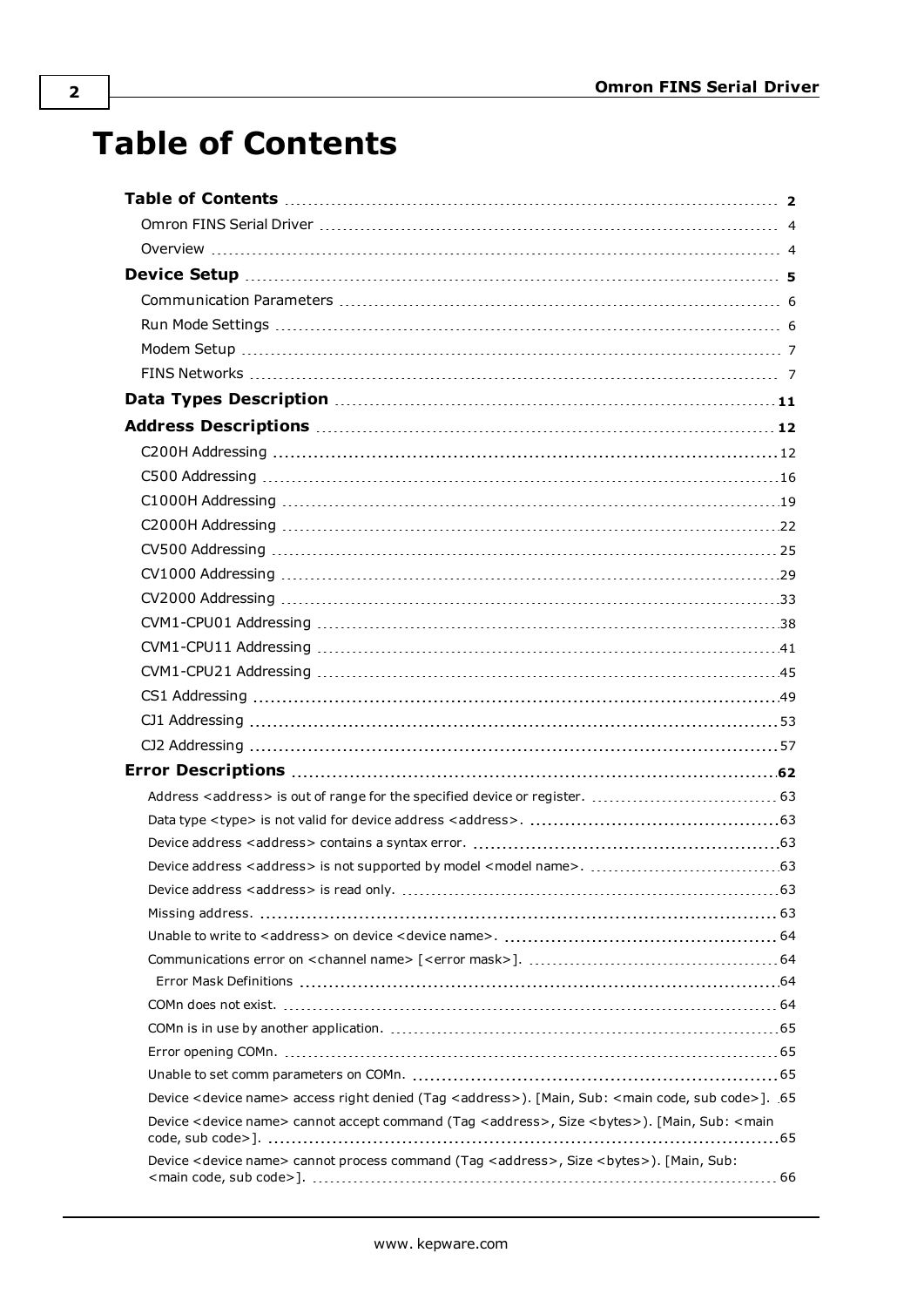| Device <device name=""> deactivated due to network settings conflict with device <device name="">66</device></device>                      |  |
|--------------------------------------------------------------------------------------------------------------------------------------------|--|
|                                                                                                                                            |  |
| Device <device name=""> responded with a command format error (Tag <address>, Size <br/> <br/>stes&gt;).</address></device>                |  |
| Device <device name=""> responded with a command parameter error (Taq <address>, Size <br/> <br/>Size <br/>&gt;&gt;.</address></device>    |  |
| Device <device name=""> responded with a communications error. [Main, Sub: <main code,="" sub<="" td=""><td></td></main></device>          |  |
| Device <device name=""> responded with destination node error. [Main, Sub: <main code="" code,="" sub="">]. 67</main></device>             |  |
| Device <device name=""> responded with error <error code=""> (Tag <address>, Size <br/> <br/>stres&gt;). [Main,</address></error></device> |  |
| Device <device name=""> responded with error in unit. [Main, Sub: <main code="" code,="" sub="">]. 67</main></device>                      |  |
| Device <device name=""> responded with fatal CPU unit error. [End Code: <end code="">]. 68</end></device>                                  |  |
| Device <device name=""> responded with local node error. [Main, Sub: <main code="" code,="" sub="">]. 68</main></device>                   |  |
| Device <device name=""> responded with non-fatal CPU unit error. [End Code: <end code="">]. 68</end></device>                              |  |
| Device <device name=""> responded with read not possible (Tag <address>, Size <br/> <br/>styles&gt;). [Main,</address></device>            |  |
| Device <device name=""> responded with routing table error. [Main, Sub: <main code="" code,="" sub="">]. 69</main></device>                |  |
| Device <device name=""> responded with write not possible (Tag <address>, Size <br/> <br/>sytes&gt;). [Main,</address></device>            |  |
| The current project was created with an older version of this driver. Examine device properties to                                         |  |
|                                                                                                                                            |  |
|                                                                                                                                            |  |
|                                                                                                                                            |  |
|                                                                                                                                            |  |

**3**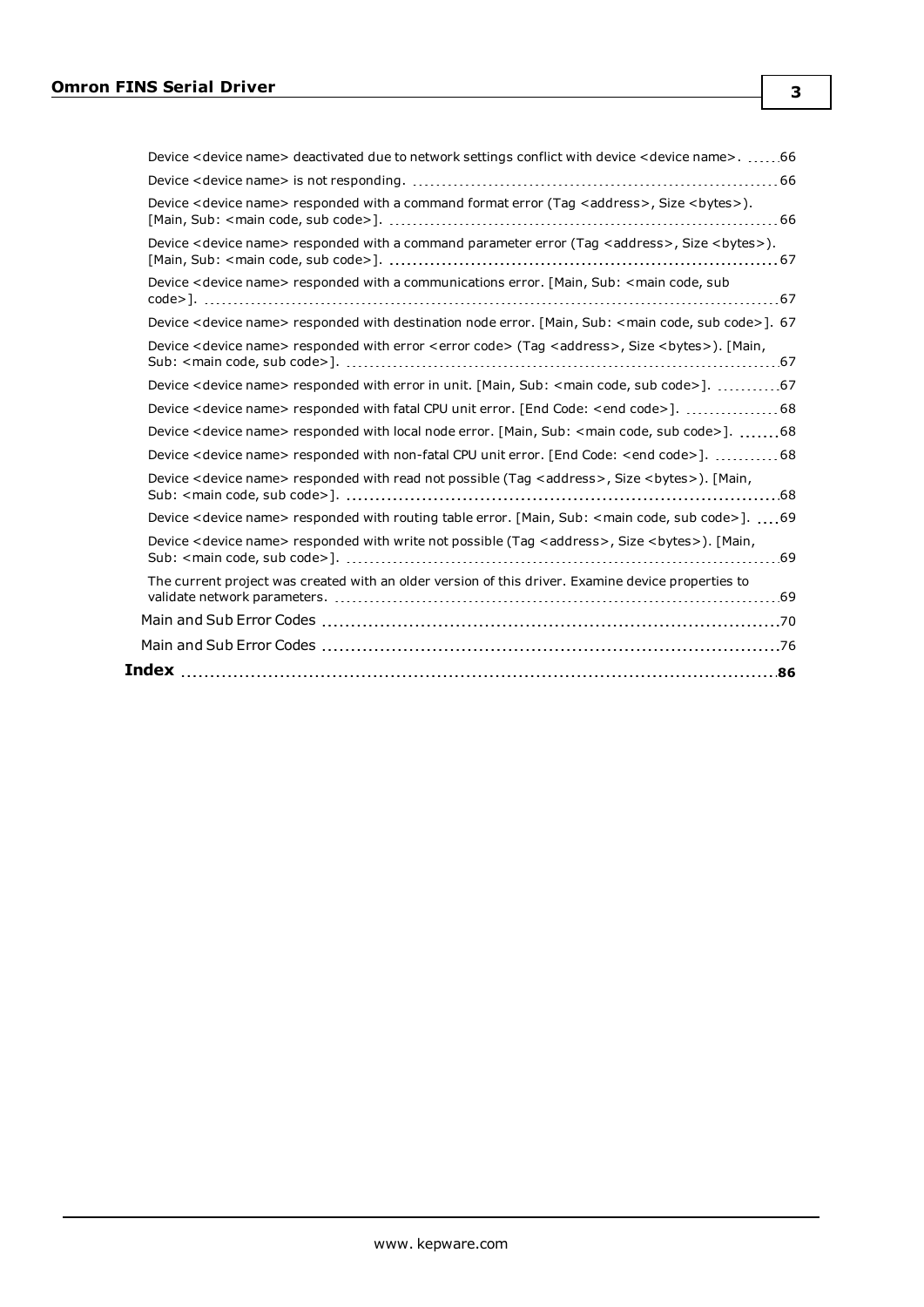## <span id="page-3-0"></span>**Omron FINS Serial Driver**

Help version 1.041

#### **CONTENTS**

**[Overview](#page-3-1)** What is the Omron FINS Serial Driver?

**[Device](#page-4-0) Setup** How do I configure a device for use with this driver?

**Data Types [Description](#page-10-0)** What data types does this driver support?

**Address [Descriptions](#page-11-0)** How do I address a data location on a Omron FINS Serial device?

#### **Error [Descriptions](#page-61-0)**

What error messages does the Omron FINS Serial Driver produce?

#### <span id="page-3-1"></span>**Overview**

The Omron FINS Serial Driver provides a reliable way to connect Omron FINS serial devices to OPC client applications; including HMI, SCADA, Historian, MES, ERP, and countless custom applications.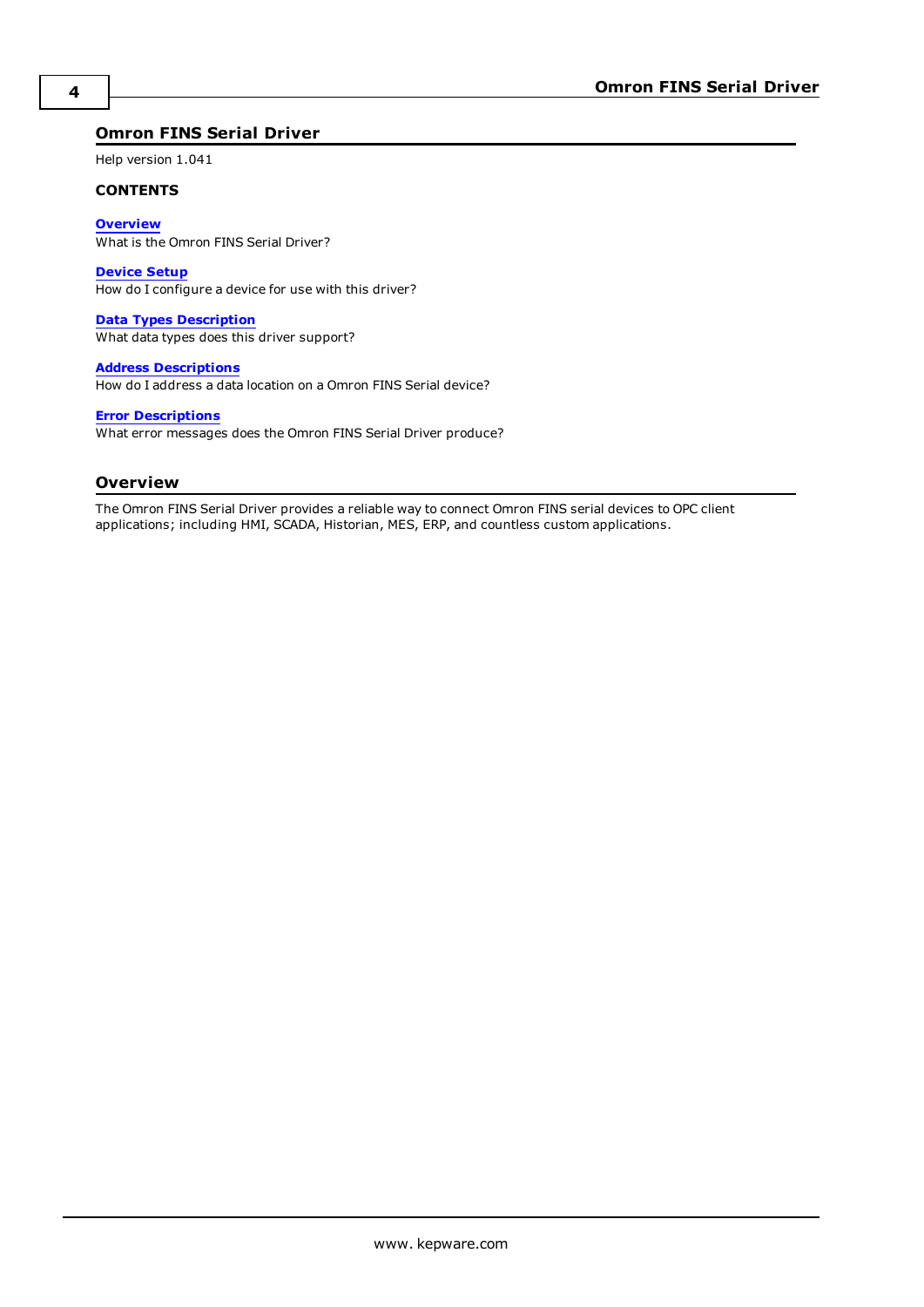#### <span id="page-4-0"></span>**Device Setup**

#### **Supported Devices**

This driver supports the FINS protocol via the Sysmac Way: Host Link Interface. For a current list of models that support the Sysmac Way: Host Link Interface (reference: Omron's *CX-Server Runtime - User Manual*), refer to the manufacturer's web site.

#### **Communication Protocol**

Omron FINS

#### **Supported Communication Parameters**

Baud Rate: 1200, 2400, 4800, 9600, 19200, 38400, 57600, 115200 bps Parity: Even, Odd, or None Data Bits: 7 or 8 Stop Bits: 1 or 2

#### **Ethernet Encapsulation**

This driver supports Ethernet Encapsulation, which allows the driver to communicate with serial devices attached to an Ethernet network using a terminal server. It may be invoked through the COM ID dialog in Channel Properties. For more information, refer to the server's help documentation.

#### **Flow Control**

When using an RS232/RS485 converter, the type of flow control that is required depends on the needs of the converter. Some converters do not require any flow control whereas others require RTS flow. To determine the converter's flow requirements, refer to its documentation. An RS485 converter that provides automatic flow control is recommended.

**Note 1:** When using the manufacturer's supplied communications cable, it is sometimes necessary to choose a flow control setting of RTS or RTS Always in Channel Properties.

**Note 2:** When running on platforms that do not enforce proper flow control, users may need to set the flow control in the server's communications settings.

#### **Device IDs**

The FINS command system supports communication with devices on local and remote Omron networks. The Device ID is a three-layer network address that uniquely identifies the target device. The format of the Device ID is *UU.AAA.NNN*, where:

- **UU:** Unit Number of the Host Link Unit used for PC interface (0 to 31 decimal).
- **AAA:** FINS Destination Network Address (0 to 127 decimal).
- **· NNN:** FINS Destination Node Number (0 to 254 decimal)

**Note:** For more information, refer to **FINS [Networks](#page-6-1)**.

#### **Cable Diagram**

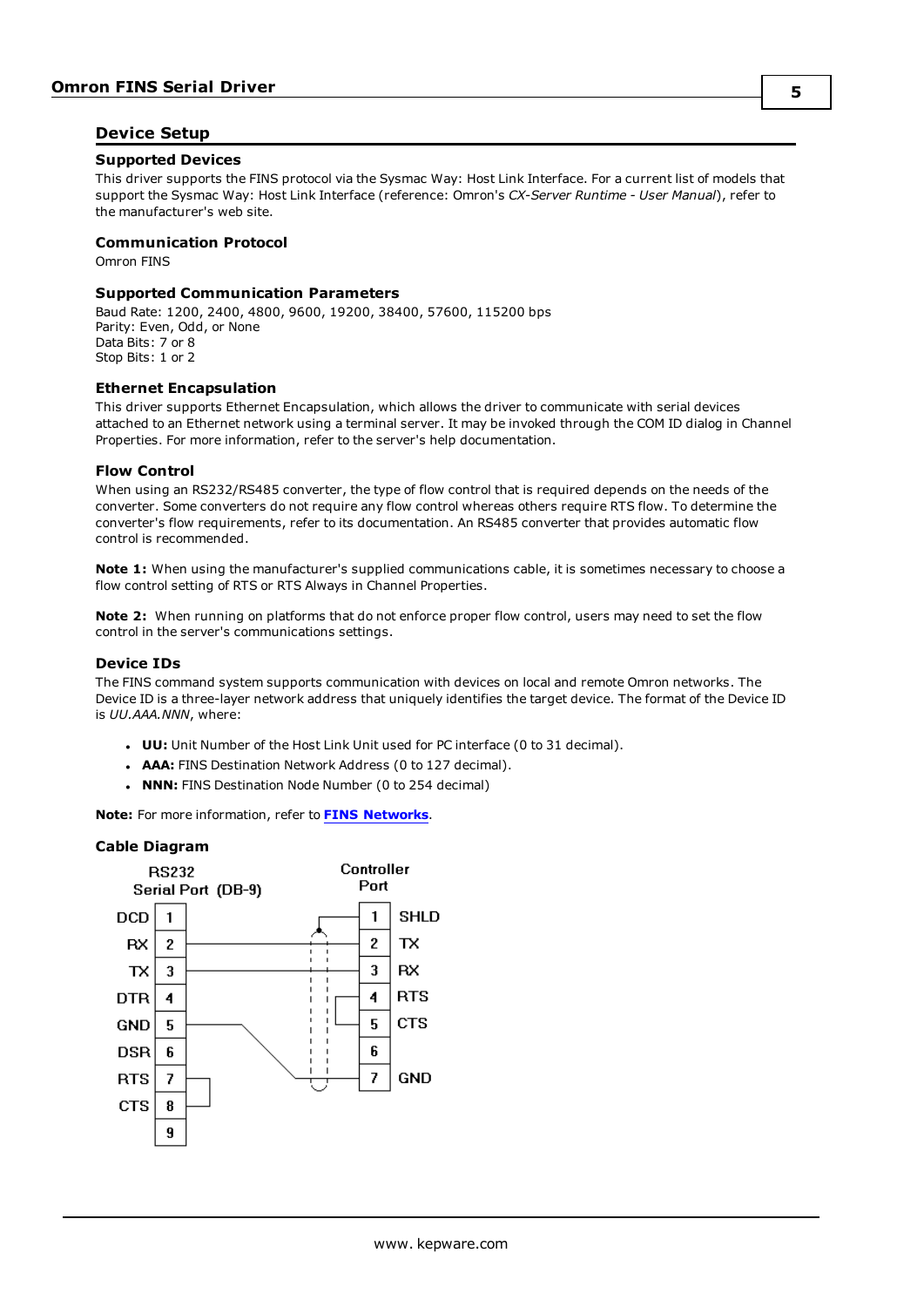## <span id="page-5-0"></span>**Communication Parameters**

| $\mathbf x$<br>New Device - Communication Parameters |                                                                                                                           |  |  |
|------------------------------------------------------|---------------------------------------------------------------------------------------------------------------------------|--|--|
|                                                      | Set the request size in bytes. This determines the<br>maximum number of bytes the driver can request in<br>a transaction. |  |  |
| $-0$                                                 | Request Size: 512<br><b>Bytes</b>                                                                                         |  |  |
|                                                      |                                                                                                                           |  |  |
|                                                      |                                                                                                                           |  |  |
| <br>$<$ Back<br>$N$ ext ><br>Cancel<br>Help          |                                                                                                                           |  |  |

Description of the parameter is as follows:

**Request Size:** This parameter specifies the number of bytes that may be requested from a device at one time. To refine the driver's performance, set the request size to one of the following settings: 32, 64, 128, 256, or 512 bytes. The default setting is 512 bytes.

**Note:** Because this driver uses an ASCII protocol, there are four bytes transmitted for each Word, Short, and BCD. Eight bytes are transmitted for each DWord, Long, LBCD, and Float.

#### <span id="page-5-1"></span>**Run Mode Settings**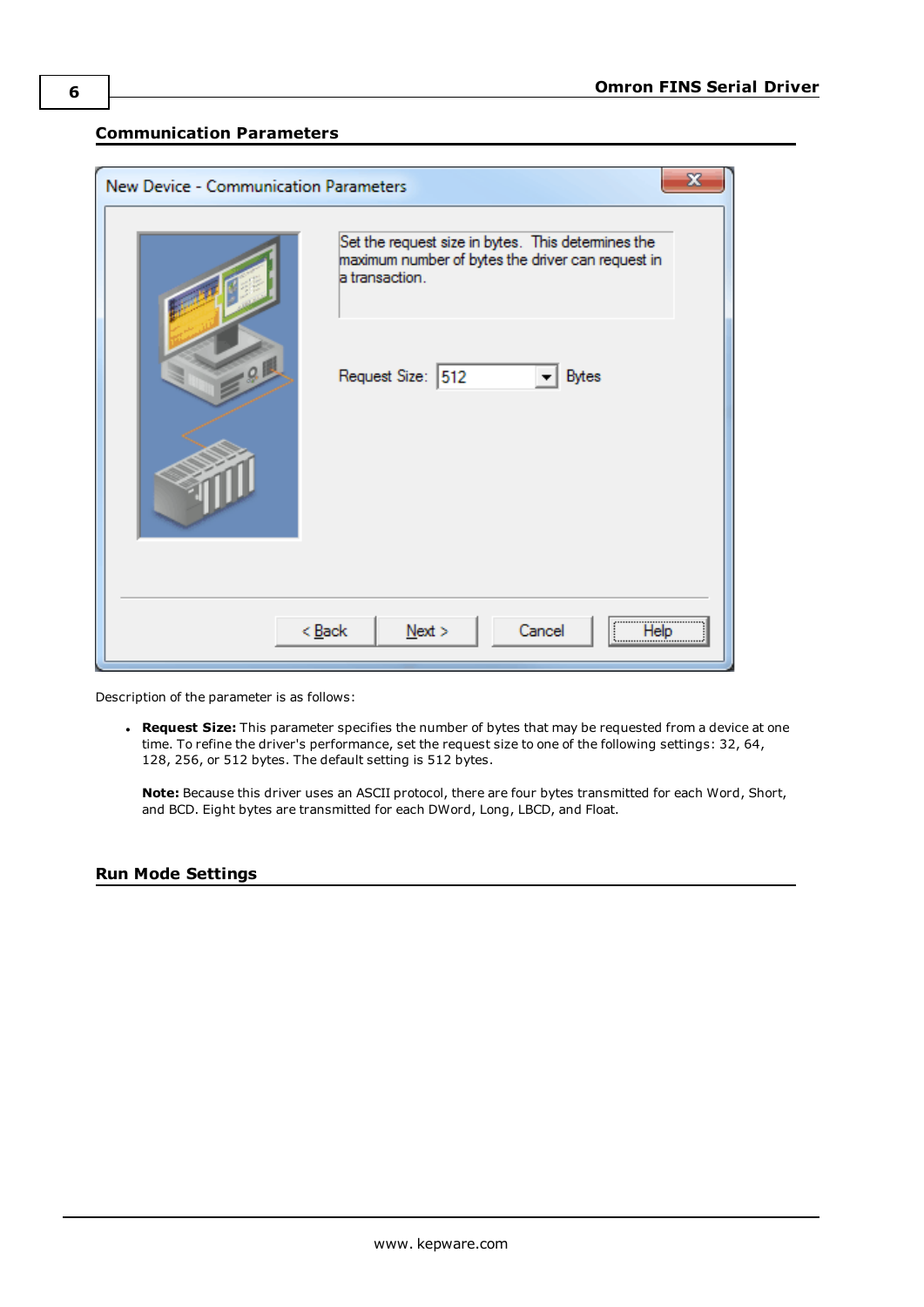

Description of the parameter is as follows:

- <sup>l</sup> **Writing to CS and TS addresses in Run mode:** This parameter specifies the driver's behavior when the device makes writes while in Run mode. Options include Fail write and log message, Set PLC to Monitor mode and perform write, and Set PLC to Monitor mode, write, reset to Run. The default setting is Set PLC to Monitor mode and perform write. Descriptions of the options are as follows:
	- <sup>l</sup> **Fail write and log message:** When selected, this option will fail the write and then post a message to the Event Log.
	- <sup>l</sup> **Set PLC to Monitor mode and perform write:** When selected, the PLC will be set to Monitor mode before performing the write.
	- <sup>l</sup> **Set PLC to Monitor mode, write, reset to Run:** When selected, the PLC will be set to Monitor mode before performing the write. Once complete, the PLC will reset to Run mode.

#### <span id="page-6-0"></span>**Modem Setup**

This driver supports modem functionality. For more information, please refer to the topic "Modem Support" in the OPC Server Help documentation.

#### <span id="page-6-1"></span>**FINS Networks**

The FINS communications service was developed by Omron to provide a consistent way for PLCs and computers on various networks to communicate. Compatible network types include Ethernet, Host Link, Controller Link, SYSMAC LINK, SYSMAC WAY, and Toolbus. FINS allows communications between nodes up to three network levels. Direct links between a PC and a PLC via Host link is not counted as a network layer.

The diagram below shows a FINS network comprised of interconnected SYSMAC LINK and Controller Link networks, and will serve as an example for the following discussion. FINS allows communication between any pair of devices in the diagram. PLC 1 serves as the host computer's Host Link interface to network 1. PLC 2 serves as a gateway between the networks 1 and 2. The Host PC sends a data request command (shown in red) to PLC 4 via PLC 1 and 2. The response is shown in blue. In principle, PLC 4 or 5 could act as a gateway to a third network layer that could also be reached by the Host PC.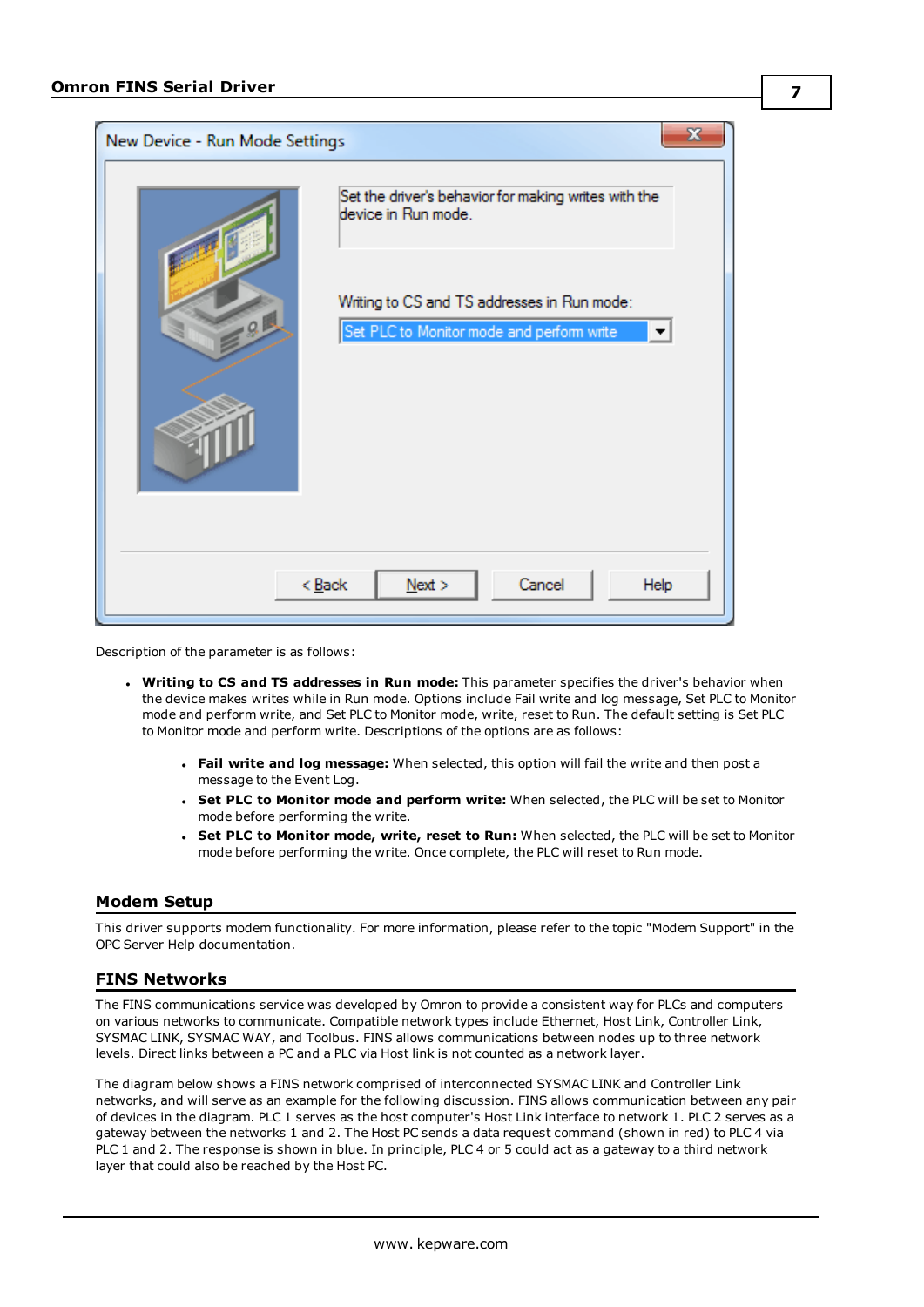

#### **FINS Messages**

FINS messages contain two parts: a header and a data portion. The header contains source and destination information, among other things. The data portion contains command codes and optional command parameters. The six source and destination parameters contained in the header are as follows:

- **. DNA: Destination Network Address.**
- **DA1:** Destination Node Number.
- **DA2: Destination Module Address.**
- **SNA:** Source Network Address.
- **SA1: Source Node Number.**
- **· SA2: Source Module Address.**

This driver will always set DA2 and SA2 to zero, meaning that communications will be between the host computer and the destination node's CPU module. This driver also sets SNA and SA1 to zero to indicate that communications will be through the Host Link port of the interface device. The interface device (PLC 1) will reset SNA and SA1 as needed when forwarding messages to other PLCs.

#### **Host Link Communications**

This driver is able to communicate with any FINS compatible device with a Host Link port. That device can then process a given FINS command if it is the destination node, or relay the message to another device if it is not. In the figure above, is desired to send a data request from the Host PC to PLC 4. The driver constructs a FINS data request message with appropriate source and destination parameters set in the header, encapsulates that message in a Host Link wrapper, and sends it off to PLC 1. PLC 1 then examines the FINS message header and determines that node 2 on network 2 (PLC 4) is the intended destination. By referring to its routing tables, PLC 1 determines that the message must be sent to the gateway device PLC 2 in order to reach the destination node on network 2. Since PLC 2 is not on a Host Link network, the Host Link wrapper is removed. PLC 2 in turn sends the message to PLC 4, which sends its reply back to the Host PC via PLC 2 and 1. PLC 1 wraps the FINS response in a Host Link wrapper, which this driver can recognize and process.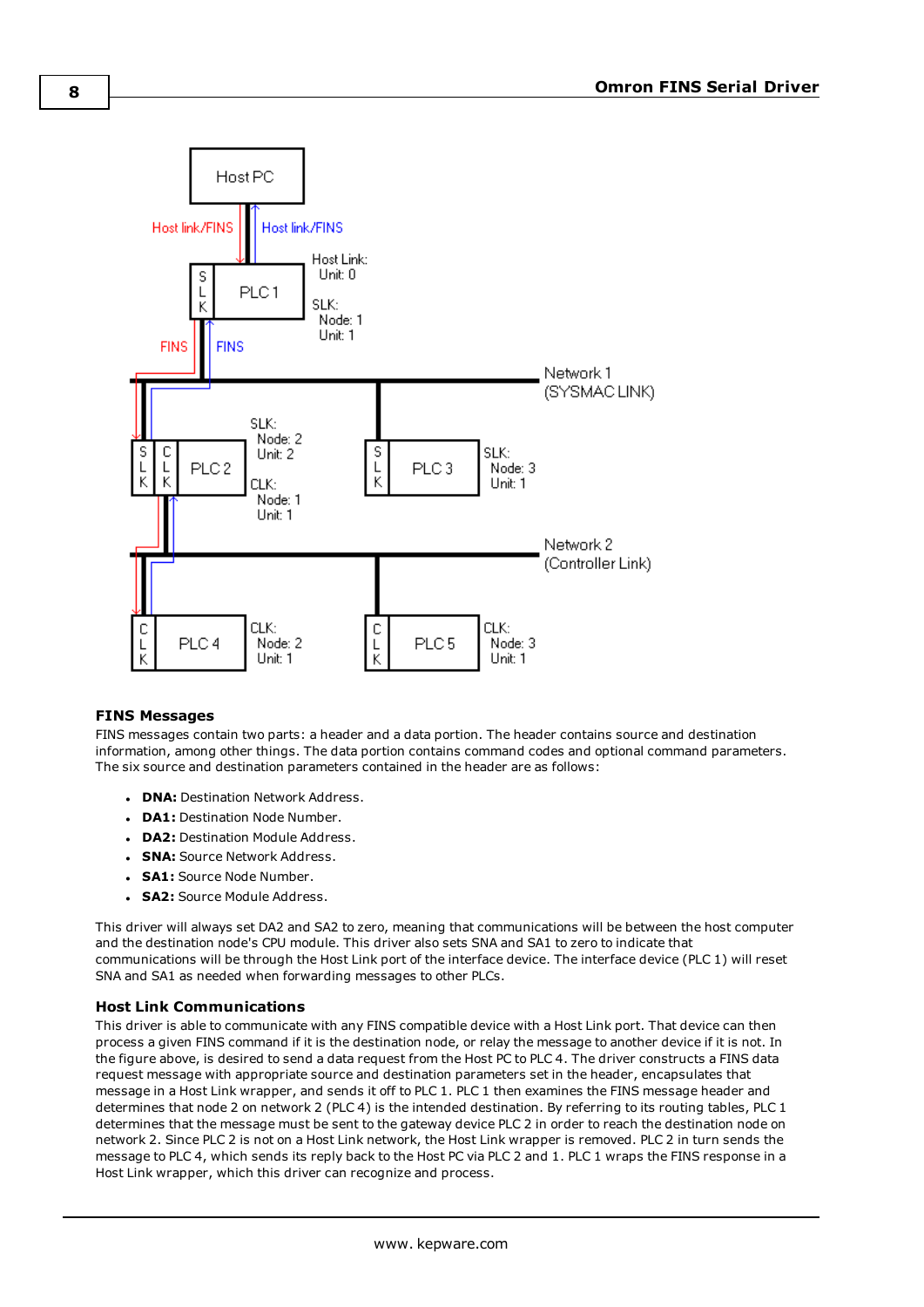For this example, the server must be configured as follows:

- 1. To start, create a channel that uses this driver. Then, create a device that represents the destination node (PLC 4).
- 2. Next, set the Device ID. The Host Link unit number of interface device is 0, the FINS destination network address (DNA) is 2, and the FINS destination node number (DA1) is 2. Therefore, the Device ID in this example is 0.2.2.

**Note:** As previously mentioned, SNA, SA1, SA2 and DA2 are automatically set to zero by the driver.

3. Similar device objects must be created for PLC 1, 2, 3, and 5.

#### **Routing Tables**

With multi-level networks, additional information must be programmed into the PLCs so they can send messages to other nodes in the system. This is accomplished using FINS routing tables. FINS routing tables come in two varieties: Local and Remote. Local routing tables associate a network number with one of the communication modules or Special Input/Output Units (SIOU) installed in the PLC's rack. Remote routing tables instruct how to reach one of the next network levels. The routing tables for this example would appear as follows:

#### **PLC 1 (Local)**

| <b>Network Number</b> | . |
|-----------------------|---|
|                       |   |

Since PLC 1 is only connected to the SYSMAC LINK network, it only has one entry in its local routing table.

#### **PLC 1 (Remote)**

| Remote Network Number | <b>Relay Network</b> | <b>Relay Node</b> |
|-----------------------|----------------------|-------------------|
|                       |                      |                   |

Network 2 is a remote network for PLC 1. To send a message to a node on network 2, PLC 1 must send that message to a relay node (or gateway) on one of its local networks. This local network is called the relay network, and must be network 1 in this example. The SYSMAC LINK module in the gateway (PLC 2) is node number 2. Thus, the relay node for PLC 1 is 2.

#### **PLC 2 (Local)**

| <b>Network Number</b> | Unit |
|-----------------------|------|
|                       |      |
|                       |      |

There are two local networks for PLC 2. The SYSMACK LINK and Controller Link network numbers are assigned as 1 and 2 respectively. The SYSMAC LINK and Controller Link modules are assigned unit numbers 2 and 1 respectively. The network node number of each of these modules is configured by the user, and must be unique within its associated network. In this example, both of the communications modules in PLC 2 could be called node 10 because they are on different networks.

#### **PLC 3 (Local)**

| <b>Network Number</b> | <b>TIME</b> |
|-----------------------|-------------|
|                       | . .         |

The local routing table for PLC 3 has only one entry, because the device is only connected to network 1.

#### **PLC 3 (Remote)**

| Remote Network Number | Relav Network | <b>Relay Node</b> |
|-----------------------|---------------|-------------------|
|                       |               |                   |

Network 2 is a remote network for PLC 3. Like PLC 1, the relay network is 1, and the relay node is 2 (the SLK module of the gateway device PLC 2).

Routing tables for PLC 4 and 5 must appear like the following. In this example, they are the same because the Controller Link modules in both PLCs are unit number 1. These modules must be assigned node numbers that are unique in network 2.

#### **PLC 4 and 5 (Local)**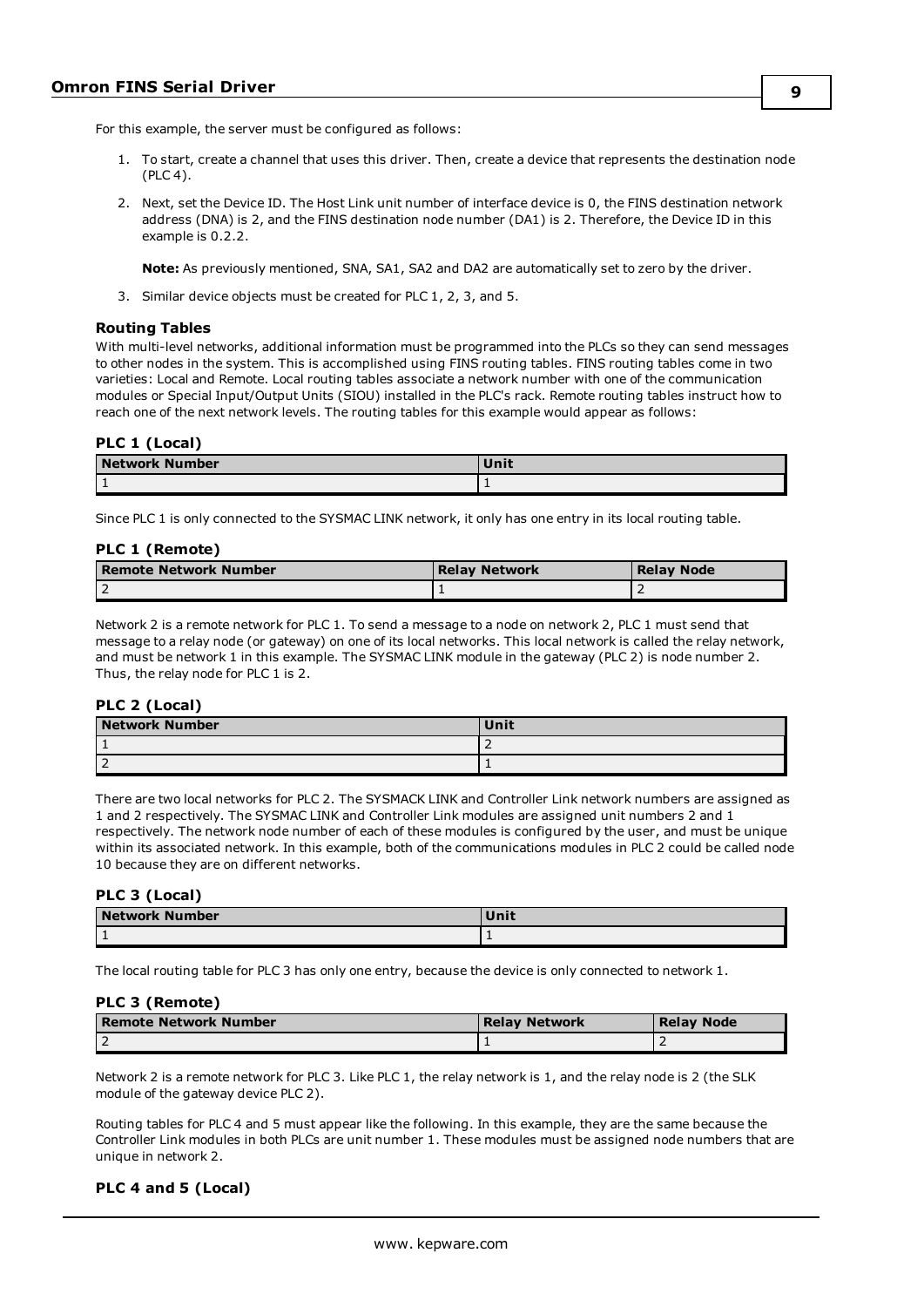| <b>Network Number</b> |  |
|-----------------------|--|
| י ו<br>ΙZ             |  |

## **PLC 4 and 5 (Remote)**

| Remote Network Number | Relay Network | <b>Relay Node</b> |
|-----------------------|---------------|-------------------|
|                       |               |                   |

**Note:** For more information, refer to the Omron documentation.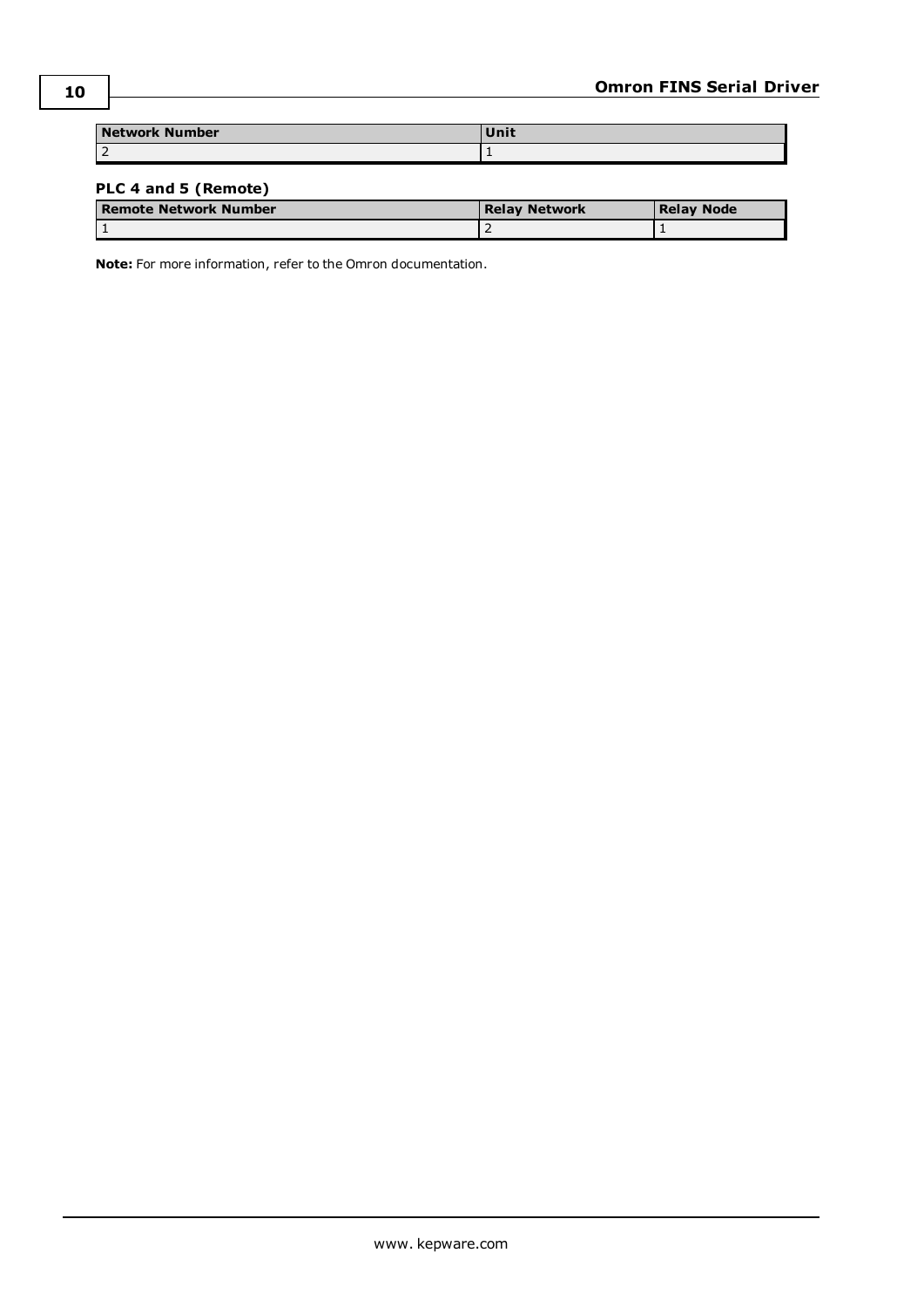## <span id="page-10-0"></span>**Data Types Description**

| <b>Description</b>                                                                      |
|-----------------------------------------------------------------------------------------|
| Single bit                                                                              |
| Signed 16-bit value                                                                     |
|                                                                                         |
| bit 0 is the low bit<br>bit 14 is the high bit                                          |
| bit 15 is the sign bit                                                                  |
| Unsigned 16-bit value                                                                   |
|                                                                                         |
| bit 0 is the low bit                                                                    |
| bit 15 is the high bit                                                                  |
| Signed 32-bit value                                                                     |
|                                                                                         |
| bit 0 is the low bit                                                                    |
| bit 30 is the high bit                                                                  |
| bit 31 is the sign bit                                                                  |
| Unsigned 32-bit value                                                                   |
| bit 0 is the low bit                                                                    |
| bit 31 is the high bit                                                                  |
| 32-bit real                                                                             |
| Two byte packed BCD                                                                     |
|                                                                                         |
| Value range is 0-9999. Behavior is undefined for values beyond this range.              |
| Four byte packed BCD                                                                    |
|                                                                                         |
| Value range is 0-99999999. Behavior is undefined for values beyond this range.          |
| Null-terminated ASCII string.                                                           |
| Support includes string lengths up to 256 characters, and selection of HiLo byte order, |
| LoHi byte order, Only High byte and Only Low byte.                                      |
|                                                                                         |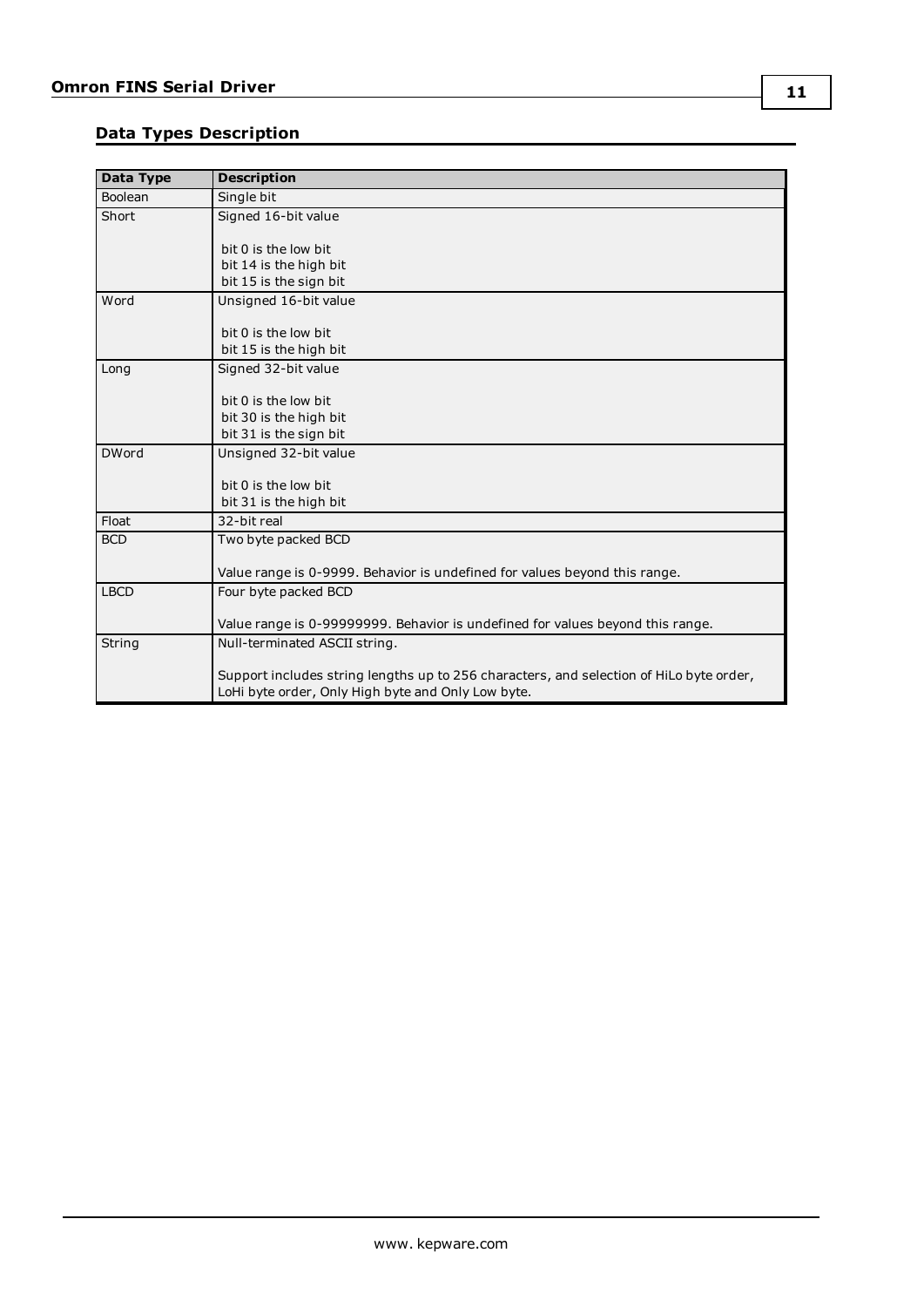## <span id="page-11-0"></span>**Address Descriptions**

Address specifications vary depending on the model in use. Select a link from the following list to obtain specific address information for the model of interest.

**C200H [Addressing](#page-11-1) C500 [Addressing](#page-15-0) C1000H [Addressing](#page-18-0) C2000H [Addressing](#page-21-0) CV500 [Addressing](#page-24-0) CV1000 [Addressing](#page-28-0) CV2000 [Addressing](#page-32-0) [CVM1-CPU01](#page-37-0) Addressing [CVM1-CPU11](#page-40-0) Addressing [CVM1-CPU21](#page-44-0) Addressing CS1 [Addressing](#page-48-0) CJ1 [Addressing](#page-52-0) CJ2 [Addressing](#page-56-0)**

## <span id="page-11-1"></span>**C200H Addressing**

| <b>Device Type</b>                                                          | Range                                                                   | Data Type                                                         | <b>Access</b> |
|-----------------------------------------------------------------------------|-------------------------------------------------------------------------|-------------------------------------------------------------------|---------------|
| <b>Auxiliary Relay</b>                                                      | AR00-AR27<br>AR00-AR26<br>ARxx.00-ARxx.15                               | Word, Short, BCD<br>Long, DWord,<br>LBCD, Float<br><b>Boolean</b> | Read/Write    |
| Auxiliary Relay as string<br>with HiLo byte order                           | AR00.056H-AR27.002H<br>.I is string length, range 2 to<br>56 chars      | <b>String</b>                                                     | Read/Write    |
| Auxiliary Relay as string<br>with LoHi byte order                           | AR00.056L-AR27.002L<br>.I is string length, range 2 to<br>56 chars      | <b>String</b>                                                     | Read/Write    |
| Auxiliary Relay as string<br>Using Only the High Order byte of each<br>word | AR00.028D-AR27.001D<br>.I is string length, range 1 to<br>28 chars      | <b>String</b>                                                     | Read/Write    |
| Auxiliary Relay as string<br>Using Only the Low Order byte of each<br>word  | AR00.028E-AR27.001E<br>.I is string length, range 1 to<br>28 chars      | <b>String</b>                                                     | Read/Write    |
| Data Memory                                                                 | DM0000-DM6655<br>DM0000-DM6654<br>DMxxxx.00-DMxxxx.15                   | Word, Short, BCD<br>Long, DWord,<br>LBCD, Float<br><b>Boolean</b> | Read/Write    |
| Data Memory as string<br>with HiLo byte order                               | DM0000.256H-DM6655.002H<br>.I is string length, range 2 to<br>256 chars | <b>String</b>                                                     | Read/Write    |
| Data Memory as string<br>with LoHi byte order                               | DM0000.256L-DM6655.002L<br>.I is string length, range 2 to<br>256 chars | <b>String</b>                                                     | Read/Write    |
| Data Memory as string<br>Using Only the High Order byte of each<br>word     | DM0000.128D-DM6655.001D<br>.I is string length, range 1 to<br>128 chars | <b>String</b>                                                     | Read/Write    |
| Data Memory as string<br>Using Only the Low Order byte of each              | DM0000.128E-DM6655.001E                                                 | <b>String</b>                                                     | Read/Write    |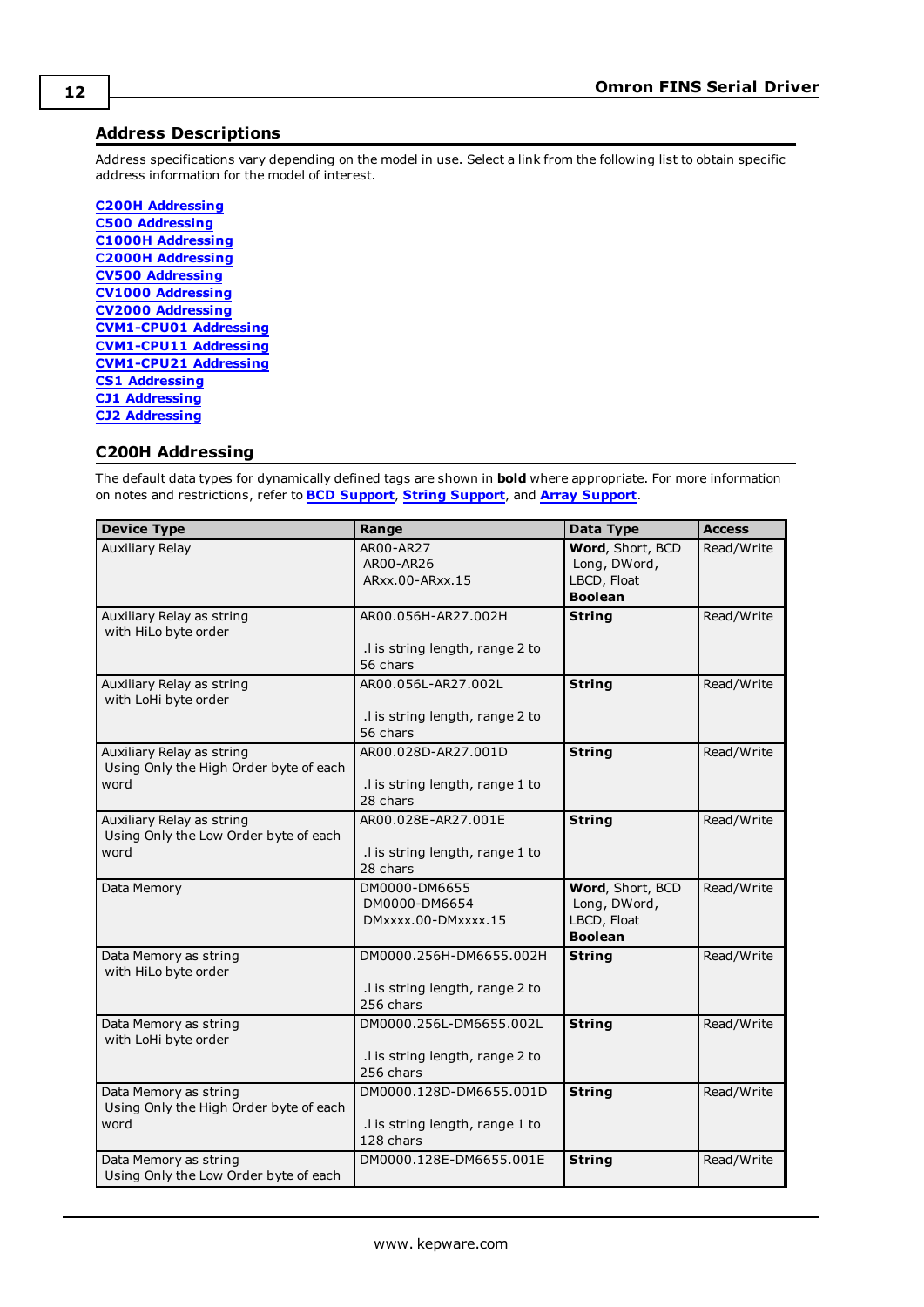| <b>Device Type</b>                                                         | Range                                        | Data Type                        | <b>Access</b> |
|----------------------------------------------------------------------------|----------------------------------------------|----------------------------------|---------------|
| word                                                                       | .I is string length, range 1 to              |                                  |               |
|                                                                            | 128 chars                                    |                                  |               |
| <b>Expansion Data Memory</b><br>(current bank)                             | EM0000-EM6143<br>EM0000-EM6142               | Word, Short, BCD<br>Long, DWord, | Read/Write    |
|                                                                            | EMxxxx.00-EMxxxx.15                          | LBCD, Float                      |               |
|                                                                            |                                              | <b>Boolean</b>                   |               |
| <b>Expansion Data Memory</b>                                               | EM0000.256H-EM6143.002H                      | <b>String</b>                    | Read/Write    |
| (current bank) as string with<br>HiLo byte order                           | .I is string length, range 2 to              |                                  |               |
|                                                                            | 256 chars                                    |                                  |               |
| <b>Expansion Data Memory</b>                                               | EM0000.256L-EM6143.002L                      | <b>String</b>                    | Read/Write    |
| (current bank) as string with<br>LoHi byte order                           |                                              |                                  |               |
|                                                                            | .I is string length, range 2 to<br>256 chars |                                  |               |
| <b>Expansion Data Memory</b>                                               | EM0000.128D-EM6143.001D                      | <b>String</b>                    | Read/Write    |
| (current bank) as string                                                   |                                              |                                  |               |
| Using Only the High Order byte of each<br>word                             | .I is string length, range 1 to<br>128 chars |                                  |               |
| <b>Expansion Data Memory</b>                                               | EM0000.128E-EM6143.001E                      | <b>String</b>                    | Read/Write    |
| (current bank) as string                                                   |                                              |                                  |               |
| Using Only the Low Order byte of each<br>word                              | .I is string length, range 1 to<br>128 chars |                                  |               |
| <b>Expansion Data Memory</b>                                               | EM00:0000-EM07:6143                          | Word, Short, BCD                 | Read/Write    |
|                                                                            | EM00:0000-EM07:6142                          | Long, DWord,                     |               |
|                                                                            | EMx:x.00-EMxx:xxxx.15                        | LBCD, Float<br><b>Boolean</b>    |               |
| Expansion Data Memory as                                                   | EM00:0000.256H-                              | <b>String</b>                    | Read/Write    |
| string with HiLo byte order                                                | EM07:6143.002H                               |                                  |               |
|                                                                            |                                              |                                  |               |
|                                                                            | .I is string length, range 2 to<br>256 chars |                                  |               |
| <b>Expansion Data Memory as</b>                                            | EM00:0000.256L-                              | <b>String</b>                    | Read/Write    |
| string with LoHi byte order                                                | EM07:6143.002L                               |                                  |               |
|                                                                            | .I is string length, range 2 to              |                                  |               |
|                                                                            | 256 chars                                    |                                  |               |
| <b>Expansion Data Memory as</b>                                            | EM00:0000.128D-                              | <b>String</b>                    | Read/Write    |
| string Using Only the High Order byte<br>of each word                      | EM07:6143.001D                               |                                  |               |
|                                                                            | .I is string length, range 1 to              |                                  |               |
|                                                                            | 128 chars                                    |                                  |               |
| <b>Expansion Data Memory as</b><br>string Using Only the Low Order byte of | EM00:0000.128E-<br>EM07:6143.001E            | <b>String</b>                    | Read/Write    |
| each word                                                                  |                                              |                                  |               |
|                                                                            | .I is string length, range 1 to              |                                  |               |
| <b>Holding Relay</b>                                                       | 128 chars<br><b>HR00-HR99</b>                | Word, Short, BCD                 | Read/Write    |
|                                                                            | <b>HR00-HR98</b>                             | Long, DWord,                     |               |
|                                                                            | HRxx.00-HRxx.15                              | LBCD, Float                      |               |
|                                                                            |                                              | <b>Boolean</b>                   |               |
| Holding Relay as string<br>with HiLo byte order                            | HR00.200H-HR99.002H                          | <b>String</b>                    | Read/Write    |
|                                                                            | .I is string length, range 2 to              |                                  |               |
|                                                                            | 200 chars                                    |                                  |               |
| Holding Relay as string<br>with LoHi byte order                            | HR00.200L-HR99.002L                          | <b>String</b>                    | Read/Write    |
|                                                                            | .I is string length, range 2 to              |                                  |               |
|                                                                            | 200 chars                                    |                                  |               |
| Holding Relay as string<br>Using Only the High Order byte of each          | HR00.100D-HR99.001D                          | <b>String</b>                    | Read/Write    |
| word                                                                       | .I is string length, range 1 to              |                                  |               |
|                                                                            | 100 chars                                    |                                  |               |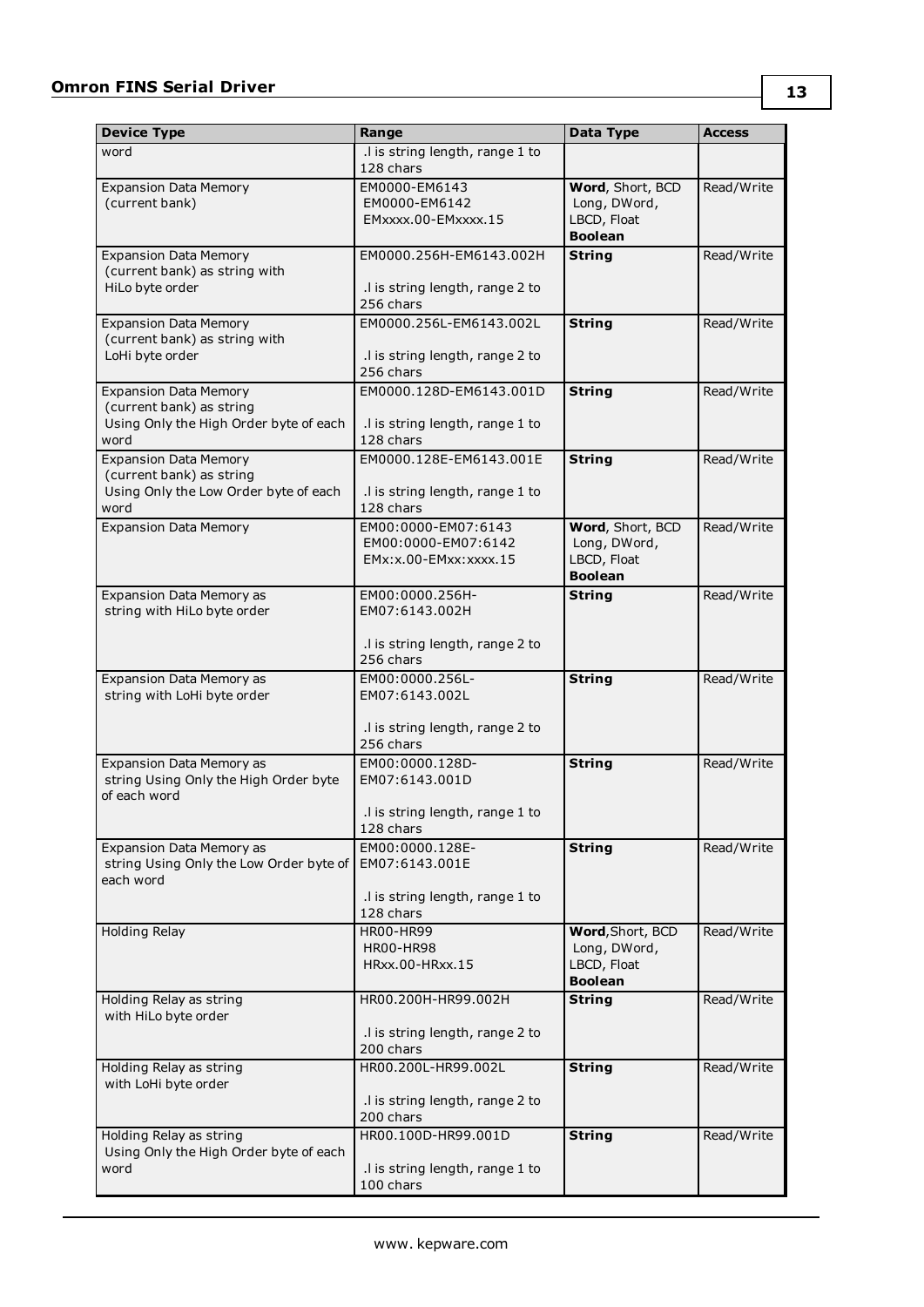| <b>Device Type</b>                                                | Range                                        | Data Type                   | <b>Access</b> |
|-------------------------------------------------------------------|----------------------------------------------|-----------------------------|---------------|
| Holding Relay as string                                           | HR00.100E-HR99.001E                          | <b>String</b>               | Read/Write    |
| Using Only the Low Order                                          |                                              |                             |               |
| byte of each word                                                 | .I is string length, range 1 to<br>100 chars |                             |               |
| <b>Internal Relay</b>                                             | IR000-IR511                                  | Word, Short, BCD            | Read/Write    |
|                                                                   | IR000-IR510                                  | Long, DWord,                |               |
|                                                                   | IRxxx.00-IRxxx.15                            | LBCD, Float                 |               |
|                                                                   |                                              | <b>Boolean</b>              |               |
| Internal Relay as a string<br>with HiLo byte order                | IR000.256H-IR511.002H                        | <b>String</b>               | Read/Write    |
|                                                                   | .I is string length, range 2 to              |                             |               |
|                                                                   | 256 chars                                    |                             |               |
| Internal Relay as a string                                        | IR000.256L-IR511.002L                        | <b>String</b>               | Read/Write    |
| with LoHi byte order                                              | .I is string length, range 2 to              |                             |               |
|                                                                   | 256 chars                                    |                             |               |
| Internal Relay as a string                                        | IR000.128D-IR511.001D                        | <b>String</b>               | Read/Write    |
| Using Only the High Order byte of each                            |                                              |                             |               |
| word                                                              | .I is string length, range 1 to<br>128 chars |                             |               |
| Internal Relay as a string                                        | IR000.128E-IR511.001E                        | <b>String</b>               | Read/Write    |
| Using Only the Low Order                                          |                                              |                             |               |
| byte of each word                                                 | .I is string length, range 1 to              |                             |               |
|                                                                   | 128 chars                                    |                             |               |
| Link Relays                                                       | LR00-LR63                                    | Word, Short, BCD            | Read/Write    |
|                                                                   | LR00-LR62<br>LRxx.00-LRxx.15                 | Long, DWord,<br>LBCD, Float |               |
|                                                                   |                                              | <b>Boolean</b>              |               |
| Link Relay as string                                              | LR00.128H-LR63.002H                          | <b>String</b>               | Read/Write    |
| with HiLo byte order                                              |                                              |                             |               |
|                                                                   | .I is string length, range 2 to<br>128 chars |                             |               |
| Link Relay as string                                              | LR00.128L-LR63.002L                          | <b>String</b>               | Read/Write    |
| with LoHI byte order                                              |                                              |                             |               |
|                                                                   | .I is string length, range 2 to              |                             |               |
|                                                                   | 128 chars                                    |                             |               |
| Link Relay as string                                              | LR00.064D-LR63.001D                          | <b>String</b>               | Read/Write    |
| Using Only the High Order byte of each<br>word                    | .I is string length, range 1 to              |                             |               |
|                                                                   | 64 chars                                     |                             |               |
| Link Relay as string                                              | LR00.064E-LR63.001E                          | <b>String</b>               | Read/Write    |
| Using Only the Low Order                                          |                                              |                             |               |
| byte of each word                                                 | .I is string length, range 1 to<br>64 chars  |                             |               |
| Temporary Relay                                                   | <b>TR</b>                                    | Word, Short                 | Read/Write    |
|                                                                   | TRO-TR7                                      | <b>Boolean</b>              |               |
| Timer/Counter                                                     | TC000-TC511                                  | BCD, Word, Short            | Read/Write    |
| Timer/Counter as string                                           | TC000.256H-TC511.002H                        | <b>String</b>               | Read/Write    |
| with HiLo byte order                                              | .I is string length, range 2 to              |                             |               |
|                                                                   | 256 chars                                    |                             |               |
| Timer/Counter as string                                           | TC000.256L-TC511.002L                        | <b>String</b>               | Read/Write    |
| with LoHi byte order                                              |                                              |                             |               |
|                                                                   | .I is string length, range 2 to              |                             |               |
|                                                                   | 256 chars                                    |                             |               |
| Timer/Counter as string<br>Using Only the High Order byte of each | TC000.128D-TC511.001D                        | <b>String</b>               | Read/Write    |
| word                                                              | .I is string length, range 1 to              |                             |               |
|                                                                   | 128 chars                                    |                             |               |
| Timer/Counter as string                                           | TC000.128E-TC511.001E                        | <b>String</b>               | Read/Write    |
| Using Only the Low Order                                          |                                              |                             |               |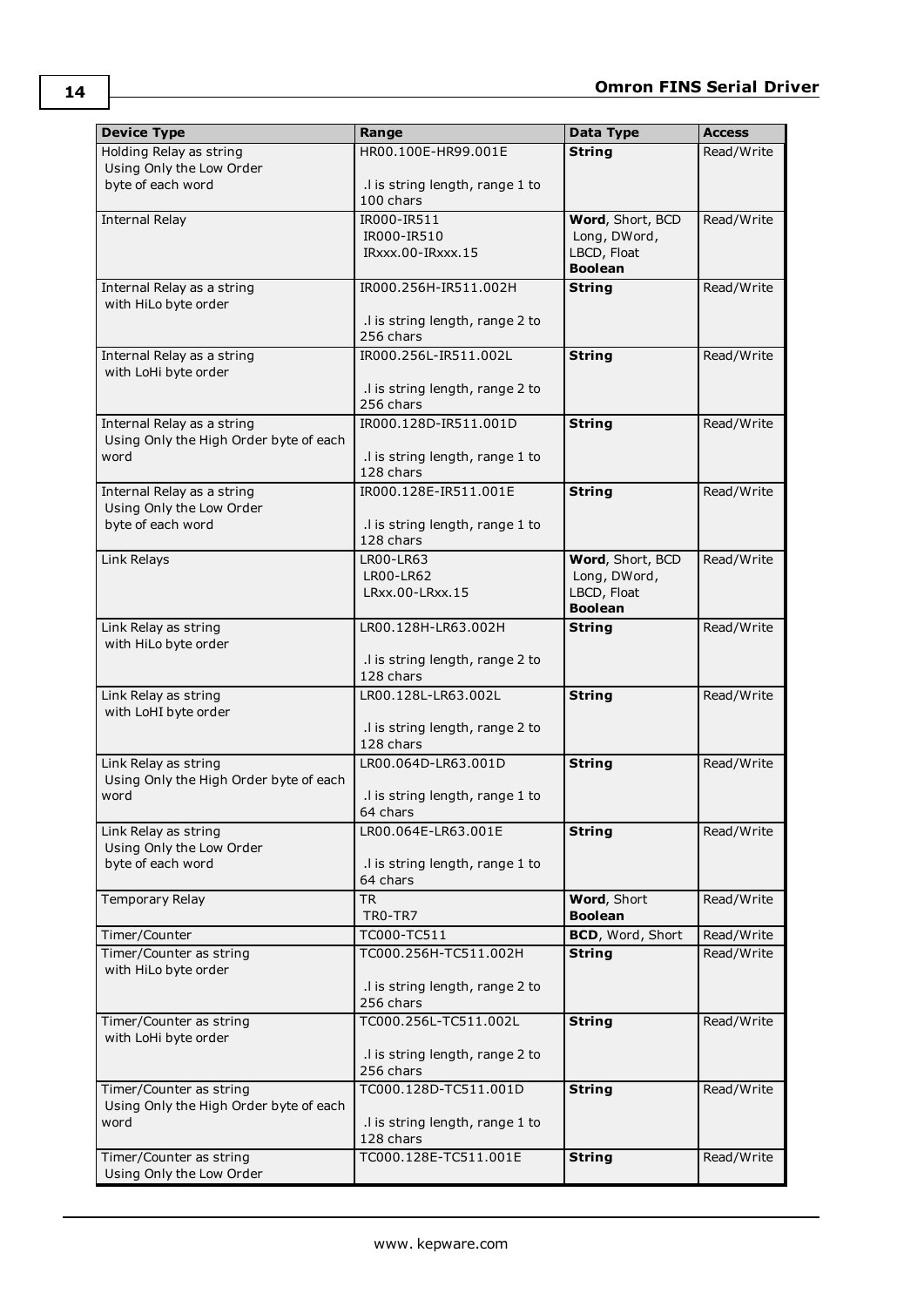| ۰.<br>. .<br>٠ |
|----------------|
|----------------|

| <b>Device Type</b>   | Range                                       | Data Type      | <b>Access</b> |
|----------------------|---------------------------------------------|----------------|---------------|
| byte of each word    | I is string length, range 1 to<br>128 chars |                |               |
| Timer/Counter Status | TS000-TS511                                 | <b>Boolean</b> | Read/Write    |

#### <span id="page-14-0"></span>**BCD Support**

16-Bit and 32-Bit data can be referenced as signed and unsigned BCD values.

Unsigned BCD support is accomplished by appending a 'D' to any Word or DWord tag address or by using the BCD and LBCD data types. The value range follows:

Word as unsigned BCD 0 - 9999

DWord as unsigned BCD 0 - 99999999

Signed BCD support is accomplished by appending a 'D' to any Short or Long tag address. The most significant bit of the Short/Long is set to 1 for negative values, 0 for positive values. The value range follows:

Short as signed BCD +/-7999

Long as signed BCD +/-79999999

#### **Example**

IROD  $\ddot{\text{o}}$  Short = -50 IR0D @ Word = 8050 (MSB set) IR0 @ BCD = 8050

 $IROD @ Short = 50$  $IROD @ Word = 50$ IRO  $@$  BCD = 50

**Note:** Boolean, Float and String data types do not support appending 'D' to the tag address. Furthermore, 'D' cannot be appended to BCD or LBCD tags, or tags with a default data type of BCD or LBCD (such as Counter and Timer tags).

#### <span id="page-14-1"></span>**String Support**

The C200H model supports reading and writing numerous device types as an ASCII string. When using data memory for string data, each register will contain two bytes (two characters) of ASCII data. The order of the ASCII data within a given register can be selected when the string is defined. The length of the string can be from 2 to 256 characters and is entered in place of a bit number. The string length cannot exceed the request size that has been assigned to the device. The length must be entered as an even number. The range of registers spanned by the string cannot exceed the range of the device type. The byte order is specified by appending either a "H" or "L" to the address.

When using one byte of ASCII data per register, the length of the string can be from 1 to 128 characters and is entered in place of a bit number. The string length times 4 cannot exceed the request size that has been assigned to the device. The range of registers spanned by the string cannot exceed the range of the device type. The byte to use within a register is specified by appending either a "D" or "E" to the address. For more information, refer to **[Device](#page-4-0) Setup**.

#### **Examples**

- 1. To address a string starting at DM1000 with a length of 100 bytes and HiLo byte order, enter: DM1000.100H
- 2. To address a string starting at DM1100 with a length of 78 bytes and LoHi byte order, enter: DM1100.078L
- 3. To address a string starting at DM2000 with a length of 55 bytes and Only the High Order byte, enter: DM2000.055D
- 4. To address a string starting at DM2200 with a length of 37 bytes and Only the Low Order byte, enter: DM2200.037E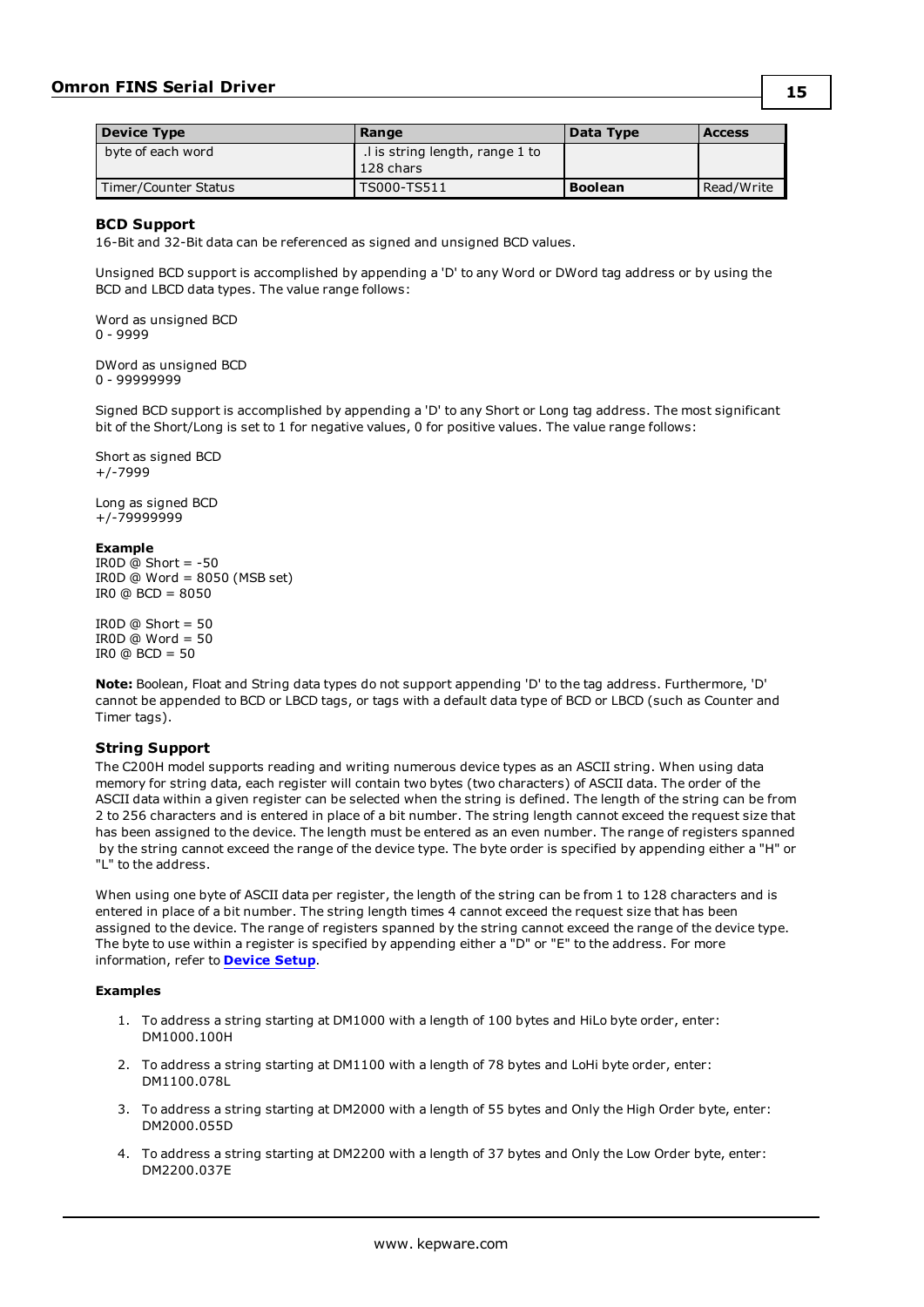#### <span id="page-15-1"></span>**Array Support**

Arrays are supported for all data types except Boolean. There are two methods of addressing an array. Examples are given using data memory locations.

*DMxxxx [rows] [cols] DMxxxx [cols]* – (this method assumes "rows" is equal to one)

Rows multiplied by cols multiplied by data size in bytes cannot exceed the request size that has been assigned to the device. Since this driver uses an ASCII protocol, there are 4 bytes for each word, short and BCD, and 8 bytes for each DWord, long, LBCD and float. For example, a 10 X 10 array of words results in an array size of 400 bytes, which would require a request size of 512. The next smaller request size choice, 256, would be too small. For more information, refer to **[Device](#page-4-0) Setup**.

**Note:** Use caution when modifying 32-bit values (DWord, Long, LBCD, and Float). Each address, for which these data types are allowed, starts at a word offset within the device. Therefore, DWords DM0 and DM1 overlap at word DM1. Thus, writing to DM0 will also modify the value held in DM1. It is recommended that these data types be used so that overlapping does not occur. For example, when using DWords, use DM0, DM2, DM4, and so on to prevent overlapping Words.

#### <span id="page-15-0"></span>**C500 Addressing**

| <b>Device Type</b>                                                        | Range                                                                 | Data Type                                                         | <b>Access</b> |
|---------------------------------------------------------------------------|-----------------------------------------------------------------------|-------------------------------------------------------------------|---------------|
| Data Memory                                                               | DM000-DM511<br>DM000-DM510<br>DMxxx.00-DMxxx.15                       | Word, Short, BCD<br>Long, DWord, LBCD,<br>Float<br><b>Boolean</b> | Read/Write    |
| Data Memory as string<br>with HiLo byte order                             | DM000.256H-DM511.002H<br>.I is string length, range 2 to<br>256 chars | <b>String</b>                                                     | Read/Write    |
| Data Memory as string<br>with LoHi byte order                             | DM000.256L-DM511.002L<br>.I is string length, range 2 to<br>256 chars | <b>String</b>                                                     | Read/Write    |
| Data Memory as string<br>Using Only the High Order byte of<br>each word   | DM000.128D-DM511.001D<br>.I is string length, range 1 to<br>128 chars | <b>String</b>                                                     | Read/Write    |
| Data Memory as string<br>Using Only the Low Order byte of<br>each word    | DM000.128E-DM511.001E<br>.I is string length, range 1 to<br>128 chars | <b>String</b>                                                     | Read/Write    |
| <b>Holding Relay</b>                                                      | HR00-HR31<br><b>HR00-HR30</b><br>HRxx.00-HRxx.15                      | Word, Short, BCD<br>Long, DWord, LBCD,<br>Float<br><b>Boolean</b> | Read/Write    |
| Holding Relay as string<br>with HiLo byte order                           | HR00.064H-HR31.002H<br>.I is string length, range 2 to 64<br>chars    | <b>String</b>                                                     | Read/Write    |
| Holding Relay as string<br>with LoHi byte order                           | HR00.064L-HR31.002L<br>.I is string length, range 2 to 64<br>chars    | <b>String</b>                                                     | Read/Write    |
| Holding Relay as string<br>Using Only the High Order byte of<br>each word | HR00.032D-HR31.001D<br>.I is string length, range 1 to 32<br>chars    | <b>String</b>                                                     | Read/Write    |
| Holding Relay as string<br>Using Only the Low Order                       | HR00.032E-HR31.001E                                                   | <b>String</b>                                                     | Read/Write    |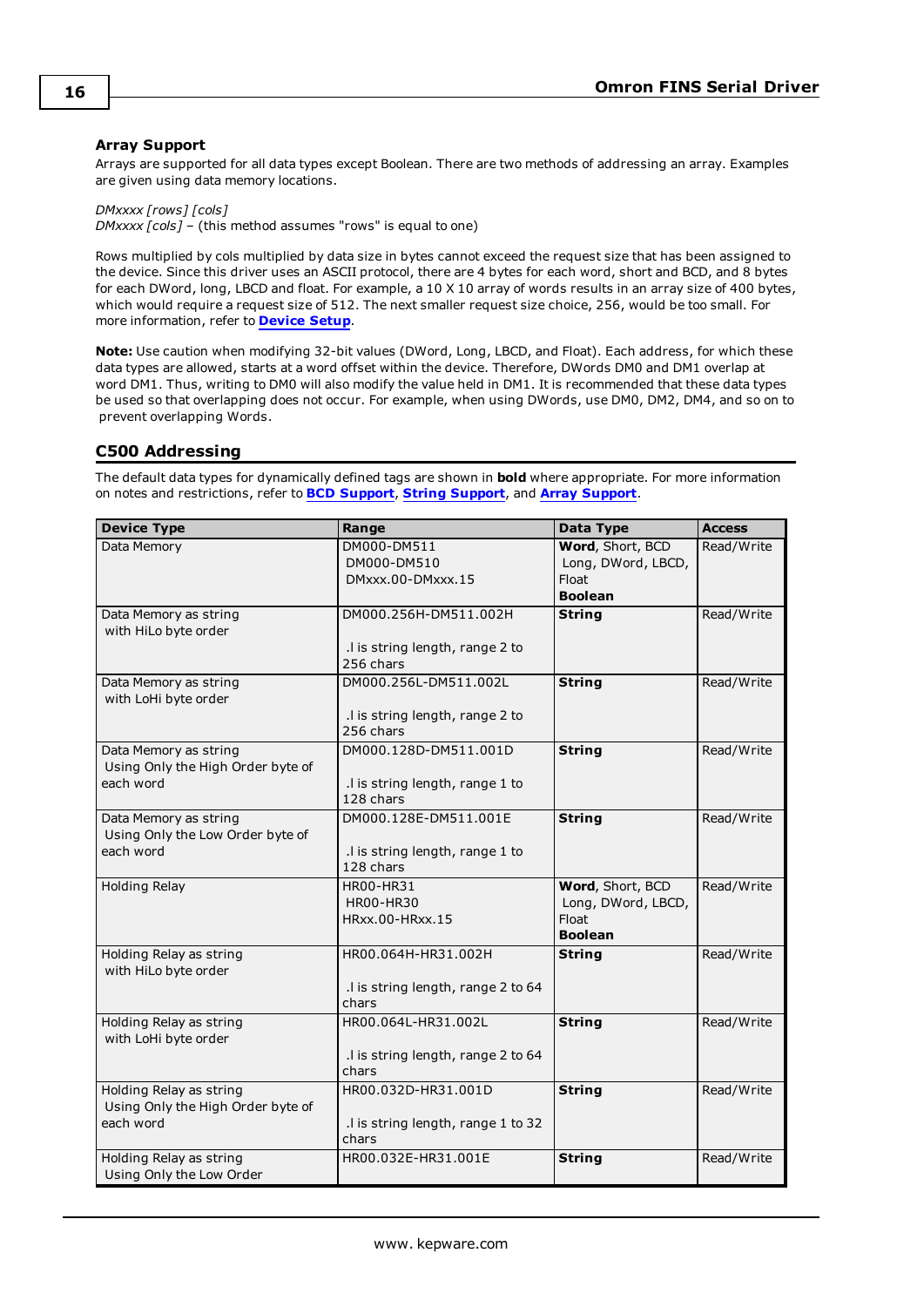| <b>Device Type</b>                                              | Range                                        | Data Type                   | <b>Access</b> |
|-----------------------------------------------------------------|----------------------------------------------|-----------------------------|---------------|
| byte of each word                                               | .I is string length, range 1 to 32           |                             |               |
|                                                                 | chars                                        |                             |               |
| <b>Internal Relay</b>                                           | IR00-IR63<br>IR00-IR62                       | Word, Short, BCD            | Read/Write    |
|                                                                 | IRxx.00-IRxx.15                              | Long, DWord, LBCD,<br>Float |               |
|                                                                 |                                              | <b>Boolean</b>              |               |
| Internal Relay as a string                                      | IR00.128H-IR63.002H                          | <b>String</b>               | Read/Write    |
| with HiLo byte order                                            |                                              |                             |               |
|                                                                 | .I is string length, range 2 to<br>128 chars |                             |               |
| Internal Relay as a string                                      | IR00.128L-IR63.002L                          | <b>String</b>               | Read/Write    |
| with LoHi byte order                                            |                                              |                             |               |
|                                                                 | .I is string length, range 2 to              |                             |               |
|                                                                 | 128 chars<br>IR00.064D-IR63.001D             | <b>String</b>               |               |
| Internal Relay as a string<br>Using Only the High Order byte of |                                              |                             | Read/Write    |
| each word                                                       | .I is string length, range 1 to 64           |                             |               |
|                                                                 | chars                                        |                             |               |
| Internal Relay as a string                                      | IR00.064E-IR63.001E                          | <b>String</b>               | Read/Write    |
| Using Only the Low Order byte of<br>each word                   | .I is string length, range 1 to 64           |                             |               |
|                                                                 | chars                                        |                             |               |
| Link Relays                                                     | LR00-LR31                                    | Word, Short, BCD            | Read/Write    |
|                                                                 | LR00-LR30                                    | Long, DWord, LBCD,          |               |
|                                                                 | LRxx.00-LRxx.15                              | Float<br><b>Boolean</b>     |               |
| Link Relays as string                                           | LR00.064H-LR31.002H                          | <b>String</b>               | Read/Write    |
| with HiLo byte order                                            |                                              |                             |               |
|                                                                 | .I is string length, range 2 to 64           |                             |               |
|                                                                 | chars<br>LR00.064L-LR31.002L                 | <b>String</b>               | Read/Write    |
| Link Relays as string<br>with LoHi byte order                   |                                              |                             |               |
|                                                                 | .I is string length, range 2 to 64           |                             |               |
|                                                                 | chars                                        |                             |               |
| Link Relays as string<br>Using Only the High Order              | LR00.032D-LR31.001D                          | <b>String</b>               | Read/Write    |
| byte of each word                                               | .I is string length, range 1 to 32           |                             |               |
|                                                                 | chars                                        |                             |               |
| Link Relays as string                                           | LR00.032E-LR31.001E                          | <b>String</b>               | Read/Write    |
| Using Only the Low Order                                        |                                              |                             |               |
| byte of each word                                               | .I is string length, range 1 to 32<br>chars  |                             |               |
| Temporary Relay                                                 | <b>TR</b>                                    | Word, Short                 | Read/Write    |
|                                                                 | TRO-TR7                                      | <b>Boolean</b>              |               |
| Timer/Counter                                                   | TC000-TC127                                  | BCD, Word, Short            | Read/Write    |
| Timer/Counter as string<br>with HiLo byte order                 | TC000.256H-TC127.002H                        | <b>String</b>               | Read/Write    |
|                                                                 | .I is string length, range 2 to              |                             |               |
|                                                                 | 256 chars                                    |                             |               |
| Timer/Counter as string                                         | TC000.256L-TC127.002L                        | <b>String</b>               | Read/Write    |
| with LoHi byte order                                            |                                              |                             |               |
|                                                                 | .I is string length, range 2 to<br>256 chars |                             |               |
| Timer/Counter as string                                         | TC000.128D-TC127.001D                        | <b>String</b>               | Read/Write    |
| Using Only the High Order byte of                               |                                              |                             |               |
| each word                                                       | .I is string length, range 1 to              |                             |               |
| Timer/Counter as string                                         | 128 chars<br>TC000.128E-TC127.001E           | <b>String</b>               | Read/Write    |
| Using Only the Low Order byte of                                |                                              |                             |               |
| each word                                                       | .I is string length, range 1 to              |                             |               |
|                                                                 | 128 chars                                    |                             |               |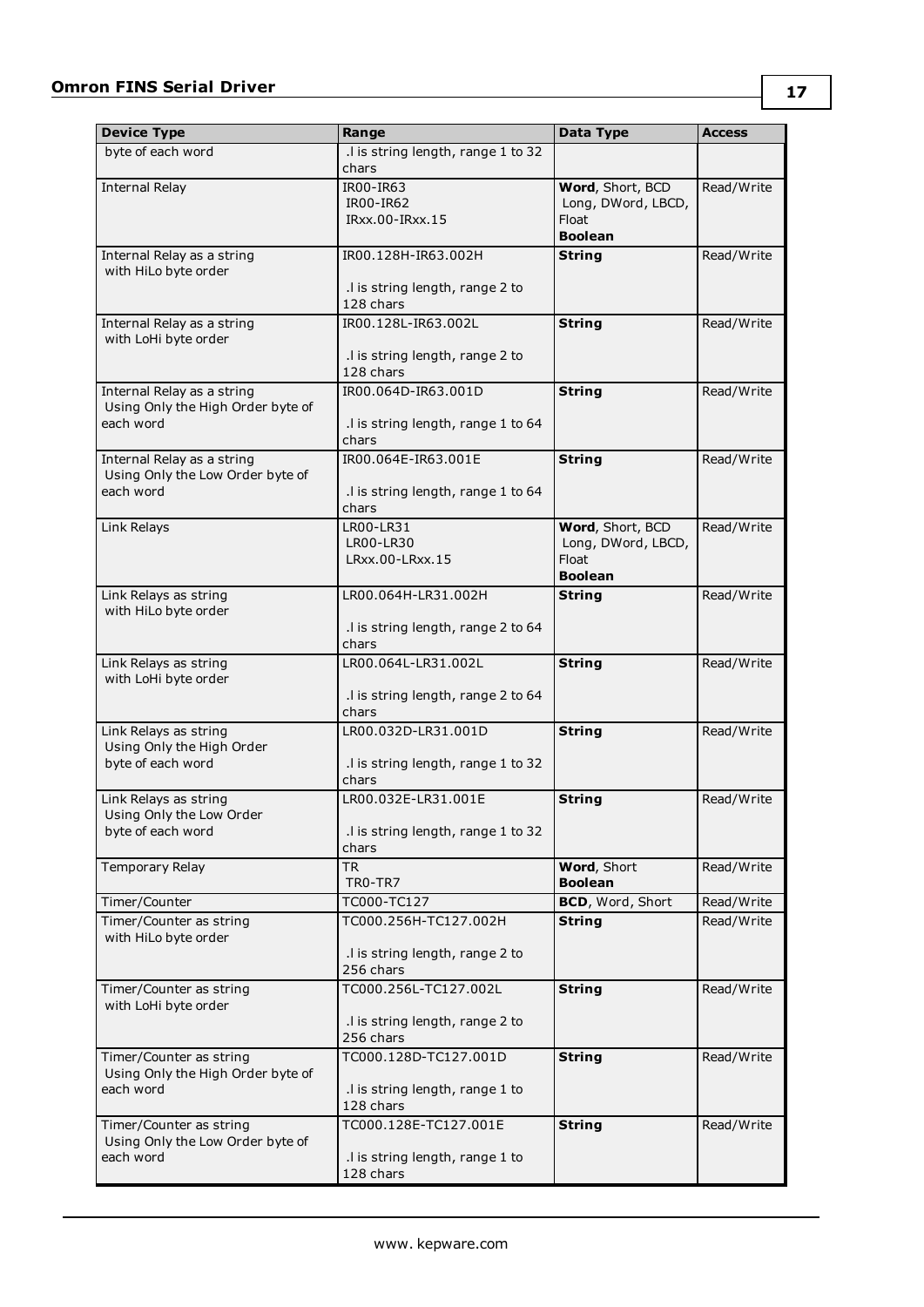<span id="page-17-0"></span>

| <b>Device Type</b>   | Range                             | Data Type      | <b>Access</b> |
|----------------------|-----------------------------------|----------------|---------------|
| Timer/Counter Status | $^{\circ}$ TS000-TS127 $^{\circ}$ | <b>Boolean</b> | Read/Write    |

#### **BCD Support**

16-Bit and 32-Bit data can be referenced as signed and unsigned BCD values.

Unsigned BCD support is accomplished by appending a 'D' to any Word or DWord tag address or by using the BCD and LBCD data types. The value range follows:

Word as unsigned BCD 0 - 9999

DWord as unsigned BCD 0 - 99999999

Signed BCD support is accomplished by appending a 'D' to any Short or Long tag address. The most significant bit of the Short/Long is set to 1 for negative values, 0 for positive values. The value range follows:

Short as signed BCD +/-7999

Long as signed BCD +/-79999999

#### **Example**

IROD  $@$  Short = -50 IR0D @ Word = 8050 (MSB set) IR0 @ BCD = 8050

 $IROD @ Short = 50$  $IROD @ Word = 50$  $IRO @ BCD = 50$ 

<span id="page-17-1"></span>**Note:** Boolean, Float and String data types do not support appending 'D' to the tag address. Furthermore , 'D' cannot be appended to BCD or LBCD tags, or tags with a default data type of BCD or LBCD (such as Counter and Timer tags).

#### **String Support**

The C500 model supports reading and writing numerous device types as an ASCII string. When using data memory for string data, each register will contain two bytes (two characters) of ASCII data. The order of the ASCII data within a given register can be selected when the string is defined. The length of the string can be from 2 to 256 characters and is entered in place of a bit number. The string length cannot exceed the request size that has been assigned to the device. The length must be entered as an even number. The range of registers spanned by the string cannot exceed the range of the device type. The byte order is specified by appending either a "H" or "L" to the address.

When using one byte of ASCII data per register, the length of the string can be from 1 to 128 characters and is entered in place of a bit number. The string length times 4 cannot exceed the request size that has been assigned to the device. The range of registers spanned by the string cannot exceed the range of the device type. The byte to use within a register is specified by appending either a "D" or "E" to the address. For more information, refer to **[Device](#page-4-0) Setup**.

#### **Examples**

- 1. To address a string starting at DM100 with a length of 100 bytes and HiLo byte order, enter: DM100.100H
- 2. To address a string starting at DM110 with a length of 78 bytes and LoHi byte order, enter: DM110.078L
- 3. To address a string starting at DM200 with a length of 55 bytes and Only the High Order byte, enter: DM200.055D
- 4. To address a string starting at DM220 with a length of 37 bytes and Only the Low Order byte, enter: DM220.037E

#### <span id="page-17-2"></span>**Array Support**

**18**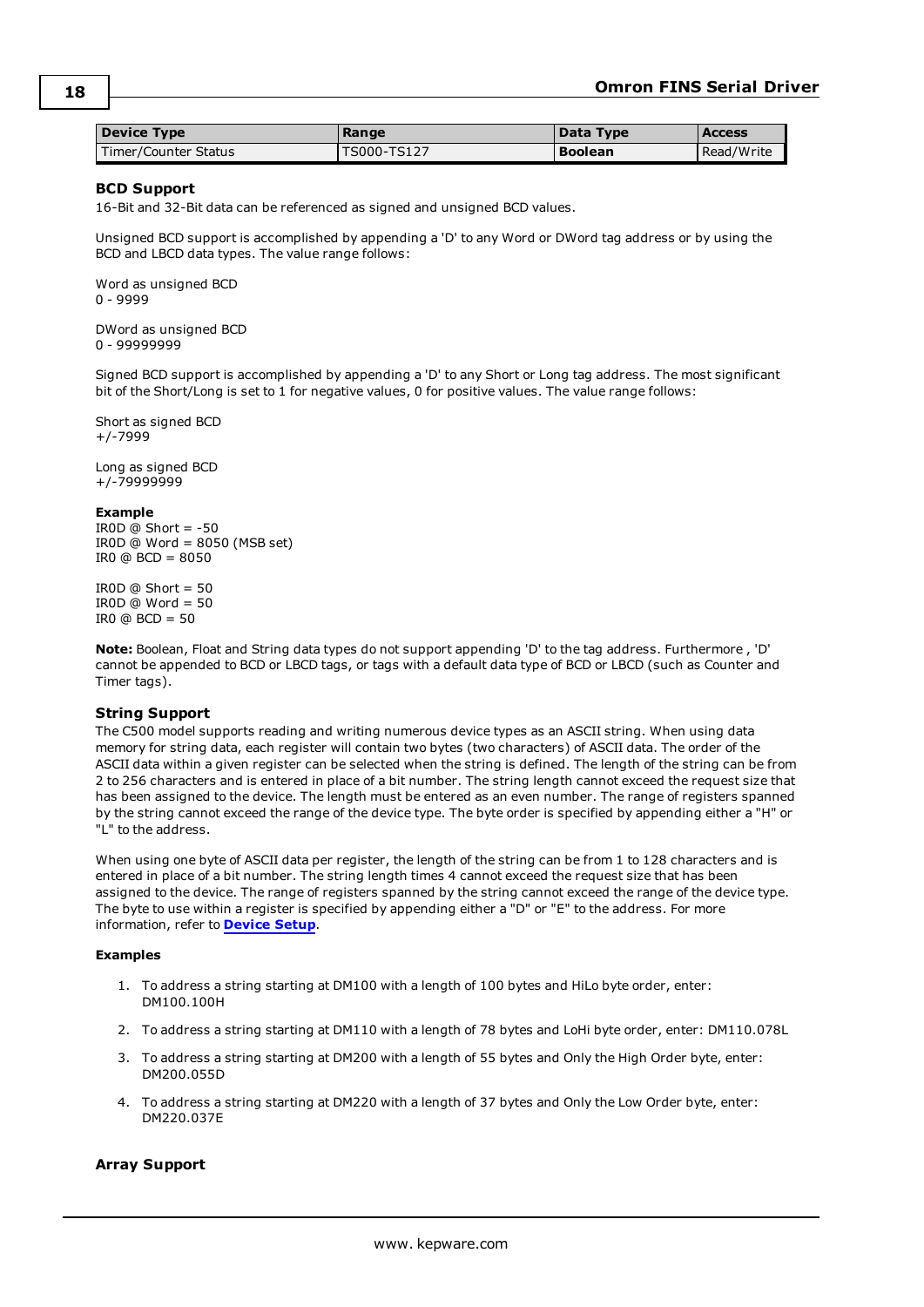**19**

Arrays are supported for all data types except Boolean. There are two methods of addressing an array. Examples are given using data memory locations.

*DMxxxx [rows] [cols]*

*DMxxxx [cols]* – (this method assumes "rows" is equal to one)

Rows multiplied by cols multiplied by data size in bytes cannot exceed the request size that has been assigned to the device. Since this driver uses an ASCII protocol, there are 4 bytes for each word, short and BCD, and 8 bytes for each DWord, long, LBCD and float. For example, a 10 X 10 array of words results in an array size of 400 bytes, which would require a request size of 512. The next smaller request size choice, 256, would be too small. For more information, refer to **[Device](#page-4-0) Setup**.

**Note:** Use caution when modifying 32-bit values (DWord, Long, LBCD, and Float). Each address, for which these data types are allowed, starts at a word offset within the device. Therefore, DWords DM0 and DM1 overlap at word DM1. Thus, writing to DM0 will also modify the value held in DM1. It is recommended that these data types be used so that overlapping does not occur. For example, when using DWords, use DM0, DM2, DM4, and so on to prevent overlapping Words.

## <span id="page-18-0"></span>**C1000H Addressing**

| <b>Device Type</b>                | Range                              | Data Type          | <b>Access</b> |
|-----------------------------------|------------------------------------|--------------------|---------------|
| <b>Auxiliary Relay</b>            | AR00-AR27                          | Word, Short, BCD   | Read/Write    |
|                                   | AR00-AR26                          | Long, DWord, LBCD, |               |
|                                   | ARxx.00-ARxx.15                    | <b>Float</b>       |               |
|                                   |                                    | <b>Boolean</b>     |               |
| Auxiliary Relay as string         | AR00.056H-AR27.002H                | <b>String</b>      | Read/Write    |
| with HiLo byte order              |                                    |                    |               |
|                                   | .I is string length, range 2 to 56 |                    |               |
|                                   | chars                              |                    |               |
| Auxiliary Relay as string         | AR00.056L-AR27.002L                | <b>String</b>      | Read/Write    |
| with LoHi byte order              |                                    |                    |               |
|                                   | .I is string length, range 2 to 56 |                    |               |
|                                   | chars                              |                    |               |
| Auxiliary Relay as string         | AR00.028D-AR27.001D                | <b>String</b>      | Read/Write    |
| Using Only the High Order byte of |                                    |                    |               |
| each word                         | .I is string length, range 1 to 28 |                    |               |
|                                   | chars                              |                    |               |
| Auxiliary Relay as string         | AR00.028E-AR27.001E                | <b>String</b>      | Read/Write    |
| Using Only the Low Order byte of  |                                    |                    |               |
| each word                         | .I is string length, range 1 to 28 |                    |               |
|                                   | chars                              |                    |               |
| Data Memory                       | DM0000-DM4095                      | Word, Short, BCD   | Read/Write    |
|                                   | DM0000-DM4094                      | Long, DWord, LBCD, |               |
|                                   | DMxxxx.00-DMxxxx.15                | Float              |               |
|                                   |                                    | <b>Boolean</b>     |               |
| Data Memory as string             | DM0000.256H-DM4095.002H            | <b>String</b>      | Read/Write    |
| with HiLo byte order              |                                    |                    |               |
|                                   | .I is string length, range 2 to    |                    |               |
|                                   | 256 chars                          |                    |               |
| Data Memory as string             | DM0000.256L-DM4095.002L            | <b>String</b>      | Read/Write    |
| with LoHi byte order              |                                    |                    |               |
|                                   | .I is string length, range 2 to    |                    |               |
|                                   | 256 chars                          |                    |               |
| Data Memory as string             | DM0000.128D-DM4095.001D            | <b>String</b>      | Read/Write    |
| Using Only the High Order byte of |                                    |                    |               |
| each word                         | .I is string length, range 1 to    |                    |               |
|                                   | 128 chars                          |                    |               |
| Data Memory as string             | DM0000.128E-DM4095.001E            | <b>String</b>      | Read/Write    |
| Using Only the Low Order byte of  |                                    |                    |               |
| each word                         | .I is string length, range 1 to    |                    |               |
|                                   | 128 chars                          |                    |               |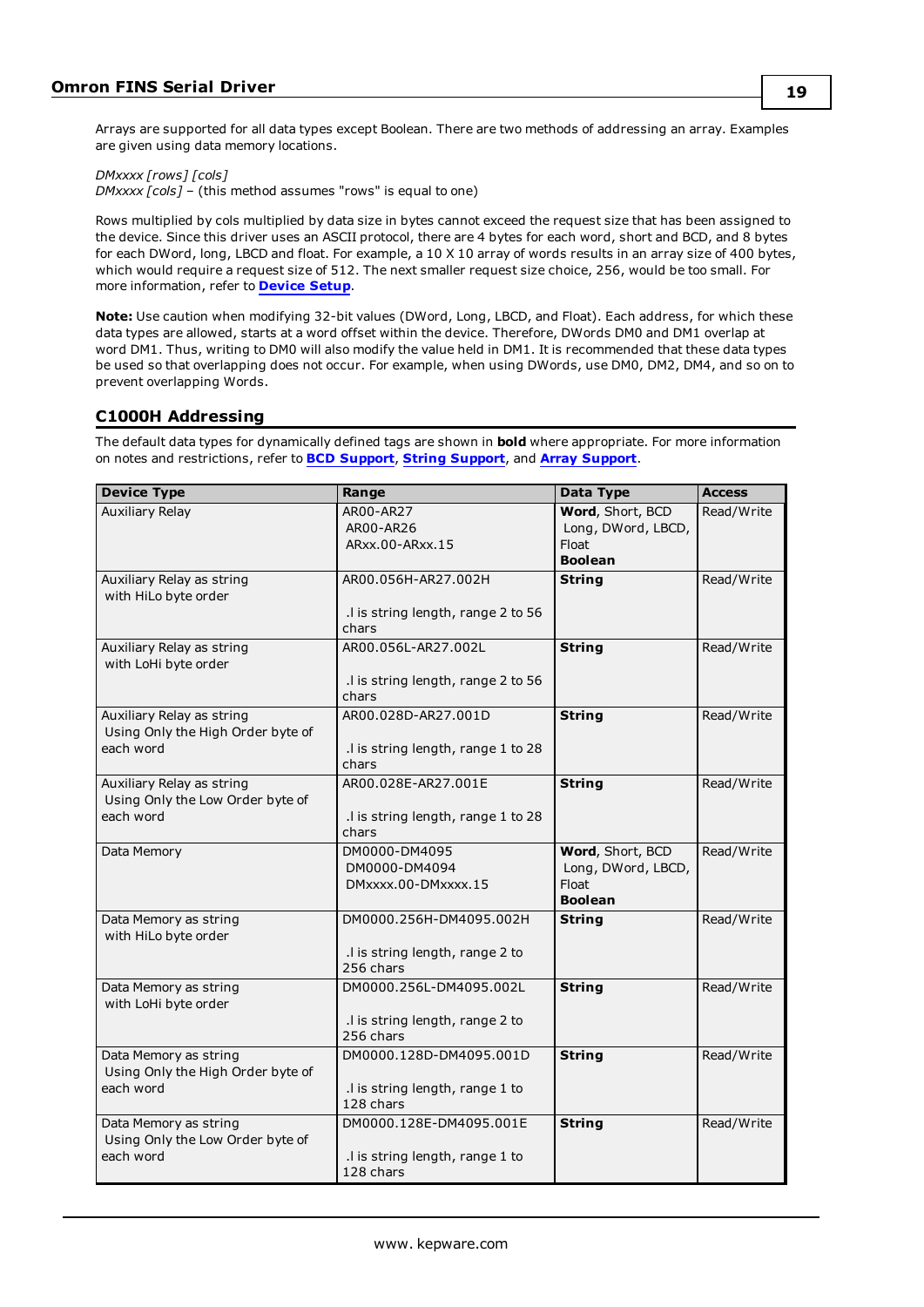| <b>Device Type</b>                                           | Range                                        | Data Type                          | <b>Access</b> |
|--------------------------------------------------------------|----------------------------------------------|------------------------------------|---------------|
| <b>Holding Relay</b>                                         | <b>HR00-HR99</b>                             | Word, Short, BCD                   | Read/Write    |
|                                                              | <b>HR00-HR98</b>                             | Long, DWord, LBCD,                 |               |
|                                                              | HRxx.00-HRxx.15                              | Float                              |               |
|                                                              |                                              | <b>Boolean</b>                     |               |
| Holding Relay as string<br>with HiLo byte order              | HR00.200H-HR99.002H                          | <b>String</b>                      | Read/Write    |
|                                                              | .I is string length, range 2 to              |                                    |               |
|                                                              | 200 chars                                    |                                    |               |
| Holding Relay as string                                      | HR00.200L-HR99.002L                          | <b>String</b>                      | Read/Write    |
| with LoHi byte order                                         |                                              |                                    |               |
|                                                              | .I is string length, range 2 to              |                                    |               |
|                                                              | 200 chars                                    |                                    |               |
| Holding Relay as string<br>Using Only the High Order byte of | HR00.100D-HR99.001D                          | <b>String</b>                      | Read/Write    |
| each word                                                    | .I is string length, range 1 to              |                                    |               |
|                                                              | 100 chars                                    |                                    |               |
| Holding Relay as string                                      | HR00.100E-HR99.001E                          | <b>String</b>                      | Read/Write    |
| Using Only the Low Order byte of                             |                                              |                                    |               |
| each word                                                    | .I is string length, range 1 to              |                                    |               |
|                                                              | 100 chars                                    |                                    |               |
| <b>Internal Relay</b>                                        | IR000-IR255                                  | Word, Short, BCD                   | Read/Write    |
|                                                              | IR000-IR254<br>IRxxx.00-IRxxx.15             | Long, DWord, LBCD,<br><b>Float</b> |               |
|                                                              |                                              | <b>Boolean</b>                     |               |
| Internal Relay as a string                                   | IR000.256H-IR255.002H                        | <b>String</b>                      | Read/Write    |
| with HiLo byte order                                         |                                              |                                    |               |
|                                                              | .I is string length, range 2 to              |                                    |               |
|                                                              | 256 chars                                    |                                    |               |
| Internal Relay as a string                                   | IR000.256L-IR255.002L                        | <b>String</b>                      | Read/Write    |
| with LoHi byte order                                         |                                              |                                    |               |
|                                                              | .I is string length, range 2 to<br>256 chars |                                    |               |
| Internal Relay as a string                                   | IR000.128D-IR255.001D                        | <b>String</b>                      | Read/Write    |
| Using Only the High Order byte of                            |                                              |                                    |               |
| each word                                                    | .I is string length, range 1 to              |                                    |               |
|                                                              | 128 chars                                    |                                    |               |
| Internal Relay as a string                                   | IR000.128E-IR255.001E                        | <b>String</b>                      | Read/Write    |
| Using Only the Low Order byte of<br>each word                |                                              |                                    |               |
|                                                              | I is string length, range 1 to<br>128 chars  |                                    |               |
| Link Relays                                                  | LR00-LR63                                    | Word, Short, BCD                   | Read/Write    |
|                                                              | LR00-LR62                                    | Long, DWord, LBCD,                 |               |
|                                                              | LRxx.00-LRxx.15                              | Float                              |               |
|                                                              |                                              | <b>Boolean</b>                     |               |
| Link Relays as string                                        | LR00.128H-LR63.002H                          | <b>String</b>                      | Read/Write    |
| with HiLo byte order                                         | .I is string length, range 2 to              |                                    |               |
|                                                              | 128 chars                                    |                                    |               |
| Link Relays as string                                        | LR00.128L-LR63.002L                          | <b>String</b>                      | Read/Write    |
| with LoHi byte order                                         |                                              |                                    |               |
|                                                              | .I is string length, range 2 to              |                                    |               |
|                                                              | 128 chars                                    |                                    |               |
| Link Relays as string                                        | LR00.064D-LR63.001D                          | <b>String</b>                      | Read/Write    |
| Using Only the High Order byte of                            |                                              |                                    |               |
| each word                                                    | .I is string length, range 1 to 64<br>chars  |                                    |               |
| Link Relays as string                                        | LR00.064E-LR63.001E                          | <b>String</b>                      | Read/Write    |
| Using Only the Low Order byte of                             |                                              |                                    |               |
| each word                                                    | .I is string length, range 1 to 64           |                                    |               |
|                                                              | chars                                        |                                    |               |
| Temporary Relay                                              | <b>TR</b>                                    | Word, Short                        | Read/Write    |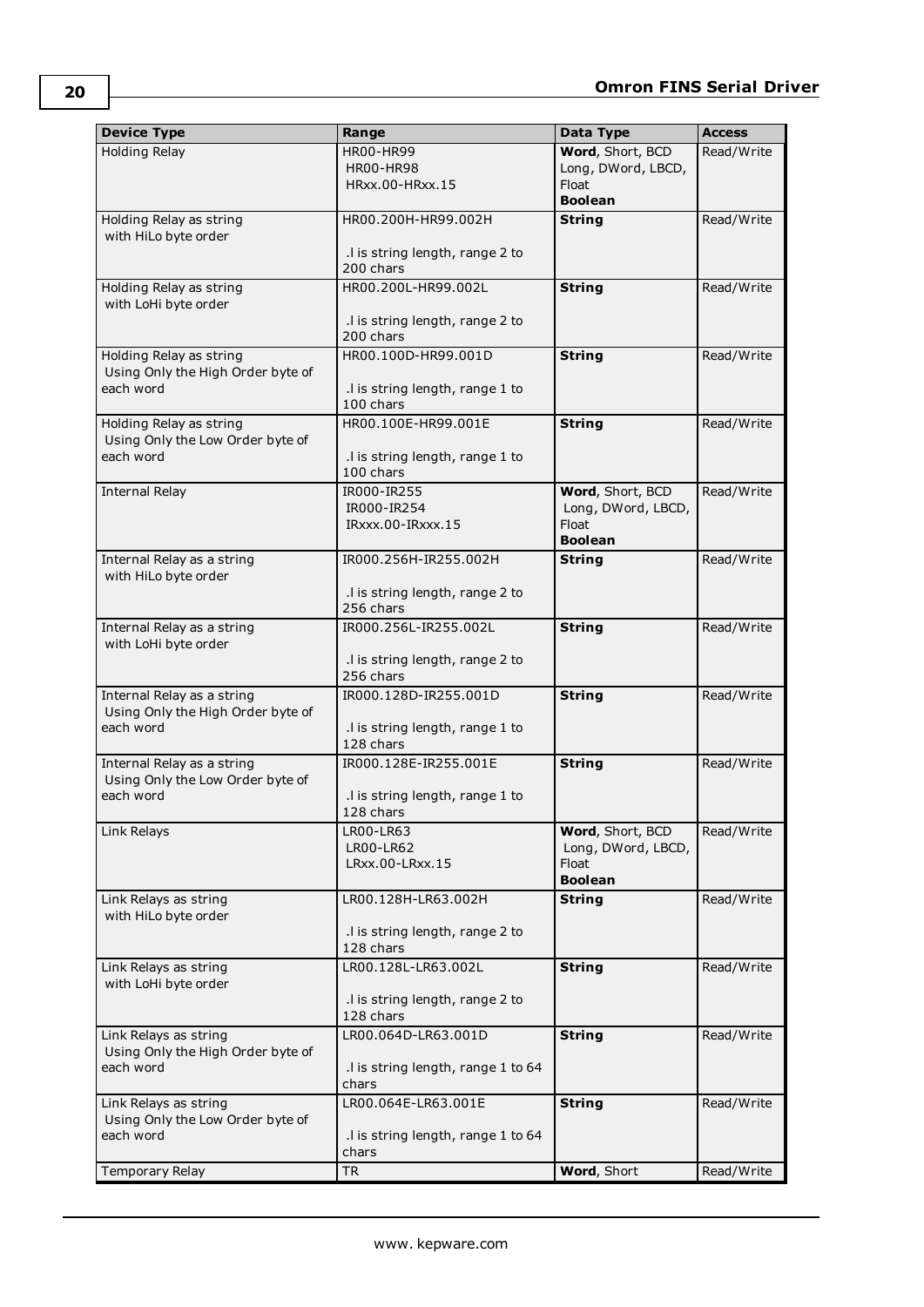| <b>Device Type</b>                                                        | Range                                                                 | Data Type               | <b>Access</b> |
|---------------------------------------------------------------------------|-----------------------------------------------------------------------|-------------------------|---------------|
|                                                                           | TRO-TR7                                                               | <b>Boolean</b>          |               |
| Timer/Counter                                                             | TC000-TC511                                                           | <b>BCD, Word, Short</b> | Read/Write    |
| Timer/Counter as string<br>with HiLo byte order                           | TC000.256H-TC511.002H<br>.I is string length, range 2 to<br>256 chars | <b>String</b>           | Read/Write    |
| Timer/Counter as string<br>with LoHi byte order                           | TC000.256L-TC511.002L<br>.I is string length, range 2 to<br>256 chars | <b>String</b>           | Read/Write    |
| Timer/Counter as string<br>Using Only the High Order byte of<br>each word | TC000.128D-TC511.001D<br>I is string length, range 1 to<br>128 chars  | <b>String</b>           | Read/Write    |
| Timer/Counter as string<br>Using Only the Low Order byte of<br>each word  | TC000.128E-TC511.001E<br>I is string length, range 1 to<br>128 chars  | <b>String</b>           | Read/Write    |
| Timer/Counter Status                                                      | TS000-TS511                                                           | <b>Boolean</b>          | Read/Write    |

#### <span id="page-20-0"></span>**BCD Support**

16-Bit and 32-Bit data can be referenced as signed and unsigned BCD values.

Unsigned BCD support is accomplished by appending a 'D' to any Word or DWord tag address or by using the BCD and LBCD data types. The value range follows:

Word as unsigned BCD 0 - 9999

DWord as unsigned BCD 0 - 99999999

Signed BCD support is accomplished by appending a 'D' to any Short or Long tag address. The most significant bit of the Short/Long is set to 1 for negative values, 0 for positive values. The value range follows:

Short as signed BCD +/-7999

Long as signed BCD +/-79999999

#### **Example**

IROD  $@$  Short =  $-50$ IR0D @ Word = 8050 (MSB set) IR0 @ BCD = 8050

 $IROD @ Short = 50$  $IROD @ Word = 50$ IR0  $@$  BCD = 50

**Note:** Boolean, Float and String data types do not support appending 'D' to the tag address. Furthermore, 'D' cannot be appended to BCD or LBCD tags, or tags with a default data type of BCD or LBCD (such as Counter and Timer tags).

#### <span id="page-20-1"></span>**String Support**

The C1000H model supports reading and writing numerous device types as an ASCII string. When using data memory for string data, each register will contain two bytes (two characters) of ASCII data. The order of the ASCII data within a given register can be selected when the string is defined. The length of the string can be from 2 to 256 characters and is entered in place of a bit number. The string length cannot exceed the request size that has been assigned to the device. The length must be entered as an even number. The range of registers spanned by the string cannot exceed the range of the device type. The byte order is specified by appending either a "H" or "L" to the address.

When using one byte of ASCII data per register, the length of the string can be from 1 to 128 characters and is entered in place of a bit number. The string length times 4 cannot exceed the request size that has been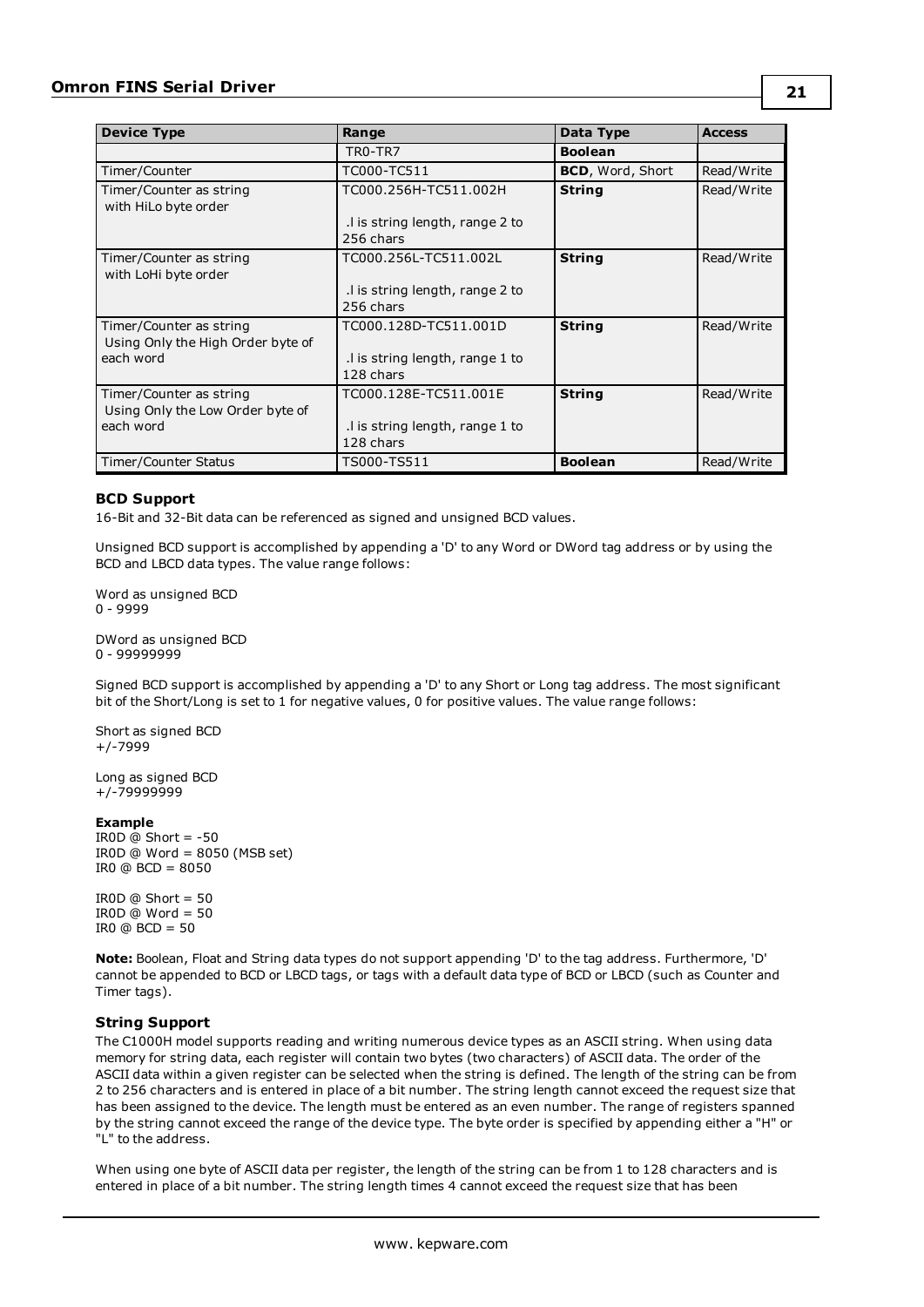assigned to the device. The range of registers spanned by the string cannot exceed the range of the device type. The byte to use within a register is specified by appending either a "D" or "E" to the address. For more information, refer to **[Device](#page-4-0) Setup**.

#### **Examples**

- 1. To address a string starting at DM1000 with a length of 100 bytes and HiLo byte order, enter: DM1000.100H
- 2. To address a string starting at DM1100 with a length of 78 bytes and LoHi byte order, enter: DM1100.078L
- 3. To address a string starting at DM2000 with a length of 55 bytes and Only the High Order byte, enter: DM2000.055D
- 4. To address a string starting at DM2200 with a length of 37 bytes and Only the Low Order byte, enter: DM2200.037E

### <span id="page-21-1"></span>**Array Support**

Arrays are supported for all data types except Boolean. There are two methods of addressing an array. Examples are given using data memory locations.

*DMxxxx [rows] [cols] DMxxxx [cols]* – (this method assumes "rows" is equal to one)

Rows multiplied by cols multiplied by data size in bytes cannot exceed the request size that has been assigned to the device. Since this driver uses an ASCII protocol, there are 4 bytes for each word, short and BCD, and 8 bytes for each DWord, long, LBCD and float. For example, a 10 X 10 array of words results in an array size of 400 bytes, which would require a request size of 512. The next smaller request size choice, 256, would be too small. For more information, refer to **[Device](#page-4-0) Setup**.

**Note:** Use caution when modifying 32-bit values (DWord, Long, LBCD, and Float). Each address, for which these data types are allowed, starts at a word offset within the device. Therefore, DWords DM0 and DM1 overlap at word DM1. Thus, writing to DM0 will also modify the value held in DM1. It is recommended that these data types be used so that overlapping does not occur. For example, when using DWords, use DM0, DM2, DM4, and so on to prevent overlapping Words.

### <span id="page-21-0"></span>**C2000H Addressing**

| <b>Device Type</b>                | Range                              | Data Type          | <b>Access</b> |
|-----------------------------------|------------------------------------|--------------------|---------------|
| Auxiliary Relay                   | AR00-AR27                          | Word, Short, BCD   | Read/Write    |
|                                   | AR00-AR26                          | Long, DWord, LBCD, |               |
|                                   | ARxx.00-ARxx.15                    | Float              |               |
|                                   |                                    | <b>Boolean</b>     |               |
| Auxiliary Relay as string         | AR00.056H-AR27.002H                | <b>String</b>      | Read/Write    |
| with HiLo byte order              |                                    |                    |               |
|                                   | .I is string length, range 2 to 56 |                    |               |
|                                   | chars                              |                    |               |
| Auxiliary Relay as string         | AR00.056L-AR27.002L                | <b>String</b>      | Read/Write    |
| with LoHi byte order              |                                    |                    |               |
|                                   | .I is string length, range 2 to 56 |                    |               |
|                                   | chars                              |                    |               |
| Auxiliary Relay as string         | AR00.028D-AR27.001D                | <b>String</b>      | Read/Write    |
| Using Only the High Order byte of |                                    |                    |               |
| each word                         | I is string length, range 1 to 28  |                    |               |
|                                   | chars                              |                    |               |
| Auxiliary Relay as string         | AR00.028E-AR27.001E                | <b>String</b>      | Read/Write    |
| Using Only the Low Order byte of  |                                    |                    |               |
| each word                         | I is string length, range 1 to 28  |                    |               |
|                                   | chars                              |                    |               |
| Data Memory                       | DM0000-DM6655                      | Word, Short, BCD   | Read/Write    |
|                                   | DM0000-DM6654                      | Long, DWord, LBCD, |               |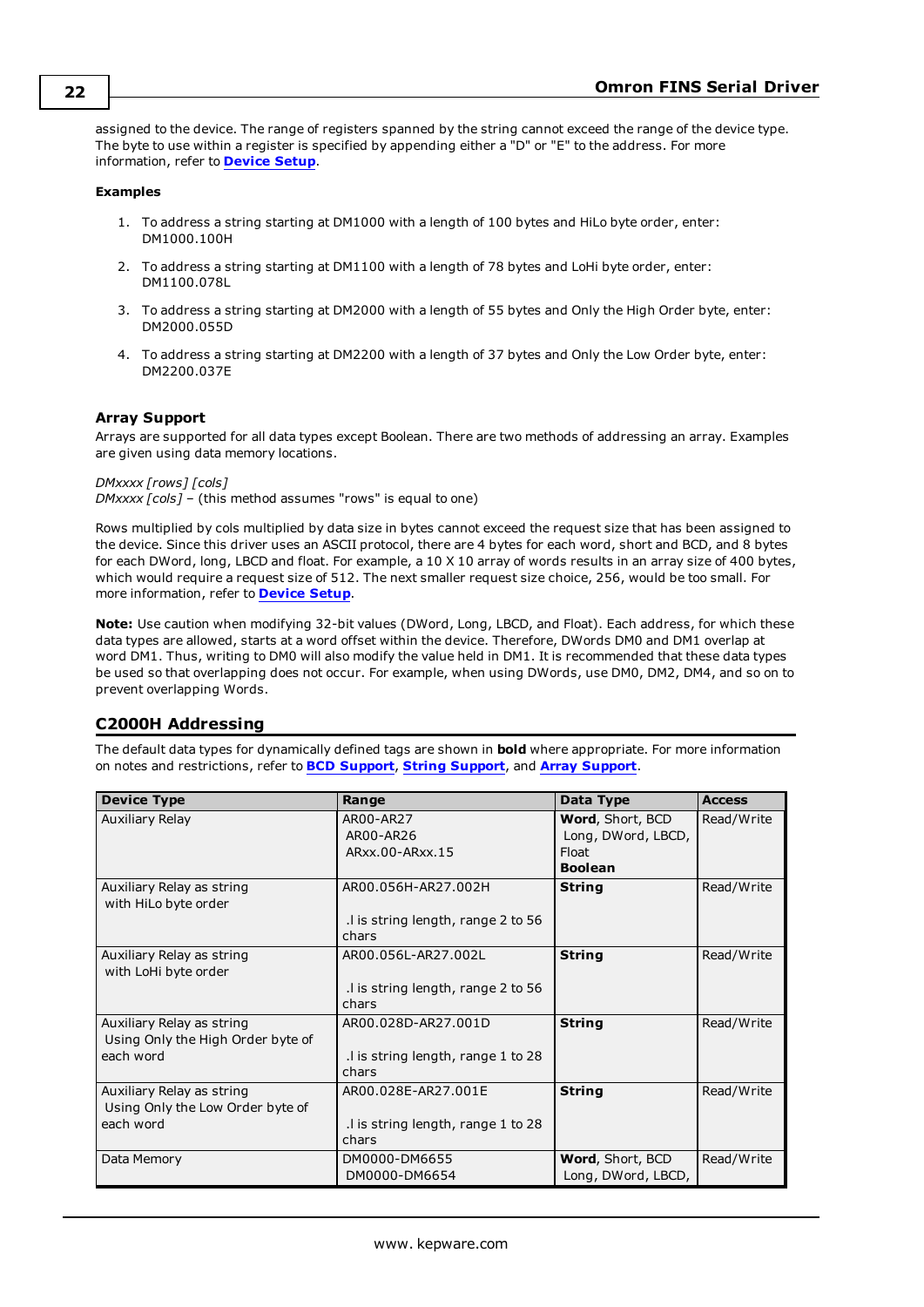| <b>Device Type</b>                                           | Range                                        | Data Type                   | <b>Access</b> |
|--------------------------------------------------------------|----------------------------------------------|-----------------------------|---------------|
|                                                              | DMxxxx.00-DMxxxx.15                          | Float                       |               |
|                                                              |                                              | <b>Boolean</b>              |               |
| Data Memory as string<br>with HiLo byte order                | DM0000.256H-DM6655.002H                      | <b>String</b>               | Read/Write    |
|                                                              | .I is string length, range 2 to<br>256 chars |                             |               |
| Data Memory as string                                        | DM0000.256L-DM6655.002L                      | <b>String</b>               | Read/Write    |
| with LoHi byte order                                         | .I is string length, range 2 to<br>256 chars |                             |               |
| Data Memory as string                                        | DM0000.128D-DM6655.001D                      | <b>String</b>               | Read/Write    |
| Using Only the High Order byte of<br>each word               | .I is string length, range 1 to<br>128 chars |                             |               |
| Data Memory as string                                        | DM0000.128E-DM6655.001E                      | <b>String</b>               | Read/Write    |
| Using Only the Low Order byte of<br>each word                | .I is string length, range 1 to<br>128 chars |                             |               |
| Holding Relay                                                | <b>HR00-HR99</b>                             | Word, Short, BCD            | Read/Write    |
|                                                              | <b>HR00-HR98</b><br>HRxx.00-HRxx.15          | Long, DWord, LBCD,<br>Float |               |
|                                                              |                                              | <b>Boolean</b>              |               |
| Holding Relay as string                                      | HR00.200H-HR99.002H                          | <b>String</b>               | Read/Write    |
| with HiLo byte order                                         |                                              |                             |               |
|                                                              | .I is string length, range 2 to              |                             |               |
| Holding Relay as string                                      | 200 chars<br>HR00.200L-HR99.002L             | <b>String</b>               | Read/Write    |
| with LoHi byte order                                         |                                              |                             |               |
|                                                              | .I is string length, range 2 to              |                             |               |
|                                                              | 200 chars                                    |                             |               |
| Holding Relay as string<br>Using Only the High Order byte of | HR00.100D-HR99.001D                          | <b>String</b>               | Read/Write    |
| each word                                                    | .I is string length, range 1 to              |                             |               |
|                                                              | 100 chars                                    |                             |               |
| Holding Relay as string                                      | HR00.100E-HR99.001E                          | <b>String</b>               | Read/Write    |
| Using Only the Low Order byte of                             |                                              |                             |               |
| each word                                                    | .I is string length, range 1 to<br>100 chars |                             |               |
| <b>Internal Relay</b>                                        | IR000-IR255                                  | Word, Short, BCD            | Read/Write    |
|                                                              | IR000-IR254                                  | Long, DWord, LBCD,          |               |
|                                                              | IRxxx.00-IRxxx.15                            | Float<br><b>Boolean</b>     |               |
| Internal Relay as a string                                   | IR000.256H-IR255.002H                        | <b>String</b>               | Read/Write    |
| with HiLo byte order                                         |                                              |                             |               |
|                                                              | .I is string length, range 2 to              |                             |               |
|                                                              | 256 chars                                    |                             |               |
| Internal Relay as a string<br>with LoHi byte order           | IR000.256L-IR255.002L                        | <b>String</b>               | Read/Write    |
|                                                              | .I is string length, range 2 to              |                             |               |
|                                                              | 256 chars                                    |                             |               |
| Internal Relay as a string                                   | IR000.128D-IR255.001D                        | <b>String</b>               | Read/Write    |
| Using Only the High Order byte of<br>each word               | .I is string length, range 1 to              |                             |               |
|                                                              | 128 chars                                    |                             |               |
| Internal Relay as a string                                   | IR000.128E-IR255.001E                        | <b>String</b>               | Read/Write    |
| Using Only the Low Order byte of                             |                                              |                             |               |
| each word                                                    | .I is string length, range 1 to<br>128 chars |                             |               |
| Link Relays                                                  | LR00-LR63                                    | Word, Short, BCD            | Read/Write    |
|                                                              | LR00-LR62                                    | Long, DWord, LBCD,          |               |
|                                                              | LRxx.00-LRxx.15                              | Float                       |               |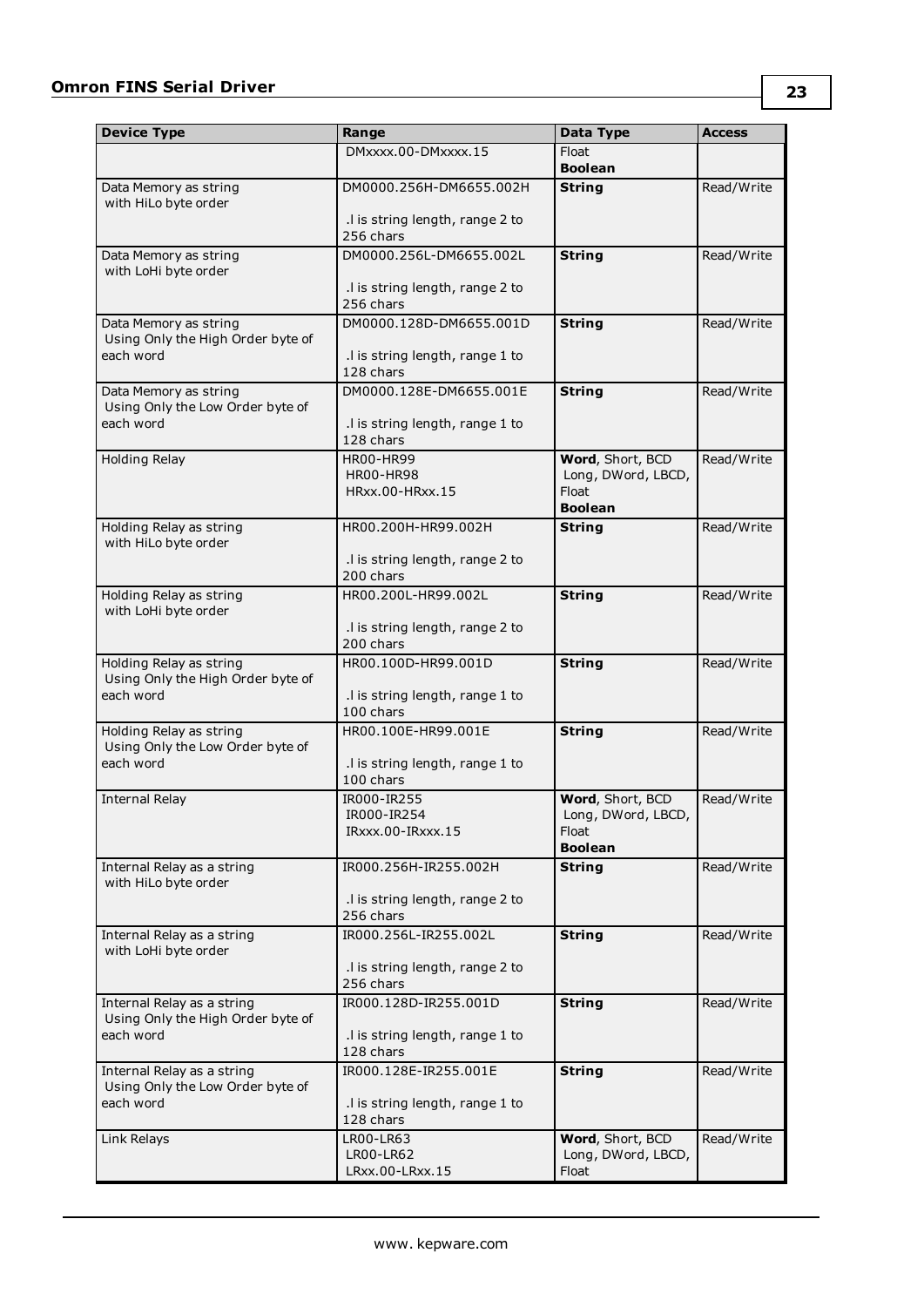| <b>Device Type</b>                                                        | Range                                                                 | Data Type                            | <b>Access</b> |
|---------------------------------------------------------------------------|-----------------------------------------------------------------------|--------------------------------------|---------------|
|                                                                           |                                                                       | <b>Boolean</b>                       |               |
| Link Relays as string<br>with HiLo byte order                             | LR00.128H-LR63.002H<br>.I is string length, range 2 to<br>128 chars   | <b>String</b>                        | Read/Write    |
| Link Relays as string<br>with LoHi byte order                             | LR00.128L-LR63.002L<br>.I is string length, range 2 to<br>128 chars   | <b>String</b>                        | Read/Write    |
| Link Relays as string<br>Using Only the High Order byte of<br>each word   | LR00.064D-LR63.001D<br>.I is string length, range 1 to 64<br>chars    | <b>String</b>                        | Read/Write    |
| Link Relays as string<br>Using Only the Low Order byte of<br>each word    | LR00.064E-LR63.001E<br>.I is string length, range 1 to 64<br>chars    | <b>String</b>                        | Read/Write    |
| Temporary Relay                                                           | <b>TR</b><br>TRO-TR7                                                  | <b>Word, Short</b><br><b>Boolean</b> | Read/Write    |
| Timer/Counter                                                             | TC000-TC511                                                           | <b>BCD, Word, Short</b>              | Read/Write    |
| Timer/Counter as string<br>with HiLo byte order                           | TC000.256H-TC511.002H<br>.I is string length, range 2 to<br>256 chars | <b>String</b>                        | Read/Write    |
| Timer/Counter as string<br>with LoHi byte order                           | TC000.256L-TC511.002L<br>.I is string length, range 2 to<br>256 chars | <b>String</b>                        | Read/Write    |
| Timer/Counter as string<br>Using Only the High Order byte of<br>each word | TC000.128D-TC511.001D<br>.I is string length, range 1 to<br>128 chars | <b>String</b>                        | Read/Write    |
| Timer/Counter as string<br>Using Only the Low Order byte of<br>each word  | TC000.128E-TC511.001E<br>.I is string length, range 1 to<br>128 chars | <b>String</b>                        | Read/Write    |
| Timer/Counter Status                                                      | TS000-TS511                                                           | <b>Boolean</b>                       | Read/Write    |

#### <span id="page-23-0"></span>**BCD Support**

16-Bit and 32-Bit data can be referenced as signed and unsigned BCD values.

Unsigned BCD support is accomplished by appending a 'D' to any Word or DWord tag address or by using the BCD and LBCD data types. The value range follows:

Word as unsigned BCD 0 - 9999

DWord as unsigned BCD 0 - 99999999

Signed BCD support is accomplished by appending a 'D' to any Short or Long tag address. The most significant bit of the Short/Long is set to 1 for negative values, 0 for positive values. The value range follows:

Short as signed BCD +/-7999

Long as signed BCD +/-79999999

#### **Example**

IROD  $@$  Short =  $-50$ IR0D @ Word = 8050 (MSB set) IR0 @ BCD = 8050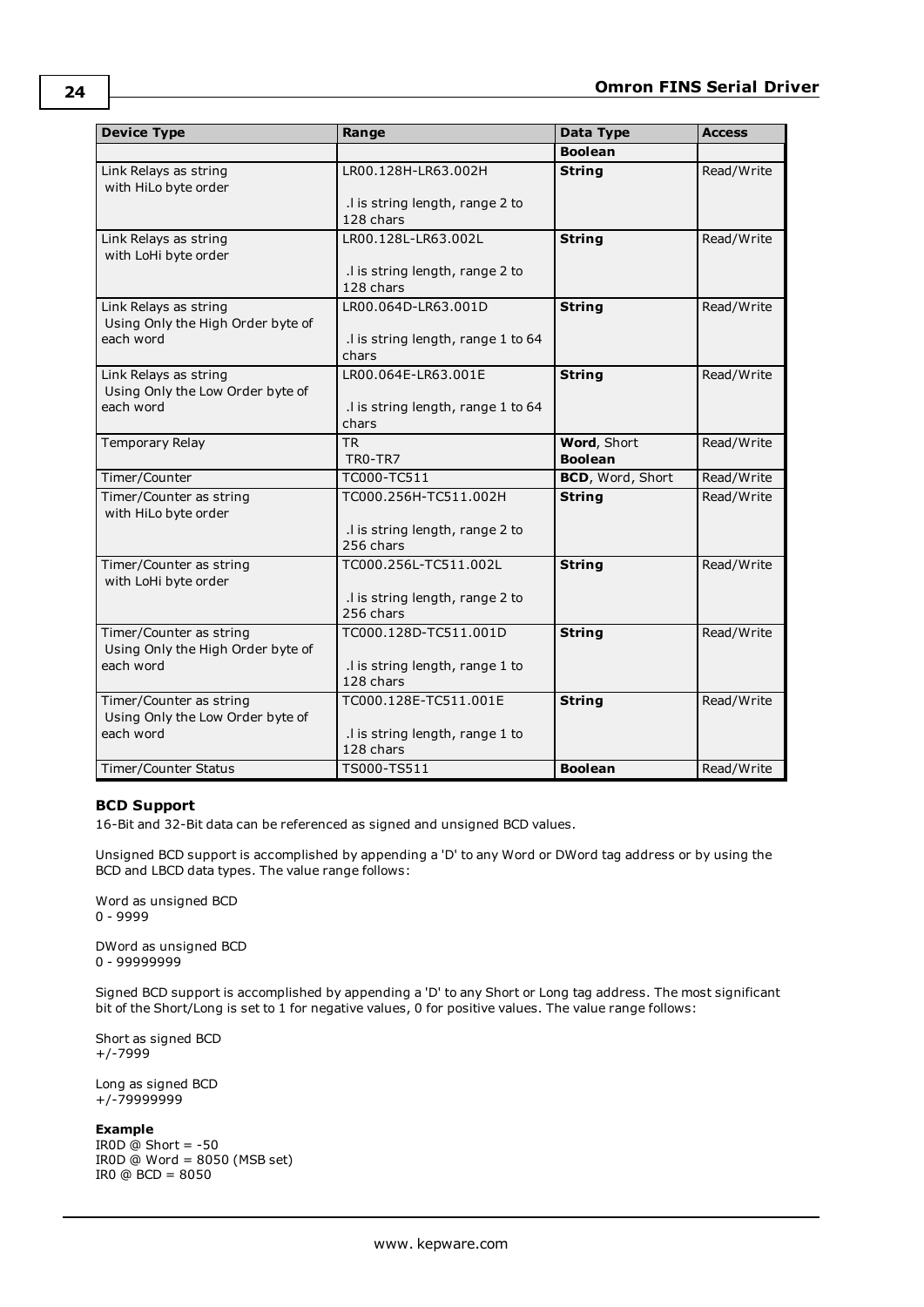IROD  $@$  Short = 50 IROD  $@$  Word = 50 IRO  $@$  BCD = 50

**Note:** Boolean, Float and String data types do not support appending 'D' to the tag address. Furthermore, 'D' cannot be appended to BCD or LBCD tags, or tags with a default data type of BCD or LBCD (such as Counter and Timer tags).

#### <span id="page-24-1"></span>**String Support**

The C2000H model supports reading and writing numerous device types as an ASCII string. When using data memory for string data, each register will contain two bytes (two characters) of ASCII data. The order of the ASCII data within a given register can be selected when the string is defined. The length of the string can be from 2 to 256 characters and is entered in place of a bit number. The string length cannot exceed the request size that has been assigned to the device. The length must be entered as an even number. The range of registers spanned by the string cannot exceed the range of the device type. The byte order is specified by appending either a "H" or "L" to the address.

When using one byte of ASCII data per register, the length of the string can be from 1 to 128 characters and is entered in place of a bit number. The string length times 4 cannot exceed the request size that has been assigned to the device. The range of registers spanned by the string cannot exceed the range of the device type. The byte to use within a register is specified by appending either a "D" or "E" to the address. For more information, refer to **[Device](#page-4-0) Setup**.

#### **Examples**

- 1. To address a string starting at DM1000 with a length of 100 bytes and HiLo byte order, enter: DM1000.100H
- 2. To address a string starting at DM1100 with a length of 78 bytes and LoHi byte order, enter: DM1100.078L
- 3. To address a string starting at DM2000 with a length of 55 bytes and Only the High Order byte, enter: DM2000.055D
- 4. To address a string starting at DM2200 with a length of 37 bytes and Only the Low Order byte, enter: DM2200.037E

#### <span id="page-24-2"></span>**Array Support**

Arrays are supported for all data types except Boolean. There are two methods of addressing an array. Examples are given using data memory locations.

*DMxxxx [rows] [cols]*

*DMxxxx [cols]* – (this method assumes "rows" is equal to one)

Rows multiplied by cols multiplied by data size in bytes cannot exceed the request size that has been assigned to the device. Since this driver uses an ASCII protocol, there are 4 bytes for each word, short and BCD, and 8 bytes for each DWord, long, LBCD and float. For example, a 10 X 10 array of words results in an array size of 400 bytes, which would require a request size of 512. The next smaller request size choice, 256, would be too small. For more information, refer to **[Device](#page-4-0) Setup**.

**Note:** Use caution when modifying 32-bit values (DWord, Long, LBCD, and Float). Each address, for which these data types are allowed, starts at a word offset within the device. Therefore, DWords DM0 and DM1 overlap at word DM1. Thus, writing to DM0 will also modify the value held in DM1. It is recommended that these data types be used so that overlapping does not occur. For example, when using DWords, use DM0, DM2, DM4, and so on to prevent overlapping Words.

#### <span id="page-24-0"></span>**CV500 Addressing**

| Device Type            | Range                  | Data Type                                              | <b>Access</b> |
|------------------------|------------------------|--------------------------------------------------------|---------------|
| <b>Action Flag</b>     | AC0000-AC1023          | <b>Boolean</b>                                         | Read Only     |
| <b>Auxiliary Relay</b> | A000-A255<br>A000-A254 | <b>Word, Short, BCD</b><br>Long, DWord, LBCD,<br>Float | Read/Write    |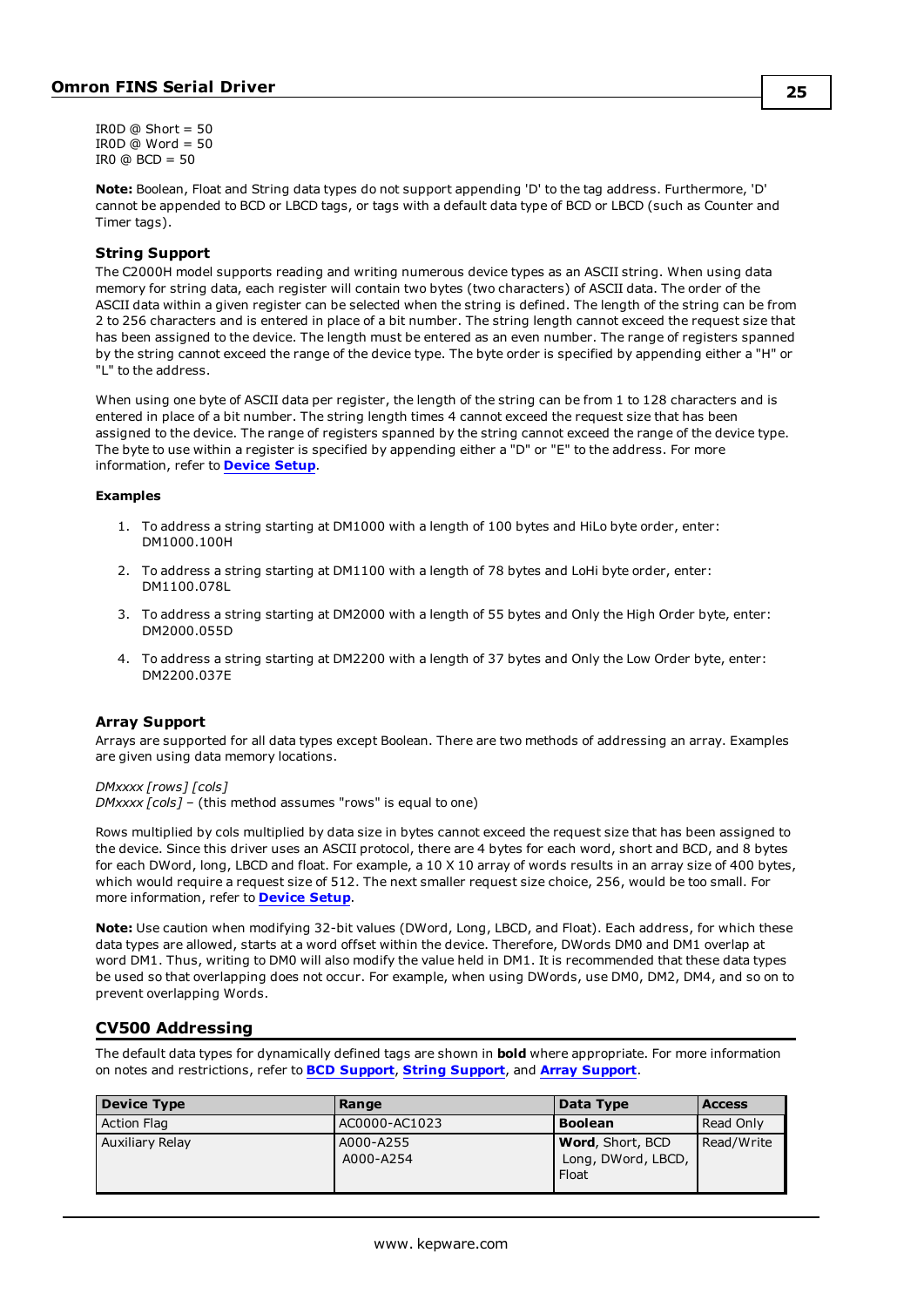| <b>Device Type</b>                                       | Range                                        | Data Type               | <b>Access</b> |
|----------------------------------------------------------|----------------------------------------------|-------------------------|---------------|
|                                                          | A256-A511                                    |                         | Read Only     |
|                                                          | A256-A510                                    | Word, Short, BCD        |               |
|                                                          |                                              | Long, DWord, LBCD,      |               |
|                                                          | A000.00-A000.15-A255.00-                     | Float                   | Read/Write    |
|                                                          | A255.15                                      | <b>Boolean</b>          | Read Only     |
|                                                          | A256.00-A256.15-A511.00-                     |                         |               |
|                                                          | A511.15                                      | <b>Boolean</b>          |               |
| Auxiliary Relay as string                                | A000.256H-A255.002H                          | <b>String</b>           | Read/Write    |
| with HiLo byte order                                     | A256.256H-A511.002H                          | <b>String</b>           |               |
|                                                          |                                              |                         | Read Only     |
|                                                          | .I is string length, range 2 to 256          |                         |               |
|                                                          | chars                                        |                         |               |
| Auxiliary Relay as string                                | A000.256L-A255.002L                          | <b>String</b>           | Read/Write    |
| with LoHi byte order                                     | A256.256L-A511.002L                          | <b>String</b>           | Read Only     |
|                                                          | .I is string length, range 2 to 256          |                         |               |
|                                                          | chars                                        |                         |               |
| Auxiliary Relay as string                                | A000.128D-A255.001D                          | <b>String</b>           | Read/Write    |
| Using Only the High Order byte of                        | A256.128D-A511.001D                          | <b>String</b>           |               |
| each word                                                |                                              |                         | Read Only     |
|                                                          | .I is string length, range 1 to 128          |                         |               |
|                                                          | chars                                        |                         |               |
| Auxiliary Relay as string                                | A000.128E-A255.001E                          | <b>String</b>           | Read/Write    |
| Using Only the Low Order byte of<br>each word            | A256.128E-A511.001E                          | <b>String</b>           |               |
|                                                          | .I is string length, range 1 to 128          |                         | Read Only     |
|                                                          | chars                                        |                         |               |
| CIO                                                      | CIO0000-CIO2555                              | Word, Short, BCD        | Read/Write    |
|                                                          | CIO0000-CIO2554                              | Long, DWord, LBCD,      |               |
|                                                          | CIOxxxx.00-CIOxxxx.15                        | Float                   |               |
|                                                          |                                              | <b>Boolean</b>          |               |
| CIO Memory as string                                     | CIO0000.256H-CIO2555.002H                    | <b>String</b>           | Read/Write    |
| with HiLo byte order                                     |                                              |                         |               |
|                                                          | .I is string length, range 2 to 256<br>chars |                         |               |
| CIO Memory as string                                     | CIO0000.256L-CIO2555.002L                    | <b>String</b>           | Read/Write    |
| with LoHi byte order                                     |                                              |                         |               |
|                                                          | .I is string length, range 2 to 256          |                         |               |
|                                                          | chars                                        |                         |               |
| CIO Memory as string                                     | CIO0000.128D-CIO2555.001D                    | <b>String</b>           | Read/Write    |
| Using Only the High Order byte of                        |                                              |                         |               |
| each word                                                | .I is string length, range 1 to 128          |                         |               |
|                                                          | chars                                        |                         |               |
| CIO Memory as string<br>Using Only the Low Order byte of | CIO0000.128E-CIO2555.001E                    | <b>String</b>           | Read/Write    |
| each word                                                | .I is string length, range 1 to 128          |                         |               |
|                                                          | chars                                        |                         |               |
| Counter                                                  | C000-C511                                    | <b>BCD, Word, Short</b> | Read/Write    |
| Counter as string                                        | C000.256H-C511.002H                          | <b>String</b>           | Read/Write    |
| with HiLo byte order                                     |                                              |                         |               |
|                                                          | .I is string length, range 2 to 256          |                         |               |
|                                                          | chars                                        |                         |               |
| Counter as string                                        | C000.256L-C511.002L                          | <b>String</b>           | Read/Write    |
| with LoHi byte order                                     | .I is string length, range 2 to 256          |                         |               |
|                                                          | chars                                        |                         |               |
| Counter as string                                        | C000.128D-C511.001D                          | <b>String</b>           | Read/Write    |
| Using Only the High Order byte of                        |                                              |                         |               |
| each word                                                | .I is string length, range 1 to 128          |                         |               |
|                                                          | chars                                        |                         |               |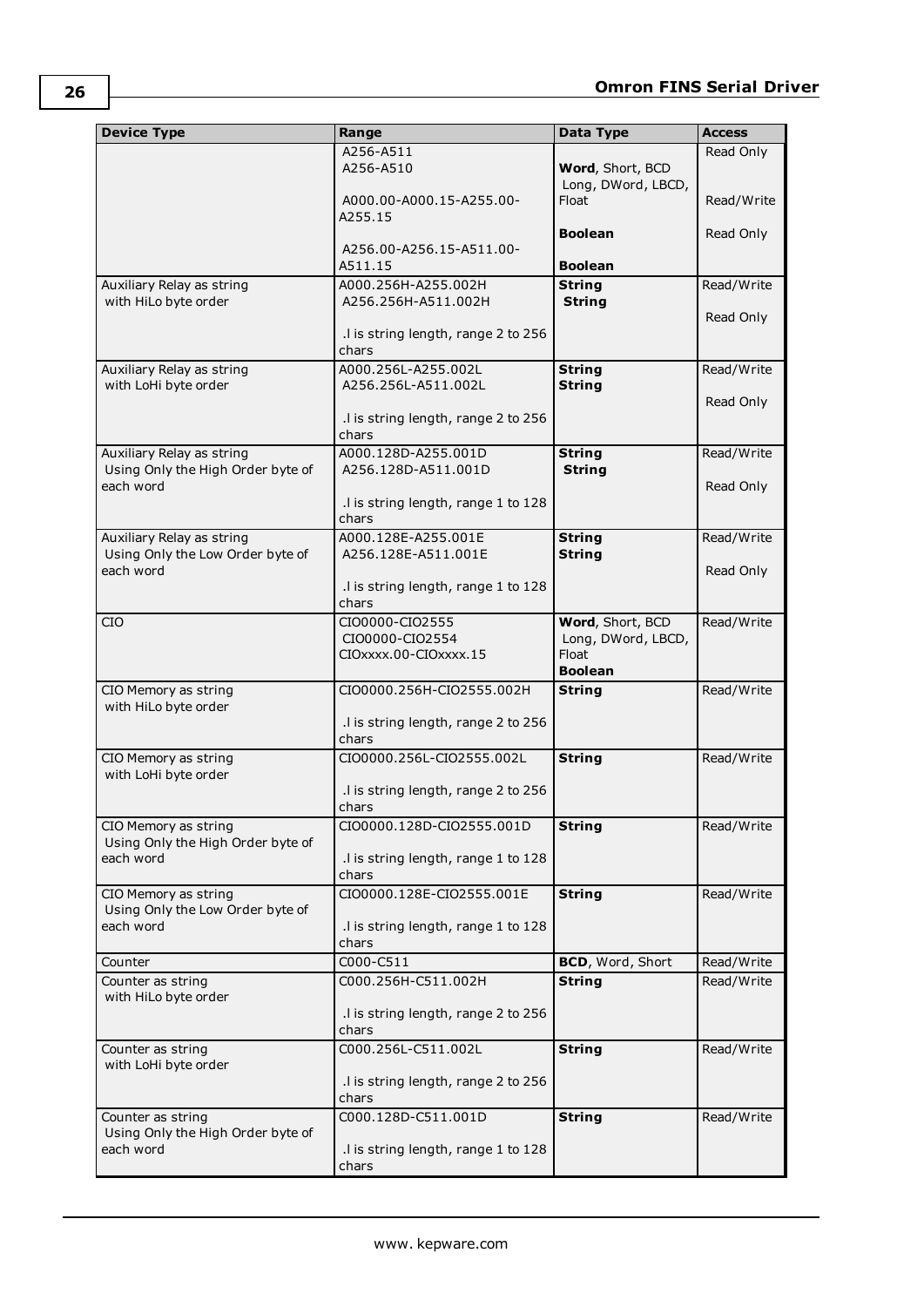| <b>Device Type</b>                                        | Range                                        | Data Type                     | <b>Access</b> |
|-----------------------------------------------------------|----------------------------------------------|-------------------------------|---------------|
| Counter as string                                         | C000.128E-C511.001E                          | <b>String</b>                 | Read/Write    |
| Using Only the Low Order byte of                          |                                              |                               |               |
| each word                                                 | .I is string length, range 1 to 128<br>chars |                               |               |
| <b>Counter Status</b>                                     | CS000-CS511                                  | <b>Boolean</b>                | Read/Write    |
| <b>CPU Bus Link</b>                                       | $G000 - G255$                                | Word, Short, BCD              | Read/Write    |
|                                                           | G000-G254                                    | Long, DWord, LBCD,            |               |
|                                                           | Gxxx.00-Gxxx.15                              | Float                         |               |
|                                                           |                                              | <b>Boolean</b>                |               |
| CPU Bus Link as string<br>with HiLo byte order            | G000.256H-G255.002H                          | <b>String</b>                 | Read/Write    |
|                                                           | .I is string length, range 2 to 256          |                               |               |
|                                                           | chars                                        |                               |               |
| CPU Bus Link as string                                    | G000.256L-G255.002L                          | <b>String</b>                 | Read/Write    |
| with LoHi byte order                                      |                                              |                               |               |
|                                                           | .I is string length, range 2 to 256<br>chars |                               |               |
| CPU Bus Link as string                                    | G000.128D-G255.001D                          | <b>String</b>                 | Read/Write    |
| Using Only the High Order byte of                         |                                              |                               |               |
| each word                                                 | .I is string length, range 1 to 128          |                               |               |
|                                                           | chars                                        |                               |               |
| CPU Bus Link as string                                    | G000.128E-G255.001E                          | <b>String</b>                 | Read/Write    |
| Using Only the Low Order byte of<br>each word             | .I is string length, range 1 to 128          |                               |               |
|                                                           | chars                                        |                               |               |
| Data Memory                                               | D0000-D8191                                  | Word, Short, BCD              | Read/Write    |
|                                                           | D0000-D8190                                  | Long, DWord, LBCD,            |               |
|                                                           | Dxxxx.00-Dxxxx.15                            | <b>Float</b>                  |               |
|                                                           |                                              | <b>Boolean</b>                |               |
| Data Memory as string<br>with HiLo byte order             | D0000.256H-D8191.002H                        | <b>String</b>                 | Read/Write    |
|                                                           | .I is string length, range 2 to 256          |                               |               |
|                                                           | chars                                        |                               |               |
| Data Memory as string                                     | D0000.256L-D8191.002L                        | <b>String</b>                 | Read/Write    |
| with LoHi byte order                                      |                                              |                               |               |
|                                                           | .I is string length, range 2 to 256<br>chars |                               |               |
| Data Memory as string                                     | D0000.128D-D8191.001D                        | <b>String</b>                 | Read/Write    |
| Using Only the High Order byte of                         |                                              |                               |               |
| each word                                                 | .I is string length, range 1 to 128          |                               |               |
|                                                           | chars                                        |                               |               |
| Data Memory as string<br>Using Only the Low Order byte of | D0000.128E-D8191.001E                        | <b>String</b>                 | Read/Write    |
| each word                                                 | I is string length, range 1 to 128           |                               |               |
|                                                           | chars                                        |                               |               |
| Data Register                                             | DR0-DR2                                      | Word, Short, BCD*             | Read/Write    |
| Index Register                                            | IR0-IR2                                      | Word, Short, BCD*             | Read/Write    |
| <b>Step Timer</b>                                         | ST000-ST511                                  | Word, Short, BCD*             | Read/Write    |
| Step Timer Status                                         | STS000-STS511                                | <b>Boolean</b>                | Read/Write    |
| Temporary Relay                                           | <b>TR</b><br>TRO-TR7                         | Word, Short<br><b>Boolean</b> | Read/Write    |
| Timer                                                     | T000-T511                                    | BCD, Word, Short              | Read/Write    |
| Timer as string                                           | T000.256H-T511.002H                          | <b>String</b>                 | Read/Write    |
| with HiLo byte order                                      |                                              |                               |               |
|                                                           | .I is string length, range 2 to 256          |                               |               |
|                                                           | chars                                        |                               |               |
| Timer as string                                           | T000.256L-T511.002L                          | <b>String</b>                 | Read/Write    |
| with LoHi byte order                                      | .I is string length, range 2 to 256          |                               |               |
|                                                           | chars                                        |                               |               |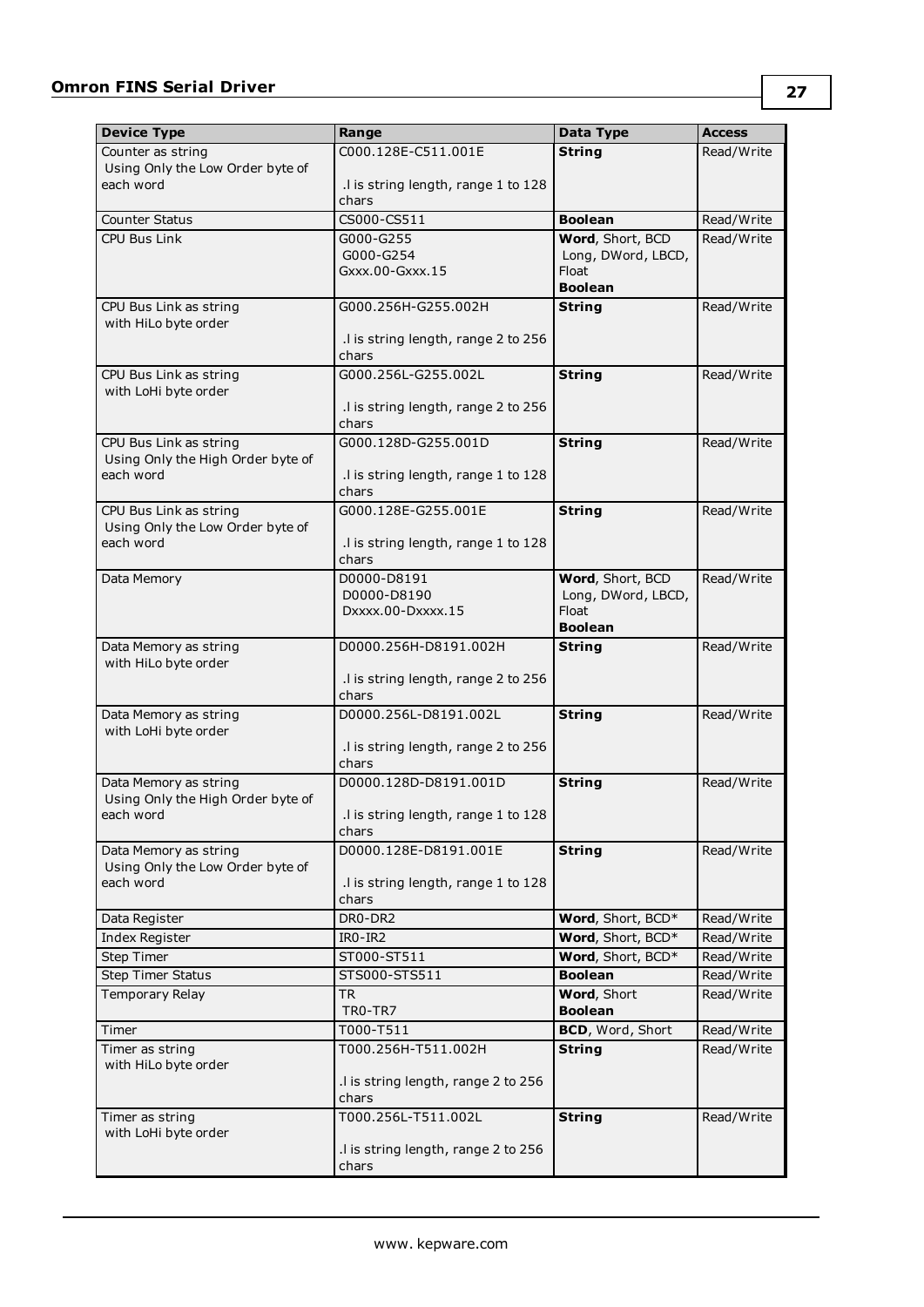| <b>Device Type</b>                                  | Range                                       | Data Type      | <b>Access</b> |
|-----------------------------------------------------|---------------------------------------------|----------------|---------------|
| Timer as string                                     | T000.128D-T511.001D                         | <b>String</b>  | Read/Write    |
| Using Only the High Order byte of<br>each word      | I is string length, range 1 to 128<br>chars |                |               |
| Timer as string<br>Using Only the Low Order byte of | T000.128E-T511.001E                         | <b>String</b>  | Read/Write    |
| each word                                           | I is string length, range 1 to 128<br>chars |                |               |
| <b>Timer Status</b>                                 | TS000-TS511                                 | <b>Boolean</b> | Read/Write    |
| <b>Transition Flag</b>                              | TN000-TN511                                 | <b>Boolean</b> | Read/Write    |

<span id="page-27-0"></span>\*Arrays are not supported.

#### **BCD Support**

16-Bit and 32-Bit data can be referenced as signed and unsigned BCD values.

Unsigned BCD support is accomplished by appending a 'D' to any Word or DWord tag address or by using the BCD and LBCD data types. The value range follows:

Word as unsigned BCD 0 - 9999

DWord as unsigned BCD 0 - 99999999

Signed BCD support is accomplished by appending a 'D' to any Short or Long tag address. The most significant bit of the Short/Long is set to 1 for negative values, 0 for positive values. The value range follows:

Short as signed BCD +/-7999

Long as signed BCD +/-79999999

#### **Example**

IROD  $@$  Short =  $-50$ IR0D @ Word = 8050 (MSB set) IR0 @ BCD = 8050

 $IROD @ Short = 50$  $IROD @ Word = 50$ IRO  $@$  BCD = 50

<span id="page-27-1"></span>**Note:** Boolean, Float and String data types do not support appending 'D' to the tag address. Furthermore, 'D' cannot be appended to BCD or LBCD tags, or tags with a default data type of BCD or LBCD (such as Counter and Timer tags).

#### **String Support**

The CV500 model supports reading and writing numerous device types as an ASCII string. When using data memory for string data, each register will contain two bytes (two characters) of ASCII data. The order of the ASCII data within a given register can be selected when the string is defined. The length of the string can be from 2 to 256 characters and is entered in place of a bit number. The string length cannot exceed the request size that has been assigned to the device. The length must be entered as an even number. The range also cannot exceed the request size that has been assigned to the device. Since this driver uses an ASCII protocol, there are 2 bytes transmitted for each character. The range of registers spanned by the string cannot exceed the range of the device type. The byte order is specified by appending either a "H" or "L" to the address.

When using one byte of ASCII data per register, the length of the string can be from 1 to 128 characters and is entered in place of a bit number. The string length times 4 cannot exceed the request size that has been assigned to the device. The range of registers spanned by the string cannot exceed the range of the device type. The byte to use within a register is specified by appending either a "D" or "E" to the address. For more information, refer to **[Device](#page-4-0) Setup**.

#### **Examples**

**28**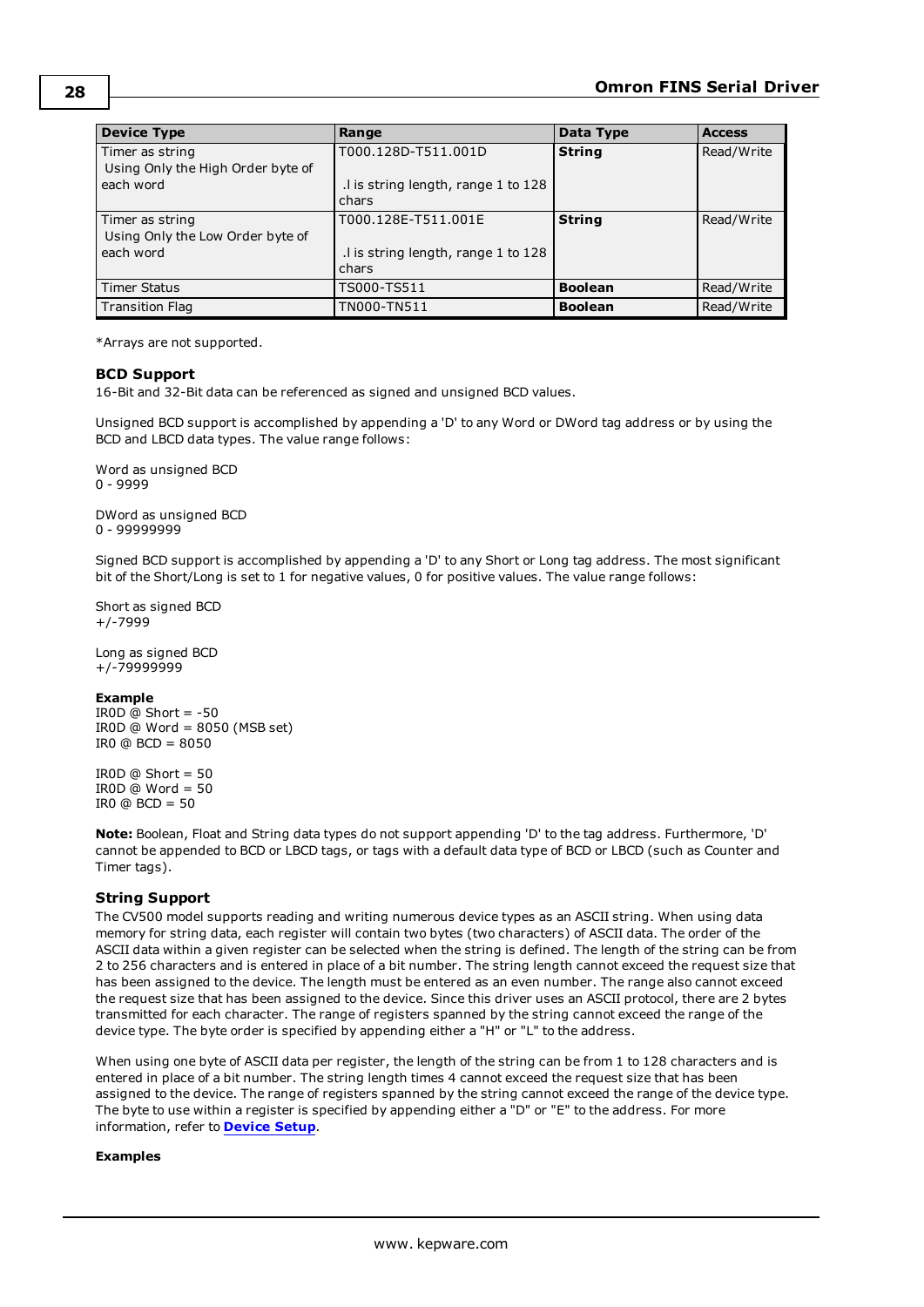- 1. To address a string starting at D1000 with a length of 100 bytes and HiLo byte order, enter: D1000.100H
- 2. To address a string starting at D1100 with a length of 78 bytes and LoHi byte order, enter: D1100.078L
- 3. To address a string starting at D2000 with a length of 55 bytes and Only the High Order byte, enter: D2000.055D
- 4. To address a string starting at D2200 with a length of 37 bytes and Only the Low Order byte, enter: D2200.037E

#### <span id="page-28-1"></span>**Array Support**

Arrays are supported for all data types except Boolean, Data Register, Index Register and Step Timer. There are two methods of addressing an array. Examples are given using data memory locations.

#### *Dxxxx [rows] [cols] Dxxxx [cols]* (this method assumes "rows" is equal to one)

Rows multiplied by cols multiplied by data size in bytes cannot exceed the request size that has been assigned to the device. Since this driver uses an ASCII protocol, there are 4 bytes for each word, short and BCD, and 8 bytes for each DWord, long, LBCD and float. For example, a 10 X 10 array of words results in an array size of 400 bytes, which would require a request size of 512. The next smaller request size choice, 256, would be too small. For more information, refer to **[Device](#page-4-0) Setup**.

**Note:** Use caution when modifying 32-bit values (DWord, Long, LBCD, and Float). Each address, for which these data types are allowed, starts at a word offset within the device. Therefore, DWords D0 and D1 overlap at word D1. Thus, writing to D0 will also modify the value held in D1. It is recommended that these data types be used so that overlapping does not occur. For example, when using DWords, use D0, D2, D4, and so on to prevent overlapping Words.

## <span id="page-28-0"></span>**CV1000 Addressing**

| <b>Device Type</b>                                                          | Range                                        | Data Type                                       | <b>Access</b>           |
|-----------------------------------------------------------------------------|----------------------------------------------|-------------------------------------------------|-------------------------|
| <b>Action Flag</b>                                                          | AC0000-AC2047                                | <b>Boolean</b>                                  | Read Only               |
| <b>Auxiliary Relay</b>                                                      | A000-A255<br>A000-A254                       | Word, Short, BCD<br>Long, DWord,<br>LBCD, Float | Read/Write              |
|                                                                             | A256-A511<br>A256-A510                       | Word, Short, BCD<br>Long, DWord,                | Read Only               |
|                                                                             | A000.00-A000.15-A255.00-<br>A255.15          | LBCD, Float                                     | Read/Write              |
|                                                                             | A256.00-A256.15-A511.00-<br>A511.15          | <b>Boolean</b><br><b>Boolean</b>                | Read Only               |
| Auxiliary Relay as string<br>with HiLo byte order                           | A000.256H-A255.002H<br>A256.256H-A511.002H   | <b>String</b><br><b>String</b>                  | Read/Write<br>Read Only |
|                                                                             | .I is string length, range 2 to<br>256 chars |                                                 |                         |
| Auxiliary Relay as string<br>with LoHi byte order                           | A000.256L-A255.002L<br>A256.256L-A511.002L   | <b>String</b><br><b>String</b>                  | Read/Write<br>Read Only |
|                                                                             | .I is string length, range 2 to<br>256 chars |                                                 |                         |
| Auxiliary Relay as string<br>Using Only the High Order byte of each<br>word | A000.128D-A255.001D<br>A256.128D-A511.001D   | <b>String</b><br><b>String</b>                  | Read/Write<br>Read Only |
|                                                                             | .I is string length, range 1 to<br>128 chars |                                                 |                         |
| Auxiliary Relay as string<br>Using Only the Low Order                       | A000.128E-A255.001E<br>A256.128E-A511.001E   | <b>String</b><br><b>String</b>                  | Read/Write              |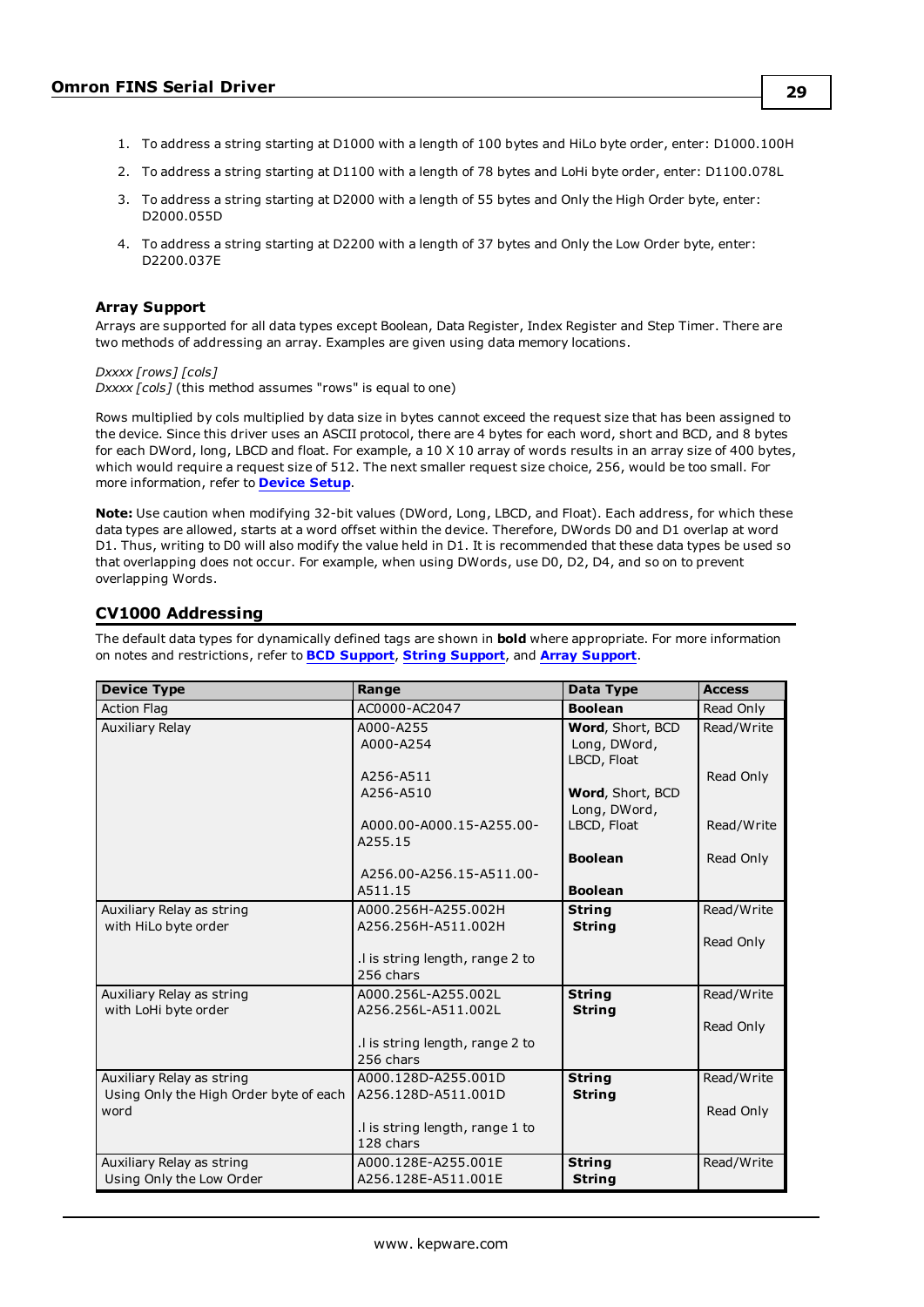| <b>Device Type</b>                                         | Range                                        | Data Type                         | <b>Access</b>            |
|------------------------------------------------------------|----------------------------------------------|-----------------------------------|--------------------------|
| byte of each word                                          |                                              |                                   | Read Only                |
|                                                            | I is string length, range 1 to               |                                   |                          |
|                                                            | 128 chars                                    |                                   |                          |
| <b>CIO</b>                                                 | CIO0000-CIO2555<br>CIO0000-CIO2554           | Word, Short, BCD<br>Long, DWord,  | Read/Write               |
|                                                            | CIOxxxx.00-CIOxxxx.15                        | LBCD, Float                       |                          |
|                                                            |                                              | <b>Boolean</b>                    |                          |
| CIO Memory as string                                       | CIO0000.256H-CIO2555.002H                    | <b>String</b>                     | Read/Write               |
| with HiLo byte order                                       |                                              |                                   |                          |
|                                                            | .I is string length, range 2 to<br>256 chars |                                   |                          |
| CIO Memory as string                                       | CIO0000.256L-CIO2555.002L                    | <b>String</b>                     | Read/Write               |
| with LoHi byte order                                       |                                              |                                   |                          |
|                                                            | .I is string length, range 2 to              |                                   |                          |
|                                                            | 256 chars                                    |                                   |                          |
| CIO Memory as string                                       | CIO0000.128D-CIO2555.001D                    | <b>String</b>                     | Read/Write               |
| Using Only the High Order byte of each<br>word             | .I is string length, range 1 to              |                                   |                          |
|                                                            | 128 chars                                    |                                   |                          |
| CIO Memory as string                                       | CIO0000.128E-CIO2555.001E                    | <b>String</b>                     | Read/Write               |
| Using Only the Low Order byte of each                      |                                              |                                   |                          |
| word                                                       | .I is string length, range 1 to              |                                   |                          |
|                                                            | 128 chars<br>C0000-C1023                     |                                   |                          |
| Counter<br>Counter as string                               | C0000.256H-C1023.002H                        | BCD, Word, Short<br><b>String</b> | Read/Write<br>Read/Write |
| with HiLo byte order                                       |                                              |                                   |                          |
|                                                            | .I is string length, range 2 to              |                                   |                          |
|                                                            | 256 chars                                    |                                   |                          |
| Counter as string                                          | C0000.256L-C1023.002L                        | <b>String</b>                     | Read/Write               |
| with LoHi byte order                                       | .I is string length, range 2 to              |                                   |                          |
|                                                            | 256 chars                                    |                                   |                          |
| Counter as string                                          | C0000.128D-C1023.001D                        | <b>String</b>                     | Read/Write               |
| Using Only the High Order byte of each                     |                                              |                                   |                          |
| word                                                       | .I is string length, range 1 to              |                                   |                          |
|                                                            | 128 chars                                    |                                   |                          |
| Counter as string<br>Using Only the Low Order byte of each | C0000.128E-C1023.001E                        | <b>String</b>                     | Read/Write               |
| word                                                       | .I is string length, range 1 to              |                                   |                          |
|                                                            | 128 chars                                    |                                   |                          |
| Counter Status                                             | CS0000-CS1023                                | <b>Boolean</b>                    | Read/Write               |
| CPU Bus Link                                               | G000-G255                                    | Word, Short, BCD                  | Read/Write               |
|                                                            | G000-G254<br>Gxxx.00-Gxxx.15                 | Long, DWord,<br>LBCD, Float       |                          |
|                                                            |                                              | <b>Boolean</b>                    |                          |
| CPU Bus Link as string                                     | G000.256H-G255.002H                          | <b>String</b>                     | Read/Write               |
| with HiLo byte order                                       |                                              |                                   |                          |
|                                                            | .I is string length, range 2 to              |                                   |                          |
|                                                            | 256 chars                                    |                                   |                          |
| CPU Bus Link as string<br>with LoHi byte order             | G000.256L-G255.002L                          | <b>String</b>                     | Read/Write               |
|                                                            | .I is string length, range 2 to              |                                   |                          |
|                                                            | 256 chars                                    |                                   |                          |
| CPU Bus Link as string                                     | G000.128D-G255.001D                          | <b>String</b>                     | Read/Write               |
| Using Only the High Order byte of each                     |                                              |                                   |                          |
| word                                                       | .I is string length, range 1 to<br>128 chars |                                   |                          |
| CPU Bus Link as string                                     | G000.128E-G255.001E                          | <b>String</b>                     | Read/Write               |
| Using Only the Low Order byte of each                      |                                              |                                   |                          |
| word                                                       | .I is string length, range 1 to              |                                   |                          |
|                                                            | 128 chars                                    |                                   |                          |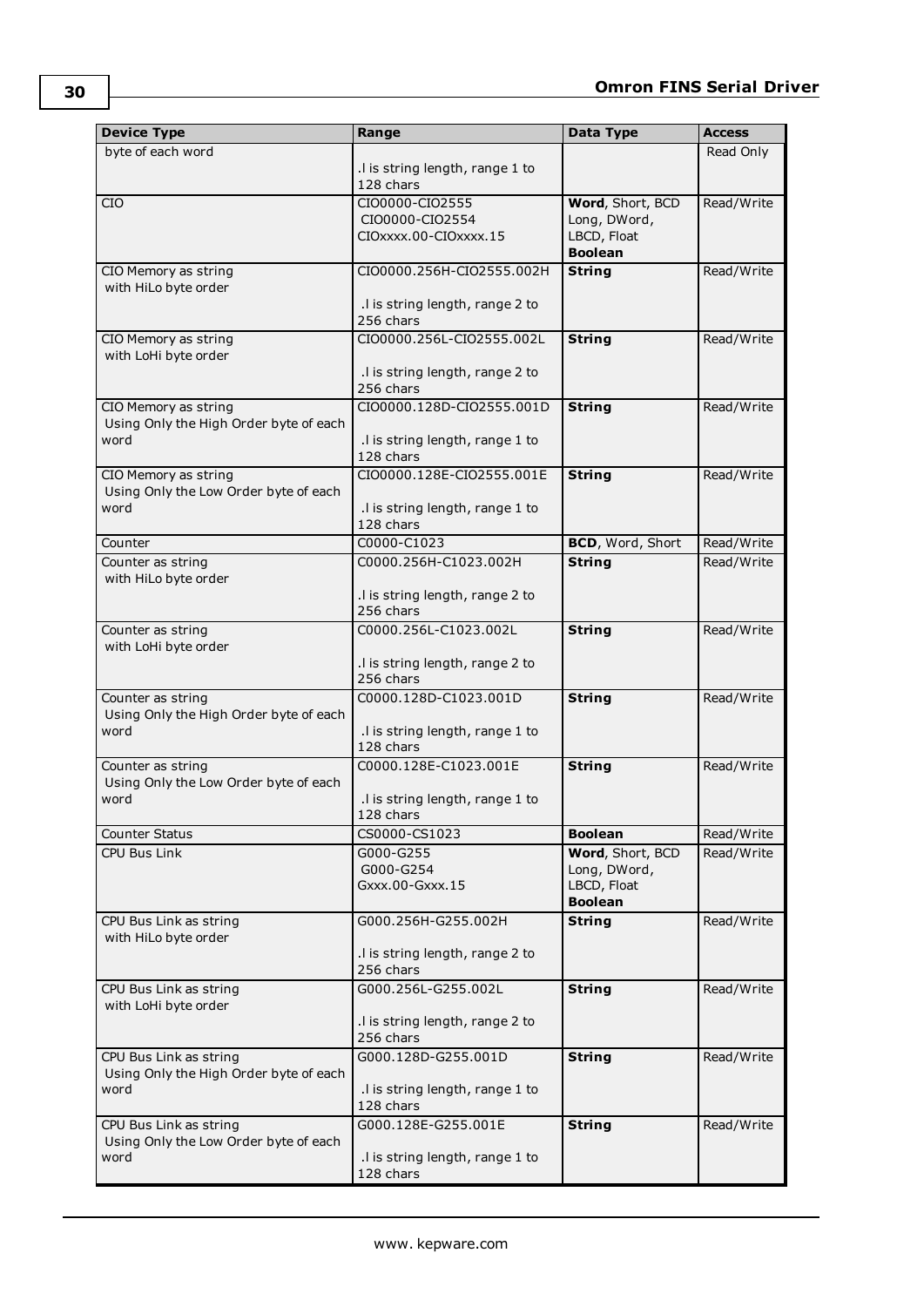| <b>Device Type</b>                                                       | Range                                        | Data Type                        | <b>Access</b> |
|--------------------------------------------------------------------------|----------------------------------------------|----------------------------------|---------------|
| Data Memory                                                              | D00000-D24575                                | Word, Short, BCD                 | Read/Write    |
|                                                                          | D00000-D24574                                | Long, DWord,                     |               |
|                                                                          | DXXXXX.00-DXXXXX.15                          | LBCD, Float                      |               |
|                                                                          |                                              | <b>Boolean</b>                   |               |
| Data Memory as string                                                    | D00000.256H-D24575.002H                      | <b>String</b>                    | Read/Write    |
| with HiLo byte order                                                     |                                              |                                  |               |
|                                                                          | .I is string length, range 2 to              |                                  |               |
|                                                                          | 256 chars                                    |                                  |               |
| Data Memory as string<br>with LoHi byte order                            | D00000.256L-D24575.002L                      | <b>String</b>                    | Read/Write    |
|                                                                          | .I is string length, range 2 to              |                                  |               |
|                                                                          | 256 chars                                    |                                  |               |
| Data Memory as string                                                    | D00000.128D-D24575.001D                      | <b>String</b>                    | Read/Write    |
| Using Only the High Order byte of each                                   |                                              |                                  |               |
| word                                                                     | .I is string length, range 1 to              |                                  |               |
|                                                                          | 128 chars                                    |                                  |               |
| Data Memory as string                                                    | D00000.128E-D24575.001E                      | <b>String</b>                    | Read/Write    |
| Using Only the Low Order byte of each                                    |                                              |                                  |               |
| word                                                                     | .I is string length, range 1 to<br>128 chars |                                  |               |
|                                                                          | DR0-DR2                                      | Word, Short, BCD*                |               |
| Data Register<br><b>Expansion Data Memory</b>                            |                                              |                                  | Read/Write    |
| (current bank)                                                           | E00000-E32765<br>E00000-E32764               | Word, Short, BCD<br>Long, DWord, | Read/Write    |
|                                                                          | Exxxxx.00-Exxxxx.15                          | LBCD, Float                      |               |
|                                                                          |                                              | <b>Boolean</b>                   |               |
| <b>Expansion Data Memory</b>                                             | E00000.256H-E32765.002H                      | <b>String</b>                    | Read/Write    |
| (current bank) as string                                                 |                                              |                                  |               |
| with HiLo byte order                                                     | .I is string length, range 2 to              |                                  |               |
|                                                                          | 256 chars                                    |                                  |               |
| <b>Expansion Data Memory</b>                                             | E00000.256L-E32765.002L                      | <b>String</b>                    | Read/Write    |
| (current bank) as string                                                 |                                              |                                  |               |
| with LoHi byte order                                                     | .I is string length, range 2 to<br>256 chars |                                  |               |
| <b>Expansion Data Memory</b>                                             | E00000.128D-E32765.001D                      | <b>String</b>                    | Read/Write    |
| (current bank) as string                                                 |                                              |                                  |               |
| Using Only the High Order byte of each                                   | .I is string length, range 1 to              |                                  |               |
| word                                                                     | 128 chars                                    |                                  |               |
| <b>Expansion Data Memory</b>                                             | E00000.128E-E32765.001E                      | <b>String</b>                    | Read/Write    |
| (current bank) as string                                                 |                                              |                                  |               |
| Using Only the Low Order byte of each   . I is string length, range 1 to |                                              |                                  |               |
| word                                                                     | 128 chars                                    |                                  |               |
| <b>Expansion Data Memory</b>                                             | E00:00000-E07:32765<br>E00:00000-E07:32764   | Word, Short, BCD<br>Long, DWord, | Read/Write    |
|                                                                          | Ex: x.00-Exx: xxxxx.15                       | LBCD, Float                      |               |
|                                                                          |                                              | <b>Boolean</b>                   |               |
| Expansion Data Memory as                                                 | E00:00000.256H -                             | <b>String</b>                    | Read/Write    |
| string with HiLo byte order                                              | E07:32765.002H                               |                                  |               |
|                                                                          |                                              |                                  |               |
|                                                                          | .I is string length, range 2 to              |                                  |               |
|                                                                          | 256 chars                                    |                                  |               |
| Expansion Data Memory as                                                 | E00:00000.256L -                             | <b>String</b>                    | Read/Write    |
| string with LoHi byte order                                              | E07:32765.002L                               |                                  |               |
|                                                                          | .I is string length, range 2 to              |                                  |               |
|                                                                          | 256 chars                                    |                                  |               |
| Expansion Data Memory as                                                 | E00:00000.128D-                              | <b>String</b>                    | Read/Write    |
| string Using Only the High Order byte                                    | E07:32765.001D                               |                                  |               |
| of each word                                                             |                                              |                                  |               |
|                                                                          | .I is string length, range 1 to              |                                  |               |
|                                                                          | 128 chars                                    |                                  |               |
| Expansion Data Memory as                                                 | E00:00000.128E-                              | <b>String</b>                    | Read/Write    |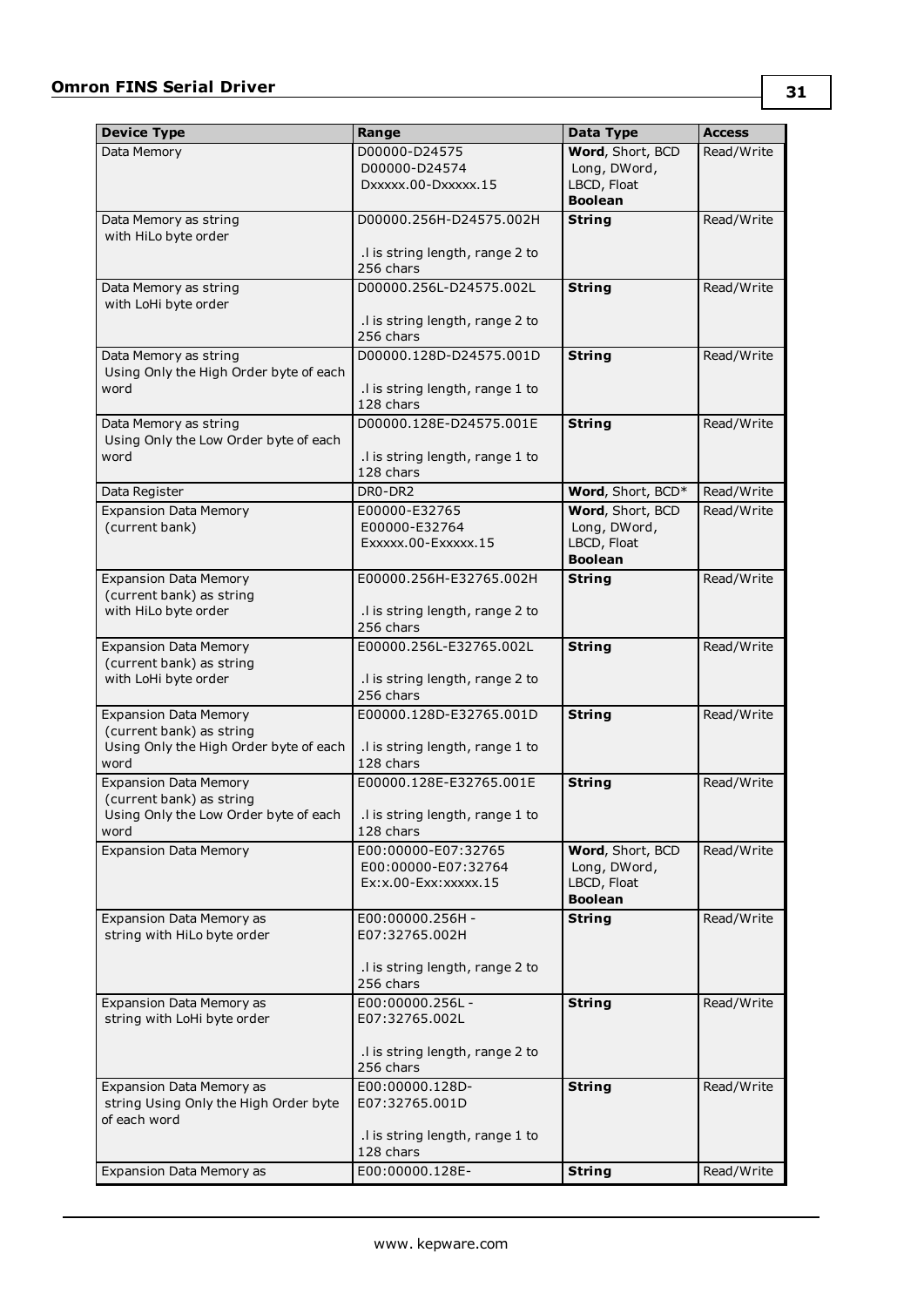| <b>Device Type</b>                                        | Range                                        | Data Type               | <b>Access</b> |
|-----------------------------------------------------------|----------------------------------------------|-------------------------|---------------|
| string Using Only the Low Order byte<br>of each word      | E07:32765.001E                               |                         |               |
|                                                           | .I is string length, range 1 to<br>128 chars |                         |               |
| Index Register                                            | $IRO-IR2$                                    | Word, Short, BCD*       | Read/Write    |
| <b>Step Timer</b>                                         | ST0000-ST1023                                | Word, Short, BCD*       | Read/Write    |
| <b>Step Timer Status</b>                                  | STS0000-STS1023                              | <b>Boolean</b>          | Read/Write    |
| <b>Temporary Relay</b>                                    | <b>TR</b>                                    | <b>Word</b> , Short     | Read/Write    |
|                                                           | TRO-TR7                                      | <b>Boolean</b>          |               |
| Timer                                                     | T0000-T1023                                  | <b>BCD, Word, Short</b> | Read/Write    |
| Timer as string                                           | T0000.256H-T1023.002H                        | <b>String</b>           | Read/Write    |
| with HiLo byte order                                      |                                              |                         |               |
|                                                           | .I is string length, range 2 to              |                         |               |
|                                                           | 256 chars                                    |                         |               |
| Timer as string                                           | T0000.256L-T1023.002L                        | <b>String</b>           | Read/Write    |
| with LoHi byte order                                      |                                              |                         |               |
|                                                           | .I is string length, range 2 to<br>256 chars |                         |               |
|                                                           |                                              |                         |               |
| Timer as string<br>Using Only the High Order byte of each | T0000.128D-T1023.001D                        | <b>String</b>           | Read/Write    |
| word                                                      | .I is string length, range 1 to              |                         |               |
|                                                           | 128 chars                                    |                         |               |
| Timer as string                                           | T0000.128E-T1023.001E                        | <b>String</b>           | Read/Write    |
| Using Only the Low Order byte of each                     |                                              |                         |               |
| word                                                      | .I is string length, range 1 to              |                         |               |
|                                                           | 128 chars                                    |                         |               |
| <b>Timer Status</b>                                       | TS0000-TS1023                                | <b>Boolean</b>          | Read/Write    |
| <b>Transition Flag</b>                                    | TN0000-TN1023                                | <b>Boolean</b>          | Read/Write    |

<span id="page-31-0"></span>\*Arrays are not supported.

#### **BCD Support**

16-Bit and 32-Bit data can be referenced as signed and unsigned BCD values.

Unsigned BCD support is accomplished by appending a 'D' to any Word or DWord tag address or by using the BCD and LBCD data types. The value range follows:

Word as unsigned BCD 0 - 9999

DWord as unsigned BCD 0 - 99999999

Signed BCD support is accomplished by appending a 'D' to any Short or Long tag address. The most significant bit of the Short/Long is set to 1 for negative values, 0 for positive values. The value range follows:

Short as signed BCD +/-7999

Long as signed BCD +/-79999999

**Example** IROD  $@$  Short =  $-50$ 

IR0D @ Word = 8050 (MSB set) IR0 @ BCD = 8050

IROD  $@$  Short = 50 IR0D @ Word = 50 IR0 @ BCD = 50

**Note:** Boolean, Float and String data types do not support appending 'D' to the tag address. Furthermore, 'D' cannot be appended to BCD or LBCD tags, or tags with a default data type of BCD or LBCD (such as Counter and Timer tags).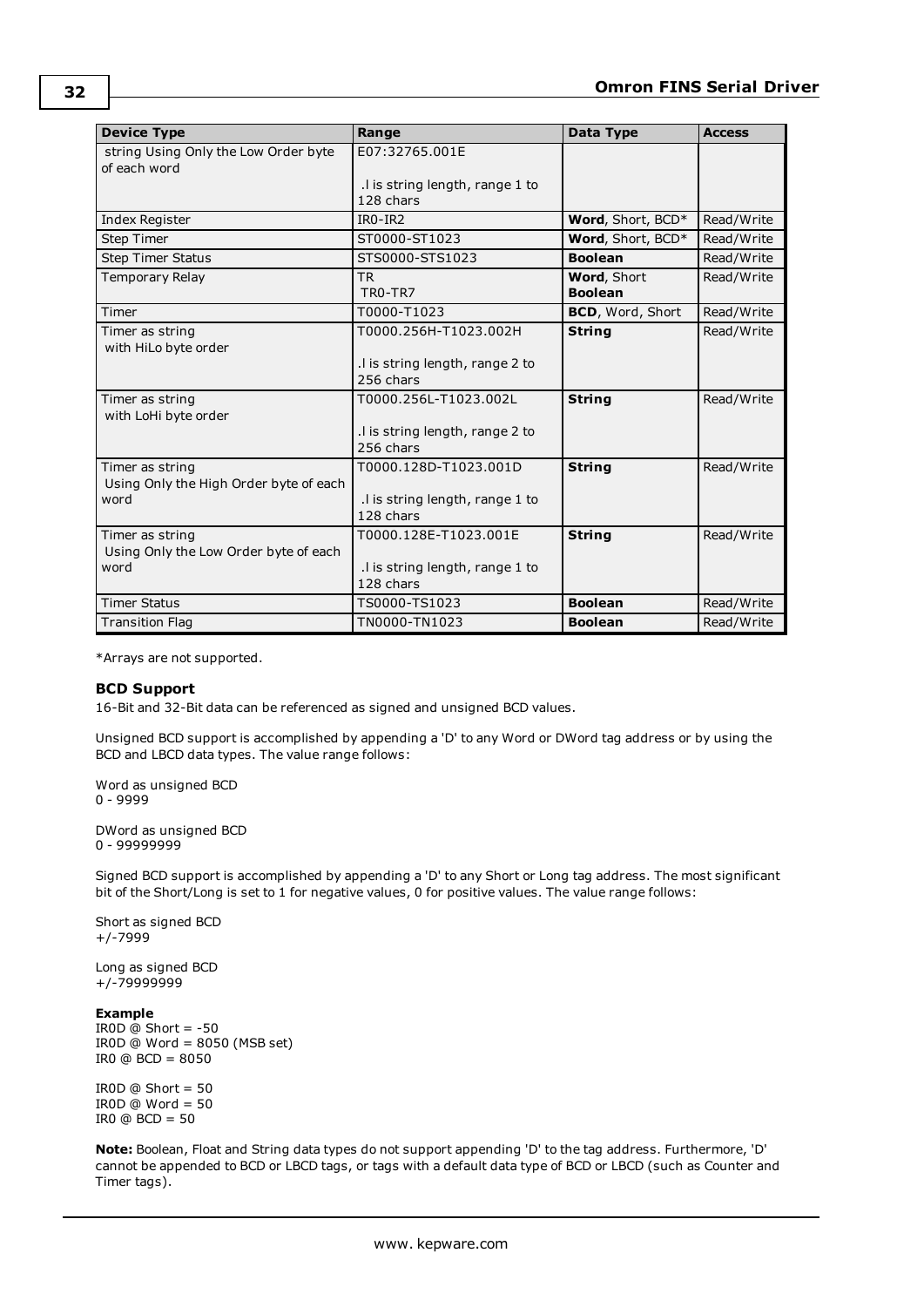#### <span id="page-32-1"></span>**String Support**

The CV1000 model supports reading and writing numerous device types as an ASCII string. When using data memory for string data, each register will contain two bytes (two characters) of ASCII data. The order of the ASCII data within a given register can be selected when the string is defined. The length of the string can be from 2 to 256 characters and is entered in place of a bit number. The string length cannot exceed the request size that has been assigned to the device. The length must be entered as an even number. The range also cannot exceed the request size that has been assigned to the device. Since this driver uses an ASCII protocol, there are 2 bytes transmitted for each character. The range of registers spanned by the string cannot exceed the range of the device type. The byte order is specified by appending either a "H" or "L" to the address.

When using one byte of ASCII data per register, the length of the string can be from 1 to 128 characters and is entered in place of a bit number. The string length times 4 cannot exceed the request size that has been assigned to the device. The range of registers spanned by the string cannot exceed the range of the device type. The byte to use within a register is specified by appending either a "D" or "E" to the address. For more information, refer to **[Device](#page-4-0) Setup**.

#### **Examples**

- 1. To address a string starting at D01000 with a length of 100 bytes and HiLo byte order, enter: D01000.100H
- 2. To address a string starting at D01100 with a length of 78 bytes and LoHi byte order, enter: D01100.078L
- 3. To address a string starting at D02000 with a length of 55 bytes and Only the High Order byte, enter: D02000.055D
- 4. To address a string starting at D02200 with a length of 37 bytes and Only the Low Order byte, enter: D02200.037E

#### <span id="page-32-2"></span>**Array Support**

Arrays are supported for all data types except Boolean, Data Register, Index Register and Step Timer. There are two methods of addressing an array. Examples are given using data memory locations.

#### *Dxxxx [rows] [cols]*

*Dxxxx [cols]* (this method assumes "rows" is equal to one)

Rows multiplied by cols multiplied by data size in bytes cannot exceed the request size that has been assigned to the device. Since this driver uses an ASCII protocol, there are 4 bytes for each word, short and BCD, and 8 bytes for each DWord, long, LBCD and float. For example, a 10 X 10 array of words results in an array size of 400 bytes, which would require a request size of 512. The next smaller request size choice, 256, would be too small. For more information, refer to **[Device](#page-4-0) Setup**.

**Note:** Use caution when modifying 32-bit values (DWord, Long, LBCD, and Float). Each address, for which these data types are allowed, starts at a word offset within the device. Therefore, DWords D0 and D1 overlap at word D1. Thus, writing to D0 will also modify the value held in D1. It is recommended that these data types be used so that overlapping does not occur. For example, when using DWords, use D0, D2, D4, and so on to prevent overlapping Words.

#### <span id="page-32-0"></span>**CV2000 Addressing**

| <b>Device Type</b> | Range                               | Data Type                               | <b>Access</b> |
|--------------------|-------------------------------------|-----------------------------------------|---------------|
| <b>Action Flag</b> | AC0000-AC2047                       | <b>Boolean</b>                          | Read Only     |
| Auxiliary Relay    | A000-A255<br>A000-A254              | <b>Word, Short, BCD</b><br>Long, DWord, | Read/Write    |
|                    | A256-A511                           | LBCD, Float                             | Read Only     |
|                    | A256-A510                           | <b>Word, Short, BCD</b><br>Long, DWord, |               |
|                    | A000.00-A000.15-A255.00-<br>A255.15 | LBCD, Float                             | Read/Write    |
|                    |                                     | <b>Boolean</b>                          | Read Only     |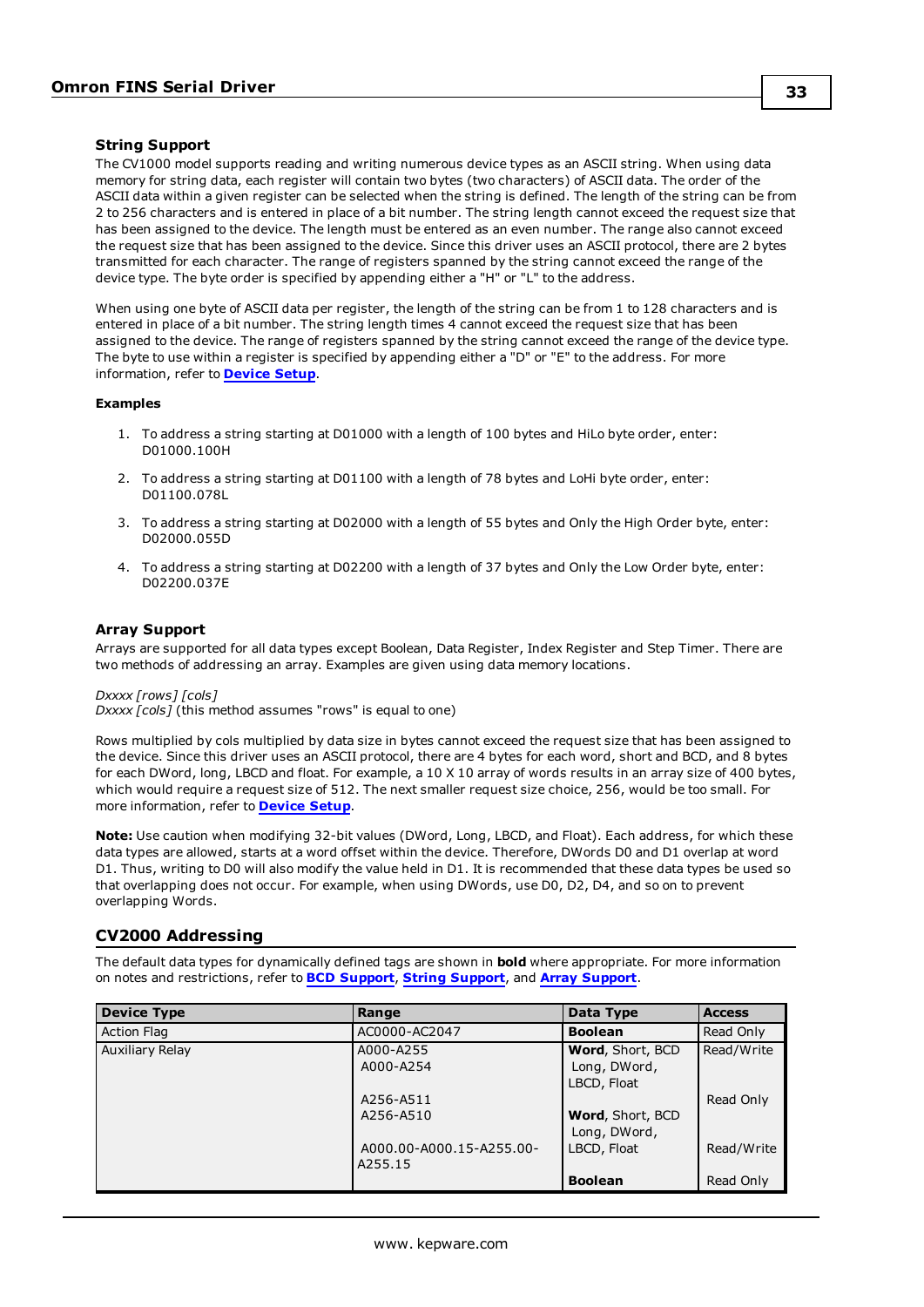| <b>Device Type</b>                                          | Range                                        | Data Type               | <b>Access</b> |
|-------------------------------------------------------------|----------------------------------------------|-------------------------|---------------|
|                                                             | A256.00-A256.15-A511.00-                     |                         |               |
|                                                             | A511.15                                      | <b>Boolean</b>          |               |
| Auxiliary Relay as string                                   | A000.256H-A255.002H                          | <b>String</b>           | Read/Write    |
| with HiLo byte order                                        | A256.256H-A511.002H                          | <b>String</b>           |               |
|                                                             |                                              |                         | Read Only     |
|                                                             | .I is string length, range 2 to              |                         |               |
|                                                             | 256 chars                                    |                         |               |
| Auxiliary Relay as string                                   | A000.256L-A255.002L                          | <b>String</b>           | Read/Write    |
| with LoHi byte order                                        | A256.256L-A511.002L                          | <b>String</b>           |               |
|                                                             |                                              |                         | Read Only     |
|                                                             | .I is string length, range 2 to              |                         |               |
|                                                             | 256 chars                                    |                         |               |
| Auxiliary Relay as string                                   | A000.128D-A255.001D                          | <b>String</b>           | Read/Write    |
| Using Only the High Order byte of each                      | A256.128D-A511.001D                          | <b>String</b>           |               |
| word                                                        |                                              |                         | Read Only     |
|                                                             | .I is string length, range 1 to<br>128 chars |                         |               |
| Auxiliary Relay as string                                   | A000.128E-A255.001E                          | <b>String</b>           |               |
| Using Only the Low Order byte of each                       | A256.128E-A511.001E                          | <b>String</b>           | Read/Write    |
| word                                                        |                                              |                         | Read Only     |
|                                                             | .I is string length, range 1 to              |                         |               |
|                                                             | 128 chars                                    |                         |               |
| <b>CIO</b>                                                  | CIO0000-CIO2555                              | Word, Short, BCD        | Read/Write    |
|                                                             | CIO0000-CIO2554                              | Long, DWord,            |               |
|                                                             | CIOxxxx.00-CIOxxxx.15                        | LBCD, Float             |               |
|                                                             |                                              | <b>Boolean</b>          |               |
| CIO Memory as string                                        | CIO0000.256H-CIO2555.002H                    | <b>String</b>           | Read/Write    |
| with HiLo byte order                                        |                                              |                         |               |
|                                                             | .I is string length, range 2 to              |                         |               |
|                                                             | 256 chars                                    |                         |               |
| CIO Memory as string                                        | CIO0000.256L-CIO2555.002L                    | <b>String</b>           | Read/Write    |
| with LoHi byte order                                        |                                              |                         |               |
|                                                             | .I is string length, range 2 to              |                         |               |
|                                                             | 256 chars                                    |                         |               |
| CIO Memory as string                                        | CIO0000.128D-CIO2555.001D                    | <b>String</b>           | Read/Write    |
| Using Only the High Order byte of each                      |                                              |                         |               |
| word                                                        | .I is string length, range 1 to              |                         |               |
|                                                             | 128 chars                                    |                         |               |
| CIO Memory as string                                        | CIO0000.128E-CIO2555.001E                    | <b>String</b>           | Read/Write    |
| Using Only the Low Order byte of each                       |                                              |                         |               |
| word                                                        | .I is string length, range 1 to              |                         |               |
|                                                             | 128 chars                                    |                         |               |
| Counter                                                     | C0000-C1023                                  | <b>BCD, Word, Short</b> | Read/Write    |
| Counter as string                                           | C0000.256H-C1023.002H                        | <b>String</b>           | Read/Write    |
| with HiLo byte order                                        |                                              |                         |               |
|                                                             | .I is string length, range 2 to              |                         |               |
|                                                             | 256 chars                                    |                         |               |
| Counter as string                                           | C0000.256L-C1023.002L                        | <b>String</b>           | Read/Write    |
| with LoHi byte order                                        |                                              |                         |               |
|                                                             | .I is string length, range 2 to<br>256 chars |                         |               |
|                                                             |                                              |                         |               |
| Counter as string<br>Using Only the High Order byte of each | C0000.128D-C1023.001D                        | <b>String</b>           | Read/Write    |
| word                                                        | .I is string length, range 1 to              |                         |               |
|                                                             | 128 chars                                    |                         |               |
| Counter as string                                           | C0000.128E-C1023.001E                        |                         | Read/Write    |
| Using Only the Low Order byte of each                       |                                              | <b>String</b>           |               |
| word                                                        | .I is string length, range 1 to              |                         |               |
|                                                             | 128 chars                                    |                         |               |
| Counter Status                                              | CS0000-CS1023                                | <b>Boolean</b>          | Read/Write    |
|                                                             |                                              |                         |               |
| CPU Bus Link                                                | G000-G255                                    | Word, Short, BCD        | Read/Write    |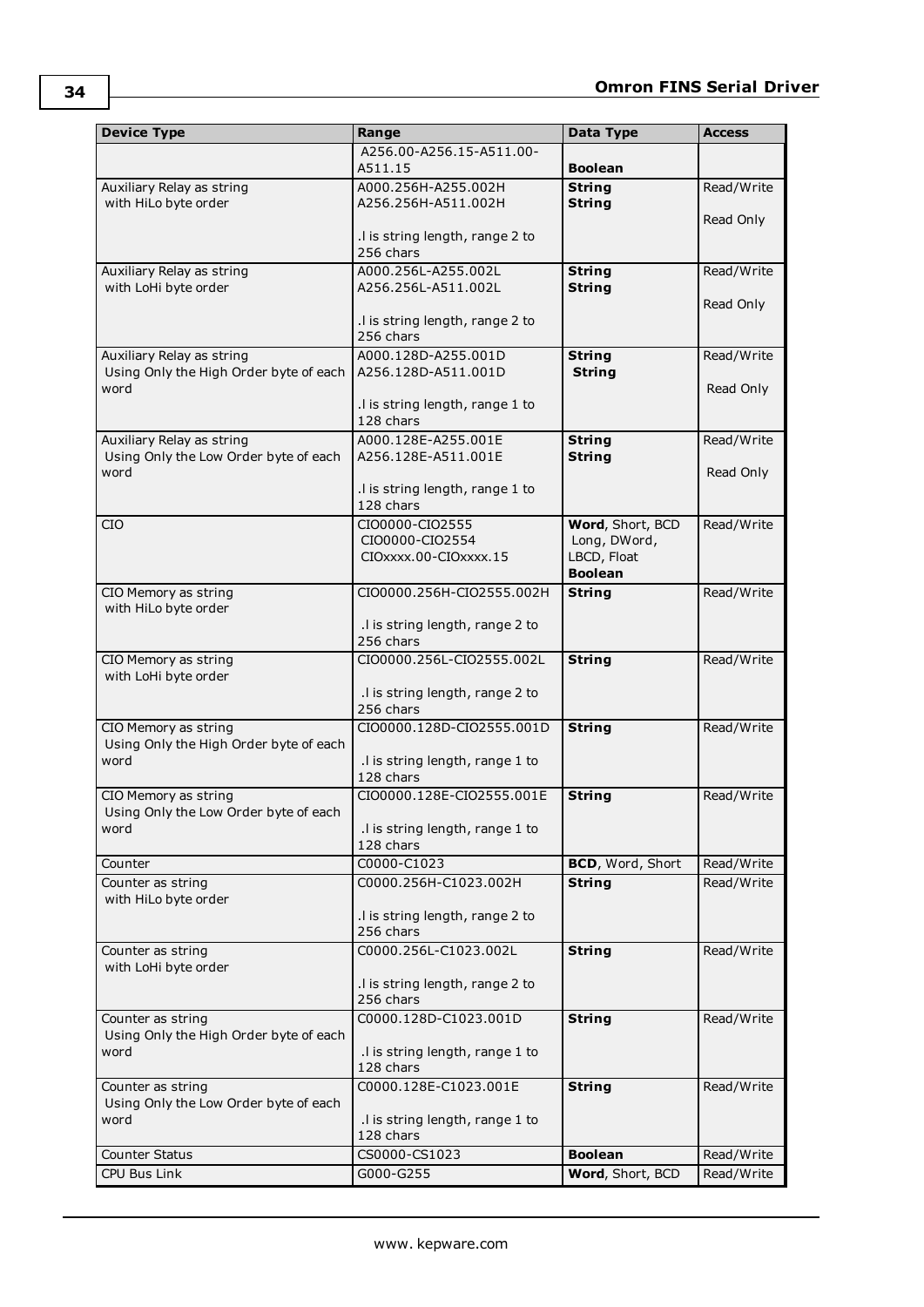| <b>Device Type</b>                                       | Range                                        | Data Type                        | <b>Access</b> |
|----------------------------------------------------------|----------------------------------------------|----------------------------------|---------------|
|                                                          | G000-G254                                    | Long, DWord,                     |               |
|                                                          | Gxxx.00-Gxxx.15                              | LBCD, Float                      |               |
|                                                          |                                              | <b>Boolean</b>                   |               |
| CPU Bus Link as string                                   | G000.256H-G255.002H                          | <b>String</b>                    | Read/Write    |
| with HiLo byte order                                     |                                              |                                  |               |
|                                                          | .I is string length, range 2 to<br>256 chars |                                  |               |
|                                                          |                                              |                                  |               |
| CPU Bus Link as string<br>with LoHi byte order           | G000.256L-G255.002L                          | <b>String</b>                    | Read/Write    |
|                                                          | .I is string length, range 2 to              |                                  |               |
|                                                          | 256 chars                                    |                                  |               |
| CPU Bus Link as string                                   | G000.128D-G255.001D                          | <b>String</b>                    | Read/Write    |
| Using Only the High Order byte of each                   |                                              |                                  |               |
| word                                                     | .I is string length, range 1 to              |                                  |               |
|                                                          | 128 chars                                    |                                  |               |
| CPU Bus Link as string                                   | G000.128E-G255.001E                          | <b>String</b>                    | Read/Write    |
| Using Only the Low Order byte of each                    |                                              |                                  |               |
| word                                                     | .I is string length, range 1 to<br>128 chars |                                  |               |
|                                                          | D00000-D24575                                | Word, Short, BCD                 | Read/Write    |
| Data Memory                                              | D00000-D24574                                | Long, DWord,                     |               |
|                                                          | DXXXXX.00-DXXXXX.15                          | LBCD, Float                      |               |
|                                                          |                                              | <b>Boolean</b>                   |               |
| Data Memory as string                                    | D00000.256H-D24575.002H                      | <b>String</b>                    | Read/Write    |
| with HiLo byte order                                     |                                              |                                  |               |
|                                                          | .I is string length, range 2 to              |                                  |               |
|                                                          | 256 chars                                    |                                  |               |
| Data Memory as string                                    | D00000.256L-D24575.002L                      | <b>String</b>                    | Read/Write    |
| with LoHi byte order                                     |                                              |                                  |               |
|                                                          | .I is string length, range 2 to<br>256 chars |                                  |               |
| Data Memory as string                                    | D00000.128D-D24575.001D                      | <b>String</b>                    | Read/Write    |
| Using Only the High Order byte of each                   |                                              |                                  |               |
| word                                                     | .I is string length, range 1 to              |                                  |               |
|                                                          | 128 chars                                    |                                  |               |
| Data Memory as string                                    | D00000.128E-D24575.001E                      | <b>String</b>                    | Read/Write    |
| Using Only the Low Order byte of each                    |                                              |                                  |               |
| word                                                     | .I is string length, range 1 to              |                                  |               |
|                                                          | 128 chars                                    |                                  |               |
| Data Register                                            | DR0-DR2                                      | Word, Short, BCD*                | Read/Write    |
| <b>Expansion Data Memory</b><br>(current bank)           | E00000-E32765<br>E00000-E32764               | Word, Short, BCD<br>Long, DWord, | Read/Write    |
|                                                          | Exxxxx.00-Exxxxx.15                          | LBCD, Float                      |               |
|                                                          |                                              | <b>Boolean</b>                   |               |
| <b>Expansion Data Memory</b>                             | E00000.256H-E32765.002H                      | <b>String</b>                    | Read/Write    |
| (current bank) as string                                 |                                              |                                  |               |
| with HiLo byte order                                     | .I is string length, range 2 to              |                                  |               |
|                                                          | 256 chars                                    |                                  |               |
| <b>Expansion Data Memory</b>                             | E00000.256L-E32765.002L                      | <b>String</b>                    | Read/Write    |
| (current bank) as string                                 |                                              |                                  |               |
| with LoHi byte order                                     | .I is string length, range 2 to              |                                  |               |
|                                                          | 256 chars                                    |                                  |               |
| <b>Expansion Data Memory</b><br>(current bank) as string | E00000.128D-E32765.001D                      | <b>String</b>                    | Read/Write    |
| Using Only the High Order byte of each                   | .I is string length, range 1 to              |                                  |               |
| word                                                     | 128 chars                                    |                                  |               |
| <b>Expansion Data Memory</b>                             | E00000.128E-E32765.001E                      | <b>String</b>                    | Read/Write    |
| (current bank) as string                                 |                                              |                                  |               |
| Using Only the Low Order byte of each                    | .I is string length, range 1 to              |                                  |               |
| word                                                     | 128 chars                                    |                                  |               |
| <b>Expansion Data Memory</b>                             | E00:00000-E07:32765                          | Word, Short, BCD                 | Read/Write    |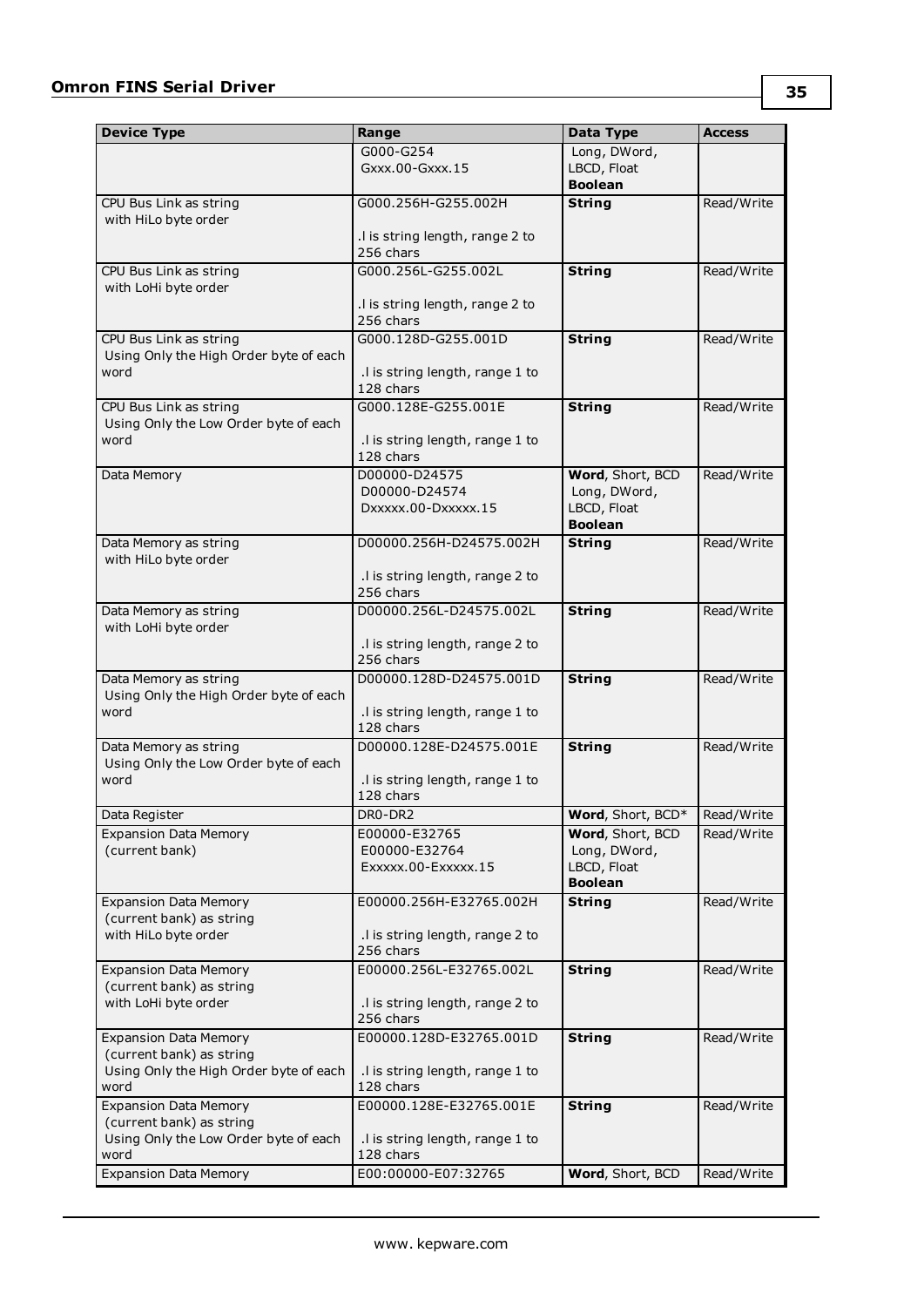| <b>Device Type</b>                                        | Range                                        | <b>Data Type</b>  | <b>Access</b> |
|-----------------------------------------------------------|----------------------------------------------|-------------------|---------------|
|                                                           | E00:00000-E07:32764                          | Long, DWord,      |               |
|                                                           | Ex: x.00-Exx: xxxxx.15                       | LBCD, Float       |               |
|                                                           |                                              | <b>Boolean</b>    |               |
| Expansion Data Memory as                                  | E00:00000.256H -                             | <b>String</b>     | Read/Write    |
| string with HiLo byte order                               | E07:32765.002H                               |                   |               |
|                                                           |                                              |                   |               |
|                                                           | .I is string length, range 2 to              |                   |               |
|                                                           | 256 chars                                    |                   |               |
| Expansion Data Memory as                                  | E00:00000.256L -                             | <b>String</b>     | Read/Write    |
| string with LoHi byte order                               | E07:32765.002L                               |                   |               |
|                                                           |                                              |                   |               |
|                                                           | .I is string length, range 2 to              |                   |               |
|                                                           | 256 chars                                    |                   |               |
| <b>Expansion Data Memory as</b>                           | E00:00000.128D-                              | <b>String</b>     | Read/Write    |
| string Using Only the High Order byte<br>of each word     | E07:32765.001D                               |                   |               |
|                                                           | .I is string length, range 1 to              |                   |               |
|                                                           | 128 chars                                    |                   |               |
| <b>Expansion Data Memory as</b>                           | E00:00000.128E-                              | <b>String</b>     | Read/Write    |
| string Using Only the Low Order byte                      | E07:32765.001E                               |                   |               |
| of each word                                              |                                              |                   |               |
|                                                           | .I is string length, range 1 to              |                   |               |
|                                                           | 128 chars                                    |                   |               |
| <b>Index Register</b>                                     | IRO-IR2                                      | Word, Short, BCD* | Read/Write    |
| <b>Step Timer</b>                                         | ST0000-ST1023                                | Word, Short, BCD* | Read/Write    |
| <b>Step Timer Status</b>                                  | STS0000-STS1023                              | <b>Boolean</b>    | Read/Write    |
| Temporary Relay                                           | TR                                           | Word, Short       | Read/Write    |
|                                                           |                                              |                   |               |
|                                                           | TRO-TR7                                      | <b>Boolean</b>    |               |
| Timer                                                     | T0000-T1023                                  | BCD, Word, Short  | Read/Write    |
| Timer as string                                           | T0000.256H-T1023.002H                        | <b>String</b>     | Read/Write    |
| with HiLo byte order                                      |                                              |                   |               |
|                                                           | .I is string length, range 2 to              |                   |               |
|                                                           | 256 chars                                    |                   |               |
| Timer as string                                           | T0000.256L-T1023.002L                        | <b>String</b>     | Read/Write    |
| with LoHi byte order                                      |                                              |                   |               |
|                                                           | .I is string length, range 2 to<br>256 chars |                   |               |
|                                                           | T0000.128D-T1023.001D                        |                   |               |
| Timer as string<br>Using Only the High Order byte of each |                                              | <b>String</b>     | Read/Write    |
| word                                                      | .I is string length, range 1 to              |                   |               |
|                                                           | 128 chars                                    |                   |               |
| Timer as string                                           | T0000.128E-T1023.001E                        | <b>String</b>     | Read/Write    |
| Using Only the Low Order byte of each                     |                                              |                   |               |
| word                                                      | .I is string length, range 1 to              |                   |               |
|                                                           | 128 chars                                    |                   |               |
| <b>Timer Status</b>                                       | TS0000-TS1023                                | <b>Boolean</b>    | Read/Write    |
| <b>Transition Flag</b>                                    | TN0000-TN1023                                | <b>Boolean</b>    | Read/Write    |

<span id="page-35-0"></span>\*Arrays are not supported.

#### **BCD Support**

16-Bit and 32-Bit data can be referenced as signed and unsigned BCD values.

Unsigned BCD support is accomplished by appending a 'D' to any Word or DWord tag address or by using the BCD and LBCD data types. The value range follows:

Word as unsigned BCD 0 - 9999

DWord as unsigned BCD 0 - 99999999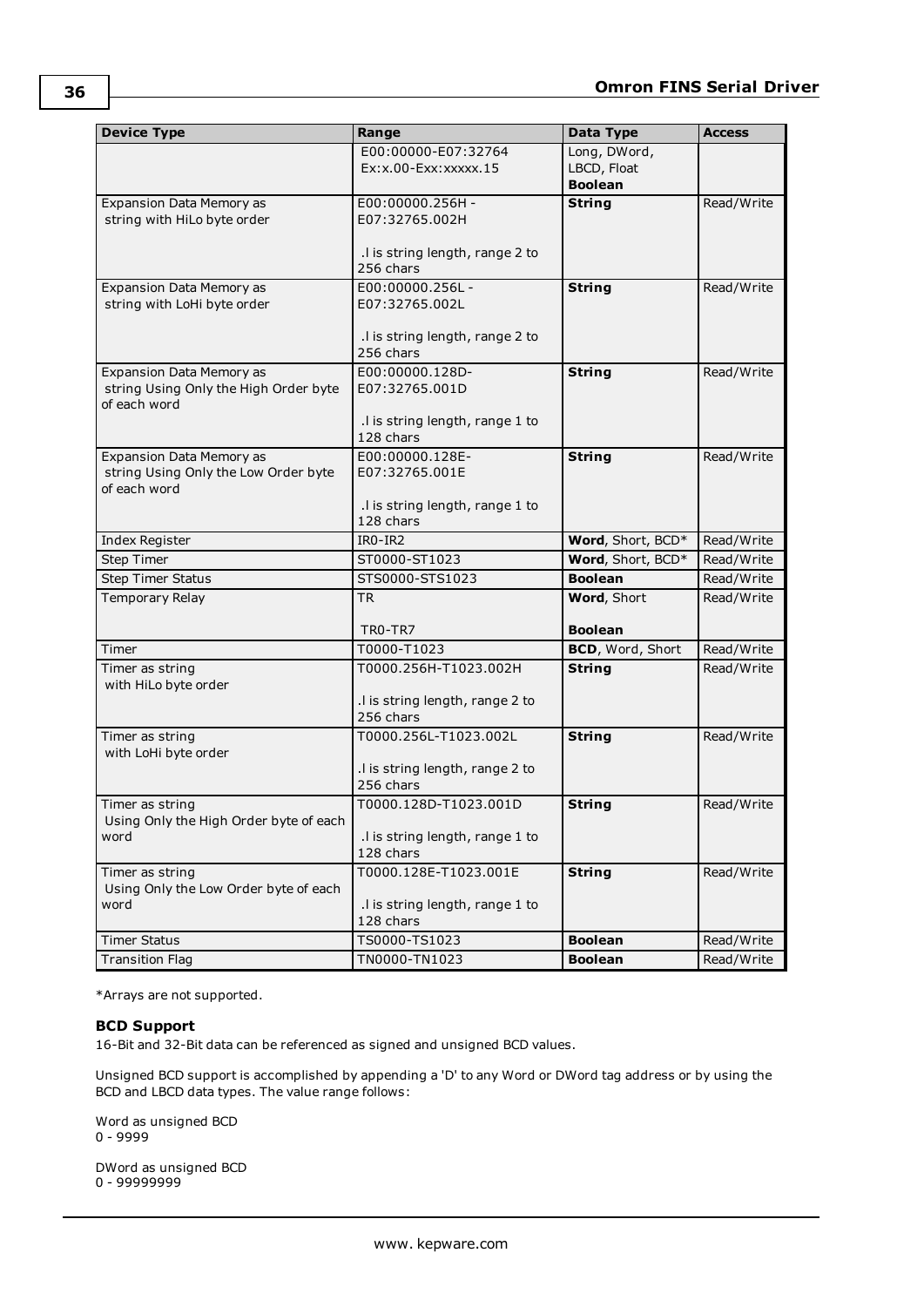Signed BCD support is accomplished by appending a 'D' to any Short or Long tag address. The most significant bit of the Short/Long is set to 1 for negative values, 0 for positive values. The value range follows:

Short as signed BCD +/-7999

Long as signed BCD +/-79999999

#### **Example**

IROD  $@$  Short =  $-50$ IR0D @ Word = 8050 (MSB set) IR0 @ BCD = 8050

IR0D  $@$  Short = 50 IROD  $@$  Word = 50 IR0 @ BCD = 50

**Note:** Boolean, Float and String data types do not support appending 'D' to the tag address. Furthermore, 'D' cannot be appended to BCD or LBCD tags, or tags with a default data type of BCD or LBCD (such as Counter and Timer tags).

# **String Support**

The CV2000 model supports reading and writing numerous device types as an ASCII string. When using data memory for string data, each register will contain two bytes (two characters) of ASCII data. The order of the ASCII data within a given register can be selected when the string is defined. The length of the string can be from 2 to 256 characters and is entered in place of a bit number. The string length cannot exceed the request size that has been assigned to the device. The length must be entered as an even number. The range also cannot exceed the request size that has been assigned to the device. Since this driver uses an ASCII protocol, there are 2 bytes transmitted for each character. The range of registers spanned by the string cannot exceed the range of the device type. The byte order is specified by appending either a "H" or "L" to the address.

When using one byte of ASCII data per register, the length of the string can be from 1 to 128 characters and is entered in place of a bit number. The string length times 4 cannot exceed the request size that has been assigned to the device. The range of registers spanned by the string cannot exceed the range of the device type. The byte to use within a register is specified by appending either a "D" or "E" to the address. For more information, refer to **[Device](#page-4-0) Setup**.

#### **Examples**

- 1. To address a string starting at D01000 with a length of 100 bytes and HiLo byte order, enter: D01000.100H
- 2. To address a string starting at D01100 with a length of 78 bytes and LoHi byte order, enter: D01100.078L
- 3. To address a string starting at D02000 with a length of 55 bytes and Only the High Order byte, enter: D02000.055D
- 4. To address a string starting at D02200 with a length of 37 bytes and Only the Low Order byte, enter: D02200.037E

# **Array Support**

Arrays are supported for all data types except Boolean, Data Register, Index Register and Step Timer. There are two methods of addressing an array. Examples are given using data memory locations.

#### *Dxxxx [rows] [cols]*

*Dxxxx [cols]* (this method assumes "rows" is equal to one)

Rows multiplied by cols multiplied by data size in bytes cannot exceed the request size that has been assigned to the device. Since this driver uses an ASCII protocol, there are 4 bytes for each word, short and BCD, and 8 bytes for each DWord, long, LBCD and float. For example, a 10 X 10 array of words results in an array size of 400 bytes, which would require a request size of 512. The next smaller request size choice, 256, would be too small. For more information, refer to **[Device](#page-4-0) Setup**.

**Note:** Use caution when modifying 32-bit values (DWord, Long, LBCD, and Float). Each address, for which these data types are allowed, starts at a word offset within the device. Therefore, DWords D0 and D1 overlap at word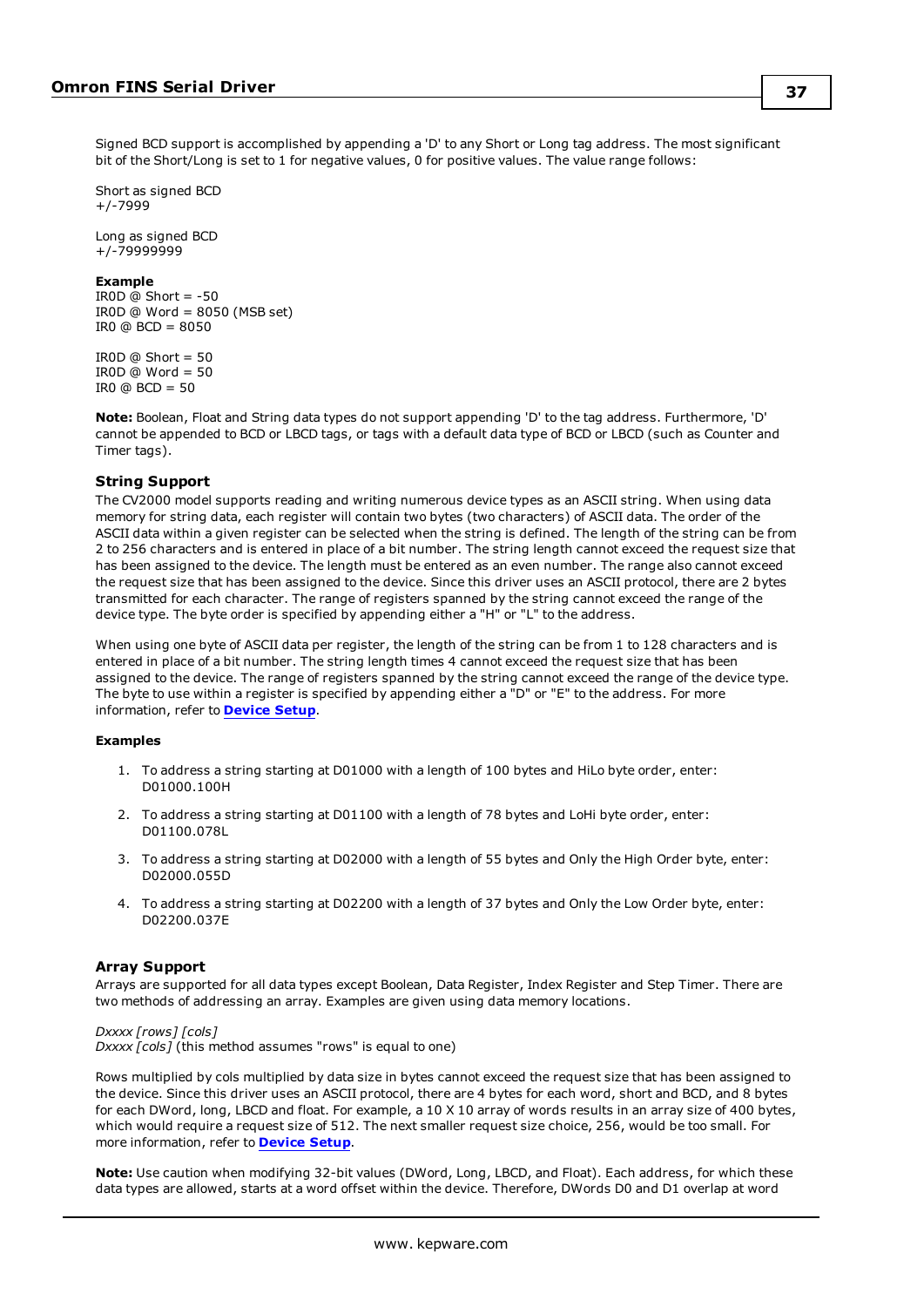D1. Thus, writing to D0 will also modify the value held in D1. It is recommended that these data types be used so that overlapping does not occur. For example, when using DWords, use D0, D2, D4, and so on to prevent overlapping Words.

# **CVM1-CPU01 Addressing**

| <b>Device Type</b>                                             | Range                                      | Data Type                              | <b>Access</b> |
|----------------------------------------------------------------|--------------------------------------------|----------------------------------------|---------------|
| <b>Auxiliary Relay</b>                                         | A000-A255                                  | Word, Short, BCD                       | Read/Write    |
|                                                                | A000-A254                                  | Long, DWord, LBCD,                     |               |
|                                                                |                                            | Float                                  |               |
|                                                                | A256-A511                                  |                                        | Read Only     |
|                                                                | A256-A510                                  | Word, Short, BCD<br>Long, DWord, LBCD, |               |
|                                                                | A000.00-A000.15-A255.00-                   | Float                                  | Read/Write    |
|                                                                | A255.15                                    |                                        |               |
|                                                                |                                            | <b>Boolean</b>                         | Read Only     |
|                                                                | A256.00-A256.15-A511.00-                   |                                        |               |
|                                                                | A511.15                                    | <b>Boolean</b>                         |               |
| Auxiliary Relay as string                                      | A000.256H-A255.002H                        | <b>String</b>                          | Read/Write    |
| with HiLo byte order                                           | A256.256H-A511.002H                        | <b>String</b>                          |               |
|                                                                |                                            |                                        | Read Only     |
|                                                                | .I is string length, range 2 to 256        |                                        |               |
|                                                                | chars                                      |                                        |               |
| Auxiliary Relay as string                                      | A000.256L-A255.002L                        | <b>String</b>                          | Read/Write    |
| with LoHi byte order                                           | A256.256L-A511.002L                        | <b>String</b>                          |               |
|                                                                |                                            |                                        | Read Only     |
|                                                                | .I is string length, range 2 to 256        |                                        |               |
|                                                                | chars                                      |                                        |               |
| Auxiliary Relay as string<br>Using Only the High Order byte of | A000.128D-A255.001D<br>A256.128D-A511.001D | <b>String</b>                          | Read/Write    |
| each word                                                      |                                            | <b>String</b>                          | Read Only     |
|                                                                | I is string length, range 1 to 128         |                                        |               |
|                                                                | chars                                      |                                        |               |
| Auxiliary Relay as string                                      | A000.128E-A255.001E                        | <b>String</b>                          | Read/Write    |
| Using Only the Low Order byte of                               | A256.128E-A511.001E                        | <b>String</b>                          |               |
| each word                                                      |                                            |                                        | Read Only     |
|                                                                | .I is string length, range 1 to 128        |                                        |               |
|                                                                | chars                                      |                                        |               |
| <b>CIO</b>                                                     | CIO0000-CIO2555                            | Word, Short, BCD                       | Read/Write    |
|                                                                | CIO0000-CIO2554                            | Long, DWord, LBCD,                     |               |
|                                                                | CIOxxxx.00-CIOxxxx.15                      | Float                                  |               |
|                                                                |                                            | <b>Boolean</b>                         |               |
| CIO Memory as string<br>with HiLo byte order                   | CIO0000.256H-CIO2555.002H                  | <b>String</b>                          | Read/Write    |
|                                                                | .I is string length, range 2 to 256        |                                        |               |
|                                                                | chars                                      |                                        |               |
| CIO Memory as string                                           | CIO0000.256L-CIO2555.002L                  | <b>String</b>                          | Read/Write    |
| with LoHi byte order                                           |                                            |                                        |               |
|                                                                | .I is string length, range 2 to 256        |                                        |               |
|                                                                | chars                                      |                                        |               |
| CIO Memory as string                                           | CIO0000.128D-CIO2555.001D                  | <b>String</b>                          | Read/Write    |
| Using Only the High Order byte of                              |                                            |                                        |               |
| each word                                                      | .I is string length, range 1 to 128        |                                        |               |
|                                                                | chars                                      |                                        |               |
| CIO Memory as string                                           | CIO0000.128E-CIO2555.001E                  | <b>String</b>                          | Read/Write    |
| Using Only the Low Order byte of                               |                                            |                                        |               |
| each word                                                      | .I is string length, range 1 to 128        |                                        |               |
|                                                                | chars                                      |                                        |               |
| Counter                                                        | C000-C511                                  | <b>BCD, Word, Short</b>                | Read/Write    |
| Counter as string                                              | C000.256H-C511.002H                        | <b>String</b>                          | Read/Write    |
| with HiLo byte order                                           |                                            |                                        |               |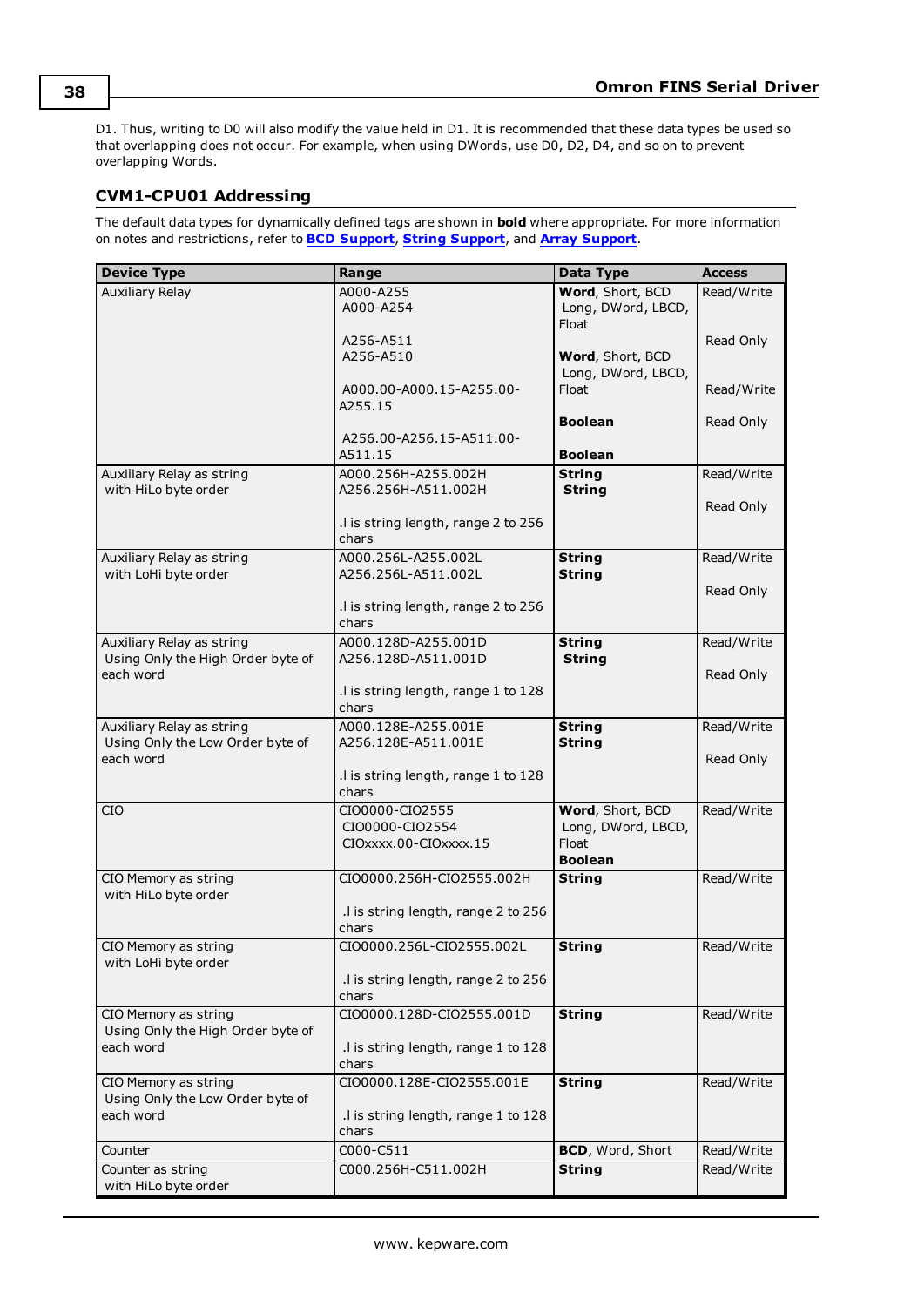| <b>Device Type</b>                             | Range                                        | Data Type               | <b>Access</b> |
|------------------------------------------------|----------------------------------------------|-------------------------|---------------|
|                                                | .I is string length, range 2 to 256          |                         |               |
|                                                | chars                                        |                         |               |
| Counter as string                              | C000.256L-C511.002L                          | <b>String</b>           | Read/Write    |
| with LoHi byte order                           | .I is string length, range 2 to 256          |                         |               |
|                                                | chars                                        |                         |               |
| Counter as string                              | C000.128D-C511.001D                          | <b>String</b>           | Read/Write    |
| Using Only the High Order byte of<br>each word |                                              |                         |               |
|                                                | .I is string length, range 1 to 128<br>chars |                         |               |
| Counter as string                              | C000.128E-C511.001E                          | <b>String</b>           | Read/Write    |
| Using Only the Low Order byte of               |                                              |                         |               |
| each word                                      | .I is string length, range 1 to 128<br>chars |                         |               |
| <b>Counter Status</b>                          | CS000-CS511                                  | <b>Boolean</b>          | Read/Write    |
| <b>CPU Bus Link</b>                            | G000-G255                                    | Word, Short, BCD        | Read/Write    |
|                                                | G000-G254                                    | Long, DWord, LBCD,      |               |
|                                                | Gxxx.00-Gxxx.15                              | Float<br><b>Boolean</b> |               |
| CPU Bus Link as string                         | G000.256H-G255.002H                          | <b>String</b>           | Read/Write    |
| with HiLo byte order                           |                                              |                         |               |
|                                                | .I is string length, range 2 to 256<br>chars |                         |               |
| CPU Bus Link as string                         | G000.256L-G255.002L                          | <b>String</b>           | Read/Write    |
| with LoHi byte order                           |                                              |                         |               |
|                                                | .I is string length, range 2 to 256<br>chars |                         |               |
| CPU Bus Link as string                         | G000.128D-G255.001D                          | <b>String</b>           | Read/Write    |
| Using Only the High Order byte of              |                                              |                         |               |
| each word                                      | .I is string length, range 1 to 128<br>chars |                         |               |
| CPU Bus Link as string                         | G000.128E-G255.001E                          | <b>String</b>           | Read/Write    |
| Using Only the Low Order byte of               |                                              |                         |               |
| each word                                      | .I is string length, range 1 to 128<br>chars |                         |               |
| Data Memory                                    | D0000-D8191                                  | Word, Short, BCD        | Read/Write    |
|                                                | D0000-D8190                                  | Long, DWord, LBCD,      |               |
|                                                | Dxxxx.00-Dxxxx.15                            | Float<br><b>Boolean</b> |               |
| Data Memory as string                          | D0000.256H-D8191.002H                        | <b>String</b>           | Read/Write    |
| with HiLo byte order                           |                                              |                         |               |
|                                                | .I is string length, range 2 to 256<br>chars |                         |               |
| Data Memory as string                          | D0000.256L-D8191.002L                        | <b>String</b>           | Read/Write    |
| with LoHi byte order                           |                                              |                         |               |
|                                                | .I is string length, range 2 to 256<br>chars |                         |               |
| Data Memory as string                          | D0000.128D-D8191.001D                        | <b>String</b>           | Read/Write    |
| Using Only the High Order byte of              |                                              |                         |               |
| each word                                      | .I is string length, range 1 to 128<br>chars |                         |               |
| Data Memory as string                          | D0000.128E-D8191.001E                        | <b>String</b>           | Read/Write    |
| Using Only the Low Order byte of               |                                              |                         |               |
| each word                                      | .I is string length, range 1 to 128          |                         |               |
| Data Register                                  | chars<br>DR0-DR2                             | Word, Short, BCD*       | Read/Write    |
| <b>Index Register</b>                          | IR0-IR2                                      | Word, Short, BCD*       | Read/Write    |
| Temporary Relay                                | TR                                           | Word, Short             | Read/Write    |
|                                                | TRO-TR7                                      | <b>Boolean</b>          |               |
| Timer                                          | T000-T511                                    | BCD, Word, Short        | Read/Write    |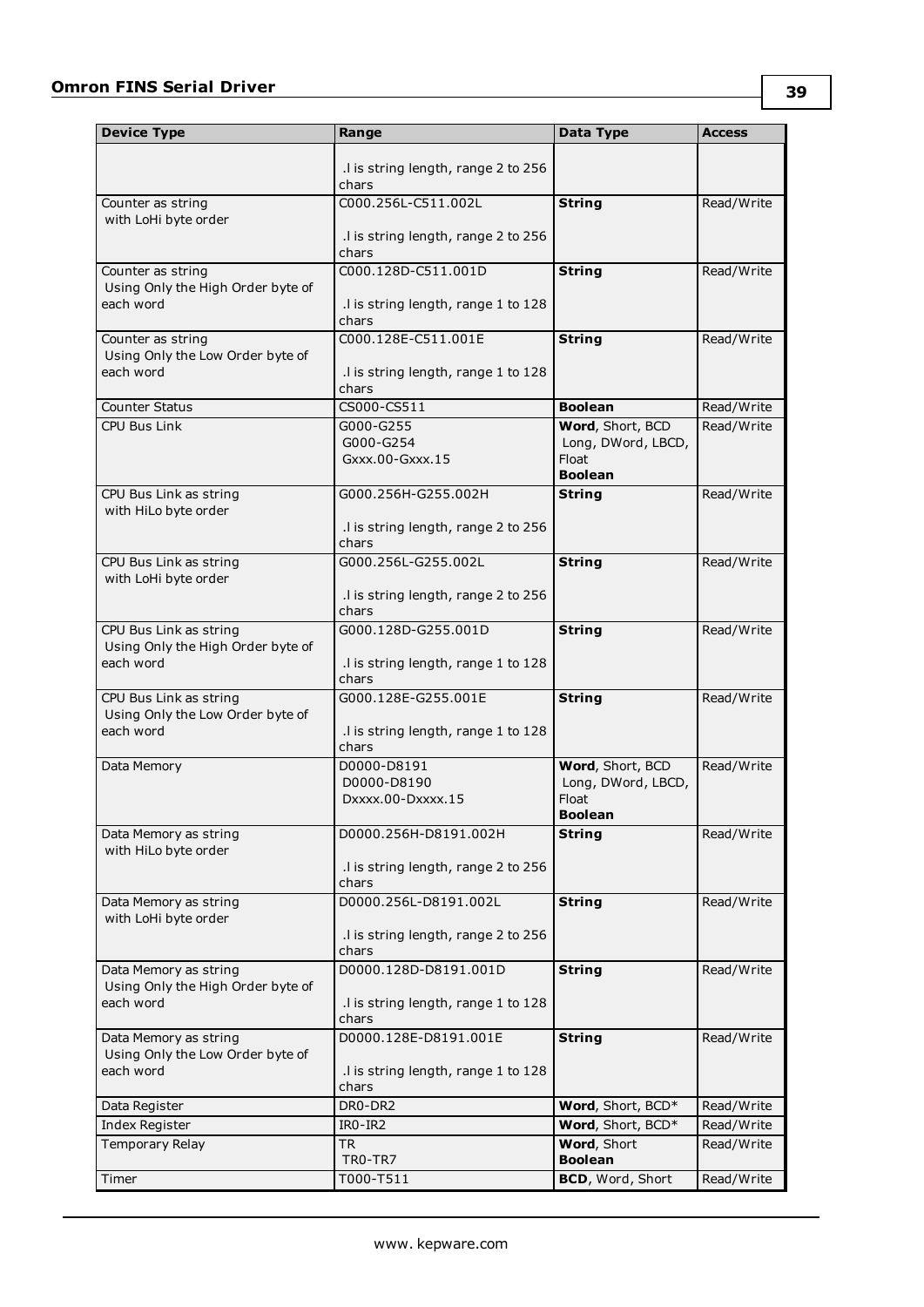| <b>Device Type</b>                                   | Range                                        | Data Type      | <b>Access</b> |
|------------------------------------------------------|----------------------------------------------|----------------|---------------|
| Timer as string<br>with HiLo byte order              | T000.256H-T511.002H                          | <b>String</b>  | Read/Write    |
|                                                      | .I is string length, range 2 to 256<br>chars |                |               |
| Timer as string<br>with LoHi byte order              | T000.256L-T511.002L                          | <b>String</b>  | Read/Write    |
|                                                      | .I is string length, range 2 to 256<br>chars |                |               |
| Timer as string<br>Using Only the High Order byte of | T000.128D-T511.001D                          | <b>String</b>  | Read/Write    |
| each word                                            | I is string length, range 1 to 128<br>chars  |                |               |
| Timer as string<br>Using Only the Low Order byte of  | T000.128E-T511.001E                          | <b>String</b>  | Read/Write    |
| each word                                            | I is string length, range 1 to 128<br>chars  |                |               |
| <b>Timer Status</b>                                  | TS000-TS511                                  | <b>Boolean</b> | Read/Write    |

<span id="page-39-0"></span>\*Arrays are not supported.

#### **BCD Support**

16-Bit and 32-Bit data can be referenced as signed and unsigned BCD values.

Unsigned BCD support is accomplished by appending a 'D' to any Word or DWord tag address or by using the BCD and LBCD data types. The value range follows:

Word as unsigned BCD 0 - 9999

DWord as unsigned BCD 0 - 99999999

Signed BCD support is accomplished by appending a 'D' to any Short or Long tag address. The most significant bit of the Short/Long is set to 1 for negative values, 0 for positive values. The value range follows:

Short as signed BCD +/-7999

Long as signed BCD +/-79999999

#### **Example**

IROD  $\ddot{\text{o}}$  Short = -50 IR0D @ Word = 8050 (MSB set) IR0 @ BCD = 8050

 $IROD @ Short = 50$  $IROD @ Word = 50$ IR0 @ BCD = 50

<span id="page-39-1"></span>**Note:** Boolean, Float and String data types do not support appending 'D' to the tag address. Furthermore, 'D' cannot be appended to BCD or LBCD tags, or tags with a default data type of BCD or LBCD (such as Counter and Timer tags).

#### **String Support**

The CVM1-CPU01 model supports reading and writing numerous device types as an ASCII string. When using data memory for string data, each register will contain two bytes (two characters) of ASCII data. The order of the ASCII data within a given register can be selected when the string is defined. The length of the string can be from 2 to 256 characters and is entered in place of a bit number. The string length cannot exceed the request size that has been assigned to the device. The length must be entered as an even number. The range also cannot exceed the request size that has been assigned to the device. Since this driver uses an ASCII protocol, there are 2 bytes transmitted for each character. The range of registers spanned by the string cannot exceed the range of the device type. The byte order is specified by appending either a "H" or "L" to the address.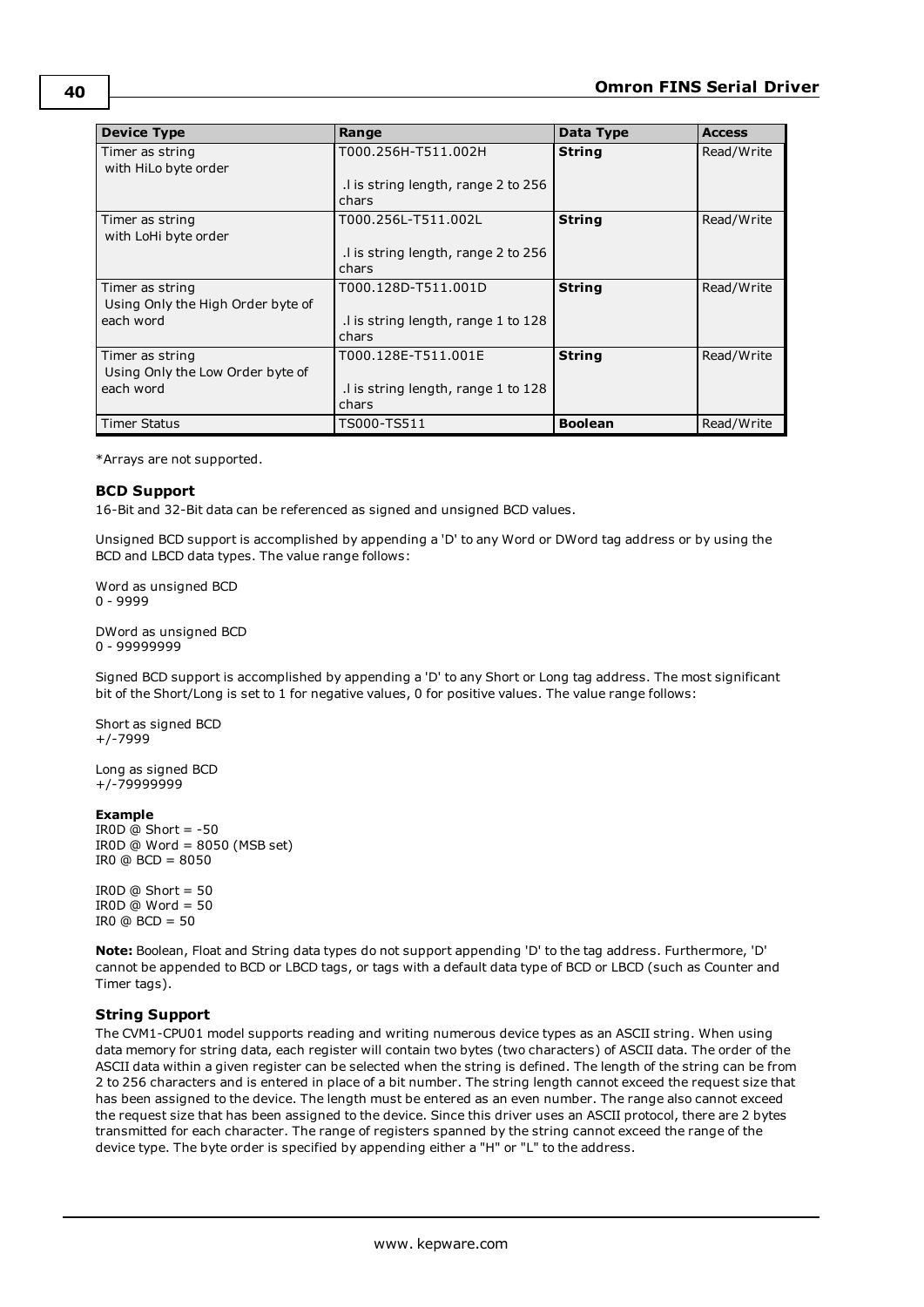# **Omron FINS Serial Driver**

When using one byte of ASCII data per register, the length of the string can be from 1 to 128 characters and is entered in place of a bit number. The string length times 4 cannot exceed the request size that has been assigned to the device. The range of registers spanned by the string cannot exceed the range of the device type. The byte to use within a register is specified by appending either a "D" or "E" to the address. For more information, refer to **[Device](#page-4-0) Setup**.

#### **Examples**

- 1. To address a string starting at D1000 with a length of 100 bytes and HiLo byte order, enter: D1000.100H
- 2. To address a string starting at D1100 with a length of 78 bytes and LoHi byte order, enter: D1100.078L
- 3. To address a string starting at D2000 with a length of 55 bytes and Only the High Order byte, enter: D2000.055D
- 4. To address a string starting at D2200 with a length of 37 bytes and Only the Low Order byte, enter: D2200.037E

#### <span id="page-40-0"></span>**Array Support**

Arrays are supported for all data types except Boolean, Data Register and Index Register. There are two methods of addressing an array. Examples are given using data memory locations.

*Dxxxx [rows] [cols]*

*Dxxxx [cols]* (this method assumes "rows" is equal to one)

Rows multiplied by cols multiplied by data size in bytes cannot exceed the request size that has been assigned to the device. Since this driver uses an ASCII protocol, there are 4 bytes for each word, short and BCD, and 8 bytes for each DWord, long, LBCD and float. For example, a 10 X 10 array of words results in an array size of 400 bytes, which would require a request size of 512. The next smaller request size choice, 256, would be too small. For more information, refer to **[Device](#page-4-0) Setup**.

**Note:** Use caution when modifying 32-bit values (DWord, Long, LBCD, and Float). Each address, for which these data types are allowed, starts at a word offset within the device. Therefore, DWords D0 and D1 overlap at word D1. Thus, writing to D0 will also modify the value held in D1. It is recommended that these data types be used so that overlapping does not occur. For example, when using DWords, use D0, D2, D4, and so on to prevent overlapping Words.

# **CVM1-CPU11 Addressing**

| <b>Device Type</b>        | Range                               | Data Type          | <b>Access</b> |
|---------------------------|-------------------------------------|--------------------|---------------|
| Auxiliary Relay           | A000-A255                           | Word, Short, BCD   | Read/Write    |
|                           | A000-A254                           | Long, DWord, LBCD, |               |
|                           |                                     | Float              |               |
|                           | A256-A511                           |                    | Read Only     |
|                           | A256-A510                           | Word, Short, BCD   |               |
|                           |                                     | Long, DWord, LBCD, |               |
|                           | A000.00-A000.15-A255.00-            | Float              | Read/Write    |
|                           | A255.15                             |                    |               |
|                           |                                     | <b>Boolean</b>     | Read Only     |
|                           | A256.00-A256.15-A511.00-            |                    |               |
|                           | A511.15                             | <b>Boolean</b>     |               |
| Auxiliary Relay as string | A000.256H-A255.002H                 | <b>String</b>      | Read/Write    |
| with HiLo byte order      | A256.256H-A511.002H                 | <b>String</b>      |               |
|                           |                                     |                    | Read Only     |
|                           | .I is string length, range 2 to 256 |                    |               |
|                           | chars                               |                    |               |
| Auxiliary Relay as string | A000.256L-A255.002L                 | <b>String</b>      | Read/Write    |
| with LoHi byte order      | A256.256L-A511.002L                 | <b>String</b>      |               |
|                           |                                     |                    | Read Only     |
|                           | .I is string length, range 2 to 256 |                    |               |
|                           | chars                               |                    |               |
| Auxiliary Relay as string | A000.128D-A255.001D                 | <b>String</b>      | Read/Write    |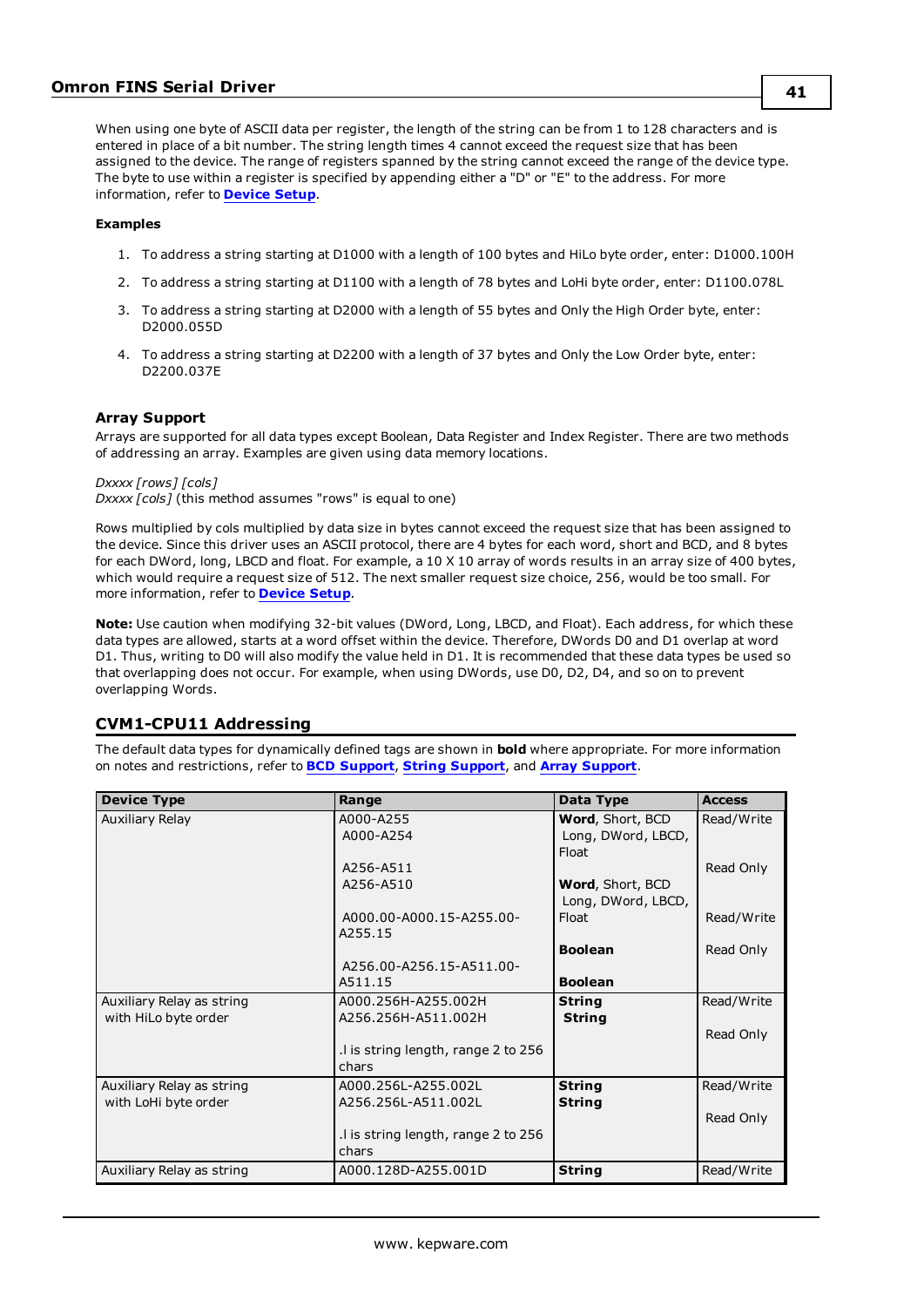| <b>Device Type</b>                | Range                                    | Data Type                              | <b>Access</b> |
|-----------------------------------|------------------------------------------|----------------------------------------|---------------|
| Using Only the High Order byte of | A256.128D-A511.001D                      | <b>String</b>                          |               |
| each word                         |                                          |                                        | Read Only     |
|                                   | .I is string length, range 1 to 128      |                                        |               |
|                                   | chars                                    |                                        |               |
| Auxiliary Relay as string         | A000.128E-A255.001E                      | <b>String</b>                          | Read/Write    |
| Using Only the Low Order byte of  | A256.128E-A511.001E                      | <b>String</b>                          |               |
| each word                         |                                          |                                        | Read Only     |
|                                   | .I is string length, range 1 to 128      |                                        |               |
|                                   | chars                                    |                                        |               |
| <b>CIO</b>                        | CIO0000-CIO2555                          | Word, Short, BCD                       | Read/Write    |
|                                   | CIO0000-CIO2554<br>CIOxxxx.00-CIOxxxx.15 | Long, DWord, LBCD,<br>Float            |               |
|                                   |                                          | <b>Boolean</b>                         |               |
| CIO Memory as string              | CIO0000.256H-CIO2555.002H                | <b>String</b>                          | Read/Write    |
| with HiLo byte order              |                                          |                                        |               |
|                                   | .I is string length, range 2 to 256      |                                        |               |
|                                   | chars                                    |                                        |               |
| CIO Memory as string              | CIO0000.256L-CIO2555.002L                | <b>String</b>                          | Read/Write    |
| with LoHi byte order              |                                          |                                        |               |
|                                   | .I is string length, range 2 to 256      |                                        |               |
|                                   | chars                                    |                                        |               |
| CIO Memory as string              | CIO0000.128D-CIO2555.001D                | <b>String</b>                          | Read/Write    |
| Using Only the High Order byte of |                                          |                                        |               |
| each word                         | .I is string length, range 1 to 128      |                                        |               |
|                                   | chars                                    |                                        |               |
| CIO Memory as string              | CIO0000.128E-CIO2555.001E                | <b>String</b>                          | Read/Write    |
| Using Only the Low Order byte of  |                                          |                                        |               |
| each word                         | .I is string length, range 1 to 128      |                                        |               |
|                                   | chars<br>C0000-C1023                     | BCD, Word, Short                       |               |
| Counter                           |                                          |                                        | Read/Write    |
| Counter as string                 | C0000.256H-C1023.002H                    | <b>String</b>                          | Read/Write    |
| with HiLo byte order              | .I is string length, range 2 to 256      |                                        |               |
|                                   | chars                                    |                                        |               |
| Counter as string                 | C0000.256L-C1023.002L                    | <b>String</b>                          | Read/Write    |
| with LoHi byte order              |                                          |                                        |               |
|                                   | .I is string length, range 2 to 256      |                                        |               |
|                                   | chars                                    |                                        |               |
| Counter as string                 | C0000.128D-C1023.001D                    | <b>String</b>                          | Read/Write    |
| Using Only the High Order byte of |                                          |                                        |               |
| each word                         | .I is string length, range 1 to 128      |                                        |               |
|                                   | chars                                    |                                        |               |
| Counter as string                 | C0000.128E-C1023.001E                    | <b>String</b>                          | Read/Write    |
| Using Only the Low Order byte of  |                                          |                                        |               |
| each word                         | .I is string length, range 1 to 128      |                                        |               |
|                                   | chars                                    |                                        |               |
| Counter Status                    | CS0000-CS1023                            | <b>Boolean</b>                         | Read/Write    |
| <b>CPU Bus Link</b>               | G000-G255<br>G000-G254                   | Word, Short, BCD<br>Long, DWord, LBCD, | Read/Write    |
|                                   | Gxxx.00-Gxxx.15                          | Float                                  |               |
|                                   |                                          | <b>Boolean</b>                         |               |
| CPU Bus Link as string            | G000.256H-G255.002H                      | <b>String</b>                          | Read/Write    |
| with HiLo byte order              |                                          |                                        |               |
|                                   | .I is string length, range 2 to 256      |                                        |               |
|                                   | chars                                    |                                        |               |
| CPU Bus Link as string            | G000.256L-G255.002L                      | <b>String</b>                          | Read/Write    |
| with LoHi byte order              |                                          |                                        |               |
|                                   | .I is string length, range 2 to 256      |                                        |               |
|                                   | chars                                    |                                        |               |
| CPU Bus Link as string            | G000.128D-G255.001D                      | <b>String</b>                          | Read/Write    |
| Using Only the High Order byte of |                                          |                                        |               |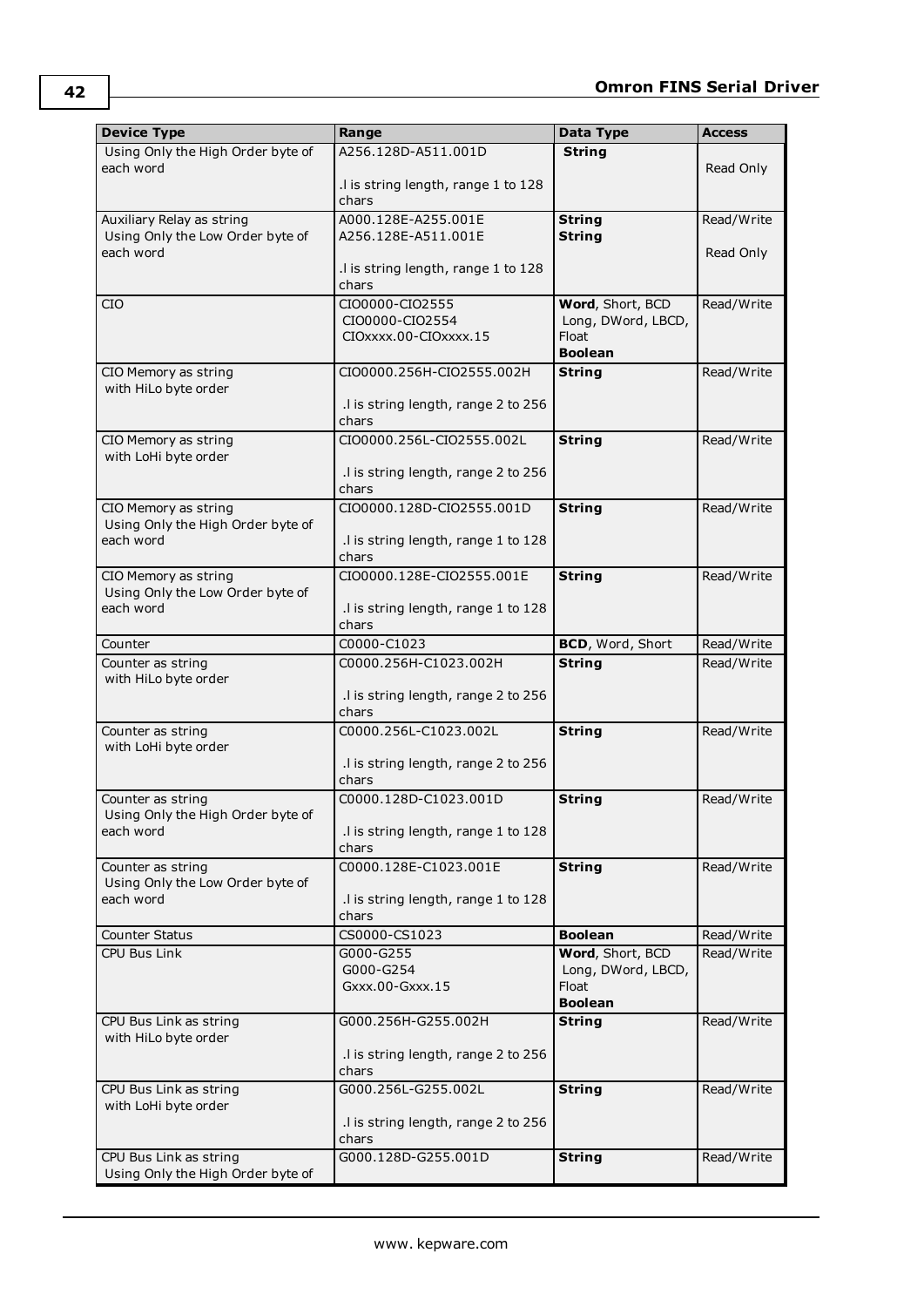# **Omron FINS Serial Driver**

| <b>Device Type</b>                                                      | Range                                                                   | Data Type                                                         | <b>Access</b> |
|-------------------------------------------------------------------------|-------------------------------------------------------------------------|-------------------------------------------------------------------|---------------|
| each word                                                               | .I is string length, range 1 to 128<br>chars                            |                                                                   |               |
| CPU Bus Link as string<br>Using Only the Low Order byte of<br>each word | G000.128E-G255.001E<br>.I is string length, range 1 to 128<br>chars     | <b>String</b>                                                     | Read/Write    |
| Data Memory                                                             | D00000-D24575<br>D00000-D24574<br>DXXXXX.00-DXXXXX.15                   | Word, Short, BCD<br>Long, DWord, LBCD,<br>Float<br><b>Boolean</b> | Read/Write    |
| Data Memory as string<br>with HiLo byte order                           | D00000.256H-D24575.002H<br>.I is string length, range 2 to 256<br>chars | <b>String</b>                                                     | Read/Write    |
| Data Memory as string<br>with LoHi byte order                           | D00000.256L-D24575.002L<br>.I is string length, range 2 to 256<br>chars | <b>String</b>                                                     | Read/Write    |
| Data Memory as string<br>Using Only the High Order byte of<br>each word | D00000.128D-D24575.001D<br>.I is string length, range 1 to 128<br>chars | <b>String</b>                                                     | Read/Write    |
| Data Memory as string<br>Using Only the Low Order byte of<br>each word  | D00000.128E-D24575.001E<br>.I is string length, range 1 to 128<br>chars | <b>String</b>                                                     | Read/Write    |
| Data Register                                                           | DR0-DR2                                                                 | Word, Short, BCD*                                                 | Read/Write    |
| Index Register                                                          | IRO-IR2                                                                 | Word, Short, BCD*                                                 | Read/Write    |
| Temporary Relay                                                         | TR<br>TRO-TR7                                                           | Word, Short<br><b>Boolean</b>                                     | Read/Write    |
| Timer                                                                   | T0000-T1023                                                             | BCD, Word, Short                                                  | Read/Write    |
| Timer as string<br>with HiLo byte order                                 | T0000.256H-T1023.002H<br>.I is string length, range 2 to 256<br>chars   | <b>String</b>                                                     | Read/Write    |
| Timer as string<br>with LoHi byte order                                 | T0000.256L-T1023.002L<br>.I is string length, range 2 to 256<br>chars   | <b>String</b>                                                     | Read/Write    |
| Timer as string<br>Using Only the High Order byte of<br>each word       | T0000.128D-T1023.001D<br>.I is string length, range 1 to 128<br>chars   | <b>String</b>                                                     | Read/Write    |
| Timer as string<br>Using Only the Low Order byte of<br>each word        | T0000.128E-T1023.001E<br>.I is string length, range 1 to 128<br>chars   | <b>String</b>                                                     | Read/Write    |
| <b>Timer Status</b>                                                     | TS0000-TS1023                                                           | <b>Boolean</b>                                                    | Read/Write    |

<span id="page-42-0"></span>\*Arrays are not supported.

### **BCD Support**

16-Bit and 32-Bit data can be referenced as signed and unsigned BCD values.

Unsigned BCD support is accomplished by appending a 'D' to any Word or DWord tag address or by using the BCD and LBCD data types. The value range follows:

Word as unsigned BCD 0 - 9999

DWord as unsigned BCD 0 - 99999999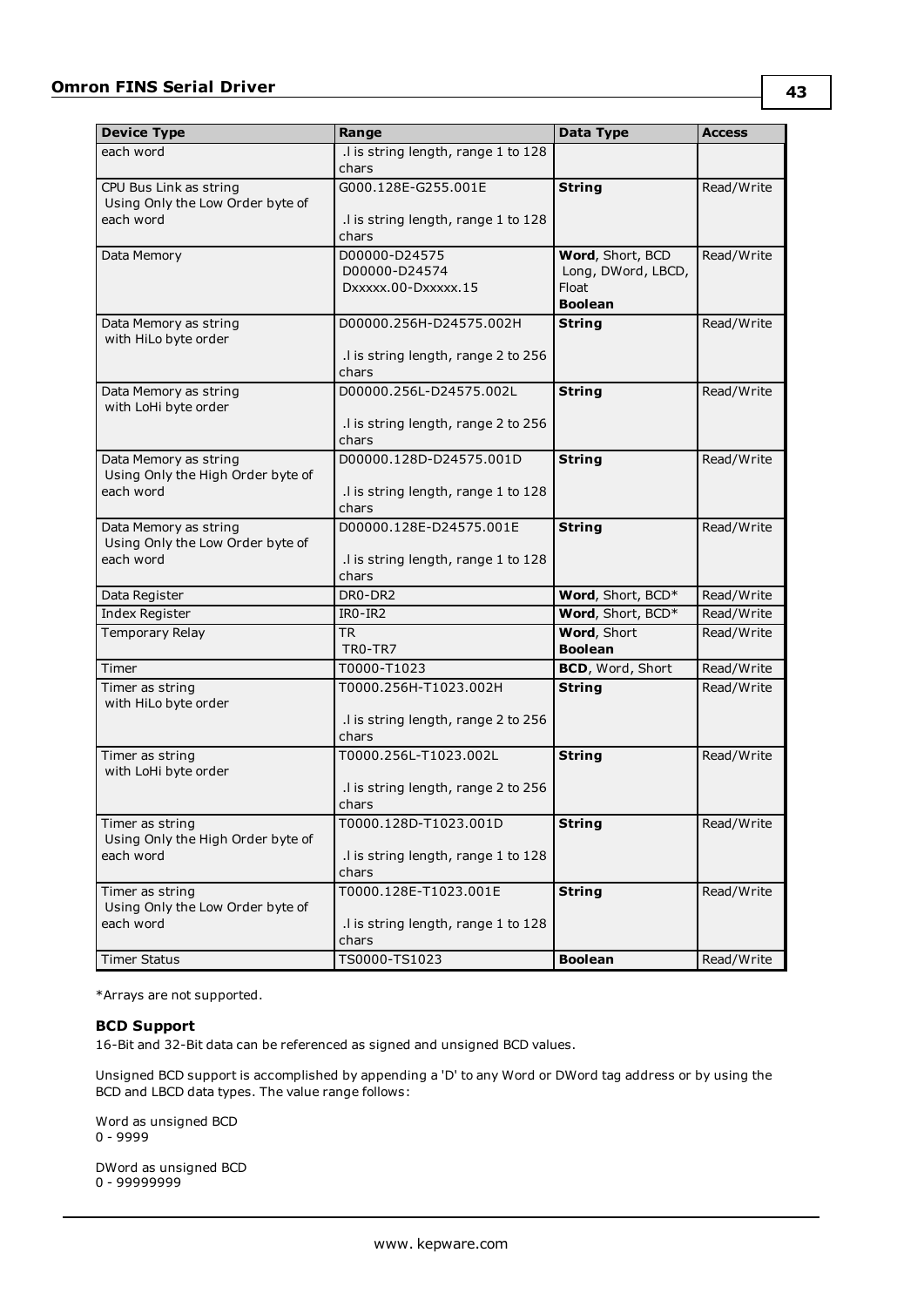Signed BCD support is accomplished by appending a 'D' to any Short or Long tag address. The most significant bit of the Short/Long is set to 1 for negative values, 0 for positive values. The value range follows:

Short as signed BCD +/-7999

Long as signed BCD +/-79999999

#### **Example**

IROD  $@$  Short =  $-50$ IR0D @ Word = 8050 (MSB set) IR0 @ BCD = 8050

IR0D  $@$  Short = 50 IROD  $@$  Word = 50 IRO  $@$  BCD = 50

<span id="page-43-0"></span>**Note:** Boolean, Float and String data types do not support appending 'D' to the tag address. Furthermore, 'D' cannot be appended to BCD or LBCD tags, or tags with a default data type of BCD or LBCD (such as Counter and Timer tags).

### **String Support**

The CVM1-CPU11 model supports reading and writing numerous device types as an ASCII string. When using data memory for string data, each register will contain two bytes (two characters) of ASCII data. The order of the ASCII data within a given register can be selected when the string is defined. The length of the string can be from 2 to 256 characters and is entered in place of a bit number. The string length cannot exceed the request size that has been assigned to the device. The length must be entered as an even number. The range also cannot exceed the request size that has been assigned to the device. Since this driver uses an ASCII protocol, there are 2 bytes transmitted for each character. The range of registers spanned by the string cannot exceed the range of the device type. The byte order is specified by appending either a "H" or "L" to the address.

When using one byte of ASCII data per register, the length of the string can be from 1 to 128 characters and is entered in place of a bit number. The string length times 4 cannot exceed the request size that has been assigned to the device. The range of registers spanned by the string cannot exceed the range of the device type. The byte to use within a register is specified by appending either a "D" or "E" to the address. For more information, refer to **[Device](#page-4-0) Setup**.

#### **Examples**

- 1. To address a string starting at D01000 with a length of 100 bytes and HiLo byte order, enter: D01000.100H
- 2. To address a string starting at D01100 with a length of 78 bytes and LoHi byte order, enter: D01100.078L
- 3. To address a string starting at D02000 with a length of 55 bytes and Only the High Order byte, enter: D02000.055D
- 4. To address a string starting at D02200 with a length of 37 bytes and Only the Low Order byte, enter: D02200.037E

#### <span id="page-43-1"></span>**Array Support**

Arrays are supported for all data types except Boolean, Data Register and Index Register. There are two methods of addressing an array. Examples are given using data memory locations.

#### *Dxxxx [rows] [cols]*

*Dxxxx [cols]* (this method assumes "rows" is equal to one)

Rows multiplied by cols multiplied by data size in bytes cannot exceed the request size that has been assigned to the device. Since this driver uses an ASCII protocol, there are 4 bytes for each word, short and BCD, and 8 bytes for each DWord, long, LBCD and float. For example, a 10 X 10 array of words results in an array size of 400 bytes, which would require a request size of 512. The next smaller request size choice, 256, would be too small. For more information, refer to **[Device](#page-4-0) Setup**.

**Note:** Use caution when modifying 32-bit values (DWord, Long, LBCD, and Float). Each address, for which these data types are allowed, starts at a word offset within the device. Therefore, DWords D0 and D1 overlap at word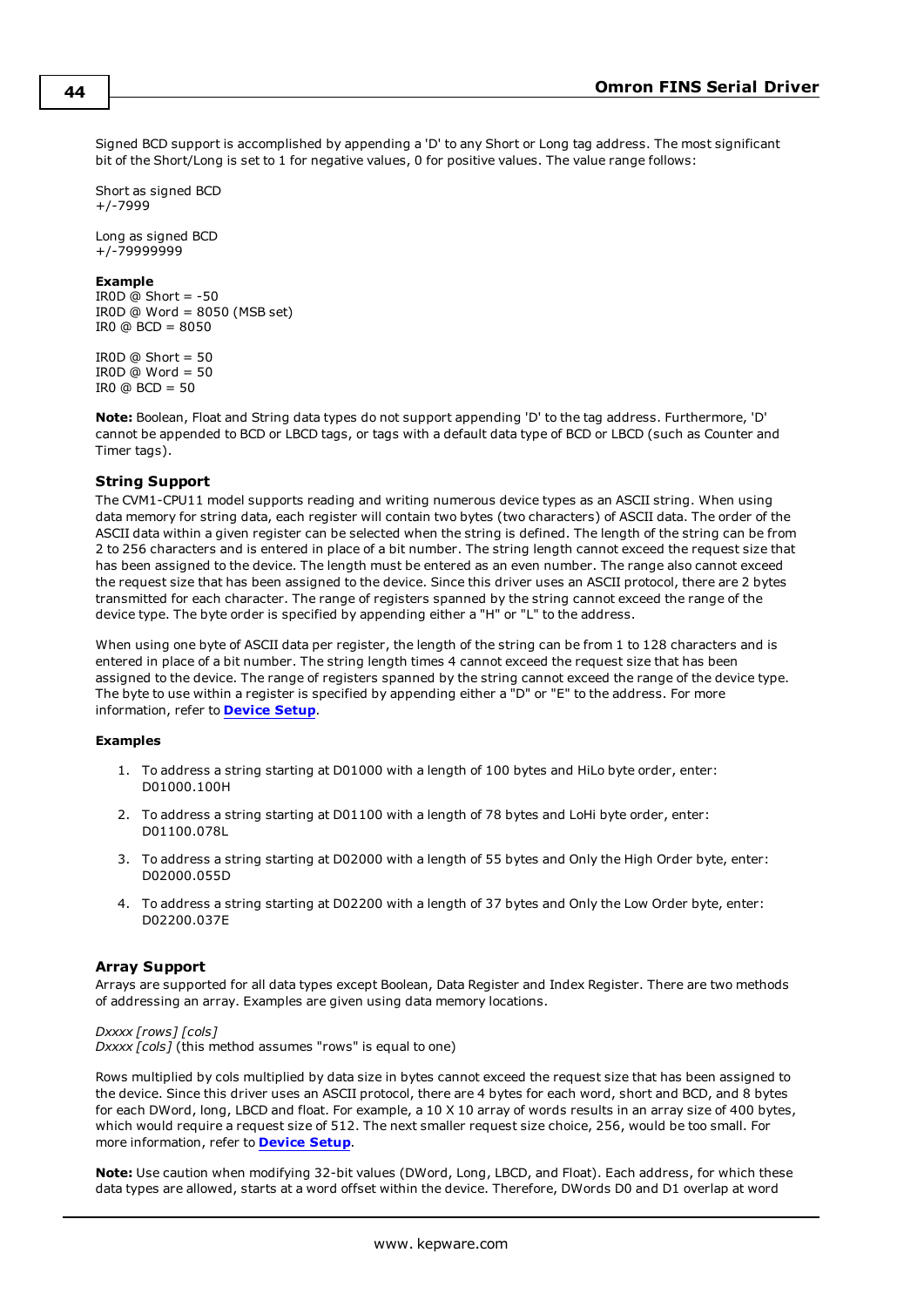D1. Thus, writing to D0 will also modify the value held in D1. It is recommended that these data types be used so that overlapping does not occur. For example, when using DWords, use D0, D2, D4, and so on to prevent overlapping Words.

# **CVM1-CPU21 Addressing**

| <b>Device Type</b>                                | Range                                        | Data Type                        | <b>Access</b> |
|---------------------------------------------------|----------------------------------------------|----------------------------------|---------------|
| <b>Auxiliary Relay</b>                            | A000-A255                                    | Word, Short, BCD                 | Read/Write    |
|                                                   | A000-A254                                    | Long, DWord,                     |               |
|                                                   |                                              | LBCD, Float                      |               |
|                                                   | A256-A511                                    |                                  | Read Only     |
|                                                   | A256-A510                                    | Word, Short, BCD<br>Long, DWord, |               |
|                                                   | A000.00-A000.15-A255.00-                     | LBCD, Float                      | Read/Write    |
|                                                   | A255.15                                      |                                  |               |
|                                                   |                                              | <b>Boolean</b>                   | Read Only     |
|                                                   | A256.00-A256.15-A511.00-                     |                                  |               |
|                                                   | A511.15                                      | <b>Boolean</b>                   |               |
| Auxiliary Relay as string                         | A000.256H-A255.002H                          | <b>String</b>                    | Read/Write    |
| with HiLo byte order                              | A256.256H-A511.002H                          | <b>String</b>                    |               |
|                                                   |                                              |                                  | Read Only     |
|                                                   | .I is string length, range 2 to              |                                  |               |
|                                                   | 256 chars                                    |                                  |               |
| Auxiliary Relay as string<br>with LoHi byte order | A000.256L-A255.002L<br>A256.256L-A511.002L   | <b>String</b><br><b>String</b>   | Read/Write    |
|                                                   |                                              |                                  | Read Only     |
|                                                   | .I is string length, range 2 to              |                                  |               |
|                                                   | 256 chars                                    |                                  |               |
| Auxiliary Relay as string                         | A000.128D-A255.001D                          | <b>String</b>                    | Read/Write    |
| Using Only the High Order byte of each            | A256.128D-A511.001D                          | <b>String</b>                    |               |
| word                                              |                                              |                                  | Read Only     |
|                                                   | .I is string length, range 1 to              |                                  |               |
|                                                   | 128 chars                                    |                                  |               |
| Auxiliary Relay as string                         | A000.128E-A255.001E                          | <b>String</b>                    | Read/Write    |
| Using Only the Low Order byte of each             | A256.128E-A511.001E                          | <b>String</b>                    |               |
| word                                              | .I is string length, range 1 to              |                                  | Read Only     |
|                                                   | 128 chars                                    |                                  |               |
| <b>CIO</b>                                        | CIO0000-CIO2555                              | Word, Short, BCD                 | Read/Write    |
|                                                   | CIO0000-CIO2554                              | Long, DWord,                     |               |
|                                                   | CIOxxxx.00-CIOxxxx.15                        | LBCD, Float                      |               |
|                                                   |                                              | <b>Boolean</b>                   |               |
| CIO Memory as string                              | CIO0000.256H-CIO2555.002H                    | <b>String</b>                    | Read/Write    |
| with HiLo byte order                              |                                              |                                  |               |
|                                                   | .I is string length, range 2 to<br>256 chars |                                  |               |
|                                                   |                                              |                                  |               |
| CIO Memory as string<br>with LoHi byte order      | CIO0000.256L-CIO2555.002L                    | <b>String</b>                    | Read/Write    |
|                                                   | .I is string length, range 2 to              |                                  |               |
|                                                   | 256 chars                                    |                                  |               |
| CIO Memory as string                              | CIO0000.128D-CIO2555.001D                    | <b>String</b>                    | Read/Write    |
| Using Only the High Order byte of each            |                                              |                                  |               |
| word                                              | .I is string length, range 1 to              |                                  |               |
|                                                   | 128 chars                                    |                                  |               |
| CIO Memory as string                              | CIO0000.128E-CIO2555.001E                    | <b>String</b>                    | Read/Write    |
| Using Only the Low Order byte of each             |                                              |                                  |               |
| word                                              | .I is string length, range 1 to              |                                  |               |
|                                                   | 128 chars                                    |                                  |               |
| Counter                                           | C0000-C1023                                  | BCD, Word, Short                 | Read/Write    |
| Counter as string                                 | C0000.256H-C1023.002H                        | <b>String</b>                    | Read/Write    |
| with HiLo byte order                              |                                              |                                  |               |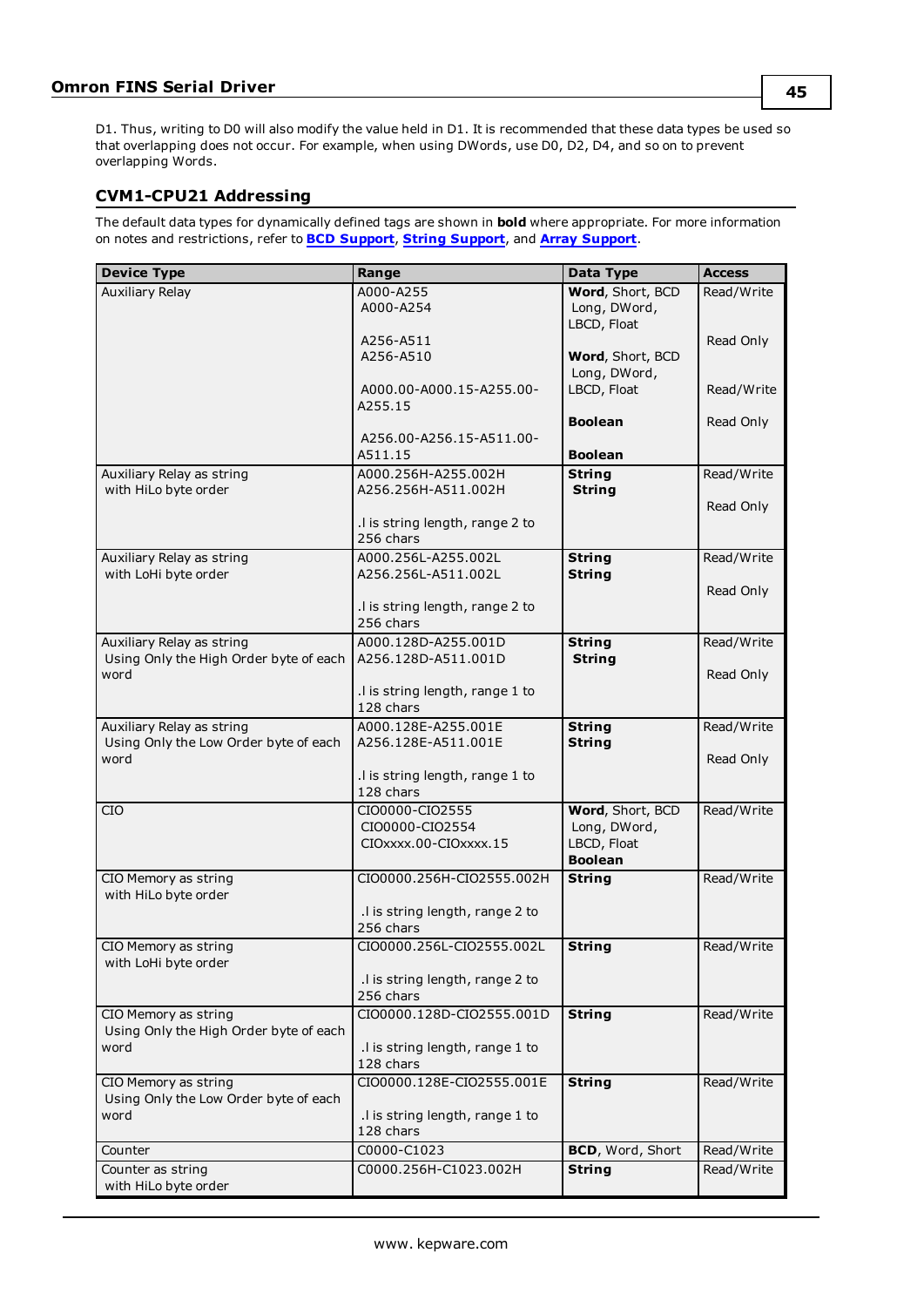| <b>Device Type</b>                                               | Range                                        | Data Type                     | <b>Access</b> |
|------------------------------------------------------------------|----------------------------------------------|-------------------------------|---------------|
|                                                                  |                                              |                               |               |
|                                                                  | .I is string length, range 2 to<br>256 chars |                               |               |
| Counter as string                                                | C0000.256L-C1023.002L                        | <b>String</b>                 | Read/Write    |
| with LoHi byte order                                             |                                              |                               |               |
|                                                                  | .I is string length, range 2 to              |                               |               |
|                                                                  | 256 chars                                    |                               |               |
| Counter as string<br>Using Only the High Order byte of each      | C0000.128D-C1023.001D                        | <b>String</b>                 | Read/Write    |
| word                                                             | .I is string length, range 1 to              |                               |               |
|                                                                  | 128 chars                                    |                               |               |
| Counter as string                                                | C0000.128E-C1023.001E                        | <b>String</b>                 | Read/Write    |
| Using Only the Low Order byte of each<br>word                    | I is string length, range 1 to               |                               |               |
|                                                                  | 128 chars                                    |                               |               |
| <b>Counter Status</b>                                            | CS0000-CS1023                                | <b>Boolean</b>                | Read/Write    |
| <b>CPU Bus Link</b>                                              | G000-G255                                    | Word, Short, BCD              | Read/Write    |
|                                                                  | G000-G254                                    | Long, DWord,                  |               |
|                                                                  | Gxxx.00-Gxxx.15                              | LBCD, Float<br><b>Boolean</b> |               |
| CPU Bus Link as string                                           | G000.256H-G255.002H                          | <b>String</b>                 | Read/Write    |
| with HiLo byte order                                             |                                              |                               |               |
|                                                                  | .I is string length, range 2 to              |                               |               |
| CPU Bus Link as string                                           | 256 chars<br>G000.256L-G255.002L             | <b>String</b>                 | Read/Write    |
| with LoHi byte order                                             |                                              |                               |               |
|                                                                  | .I is string length, range 2 to              |                               |               |
|                                                                  | 256 chars                                    |                               |               |
| CPU Bus Link as string<br>Using Only the High Order byte of each | G000.128D-G255.001D                          | <b>String</b>                 | Read/Write    |
| word                                                             | .I is string length, range 1 to              |                               |               |
|                                                                  | 128 chars                                    |                               |               |
| CPU Bus Link as string                                           | G000.128E-G255.001E                          | <b>String</b>                 | Read/Write    |
| Using Only the Low Order byte of each<br>word                    | .I is string length, range 1 to              |                               |               |
|                                                                  | 128 chars                                    |                               |               |
| Data Memory                                                      | D00000-D24575                                | Word, Short, BCD              | Read/Write    |
|                                                                  | D00000-D24574                                | Long, DWord,                  |               |
|                                                                  | DXXXXX.00-DXXXXX.15                          | LBCD, Float<br><b>Boolean</b> |               |
| Data Memory as string                                            | D00000.256H-D24575.002H                      | <b>String</b>                 | Read/Write    |
| with HiLo byte order                                             |                                              |                               |               |
|                                                                  | .I is string length, range 2 to              |                               |               |
|                                                                  | 256 chars<br>D00000.256L-D24575.002L         | <b>String</b>                 | Read/Write    |
| Data Memory as string<br>with LoHi byte order                    |                                              |                               |               |
|                                                                  | .I is string length, range 2 to              |                               |               |
|                                                                  | 256 chars                                    |                               |               |
| Data Memory as string<br>Using Only the High Order byte of each  | D00000.128D-D24575.001D                      | <b>String</b>                 | Read/Write    |
| word                                                             | .I is string length, range 1 to              |                               |               |
|                                                                  | 128 chars                                    |                               |               |
| Data Memory as string                                            | D00000.128E-D24575.001E                      | <b>String</b>                 | Read/Write    |
| Using Only the Low Order byte of each<br>word                    | .I is string length, range 1 to              |                               |               |
|                                                                  | 128 chars                                    |                               |               |
| Data Register                                                    | DR0-DR2                                      | Word, Short, BCD*             | Read/Write    |
| <b>Expansion Data Memory</b>                                     | E00000-E32765                                | Word, Short, BCD              | Read/Write    |
| (current bank)                                                   | E00000-E32764                                | Long, DWord,                  |               |
|                                                                  | Exxxxx.00-Exxxxx.15                          | LBCD, Float<br><b>Boolean</b> |               |
|                                                                  |                                              |                               |               |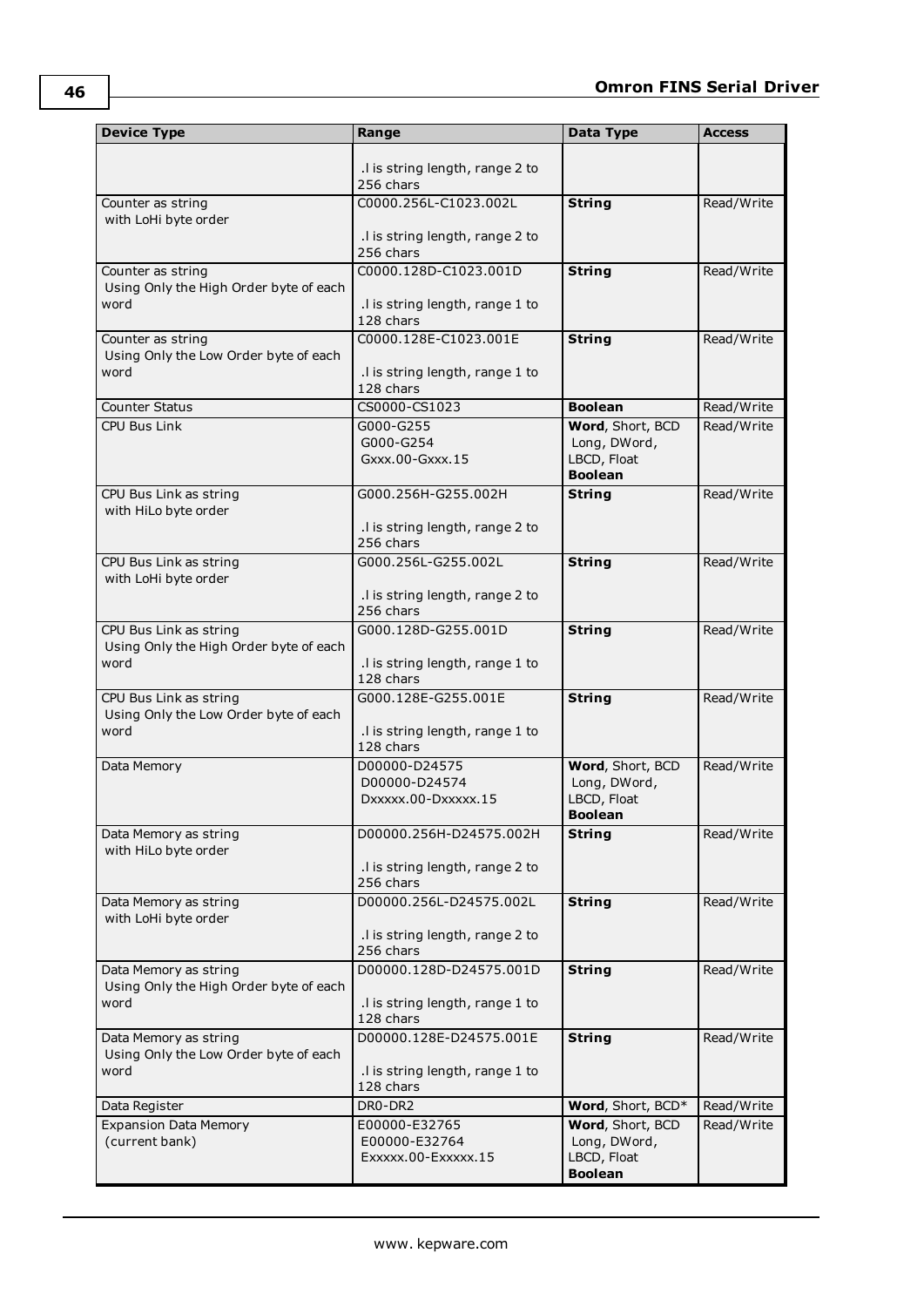| <b>Device Type</b>                                                 | Range                             | Data Type                     | Access     |
|--------------------------------------------------------------------|-----------------------------------|-------------------------------|------------|
| <b>Expansion Data Memory</b>                                       | E00000.256H-E32765.002H           | <b>String</b>                 | Read/Write |
| (current bank) as string                                           |                                   |                               |            |
| with HiLo byte order                                               | .I is string length, range 2 to   |                               |            |
|                                                                    | 256 chars                         |                               |            |
| <b>Expansion Data Memory</b>                                       | E00000.256L-E32765.002L           | <b>String</b>                 | Read/Write |
| (current bank) as string                                           |                                   |                               |            |
| with LoHi byte order                                               | .I is string length, range 2 to   |                               |            |
|                                                                    | 256 chars                         |                               |            |
| <b>Expansion Data Memory</b>                                       | E00000.128D-E32765.001D           | <b>String</b>                 | Read/Write |
| (current bank) as string<br>Using Only the High Order byte of each | .I is string length, range 1 to   |                               |            |
| word                                                               | 128 chars                         |                               |            |
| <b>Expansion Data Memory</b>                                       | E00000.128E-E32765.001E           | <b>String</b>                 | Read/Write |
| (current bank) as string                                           |                                   |                               |            |
| Using Only the Low Order byte of each                              | .I is string length, range 1 to   |                               |            |
| word                                                               | 128 chars                         |                               |            |
| <b>Expansion Data Memory</b>                                       | E00:00000-E07:32765               | Word, Short, BCD              | Read/Write |
|                                                                    | E00:00000-E07:32764               | Long, DWord,                  |            |
|                                                                    | $Ex:x.00-Exx:xxxxx.15$            | LBCD, Float                   |            |
|                                                                    |                                   | <b>Boolean</b>                |            |
| Expansion Data Memory as<br>string with HiLo byte order            | E00:00000.256H-<br>E07:32765.002H | <b>String</b>                 | Read/Write |
|                                                                    |                                   |                               |            |
|                                                                    | .I is string length, range 2 to   |                               |            |
|                                                                    | 256 chars                         |                               |            |
| Expansion Data Memory as                                           | E00:00000.256L-                   | <b>String</b>                 | Read/Write |
| string with LoHi byte order                                        | E07:32765.002L                    |                               |            |
|                                                                    |                                   |                               |            |
|                                                                    | .I is string length, range 2 to   |                               |            |
|                                                                    | 256 chars                         |                               |            |
| Expansion Data Memory as                                           | E00:00000.128D-<br>E07:32765.001D | <b>String</b>                 | Read/Write |
| string Using Only the High Order byte<br>of each word              |                                   |                               |            |
|                                                                    | .I is string length, range 1 to   |                               |            |
|                                                                    | 128 chars                         |                               |            |
| Expansion Data Memory as                                           | E00:00000.128E-                   | <b>String</b>                 | Read/Write |
| string Using Only the Low Order byte                               | E07:32765.001E                    |                               |            |
| of each word                                                       |                                   |                               |            |
|                                                                    | .I is string length, range 1 to   |                               |            |
|                                                                    | 128 chars                         |                               |            |
| Index Register                                                     | IR0-IR2                           | Word, Short, BCD*             | Read/Write |
| Temporary Relay                                                    | <b>TR</b><br>TRO-TR7              | Word, Short<br><b>Boolean</b> | Read/Write |
| Timer                                                              | T0000-T1023                       | BCD, Word, Short              | Read/Write |
| Timer as string                                                    | T0000.256H-T1023.002H             | <b>String</b>                 | Read/Write |
| with HiLo byte order                                               |                                   |                               |            |
|                                                                    | .I is string length, range 2 to   |                               |            |
|                                                                    | 256 chars                         |                               |            |
| Timer as string                                                    | T0000.256L-T1023.002L             | <b>String</b>                 | Read/Write |
| with LoHi byte order                                               |                                   |                               |            |
|                                                                    | .I is string length, range 2 to   |                               |            |
|                                                                    | 256 chars                         |                               |            |
| Timer as string                                                    | T0000.128D-T1023.001D             | <b>String</b>                 | Read/Write |
| Using Only the High Order byte of each<br>word                     | .I is string length, range 1 to   |                               |            |
|                                                                    | 128 chars                         |                               |            |
| Timer as string                                                    | T0000.128E-T1023.001E             | <b>String</b>                 | Read/Write |
| Using Only the Low Order byte of each                              |                                   |                               |            |
| word                                                               | .I is string length, range 1 to   |                               |            |
|                                                                    | 128 chars                         |                               |            |
| <b>Timer Status</b>                                                | TS0000-TS1023                     | <b>Boolean</b>                | Read/Write |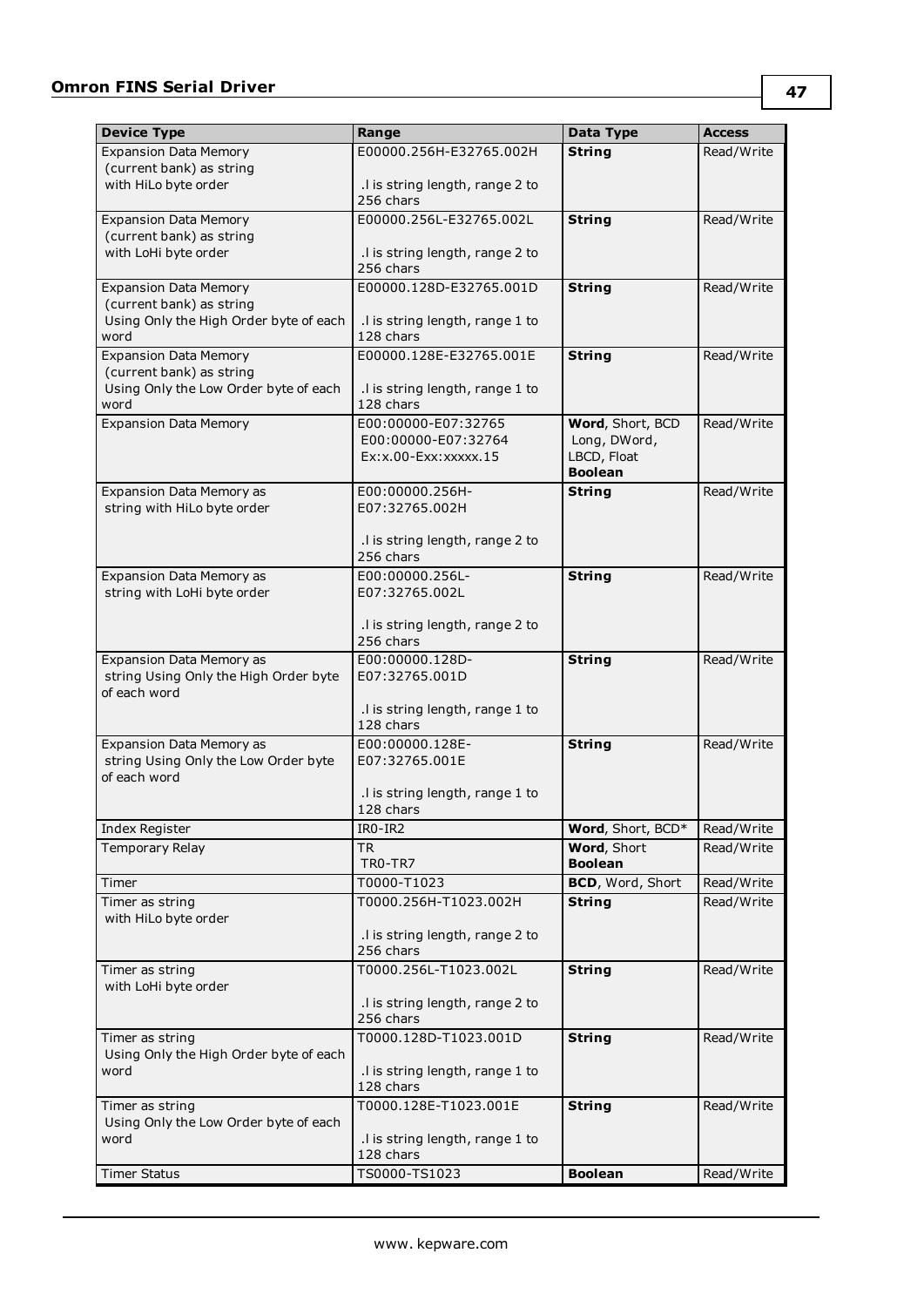<span id="page-47-0"></span>\*Arrays are not supported.

#### **BCD Support**

16-Bit and 32-Bit data can be referenced as signed and unsigned BCD values.

Unsigned BCD support is accomplished by appending a 'D' to any Word or DWord tag address or by using the BCD and LBCD data types. The value range follows:

Word as unsigned BCD 0 - 9999

DWord as unsigned BCD 0 - 99999999

Signed BCD support is accomplished by appending a 'D' to any Short or Long tag address. The most significant bit of the Short/Long is set to 1 for negative values, 0 for positive values. The value range follows:

Short as signed BCD +/-7999

Long as signed BCD +/-79999999

#### **Example**

IROD  $@$  Short = -50 IR0D @ Word = 8050 (MSB set) IR0 @ BCD = 8050

IR0D  $@$  Short = 50 IROD  $@$  Word = 50 IR0 @ BCD = 50

**Note:** Boolean, Float and String data types do not support appending 'D' to the tag address. Furthermore, 'D' cannot be appended to BCD or LBCD tags, or tags with a default data type of BCD or LBCD (such as Counter and Timer tags).

# <span id="page-47-1"></span>**String Support**

The CCM1-CPU21 model supports reading and writing numerous device types as an ASCII string. When using data memory for string data, each register will contain two bytes (two characters) of ASCII data. The order of the ASCII data within a given register can be selected when the string is defined. The length of the string can be from 2 to 256 characters and is entered in place of a bit number. The string length cannot exceed the request size that has been assigned to the device. The length must be entered as an even number. The range also cannot exceed the request size that has been assigned to the device. Since this driver uses an ASCII protocol, there are 2 bytes transmitted for each character. The range of registers spanned by the string cannot exceed the range of the device type. The byte order is specified by appending either a "H" or "L" to the address.

When using one byte of ASCII data per register, the length of the string can be from 1 to 128 characters and is entered in place of a bit number. The string length times 4 cannot exceed the request size that has been assigned to the device. The range of registers spanned by the string cannot exceed the range of the device type. The byte to use within a register is specified by appending either a "D" or "E" to the address. For more information, refer to **[Device](#page-4-0) Setup**.

#### **Examples**

- 1. To address a string starting at D01000 with a length of 100 bytes and HiLo byte order, enter: D01000.100H
- 2. To address a string starting at D01100 with a length of 78 bytes and LoHi byte order, enter: D01100.078L
- 3. To address a string starting at D02000 with a length of 55 bytes and Only the High Order byte, enter: D02000.055D
- 4. To address a string starting at D02200 with a length of 37 bytes and Only the Low Order byte, enter: D02200.037E

#### <span id="page-47-2"></span>**Array Support**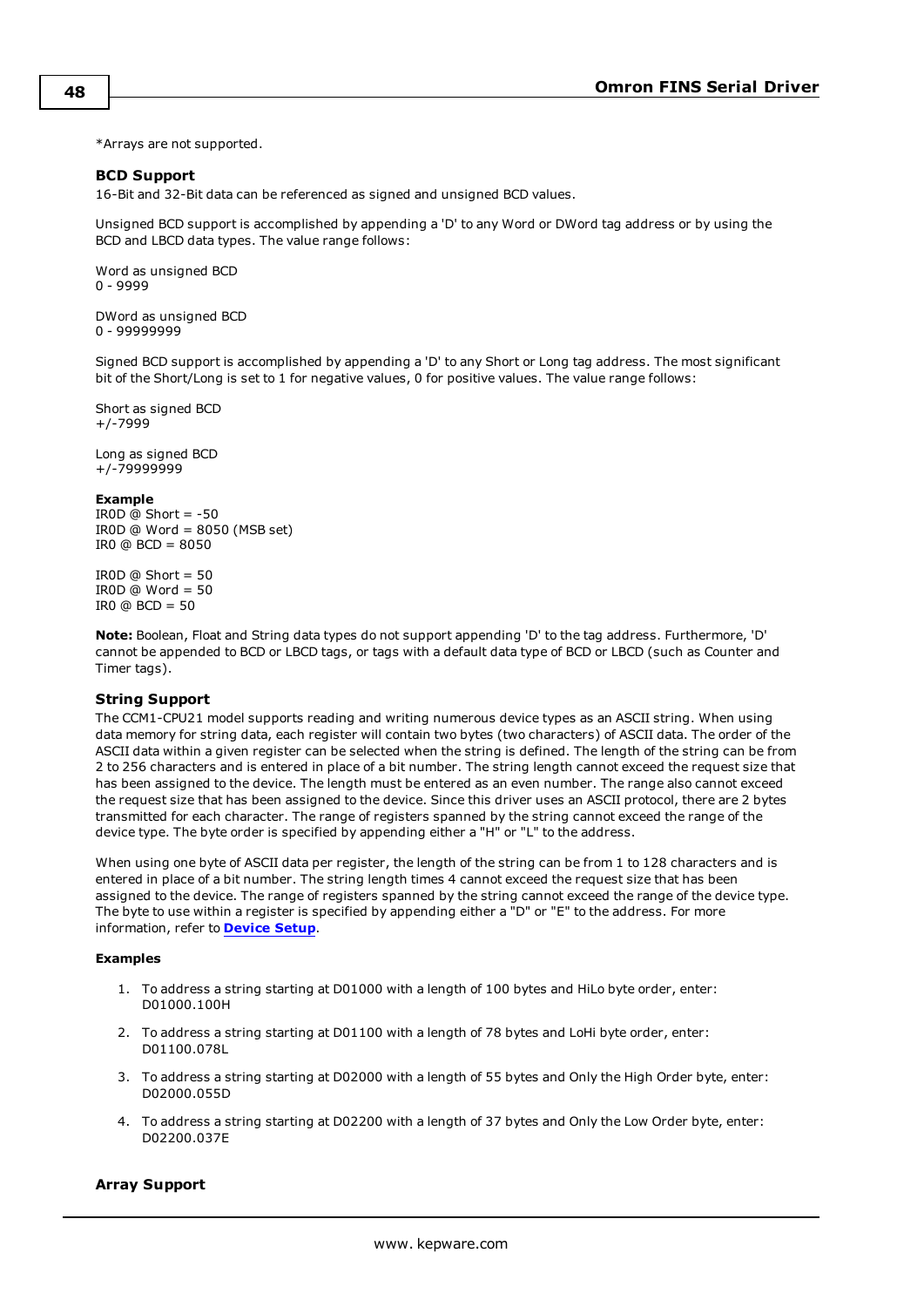Arrays are supported for all data types except Boolean, Data Register and Index Register. There are two methods of addressing an array. Examples are given using data memory locations.

*Dxxxx [rows] [cols]*

*Dxxxx [cols]* (this method assumes "rows" is equal to one)

Rows multiplied by cols multiplied by data size in bytes cannot exceed the request size that has been assigned to the device. Since this driver uses an ASCII protocol, there are 4 bytes for each word, short and BCD, and 8 bytes for each DWord, long, LBCD and float. For example, a 10 X 10 array of words results in an array size of 400 bytes, which would require a request size of 512. The next smaller request size choice, 256, would be too small. For more information, refer to **[Device](#page-4-0) Setup**.

**Note:** Use caution when modifying 32-bit values (DWord, Long, LBCD, and Float). Each address, for which these data types are allowed, starts at a word offset within the device. Therefore, DWords D0 and D1 overlap at word D1. Thus, writing to D0 will also modify the value held in D1. It is recommended that these data types be used so that overlapping does not occur. For example, when using DWords, use D0, D2, D4, and so on to prevent overlapping Words.

# **CS1 Addressing**

| <b>Device Type</b>                                                          | Range                                                                                      | Data Type                                                         | <b>Access</b>           |
|-----------------------------------------------------------------------------|--------------------------------------------------------------------------------------------|-------------------------------------------------------------------|-------------------------|
| <b>Auxiliary Relay</b>                                                      | A000-A447<br>A000-A446                                                                     | Word, Short, BCD<br>Long, DWord,<br>LBCD, Float                   | Read Only               |
|                                                                             | A448-A959<br>A448-A958                                                                     | Word, Short, BCD<br>Long, DWord,                                  | Read/Write              |
|                                                                             | A000.00-A000.15-A447.00-<br>A447.15                                                        | LBCD, Float                                                       | Read Only               |
|                                                                             | A448.00-A448.15-A959.00-<br>A959.15                                                        | <b>Boolean</b><br><b>Boolean</b>                                  | Read/Write              |
| Auxiliary Relay as string<br>with HiLo byte order                           | A000.256H-A447.002H<br>A448.256H-A959.002H<br>.I is string length, range 2 to<br>256 chars | <b>String</b><br><b>String</b>                                    | Read Only<br>Read/Write |
| Auxiliary Relay as string<br>with LoHi byte order                           | A000.256L-A447.002L<br>A448.256L-A959.002L<br>.I is string length, range 2 to<br>256 chars | <b>String</b><br><b>String</b>                                    | Read Only<br>Read/Write |
| Auxiliary Relay as string<br>Using Only the High Order byte of<br>each word | A000.128D-A447.001D<br>A448.128D-A959.001D<br>.I is string length, range 1 to<br>128 chars | <b>String</b><br><b>String</b>                                    | Read Only<br>Read/Write |
| Auxiliary Relay as string<br>Using Only the Low Order byte of each<br>word  | A000.128E-A447.001E<br>A448.128E-A959.001E<br>.I is string length, range 1 to<br>128 chars | <b>String</b><br><b>String</b>                                    | Read Only<br>Read/Write |
| <b>CIO</b>                                                                  | CIO0000-CIO6143<br>CIO0000-CIO6142<br>CIOXXXX.00-CIOXXXX.15                                | Word, Short, BCD<br>Long, DWord,<br>LBCD, Float<br><b>Boolean</b> | Read/Write              |
| CIO Memory as string<br>with HiLo byte order                                | CIO0000.256H-CIO6143.002H<br>.I is string length, range 2 to<br>256 chars                  | <b>String</b>                                                     | Read/Write              |
| CIO Memory as string<br>with LoHi byte order                                | CIO0000.256L-CIO6143.002L                                                                  | <b>String</b>                                                     | Read/Write              |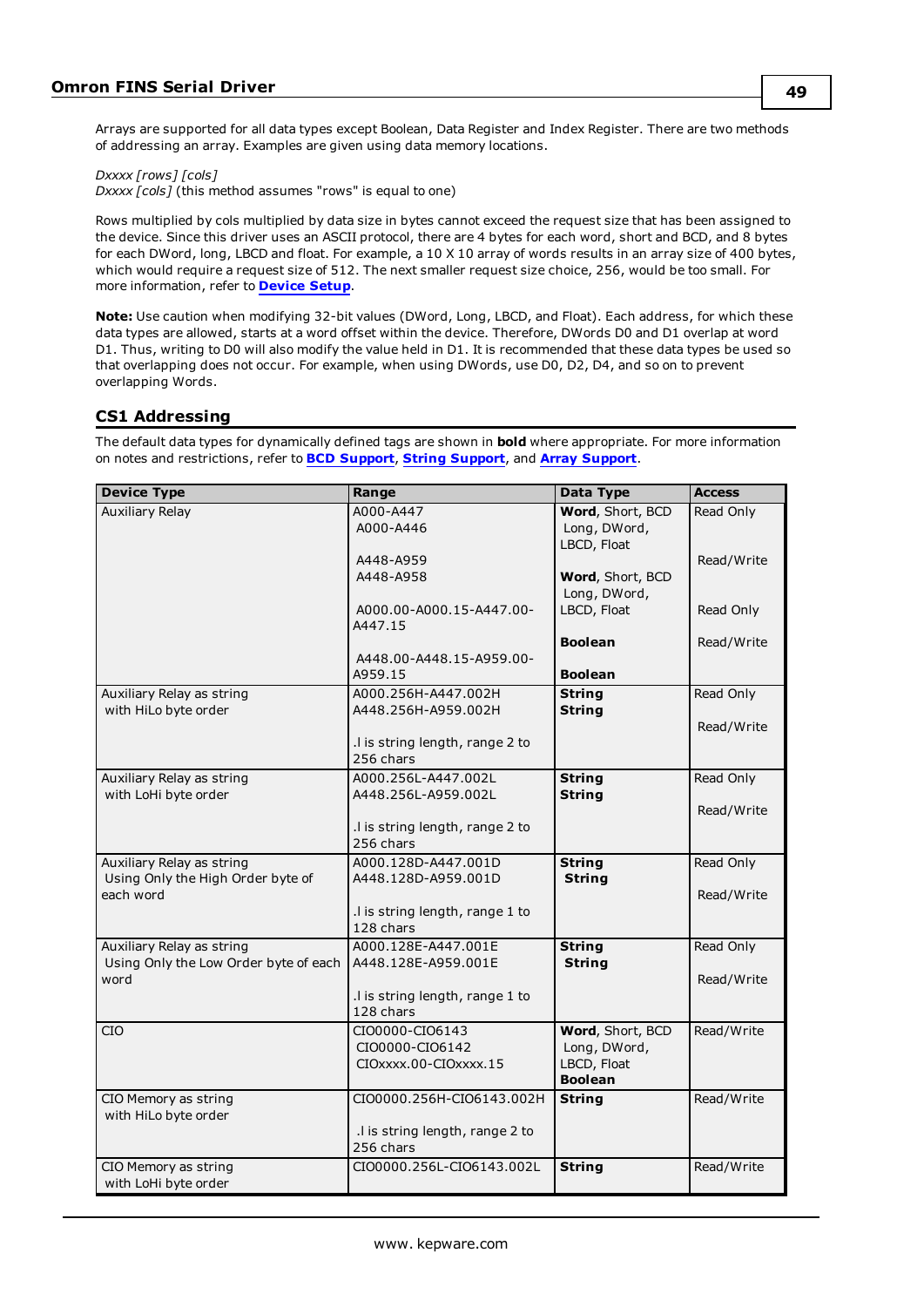| <b>Device Type</b>                                            | Range                                        | Data Type                        | <b>Access</b> |
|---------------------------------------------------------------|----------------------------------------------|----------------------------------|---------------|
|                                                               | .I is string length, range 2 to<br>256 chars |                                  |               |
| CIO Memory as string                                          | CIO0000.128D-CIO6143.001D                    | <b>String</b>                    | Read/Write    |
| Using Only the High Order byte of                             |                                              |                                  |               |
| each word                                                     | .I is string length, range 1 to              |                                  |               |
|                                                               | 128 chars                                    |                                  |               |
| CIO Memory as string<br>Using Only the Low Order byte of each | CIO0000.128E-CIO6143.001E                    | <b>String</b>                    | Read/Write    |
| word                                                          | .I is string length, range 1 to              |                                  |               |
|                                                               | 128 chars                                    |                                  |               |
| Counter                                                       | C0000-C4095                                  | BCD, Word, Short                 | Read/Write    |
| Counter as string                                             | C0000.256H-C4095.002H                        | <b>String</b>                    | Read/Write    |
| with HiLo byte order                                          | .I is string length, range 2 to              |                                  |               |
|                                                               | 256 chars                                    |                                  |               |
| Counter as string                                             | C0000.256L-C4095.002L                        | <b>String</b>                    | Read/Write    |
| with LoHi byte order                                          |                                              |                                  |               |
|                                                               | .I is string length, range 2 to              |                                  |               |
| Counter as string                                             | 256 chars<br>C0000.128D-C4095.001D           |                                  | Read/Write    |
| Using Only the High Order byte of                             |                                              | <b>String</b>                    |               |
| each word                                                     | .I is string length, range 1 to              |                                  |               |
|                                                               | 128 chars                                    |                                  |               |
| Counter as string                                             | C0000.128E-C4095.001E                        | <b>String</b>                    | Read/Write    |
| Using Only the Low Order byte of each<br>word                 | .I is string length, range 1 to              |                                  |               |
|                                                               | 128 chars                                    |                                  |               |
| <b>Counter Status</b>                                         | CS0000-CS4095                                | <b>Boolean</b>                   | Read/Write*   |
| Data Memory                                                   | D00000-D32767                                | Word, Short, BCD                 | Read/Write    |
|                                                               | D00000-D32766                                | Long, DWord,                     |               |
|                                                               | DXXXXX.00-DXXXXX.15                          | LBCD, Float<br><b>Boolean</b>    |               |
| Data Memory as string                                         | D00000.256H-D32767.002H                      | <b>String</b>                    | Read/Write    |
| with HiLo byte order                                          |                                              |                                  |               |
|                                                               | .I is string length, range 2 to              |                                  |               |
| Data Memory as string                                         | 256 chars<br>D00000.256L-D32767.002L         | <b>String</b>                    | Read/Write    |
| with LoHi byte order                                          |                                              |                                  |               |
|                                                               | .I is string length, range 2 to              |                                  |               |
|                                                               | 256 chars                                    |                                  |               |
| Data Memory as string<br>Using Only the High Order byte of    | D00000.128D-D32767.001D                      | <b>String</b>                    | Read/Write    |
| each word                                                     | .I is string length, range 1 to              |                                  |               |
|                                                               | 128 chars                                    |                                  |               |
| Data Memory as string                                         | D00000.128E-D32767.001E                      | <b>String</b>                    | Read/Write    |
| Using Only the Low Order byte of each<br>word                 | .I is string length, range 1 to              |                                  |               |
|                                                               | 128 chars                                    |                                  |               |
| Data Register                                                 | DR00-DR15                                    | Word, Short, BCD                 | Read/Write*   |
|                                                               | DR00-DR14                                    | Long, DWord,                     |               |
|                                                               |                                              | LBCD, Float                      |               |
| <b>Expansion Data Memory</b>                                  | E00000-E32767<br>E00000-E32766               | Word, Short, BCD<br>Long, DWord, | Read/Write    |
| (current bank)                                                | Exxxxx.00-Exxxxx.15                          | LBCD, Float                      |               |
|                                                               |                                              | <b>Boolean</b>                   |               |
| <b>Expansion Data Memory</b>                                  | E00000.256H-E32767.002H                      | <b>String</b>                    | Read/Write    |
| (current bank) as string                                      |                                              |                                  |               |
| with HiLo byte order                                          | .I is string length, range 2 to<br>256 chars |                                  |               |
| <b>Expansion Data Memory</b>                                  | E00000.256L-E32767.002L                      | <b>String</b>                    | Read/Write    |
| (current bank) as string                                      |                                              |                                  |               |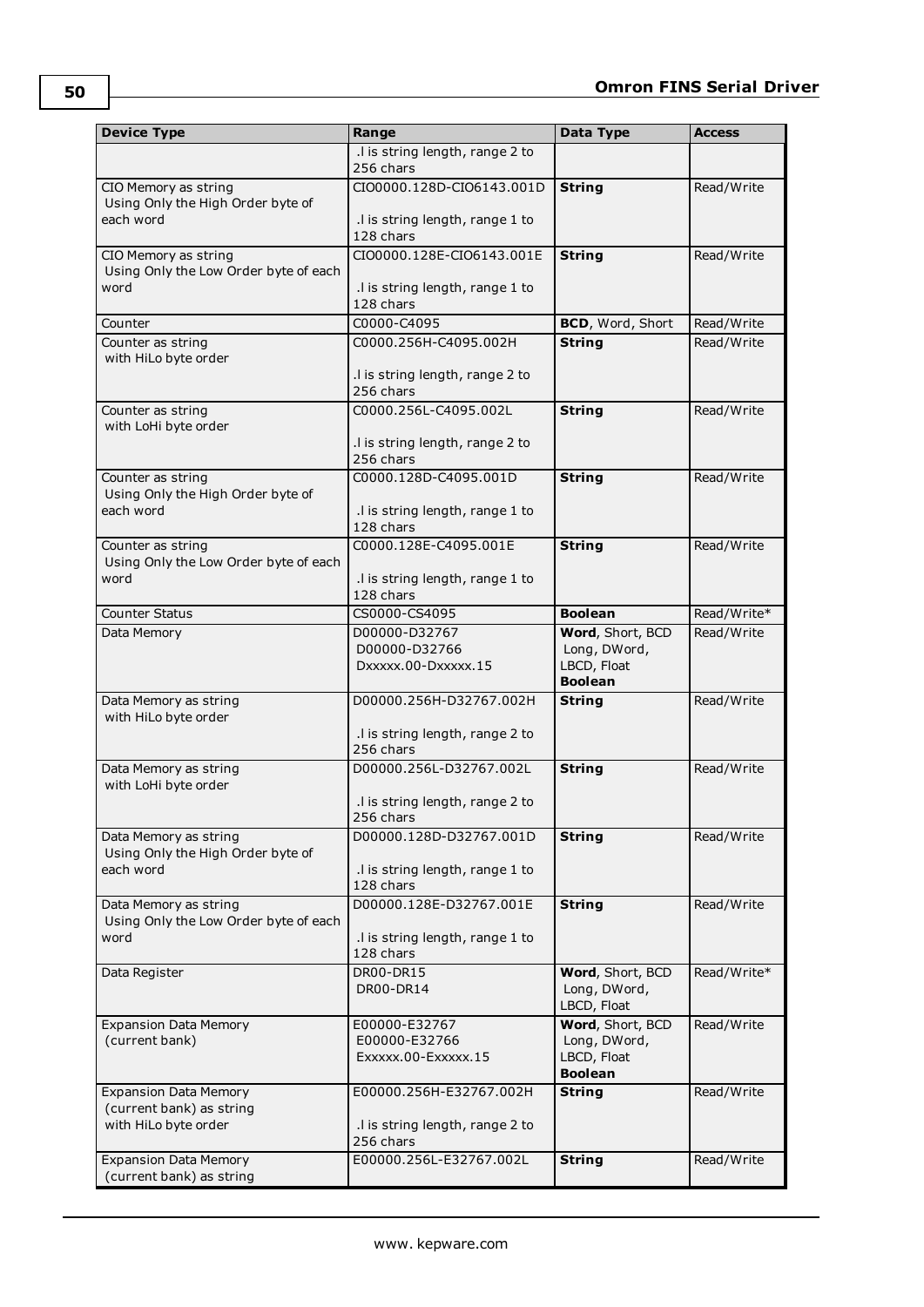| <b>Device Type</b>                                                               | Range                                                                 | Data Type                                                         | <b>Access</b> |
|----------------------------------------------------------------------------------|-----------------------------------------------------------------------|-------------------------------------------------------------------|---------------|
| with LoHi byte order                                                             | .I is string length, range 2 to                                       |                                                                   |               |
|                                                                                  | 256 chars                                                             |                                                                   |               |
| <b>Expansion Data Memory</b><br>(current bank) as string                         | E00000.128E-E32767.001D                                               | <b>String</b>                                                     | Read/Write    |
| Using Only the High Order byte of<br>each word                                   | .I is string length, range 1 to<br>128 chars                          |                                                                   |               |
| <b>Expansion Data Memory</b>                                                     | E00000.128E-E32767.001E                                               | <b>String</b>                                                     | Read/Write    |
| (current bank) as string                                                         |                                                                       |                                                                   |               |
| Using Only the Low Order byte of each<br>word                                    | .I is string length, range 1 to<br>128 chars                          |                                                                   |               |
| <b>Expansion Data Memory</b>                                                     | E00:00000-E12:32767<br>E00:00000-E12:32766<br>Ex:x.00-Exx:xxxxx.15    | Word, Short, BCD<br>Long, DWord,<br>LBCD, Float<br><b>Boolean</b> | Read/Write    |
| Expansion Data Memory as<br>string with HiLo byte order                          | E00:00000.256H -<br>E12:32767.002H<br>.I is string length, range 2 to | <b>String</b>                                                     | Read/Write    |
|                                                                                  | 256 chars                                                             |                                                                   |               |
| Expansion Data Memory as<br>string with LoHi byte order                          | E00:00000.256L -<br>E12:32767.002L                                    | <b>String</b>                                                     | Read/Write    |
|                                                                                  | .I is string length, range 2 to<br>256 chars                          |                                                                   |               |
| Expansion Data Memory as                                                         | E00:00000.128D-                                                       | <b>String</b>                                                     | Read/Write    |
| string Using Only the High Order byte<br>of each word                            | E12:32767.001D                                                        |                                                                   |               |
|                                                                                  | .I is string length, range 1 to<br>128 chars                          |                                                                   |               |
| Expansion Data Memory as<br>string Using Only the Low Order byte<br>of each word | E00:00000.128E-<br>E12:32767.001E                                     | <b>String</b>                                                     | Read/Write    |
|                                                                                  | .I is string length, range 1 to<br>128 chars                          |                                                                   |               |
| <b>Holding Relay</b>                                                             | H0000-H1535                                                           | Word, Short, BCD                                                  | Read/Write    |
|                                                                                  | H0000-H1534<br>Hxxxx.00-Hxxxx.15                                      | Long, DWord,<br>LBCD, Float<br><b>Boolean</b>                     |               |
| Holding Relay as string<br>with HiLo byte order                                  | H0000.256H-H1535.002H                                                 | <b>String</b>                                                     | Read/Write    |
|                                                                                  | .I is string length, range 2 to<br>256 chars                          |                                                                   |               |
| Holding Relay as string<br>with LoHi byte order                                  | H0000.256L-H1535.002L                                                 | <b>String</b>                                                     | Read/Write    |
|                                                                                  | .I is string length, range 2 to<br>256 chars                          |                                                                   |               |
| Holding Relay as string                                                          | H0000.128D-H1535.001D                                                 | <b>String</b>                                                     | Read/Write    |
| Using Only the High Order byte of<br>each word                                   | .I is string length, range 1 to<br>128 chars                          |                                                                   |               |
| Holding Relay as string                                                          | H0000.128E-H1535.001E                                                 | <b>String</b>                                                     | Read/Write    |
| Using Only the Low Order byte of each<br>word                                    | .I is string length, range 1 to<br>128 chars                          |                                                                   |               |
| Index Register                                                                   | IR00-IR15                                                             | DWord, Long,<br>LBCD, Float                                       | Read/Write*   |
| Task Flag                                                                        | TK00-TK31                                                             | <b>Boolean</b>                                                    | Read Only     |
| Timer                                                                            | T0000-T4095                                                           | BCD, Word, Short                                                  | Read/Write    |
| Timer as string                                                                  | T0000.256H-T4095.002H                                                 | <b>String</b>                                                     | Read/Write    |
| with HiLo byte order                                                             | .I is string length, range 2 to                                       |                                                                   |               |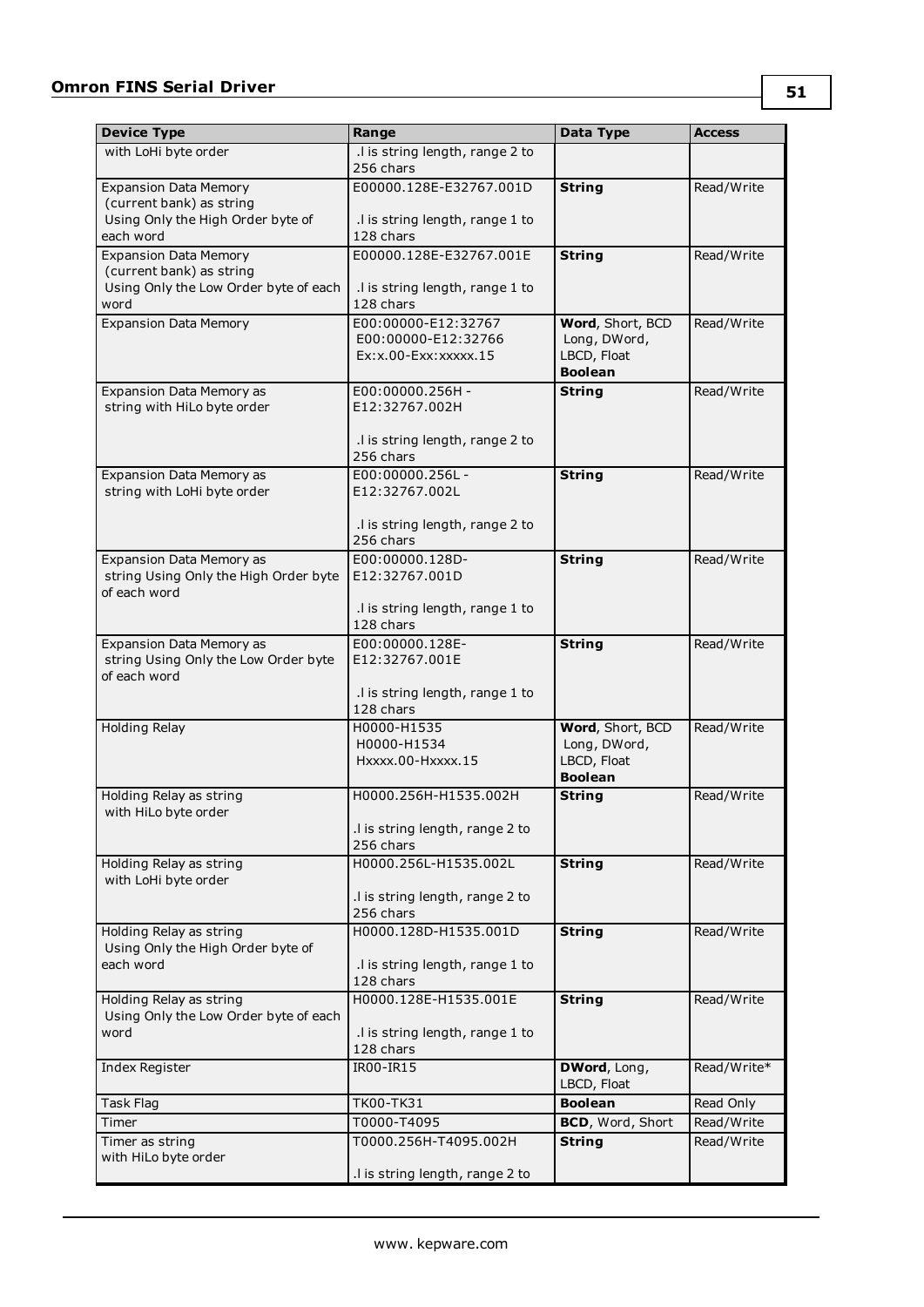| <b>Device Type</b>                                                        | Range                                                                 | Data Type                                                         | <b>Access</b> |  |
|---------------------------------------------------------------------------|-----------------------------------------------------------------------|-------------------------------------------------------------------|---------------|--|
|                                                                           | 256 chars                                                             |                                                                   |               |  |
| Timer as string<br>with LoHi byte order                                   | T0000.256L-T4095.002L<br>.I is string length, range 2 to<br>256 chars | <b>String</b>                                                     | Read/Write    |  |
| Timer as string<br>Using Only the High Order byte of<br>each word         | T0000.128D-T4095.001D<br>.I is string length, range 1 to<br>128 chars | <b>String</b>                                                     | Read/Write    |  |
| Timer as string<br>Using Only the Low Order byte of each<br>word          | T0000.128E-T4095.001E<br>.I is string length, range 1 to<br>128 chars | <b>String</b>                                                     | Read/Write    |  |
| <b>Timer Status</b>                                                       | TS0000-TS4095                                                         | <b>Boolean</b>                                                    | Read/Write*   |  |
| Working Relay                                                             | W000-W511<br>W000-W510<br>Wxxx.00-Wxxx.15                             | Word, Short, BCD<br>Long, DWord,<br>LBCD, Float<br><b>Boolean</b> | Read/Write    |  |
| Working Relay as string<br>with HiLo byte order                           | W000.256H-W511.002H<br>.I is string length, range 2 to<br>256 chars   | <b>String</b>                                                     | Read/Write    |  |
| Working Relay as string<br>with LoHi byte order                           | W000.256L-W511.002L<br>.I is string length, range 2 to<br>256 chars   | <b>String</b>                                                     | Read/Write    |  |
| Working Relay as string<br>Using Only the High Order byte of<br>each word | W000.128D-W511.001D<br>.I is string length, range 1 to<br>128 chars   | <b>String</b>                                                     | Read/Write    |  |
| Working Relay as string<br>Using Only the Low Order byte of each<br>word  | W000.128E-W511.001E<br>.I is string length, range 1 to<br>128 chars   | <b>String</b>                                                     | Read/Write    |  |

\*Use caution when modifying 32-bit values such as DWord, Long, LBCD, and Float. Each address for which these data types are allowed starts at a word offset within the device. Therefore, DWords D0 and D1 overlap at word D1: writing to D0 will also modify the value held in D1. It is recommended that these data types be used in order to prevent overlapping. For example, to prevent overlapping Words, users should use D0, D2, D4, and so on for DWords. The exception to this is IR tags, which are native 32-bit values with MSB to LSB byte ordering for the CS1-series PLCs.

# <span id="page-51-0"></span>**BCD Support**

16-Bit and 32-Bit data can be referenced as signed and unsigned BCD values.

Unsigned BCD support is accomplished by appending a 'D' to any Word or DWord tag address or by using the BCD and LBCD data types. The value range follows:

Word as unsigned BCD 0 - 9999

DWord as unsigned BCD 0 - 99999999

Signed BCD support is accomplished by appending a 'D' to any Short or Long tag address. The most significant bit of the Short/Long is set to 1 for negative values, 0 for positive values. The value range follows:

Short as signed BCD +/-7999

Long as signed BCD +/-79999999

**Example**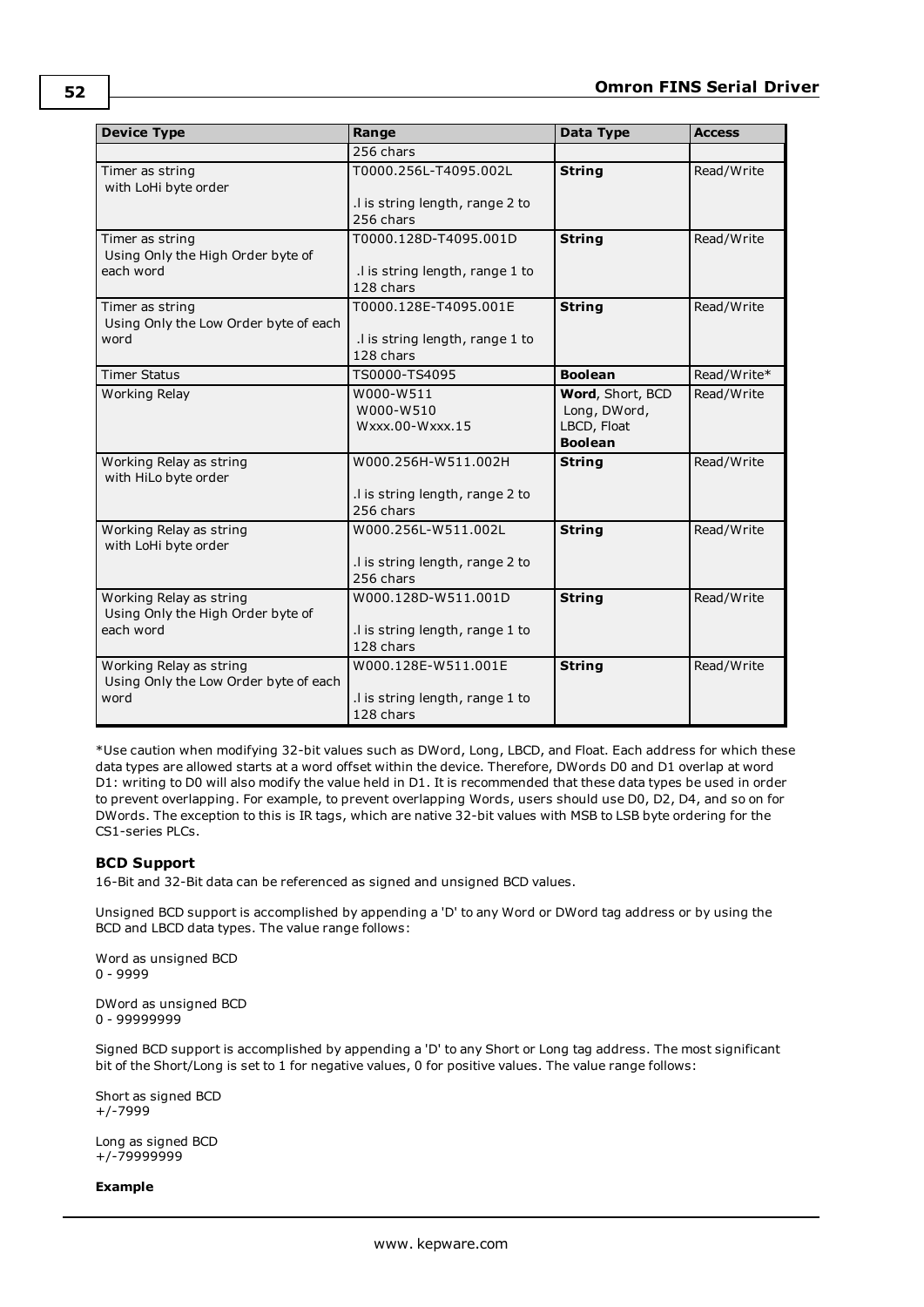D0D  $@$  Short =  $-50$ D0D @ Word = 8050 (MSB set)  $D0 @ BCD = 8050$ 

 $DOD @ Short = 50$ D0D @ Word = 50 D0 @ BCD = 50

**Note:** Boolean, Float and String data types do not support appending 'D' to the tag address. Furthermore, 'D' cannot be appended to BCD or LBCD tags, or tags with a default data type of BCD or LBCD (such as Counter and Timer tags).

# <span id="page-52-0"></span>**String Support**

The CS1 model supports reading and writing numerous device types as an ASCII string. When using data memory for string data, each register will contain two bytes (two characters) of ASCII data. The order of the ASCII data within a given register can be selected when the string is defined. The length of the string can be from 2 to 256 characters and is entered in place of a bit number. The string length cannot exceed the request size that has been assigned to the device. The length must be entered as an even number. The range also cannot exceed the request size that has been assigned to the device. Since this driver uses an ASCII protocol, there are 2 bytes transmitted for each character. The range of registers spanned by the string cannot exceed the range of the device type. The byte order is specified by appending either a "H" or "L" to the address.

When using one byte of ASCII data per register, the length of the string can be from 1 to 128 characters and is entered in place of a bit number. The string length times 4 cannot exceed the request size that has been assigned to the device. The range of registers spanned by the string cannot exceed the range of the device type. The byte to use within a register is specified by appending either a "D" or "E" to the address. For more information, refer to **[Device](#page-4-0) Setup**.

#### **Examples**

- 1. To address a string starting at D01000 with a length of 100 bytes and HiLo byte order, enter: D01000.100H
- 2. To address a string starting at D01100 with a length of 78 bytes and LoHi byte order, enter: D01100.078L
- 3. To address a string starting at D02000 with a length of 55 bytes and Only the High Order byte, enter: D02000.055D
- 4. To address a string starting at D02200 with a length of 37 bytes and Only the Low Order byte, enter: D02200.037E

#### <span id="page-52-1"></span>**Array Support**

Arrays are supported for all data types except Boolean. There are two methods of addressing an array. Examples are given using data memory locations.

*Dxxxx [rows] [cols] Dxxxx [cols]* (this method assumes "rows" is equal to one)

Rows multiplied by cols multiplied by data size in bytes cannot exceed the request size that has been assigned to the device. Since this driver uses an ASCII protocol, there are 4 bytes for each word, short and BCD, and 8 bytes for each DWord, long, LBCD and float. For example, a 10 X 10 array of words results in an array size of 400 bytes, which would require a request size of 512. The next smaller request size choice, 256, would be too small. For more information, refer to **[Device](#page-4-0) Setup**.

#### **Writing to DR and IR Registers**

DR and IR registers can be written to only when the device is in Programming Mode. If the device is in Run Mode and a write is attempted to one of these registers, the value in the device will not change. Because the write will succeed, no error message be returned. The device's value will not change because the device is in Run Mode.

# **CJ1 Addressing**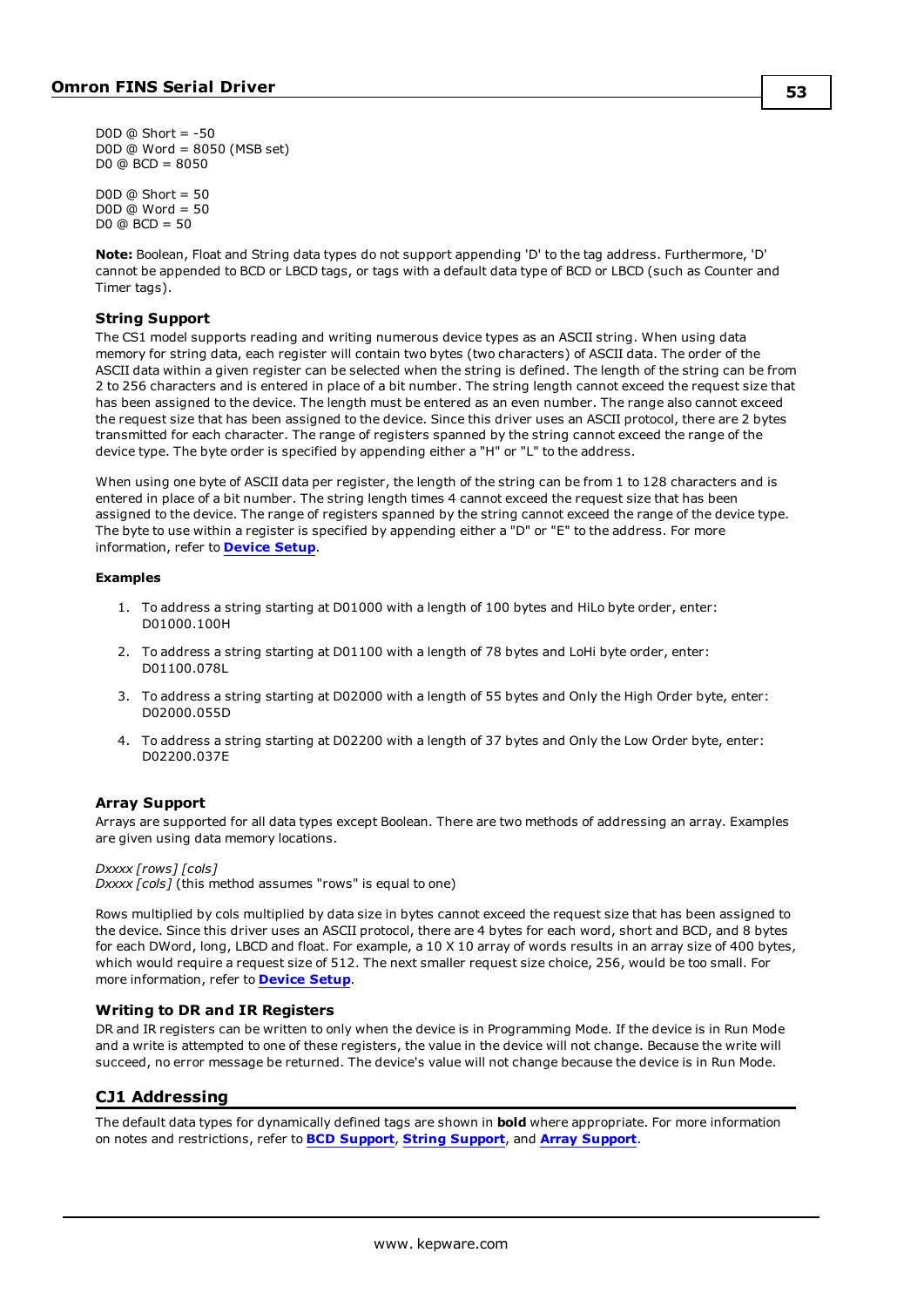| <b>Device Type</b>                             | Range                                        | Data Type               | <b>Access</b> |
|------------------------------------------------|----------------------------------------------|-------------------------|---------------|
| <b>Auxiliary Relay</b>                         | A000-A447                                    | Word, Short, BCD        | Read Only     |
|                                                | A000-A446                                    | Long, DWord,            |               |
|                                                | A448-A959                                    | LBCD, Float             | Read/Write    |
|                                                | A448-A958                                    | Word, Short, BCD        |               |
|                                                |                                              | Long, DWord,            |               |
|                                                | A000.00-A000.15-A447.00-                     | LBCD, Float             | Read Only     |
|                                                | A447.15                                      |                         |               |
|                                                | A448.00-A448.15-A959.00-                     | <b>Boolean</b>          | Read/Write    |
|                                                | A959.15                                      | <b>Boolean</b>          |               |
| Auxiliary Relay as string                      | A000.256H-A447.002H                          | <b>String</b>           | Read Only     |
| with HiLo byte order                           | A448.256H-A959.002H                          | <b>String</b>           |               |
|                                                |                                              |                         | Read/Write    |
|                                                | .I is string length, range 2 to              |                         |               |
| Auxiliary Relay as string                      | 256 chars<br>A000.256L-A447.002L             | <b>String</b>           | Read Only     |
| with LoHi byte order                           | A448.256L-A959.002L                          | <b>String</b>           |               |
|                                                |                                              |                         | Read/Write    |
|                                                | .I is string length, range 2 to              |                         |               |
|                                                | 256 chars                                    |                         |               |
| Auxiliary Relay as string                      | A000.128D-A447.001D                          | <b>String</b>           | Read Only     |
| Using Only the High Order byte of<br>each word | A448.128D-A959.001D                          | <b>String</b>           | Read/Write    |
|                                                | .I is string length, range 1 to              |                         |               |
|                                                | 128 chars                                    |                         |               |
| Auxiliary Relay as string                      | A000.128E-A447.001E                          | <b>String</b>           | Read Only     |
| Using Only the Low Order byte of each          | A448.128E-A959.001E                          | <b>String</b>           |               |
| word                                           |                                              |                         | Read/Write    |
|                                                | .I is string length, range 1 to<br>128 chars |                         |               |
| <b>CIO</b>                                     | CIO0000-CIO6143                              | Word, Short, BCD        | Read/Write    |
|                                                | CIO0000-CIO6142                              | Long, DWord,            |               |
|                                                | CIOxxxx.00-CIOxxxx.15                        | LBCD, Float             |               |
|                                                |                                              | <b>Boolean</b>          |               |
| CIO Memory as string<br>with HiLo byte order   | CIO0000.256H-CIO6143.002H                    | <b>String</b>           | Read/Write    |
|                                                | .I is string length, range 2 to              |                         |               |
|                                                | 256 chars                                    |                         |               |
| CIO Memory as string                           | CIO0000.256L-CIO6143.002L                    | <b>String</b>           | Read/Write    |
| with LoHi byte order                           |                                              |                         |               |
|                                                | .I is string length, range 2 to<br>256 chars |                         |               |
| CIO Memory as string                           | CIO0000.128D-CIO6143.001D                    | <b>String</b>           | Read/Write    |
| Using Only the High Order byte of              |                                              |                         |               |
| each word                                      | .I is string length, range 1 to              |                         |               |
|                                                | 128 chars                                    |                         |               |
| CIO Memory as string                           | CIO0000.128E-CIO6143.001E                    | <b>String</b>           | Read/Write    |
| Using Only the Low Order byte of each          | .I is string length, range 1 to              |                         |               |
| word                                           | 128 chars                                    |                         |               |
| Counter                                        | C0000-C4095                                  | <b>BCD, Word, Short</b> | Read/Write    |
| Counter Status                                 | CS0000-CS4095                                | <b>Boolean</b>          | Read/Write*   |
| Data Memory                                    | D00000-D32767                                | Word, Short, BCD        | Read/Write    |
|                                                | D00000-D32766                                | Long, DWord,            |               |
|                                                | DXXXX.00-DXXXXX.15                           | LBCD, Float             |               |
|                                                |                                              | <b>Boolean</b>          |               |
| Data Memory as string<br>with HiLo byte order  | D00000.256H-D32767.002H                      | <b>String</b>           | Read/Write    |
|                                                | .I is string length, range 2 to              |                         |               |
|                                                | 256 chars                                    |                         |               |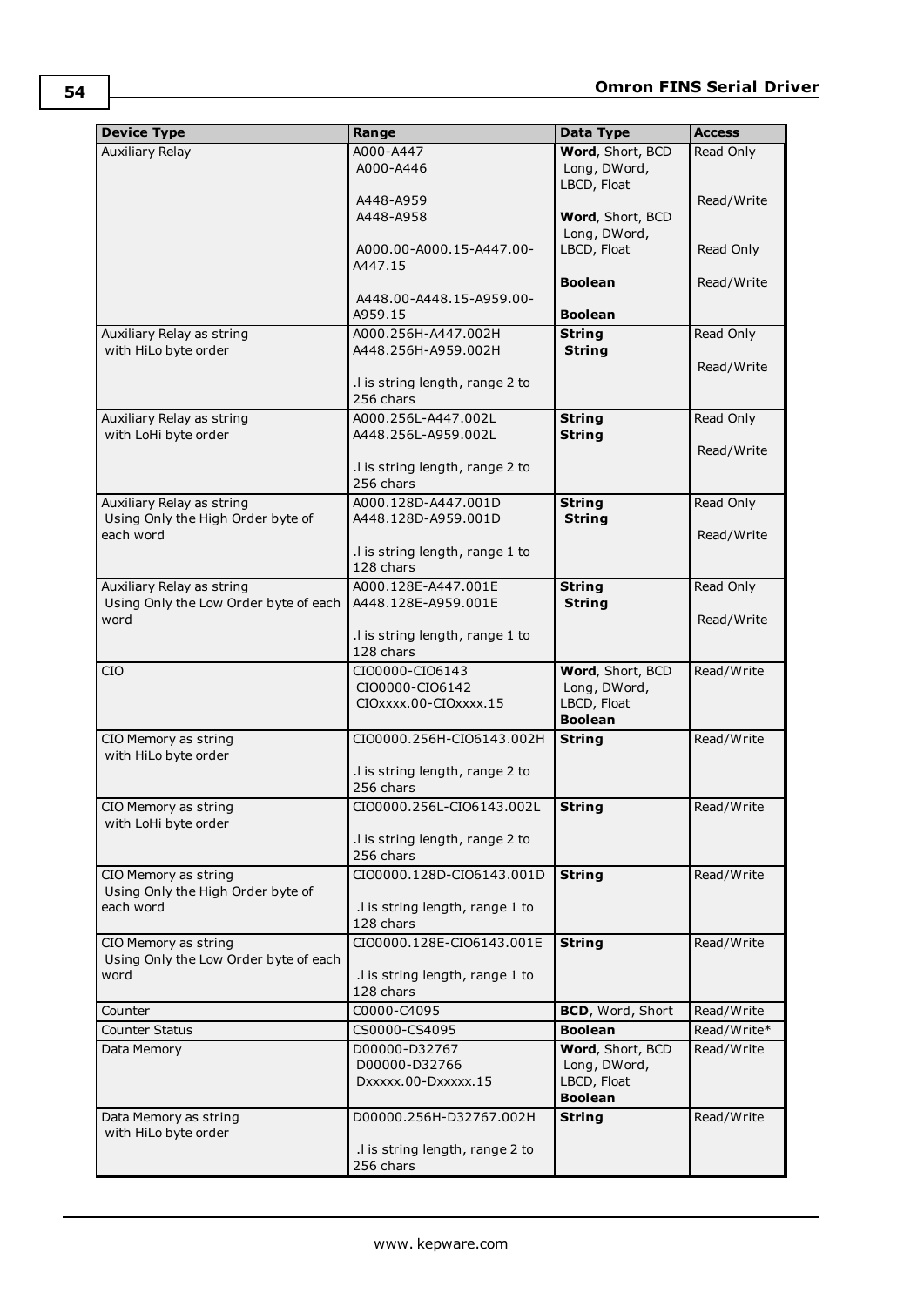| <b>Device Type</b>                                             | Range                                        | Data Type                   | Access      |
|----------------------------------------------------------------|----------------------------------------------|-----------------------------|-------------|
| Data Memory as string                                          | D00000.256L-D32767.002L                      | <b>String</b>               | Read/Write  |
| with LoHi byte order                                           |                                              |                             |             |
|                                                                | .I is string length, range 2 to<br>256 chars |                             |             |
| Data Memory as string                                          | D00000.128D-D32767.001D                      | <b>String</b>               | Read/Write  |
| Using Only the High Order byte of                              |                                              |                             |             |
| each word                                                      | .I is string length, range 1 to              |                             |             |
|                                                                | 128 chars                                    |                             |             |
| Data Memory as string<br>Using Only the Low Order byte of each | D00000.128E-D32767.001E                      | <b>String</b>               | Read/Write  |
| word                                                           | .I is string length, range 1 to              |                             |             |
|                                                                | 128 chars                                    |                             |             |
| Data Register                                                  | <b>DR00-DR15</b>                             | Word, Short, BCD            | Read/Write* |
|                                                                | DR00-DR14                                    | Long, DWord,<br>LBCD, Float |             |
| <b>Expansion Data Memory</b>                                   | E00000-E32767                                | Word, Short, BCD            | Read/Write  |
| (current bank)                                                 | E00000-E32766                                | Long, DWord,                |             |
|                                                                | Exxxxx.00-Exxxxx.15                          | LBCD, Float                 |             |
|                                                                |                                              | <b>Boolean</b>              |             |
| <b>Expansion Data Memory</b><br>(current bank) as string       | E00000.256H-E32767.002H                      | <b>String</b>               | Read/Write  |
| with HiLo byte order                                           | .I is string length, range 2 to              |                             |             |
|                                                                | 256 chars                                    |                             |             |
| <b>Expansion Data Memory</b>                                   | E00000.256L-E32767.002L                      | <b>String</b>               | Read/Write  |
| (current bank) as string                                       |                                              |                             |             |
| with LoHi byte order                                           | .I is string length, range 2 to<br>256 chars |                             |             |
| <b>Expansion Data Memory</b>                                   | E00000.128D-E32767.001D                      | <b>String</b>               | Read/Write  |
| (current bank) as string                                       |                                              |                             |             |
| Using Only the High Order byte of                              | .I is string length, range 1 to              |                             |             |
| each word                                                      | 128 chars                                    |                             |             |
| <b>Expansion Data Memory</b><br>(current bank) as string       | E00000.128E-E32767.001E                      | <b>String</b>               | Read/Write  |
| Using Only the Low Order byte of each                          | .I is string length, range 1 to              |                             |             |
| word                                                           | 128 chars                                    |                             |             |
| <b>Expansion Data Memory</b>                                   | E00:00000-E12:32767                          | Word, Short, BCD            | Read/Write  |
|                                                                | E00:00000-E12:32766<br>Ex:x.00-Exx:xxxxx.15  | Long, DWord,<br>LBCD, Float |             |
|                                                                |                                              | <b>Boolean</b>              |             |
| <b>Expansion Data Memory as</b>                                | E00:00000.256H-                              | <b>String</b>               | Read/Write  |
| string with HiLo byte order                                    | E12:32767.002H                               |                             |             |
|                                                                | .I is string length, range 2 to              |                             |             |
|                                                                | 256 chars                                    |                             |             |
| Expansion Data Memory as                                       | E00:00000.256L-                              | <b>String</b>               | Read/Write  |
| string with LoHi byte order                                    | E12:32767.002L                               |                             |             |
|                                                                |                                              |                             |             |
|                                                                | .I is string length, range 2 to<br>256 chars |                             |             |
| Expansion Data Memory as                                       | E00:00000.128D-                              | <b>String</b>               | Read/Write  |
| string Using Only the High Order byte                          | E12:32767.001D                               |                             |             |
| of each word                                                   |                                              |                             |             |
|                                                                | .I is string length, range 1 to<br>128 chars |                             |             |
| <b>Expansion Data Memory as</b>                                | E00:00000.128E-                              | <b>String</b>               | Read/Write  |
| string Using Only the Low Order byte                           | E12:32767.001E                               |                             |             |
| of each word                                                   |                                              |                             |             |
|                                                                | .I is string length, range 1 to<br>128 chars |                             |             |
| <b>Holding Relay</b>                                           | H0000-H1535                                  | Word, Short, BCD            | Read/Write  |
|                                                                | H0000-H1534                                  | Long, DWord,                |             |
|                                                                | Hxxxx.00-Hxxxx.15                            | LBCD, Float                 |             |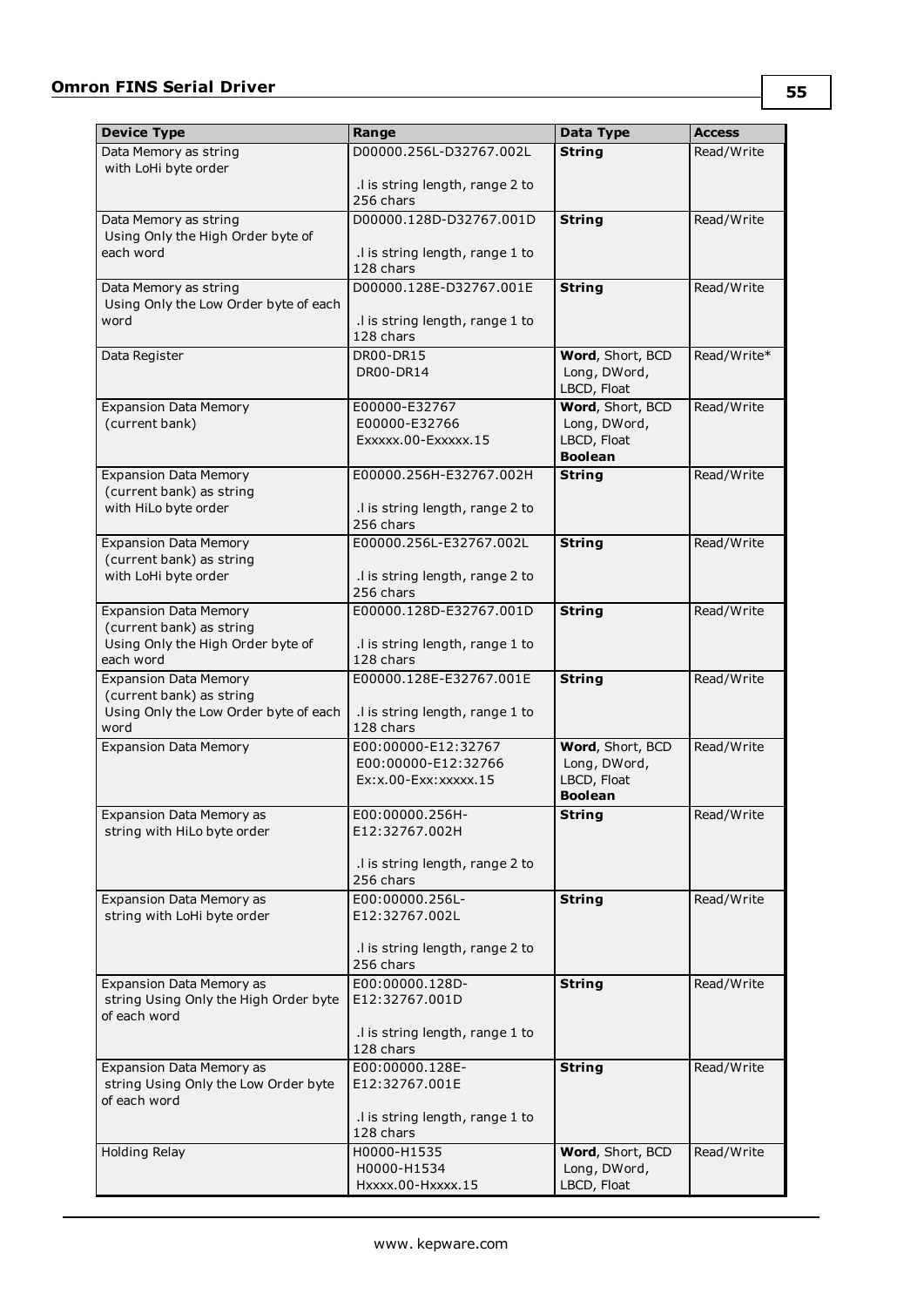| <b>Device Type</b>  | Range                                     | Data Type                                                         | <b>Access</b> |
|---------------------|-------------------------------------------|-------------------------------------------------------------------|---------------|
|                     |                                           | <b>Boolean</b>                                                    |               |
| Index Register      | IR00-IR15                                 | DWord, Long,<br>LBCD, Float                                       | Read/Write*   |
| Task Flag           | <b>TK00-TK31</b>                          | <b>Boolean</b>                                                    | Read Only     |
| Timer               | T0000-T4095                               | <b>BCD, Word, Short</b>                                           | Read/Write    |
| <b>Timer Status</b> | TS0000-TS4095                             | <b>Boolean</b>                                                    | Read/Write*   |
| Working Relay       | W000-W511<br>W000-W510<br>Wxxx.00-Wxxx.15 | Word, Short, BCD<br>Long, DWord,<br>LBCD, Float<br><b>Boolean</b> | Read/Write    |

\*Use caution when modifying 32-bit values such as DWord, Long, LBCD, and Float. Each address for which these data types are allowed starts at a word offset within the device. Therefore, DWords D0 and D1 overlap at word D1: writing to D0 will also modify the value held in D1. It is recommended that these data types be used in order to prevent overlapping. For example, to prevent overlapping Words, users should use D0, D2, D4, and so on for DWords. The exception to this is IR tags, which are native 32-bit values with MSB to LSB byte ordering for the CJ1-series PLCs.

# <span id="page-55-0"></span>**BCD Support**

16-Bit and 32-Bit data can be referenced as signed and unsigned BCD values.

Unsigned BCD support is accomplished by appending a 'D' to any Word or DWord tag address or by using the BCD and LBCD data types. The value range follows:

Word as unsigned BCD 0 - 9999

DWord as unsigned BCD 0 - 99999999

Signed BCD support is accomplished by appending a 'D' to any Short or Long tag address. The most significant bit of the Short/Long is set to 1 for negative values, 0 for positive values. The value range follows:

Short as signed BCD +/-7999

Long as signed BCD +/-79999999

# **Example**

D0D  $@$  Short =  $-50$ D0D @ Word = 8050 (MSB set) D0 @ BCD = 8050

D0D  $@$  Short = 50 D0D @ Word = 50 D0  $@$  BCD = 50

**Note:** Boolean, Float and String data types do not support appending 'D' to the tag address. Furthermore, 'D' cannot be appended to BCD or LBCD tags, or tags with a default data type of BCD or LBCD (such as Counter and Timer tags).

# <span id="page-55-1"></span>**String Support**

The CJ1 model supports reading and writing numerous device types as an ASCII string. When using data memory for string data, each register will contain two bytes (two characters) of ASCII data. The order of the ASCII data within a given register can be selected when the string is defined. The length of the string can be from 2 to 256 characters and is entered in place of a bit number. The string length cannot exceed the request size that has been assigned to the device. The length must be entered as an even number. The range also cannot exceed the request size that has been assigned to the device. Since this driver uses an ASCII protocol, there are 2 bytes transmitted for each character. The range of registers spanned by the string cannot exceed the range of the device type. The byte order is specified by appending either a "H" or "L" to the address.

When using one byte of ASCII data per register, the length of the string can be from 1 to 128 characters and is entered in place of a bit number. The string length times 4 cannot exceed the request size that has been assigned to the device. The range of registers spanned by the string cannot exceed the range of the device type.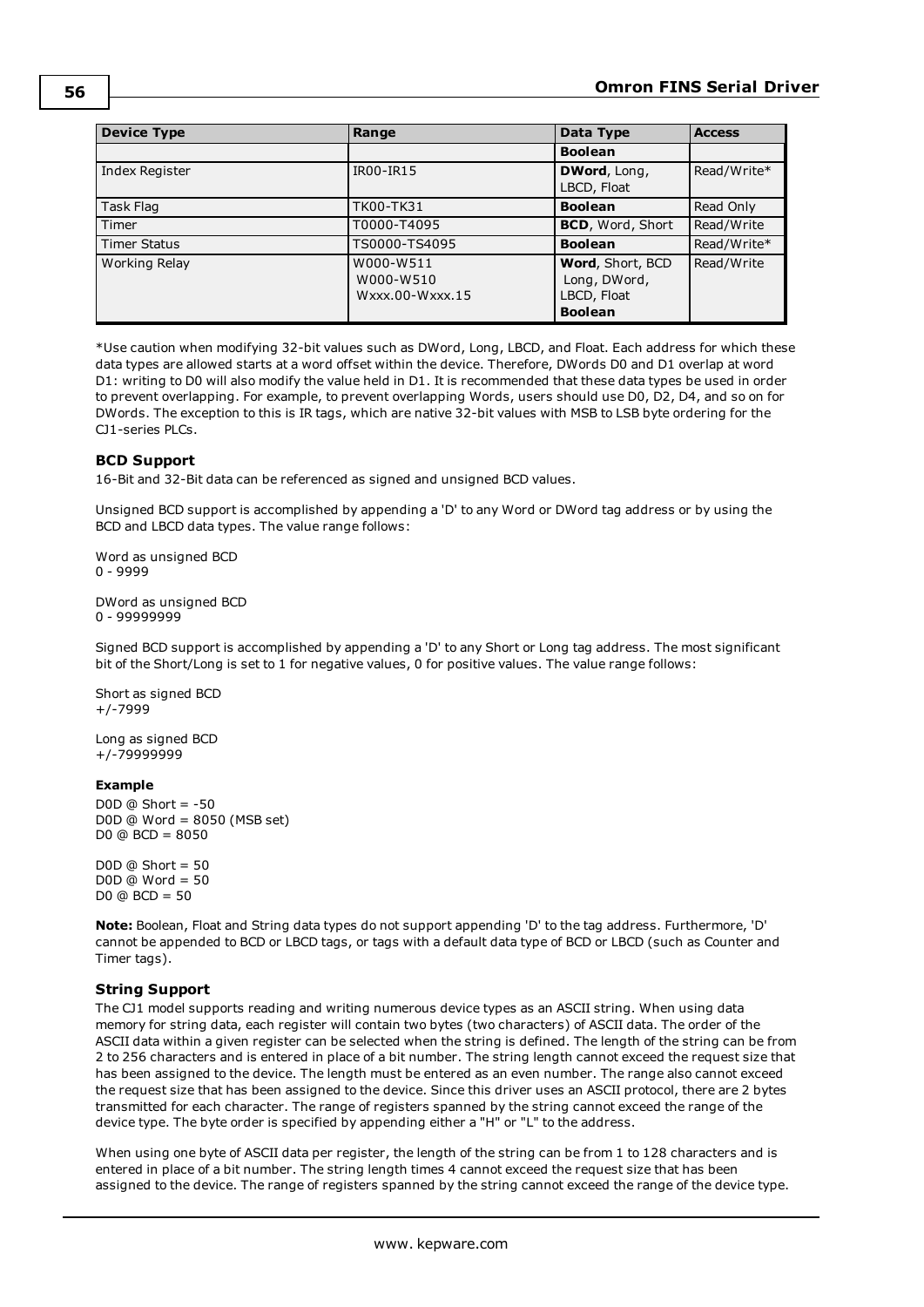The byte to use within a register is specified by appending either a "D" or "E" to the address. For more information, refer to **[Device](#page-4-0) Setup**.

#### **Examples**

- 1. To address a string starting at D01000 with a length of 100 bytes and HiLo byte order, enter: D01000.100H
- 2. To address a string starting at D01100 with a length of 78 bytes and LoHi byte order, enter: D01100.078L
- 3. To address a string starting at D02000 with a length of 55 bytes and Only the High Order byte, enter: D02000.055D
- 4. To address a string starting at D02200 with a length of 37 bytes and Only the Low Order byte, enter: D02200.037E

### **Array Support**

Arrays are supported for all data types except Boolean. There are two methods of addressing an array. Examples are given using data memory locations.

*Dxxxx [rows] [cols]*

*Dxxxx [cols]* (this method assumes "rows" is equal to one)

Rows multiplied by cols multiplied by data size in bytes cannot exceed the request size that has been assigned to the device. Since this driver uses an ASCII protocol, there are 4 bytes for each word, short and BCD, and 8 bytes for each DWord, long, LBCD and float. For example, a 10 X 10 array of words results in an array size of 400 bytes, which would require a request size of 512. The next smaller request size choice, 256, would be too small. For more information, refer to **[Device](#page-4-0) Setup**.

### **Writing to DR and IR Registers**

DR and IR registers can be written to only when the device is in Programming Mode. If the device is in Run Mode and a write is attempted to one of these registers, the value in the device will not change. Because the write will succeed, no error message be returned. The device's value will not change because the device is in Run Mode.

# **CJ2 Addressing**

| <b>Device Type</b>        | Range                          | Data Type        | <b>Access</b> |
|---------------------------|--------------------------------|------------------|---------------|
| Auxiliary Relay           | A000-A447                      | Word, Short, BCD | Read Only     |
|                           | A000-A446                      | Long, DWord,     |               |
|                           |                                | LBCD, Float      |               |
|                           | A448-A1471                     |                  | Read/Write    |
|                           | A448-A1470                     | Word, Short, BCD |               |
|                           |                                | Long, DWord,     |               |
|                           | A10000-A11535                  | LBCD, Float      | Read Only     |
|                           | A10000-A11534                  |                  |               |
|                           |                                | Word, Short, BCD |               |
|                           | A000.00-A000.15-A447.00-       | Long, DWord,     | Read Only     |
|                           | A447.15                        | LBCD, Float      |               |
|                           |                                |                  | Read/Write    |
|                           | A448.00-A448.15-A1471.00-      | <b>Boolean</b>   |               |
|                           | A1471.15                       |                  | Read Only     |
|                           |                                | <b>Boolean</b>   |               |
|                           | A10000.00-A10000.15-           |                  |               |
|                           | A11535.00-A11535.15            | <b>Boolean</b>   |               |
| Auxiliary Relay as string | A000.256H-A447.002H            | <b>String</b>    | Read Only     |
| with HiLo byte order      | A448.256H-A1471.002H           | <b>String</b>    |               |
|                           | A10000.256H-A11535.002H        | <b>String</b>    | Read/Write    |
|                           |                                |                  |               |
|                           | I is string length, range 2 to |                  | Read Only     |
|                           | 256 chars                      |                  |               |
| Auxiliary Relay as string | A000.256L-A447.002L            | <b>String</b>    | Read Only     |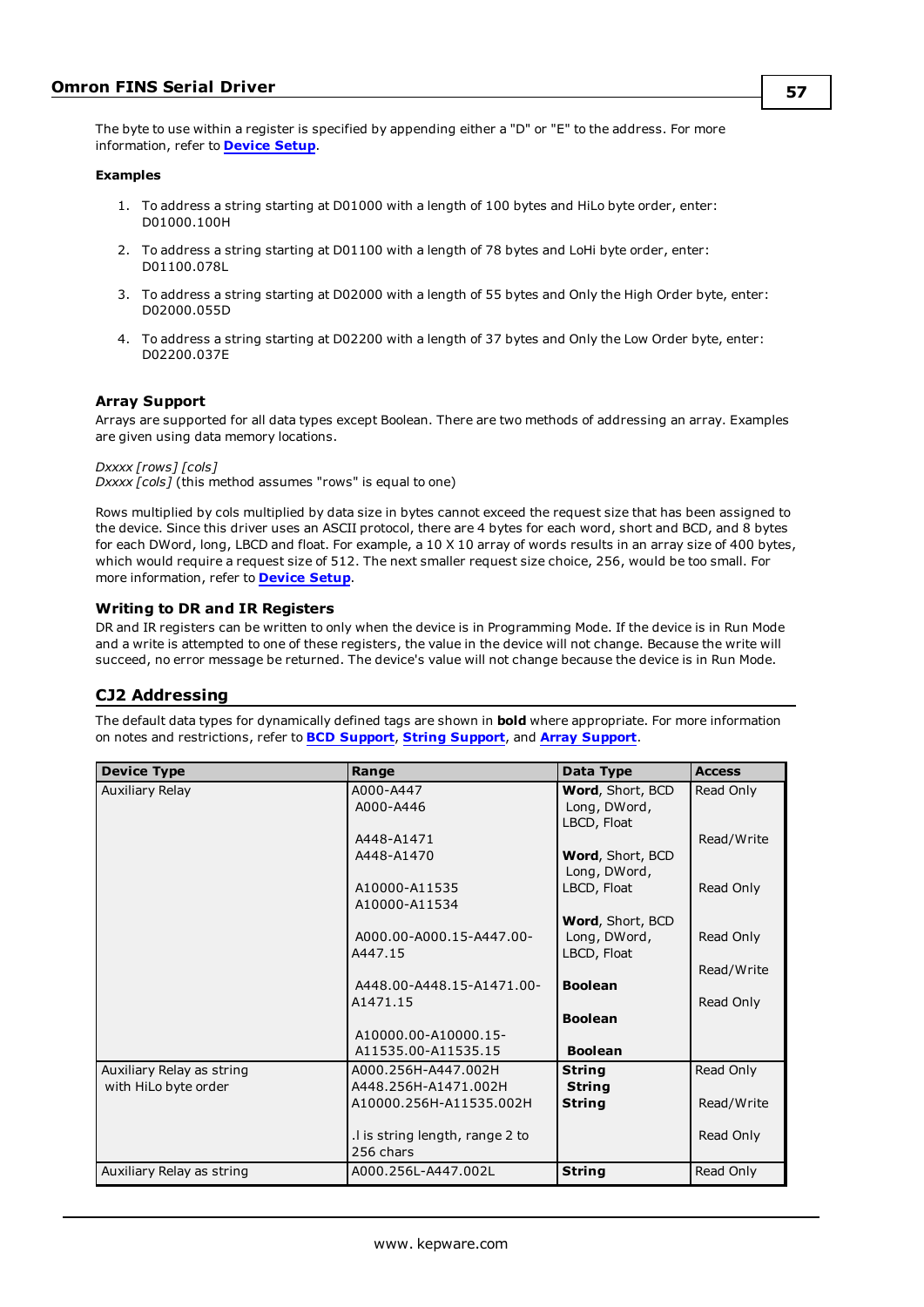| <b>Device Type</b>                                         | Range                                        | Data Type                     | <b>Access</b>             |
|------------------------------------------------------------|----------------------------------------------|-------------------------------|---------------------------|
| with LoHi byte order                                       | A448.256L-A1471.002L                         | <b>String</b>                 |                           |
|                                                            | A10000.256L-A11535.002L                      | <b>String</b>                 | Read/Write                |
|                                                            |                                              |                               |                           |
|                                                            | .I is string length, range 2 to              |                               | Read Only                 |
|                                                            | 256 chars                                    |                               |                           |
| Auxiliary Relay as string                                  | A000.128D-A447.001D                          | <b>String</b>                 | Read Only                 |
| Using Only the High Order byte of                          | A448.128D-A1471.001D                         | <b>String</b>                 |                           |
| each word                                                  | A10000.128D-A11535.001D                      | <b>String</b>                 | Read/Write                |
|                                                            | .I is string length, range 1 to              |                               | Read Only                 |
|                                                            | 128 chars                                    |                               |                           |
| Auxiliary Relay as string                                  | A000.128E-A447.001E                          | <b>String</b>                 | Read Only                 |
| Using Only the Low Order byte of each                      | A448.128E-A1471.001E                         | <b>String</b>                 |                           |
| word                                                       | A10000.128E-A11535.001E                      | <b>String</b>                 | Read/Write                |
|                                                            |                                              |                               |                           |
|                                                            | .I is string length, range 1 to              |                               | Read Only                 |
|                                                            | 128 chars                                    |                               |                           |
| <b>CIO</b>                                                 | CIO0000-CIO6143                              | Word, Short, BCD              | Read/Write                |
|                                                            | CIO0000-CIO6142                              | Long, DWord,                  |                           |
|                                                            | CIOxxxx.00-CIOxxxx.15                        | LBCD, Float<br><b>Boolean</b> |                           |
|                                                            | CIO0000.256H-CIO6143.002H                    | <b>String</b>                 | Read/Write                |
| CIO Memory as string<br>with HiLo byte order               |                                              |                               |                           |
|                                                            | .I is string length, range 2 to              |                               |                           |
|                                                            | 256 chars                                    |                               |                           |
| CIO Memory as string                                       | CIO0000.256L-CIO6143.002L                    | <b>String</b>                 | Read/Write                |
| with LoHi byte order                                       |                                              |                               |                           |
|                                                            | .I is string length, range 2 to              |                               |                           |
|                                                            | 256 chars                                    |                               |                           |
| CIO Memory as string                                       | CIO0000.128D-CIO6143.001D                    | <b>String</b>                 | Read/Write                |
| Using Only the High Order byte of                          |                                              |                               |                           |
| each word                                                  | .I is string length, range 1 to              |                               |                           |
|                                                            | 128 chars                                    |                               |                           |
| CIO Memory as string                                       | CIO0000.128E-CIO6143.001E                    | <b>String</b>                 | Read/Write                |
| Using Only the Low Order byte of each<br>word              | .I is string length, range 1 to              |                               |                           |
|                                                            | 128 chars                                    |                               |                           |
| Counter                                                    | C0000-C4095                                  | BCD, Word, Short              | Read/Write                |
| <b>Counter Status</b>                                      | CS0000-CS4095                                | <b>Boolean</b>                |                           |
| Data Memory                                                | D00000-D32767                                | Word, Short, BCD              | Read/Write*<br>Read/Write |
|                                                            | D00000-D32766                                | Long, DWord,                  |                           |
|                                                            | DXXXXX.00-DXXXXX.15                          | LBCD, Float                   |                           |
|                                                            |                                              | <b>Boolean</b>                |                           |
| Data Memory as string                                      | D00000.256H-D32767.002H                      | <b>String</b>                 | Read/Write                |
| with HiLo byte order                                       |                                              |                               |                           |
|                                                            | .I is string length, range 2 to              |                               |                           |
|                                                            | 256 chars                                    |                               |                           |
| Data Memory as string                                      | D00000.256L-D32767.002L                      | <b>String</b>                 | Read/Write                |
| with LoHi byte order                                       |                                              |                               |                           |
|                                                            | .I is string length, range 2 to<br>256 chars |                               |                           |
|                                                            |                                              |                               | Read/Write                |
| Data Memory as string<br>Using Only the High Order byte of | D00000.128D-D32767.001D                      | <b>String</b>                 |                           |
| each word                                                  | .I is string length, range 1 to              |                               |                           |
|                                                            | 128 chars                                    |                               |                           |
| Data Memory as string                                      | D00000.128E-D32767.001E                      | <b>String</b>                 | Read/Write                |
| Using Only the Low Order byte of each                      |                                              |                               |                           |
| word                                                       | .I is string length, range 1 to              |                               |                           |
|                                                            | 128 chars                                    |                               |                           |
| Data Register                                              | DR00-DR15                                    | Word, Short, BCD              | Read/Write*               |
|                                                            | DR00-DR14                                    | Long, DWord,                  |                           |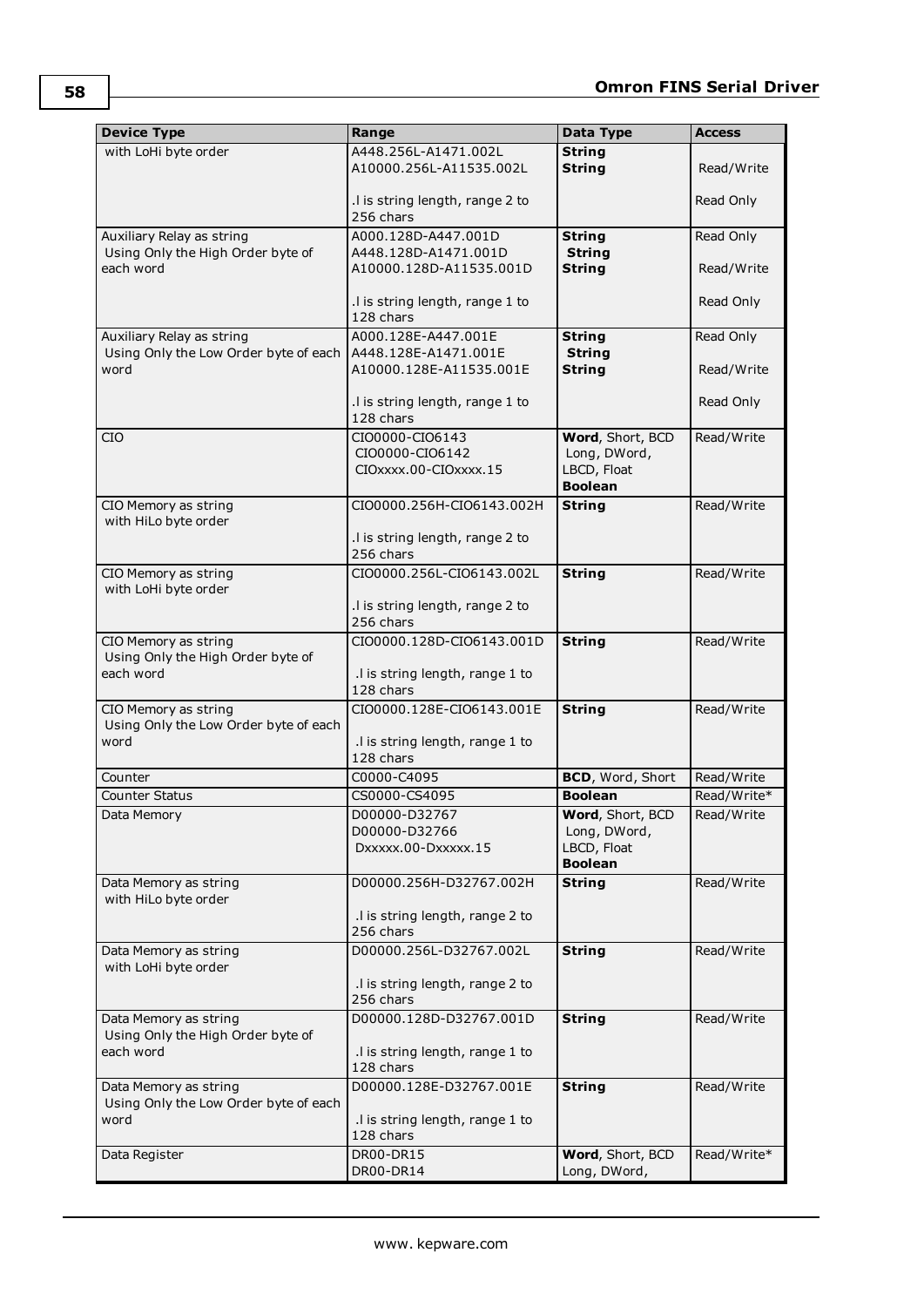| <b>Device Type</b>                                                                                         | Range                                                                             | Data Type                                                                           | <b>Access</b>             |
|------------------------------------------------------------------------------------------------------------|-----------------------------------------------------------------------------------|-------------------------------------------------------------------------------------|---------------------------|
|                                                                                                            |                                                                                   | LBCD, Float                                                                         |                           |
| <b>Expansion Data Memory</b><br>(current bank)                                                             | E00000-E32767<br>E00000-E32766<br>Exxxxx.00-Exxxxx.15                             | Word, Short, BCD<br>Long, DWord,<br>LBCD, Float<br><b>Boolean</b>                   | Read/Write                |
| <b>Expansion Data Memory</b><br>(current bank) as string<br>with HiLo byte order                           | E00000.256H-E32767.002H<br>.I is string length, range 2 to<br>256 chars           | <b>String</b>                                                                       | Read/Write                |
| <b>Expansion Data Memory</b><br>(current bank) as string<br>with LoHi byte order                           | E00000.256L-E32767.002L<br>.I is string length, range 2 to<br>256 chars           | <b>String</b>                                                                       | Read/Write                |
| <b>Expansion Data Memory</b><br>(current bank) as string<br>Using Only the High Order byte of<br>each word | E00000.128D-E32767.001D<br>.I is string length, range 1 to<br>128 chars           | <b>String</b>                                                                       | Read/Write                |
| <b>Expansion Data Memory</b><br>(current bank) as string<br>Using Only the Low Order byte of each<br>word  | E00000.128E-E32767.001E<br>.I is string length, range 1 to<br>128 chars           | <b>String</b>                                                                       | Read/Write                |
| <b>Expansion Data Memory</b>                                                                               | E00:00000-E24:32767<br>E00:00000-E24:32766<br>$Ex:x.00-Exx:xxxxx.15$              | Word, Short, BCD<br>Long, DWord,<br>LBCD, Float<br><b>Boolean</b>                   | Read/Write                |
| Expansion Data Memory as<br>string with HiLo byte order                                                    | E00:00000.256H-<br>E24:32767.002H<br>.I is string length, range 2 to<br>256 chars | <b>String</b>                                                                       | Read/Write                |
| Expansion Data Memory as<br>string with LoHi byte order                                                    | E00:00000.256L-<br>E24:32767.002L<br>.I is string length, range 2 to<br>256 chars | <b>String</b>                                                                       | Read/Write                |
| Expansion Data Memory as<br>string Using Only the High Order byte<br>of each word                          | E00:00000.128D-<br>E24:32767.001D<br>.I is string length, range 1 to<br>128 chars | <b>String</b>                                                                       | Read/Write                |
| <b>Expansion Data Memory as</b><br>string Using Only the Low Order byte<br>of each word                    | E00:00000.128E-<br>E24:32767.001E<br>.I is string length, range 1 to<br>128 chars | <b>String</b>                                                                       | Read/Write                |
| <b>Holding Relay</b>                                                                                       | H0000-H1535<br>H0000-H1534<br>Hxxxx.00-Hxxxx.15                                   | Word, Short, BCD<br>Long, DWord,<br>LBCD, Float<br><b>Boolean</b>                   | Read/Write                |
| Index Register                                                                                             | IR00-IR15                                                                         | DWord, Long,<br>LBCD, Float                                                         | Read/Write*               |
| Task Flag                                                                                                  | TK00-TK127                                                                        | <b>Boolean</b>                                                                      | Read Only                 |
| Timer                                                                                                      | T0000-T4095                                                                       | BCD, Word, Short                                                                    | Read/Write                |
| <b>Timer Status</b><br>Working Relay                                                                       | TS0000-TS4095<br>W000-W511<br>W000-W510<br>Wxxx.00-Wxxx.15                        | <b>Boolean</b><br>Word, Short, BCD<br>Long, DWord,<br>LBCD, Float<br><b>Boolean</b> | Read/Write*<br>Read/Write |

\*Use caution when modifying 32-bit values such as DWord, Long, LBCD, and Float. Each address for which these data types are allowed starts at a word offset within the device. Therefore, DWords D0 and D1 overlap at word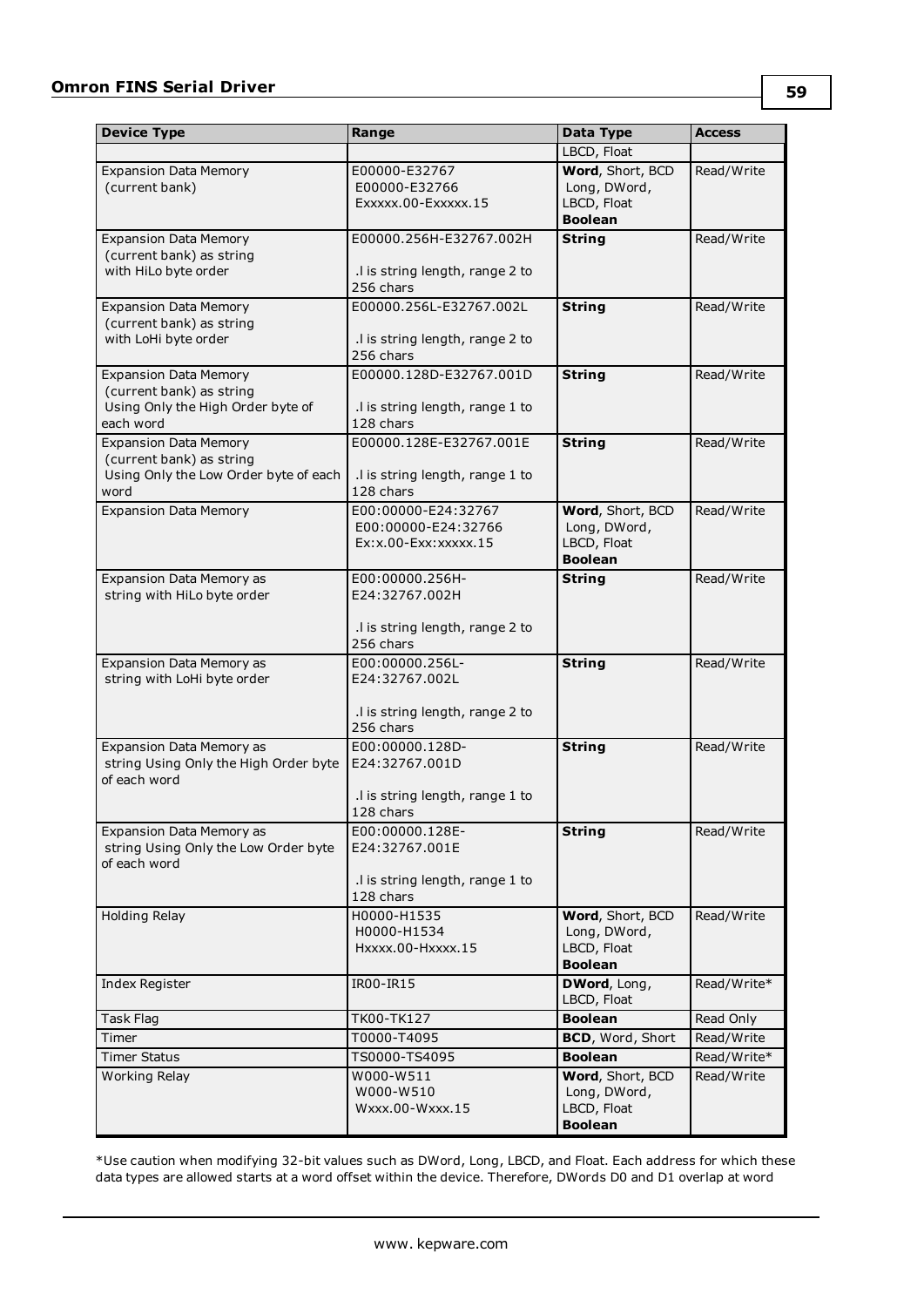D1: writing to D0 will also modify the value held in D1. It is recommended that these data types be used in order to prevent overlapping. For example, to prevent overlapping Words, users should use D0, D2, D4, and so on for DWords. The exception to this is IR tags, which are native 32-bit values with MSB to LSB byte ordering for the CJ1-series PLCs.

# <span id="page-59-0"></span>**BCD Support**

16-Bit and 32-Bit data can be referenced as signed and unsigned BCD values.

Unsigned BCD support is accomplished by appending a 'D' to any Word or DWord tag address or by using the BCD and LBCD data types. The value range follows:

Word as unsigned BCD 0 - 9999

DWord as unsigned BCD 0 - 99999999

Signed BCD support is accomplished by appending a 'D' to any Short or Long tag address. The most significant bit of the Short/Long is set to 1 for negative values, 0 for positive values. The value range follows:

Short as signed BCD +/-7999

Long as signed BCD +/-79999999

#### **Example**

 $DOD @ Short = -50$ D0D @ Word = 8050 (MSB set)  $D0 @ BCD = 8050$ 

 $DOD @ Short = 50$ D0D @ Word = 50 D0 @ BCD = 50

**Note:** Boolean, Float and String data types do not support appending 'D' to the tag address. Furthermore, 'D' cannot be appended to BCD or LBCD tags, or tags with a default data type of BCD or LBCD (such as Counter and Timer tags).

#### <span id="page-59-1"></span>**String Support**

The CJ1 model supports reading and writing numerous device types as an ASCII string. When using data memory for string data, each register will contain two bytes (two characters) of ASCII data. The order of the ASCII data within a given register can be selected when the string is defined. The length of the string can be from 2 to 256 characters and is entered in place of a bit number. The string length cannot exceed the request size that has been assigned to the device. The length must be entered as an even number. The range also cannot exceed the request size that has been assigned to the device. Since this driver uses an ASCII protocol, there are 2 bytes transmitted for each character. The range of registers spanned by the string cannot exceed the range of the device type. The byte order is specified by appending either a "H" or "L" to the address.

When using one byte of ASCII data per register, the length of the string can be from 1 to 128 characters and is entered in place of a bit number. The string length times 4 cannot exceed the request size that has been assigned to the device. The range of registers spanned by the string cannot exceed the range of the device type. The byte to use within a register is specified by appending either a "D" or "E" to the address. For more information, refer to **[Device](#page-4-0) Setup**.

#### **Examples**

- 1. To address a string starting at D01000 with a length of 100 bytes and HiLo byte order, enter: D01000.100H
- 2. To address a string starting at D01100 with a length of 78 bytes and LoHi byte order, enter: D01100.078L
- 3. To address a string starting at D02000 with a length of 55 bytes and Only the High Order byte, enter: D02000.055D

#### **60**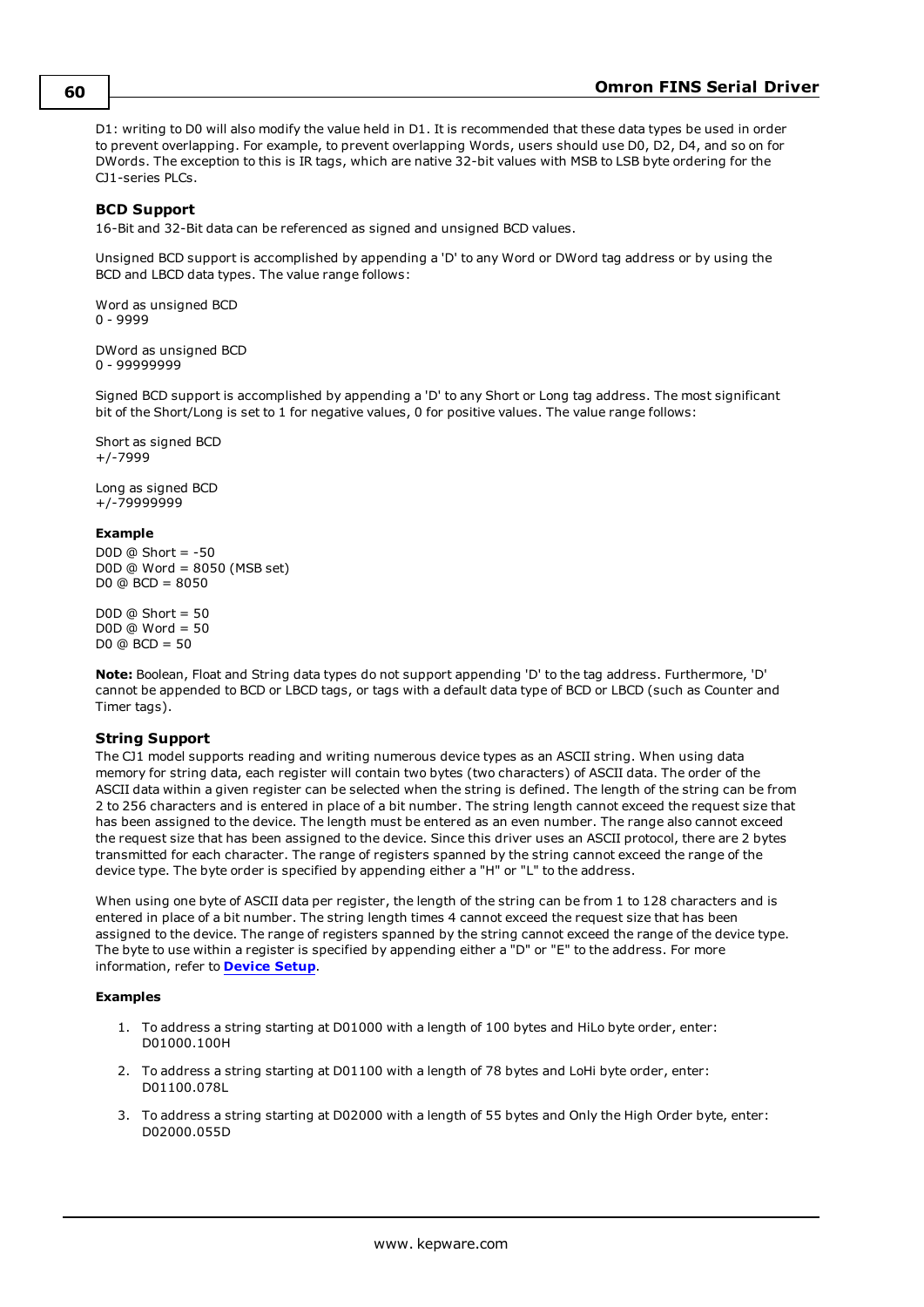4. To address a string starting at D02200 with a length of 37 bytes and Only the Low Order byte, enter: D02200.037E

# **Array Support**

Arrays are supported for all data types except Boolean. There are two methods of addressing an array. Examples are given using data memory locations.

*Dxxxx [rows] [cols] Dxxxx [cols]* (this method assumes "rows" is equal to one)

Rows multiplied by cols multiplied by data size in bytes cannot exceed the request size that has been assigned to the device. Since this driver uses an ASCII protocol, there are 4 bytes for each word, short and BCD, and 8 bytes for each DWord, long, LBCD and float. For example, a 10 X 10 array of words results in an array size of 400 bytes, which would require a request size of 512. The next smaller request size choice, 256, would be too small. For more information, refer to **[Device](#page-4-0) Setup**.

### **Writing to DR and IR Registers**

DR and IR registers can be written to only when the device is in Programming Mode. If the device is in Run Mode and a write is attempted to one of these registers, the value in the device will not change. Because the write will succeed, no error message be returned. The device's value will not change because the device is in Run Mode.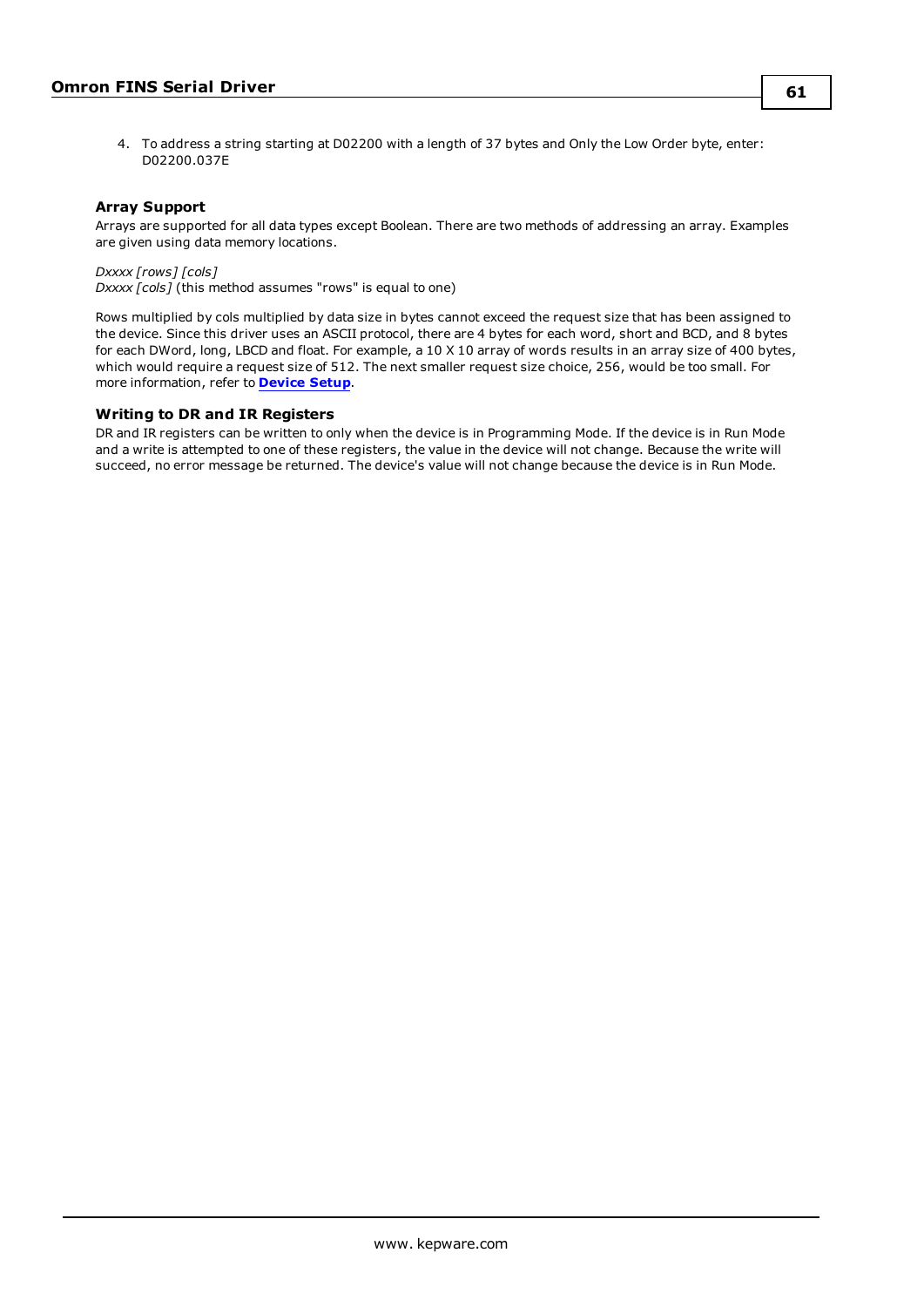# **Error Descriptions**

The following messages may be generated. Click on the link for a description of the message.

#### **Address Validation**

**Address [<address>](#page-62-0) is out of range for the specified device or register. Data type <type> is not valid for device address [<address>.](#page-62-1) Device address [<address>](#page-62-2)** contains a syntax error. **Device** address [<address>](#page-62-3) is not supported by model <model name>. **Device address [<address>](#page-62-4)** is read only. **Missing [address.](#page-62-5) Unable to write to [<address>](#page-63-0) on device <device name>.**

#### **Serial Communications**

**[Communications](#page-63-1) error on <channel name> [<error mask>]. [COMn](#page-63-2) does not exist. COMn is in use by another [application.](#page-64-0) Error [opening](#page-64-1) COMn. Unable to set comm [parameters](#page-64-2) on COMn.**

# **Omron FINS Serial Device Specific Messages**

**Device <device name> access right denied (Tag [<address>\).](#page-64-3) [Main, Sub: <main code, sub code>]. Device <device name> cannot accept command (Tag [<address>,](#page-64-4) Size <bytes>). [Main, Sub: <main code, sub [code>\].](#page-64-4)**

**Device <device name> cannot process command (Tag [<address>,](#page-65-0) Size <bytes>) [Main, Sub: <main code, sub [code>\].](#page-65-0)**

**Device <device name> [deactivated](#page-65-1) due to network settings conflict with device `<device name>. Device <device name> is not [responding.](#page-65-2)**

**Device <device name> responded with a command format error (Tag [<address>,](#page-65-3) Size <bytes>). [Main, Sub: <main code, sub [code>\].](#page-65-3)**

**Device <device name> responded with a command parameter error (Tag [<address>,](#page-66-0) Size <bytes>). [Main, Sub: <main code, sub [code>\].](#page-66-0)**

**Device <device name> responded with a [communications](#page-66-1) error. [Main, Sub: <main code, sub [code>\].](#page-66-1)**

**Device <device name> responded with [destination](#page-66-2) node error. [Main, Sub: <main code, sub code>]. Device <device name> responded with error <error code> (Tag [<address>,](#page-66-3) Size <bytes>). [Main, Sub: <main code, sub [code>\].](#page-66-3)**

**Device <device name> [responded](#page-66-4) with error in unit. [Main, Sub: <main code, sub code>]. Device <device name> [responded](#page-67-0) with Fatal CPU Unit error. [End Code: <end code>].**

**Device <device name> [responded](#page-67-1) with local node error. [Main, Sub: <main code, sub code>]. Device <device name> [responded](#page-67-2) with Non-fatal CPU Unit error. [End Code: <end code>].**

**Device <device name> responded with read not possible (Tag [<address>,](#page-67-3) Size <bytes>). [Main, Sub: <main code, sub [code>\].](#page-67-3)**

**Device <device name> [responded](#page-68-0) with routing table error. [Main, Sub: <main code, sub code>]. Device <device name> responded with write not possible (Tag [<address>,](#page-68-1) Size <bytes>). [Main, Sub: <main code, sub [code>\].](#page-68-1)**

**The current project was [created](#page-68-2) with an older version of this driver.**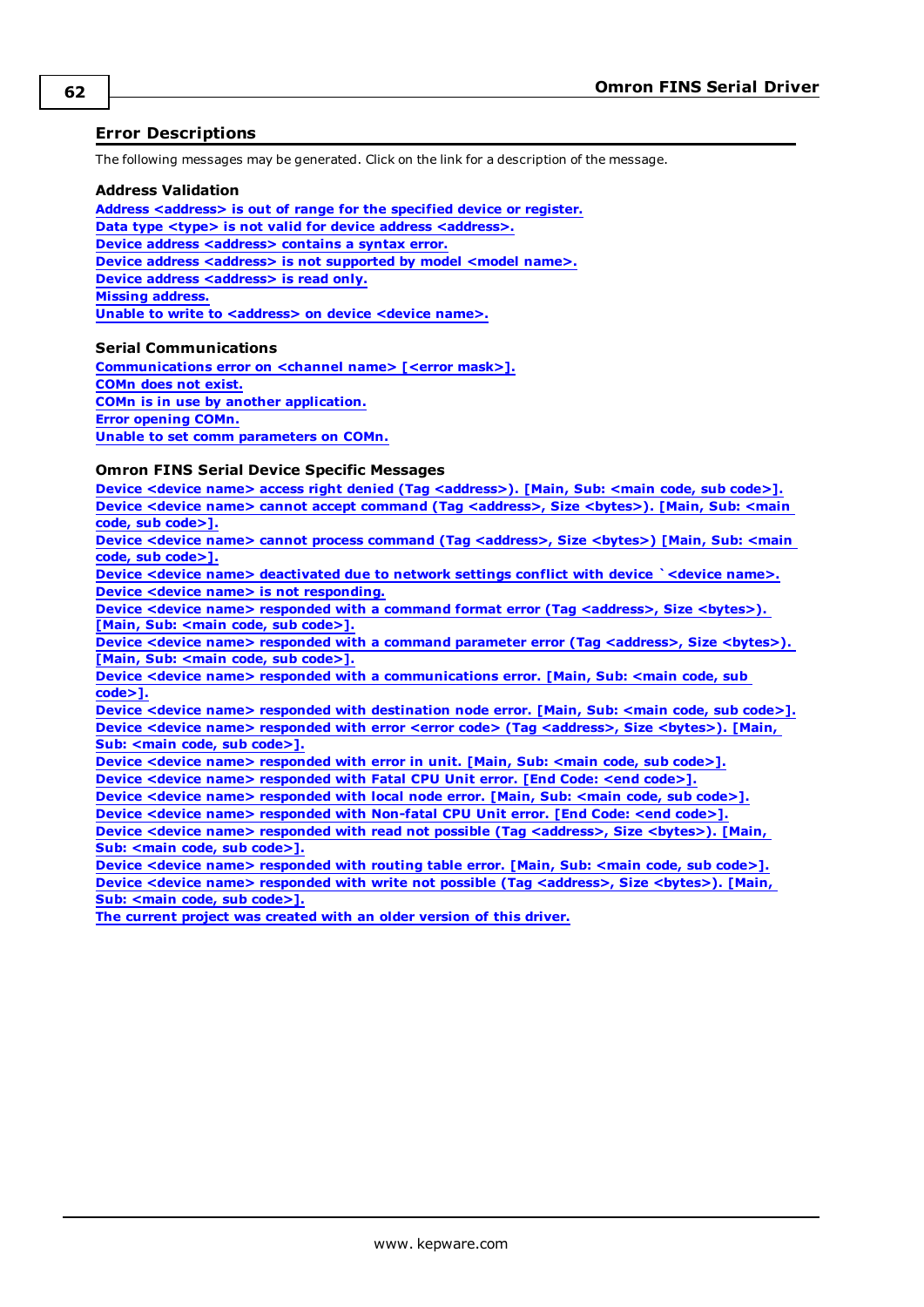# <span id="page-62-0"></span>**Address <address> is out of range for the specified device or register.**

**Error Type:**

Warning

# **Possible Cause:**

A tag address that has been specified statically references a location that is beyond the range of supported locations for the device.

### **Solution:**

<span id="page-62-1"></span>Verify the address is correct; if it is not, re-enter it in the client application.

# **Data type <type> is not valid for device address <address>.**

# **Error Type:**

Warning

### **Possible Cause:**

A tag address that has been specified statically has been assigned an invalid data type.

### **Solution:**

<span id="page-62-2"></span>Modify the requested data type in the client application.

# **Device address <address> contains a syntax error.**

#### **Error Type:**

Warning

#### **Possible Cause:**

A tag address that has been specified statically contains one or more invalid characters.

### **Solution:**

<span id="page-62-3"></span>Re-enter the address in the client application.

# **Device address <address> is not supported by model <model name>.**

#### **Error Type:**

Warning

#### **Possible Cause:**

A tag address that has been specified statically references a location that is valid for the communications protocol but not supported by the target device.

#### **Solution:**

Verify that the address is correct; if it is not, re-enter it in the client application. Also verify that the selected model name for the device is correct.

# <span id="page-62-4"></span>**Device address <address>** is read only.

#### **Error Type:**

Warning

# **Possible Cause:**

A tag address that has been specified statically has a requested access mode that is not compatible with what the device supports for that address.

#### **Solution:**

<span id="page-62-5"></span>Change the access mode in the client application.

# **Missing address.**

**Error Type:** Warning

#### **Possible Cause:**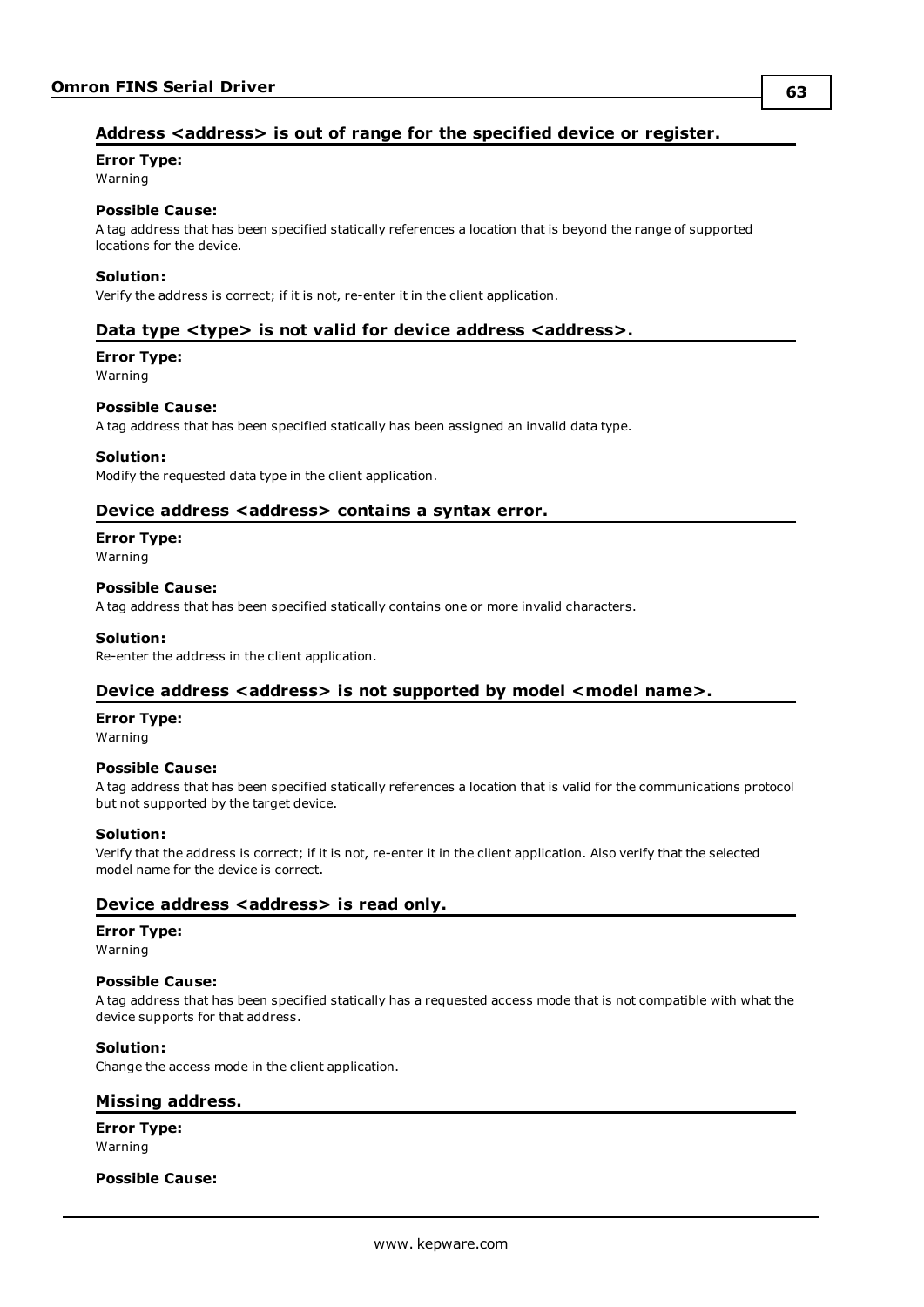A tag address that has been specified statically has no length.

#### **Solution:**

<span id="page-63-0"></span>Re-enter the address in the client application.

### **Unable to write to <address> on device <device name>.**

# **Error Type:**

Serious

#### **Possible Cause:**

- 1. The serial connection between the device and the host PC is broken.
- 2. The communications parameters for the serial connection are incorrect.
- 3. The named device may have been assigned an incorrect network ID.

### **Solution:**

- 1. Verify the cabling between the PC and the PLC device.
- 2. Verify that the specified communications parameters match those of the device.
- 3. Verify that the network ID given to the named device matches that of the actual device.

# <span id="page-63-1"></span>**Communications error on <channel name> [<error mask>].**

#### **Error Type:**

Serious

### **Possible Cause:**

- 1. The serial connection between the device and the host PC is bad.
- 2. The communications parameters for the serial connection are incorrect.

#### **Solution:**

- 1. Verify the cabling between the PC and the PLC device.
- 2. Verify that the specified communications parameters match those of the device.

#### **See Also:**

<span id="page-63-3"></span>**Error Mask [Definitions](#page-63-3)**

# **Error Mask Definitions**

- **B** = Hardware break detected
- **F** = Framing error
- $E = I/O$  error
- **O** = Character buffer overrun
- **R** = RX buffer overrun
- **P** = Received byte parity error
- <span id="page-63-2"></span>**T** = TX buffer full

#### **COMn does not exist.**

### **Error Type:**

Fatal

# **Possible Cause:**

The specified COM port is not present on the target computer.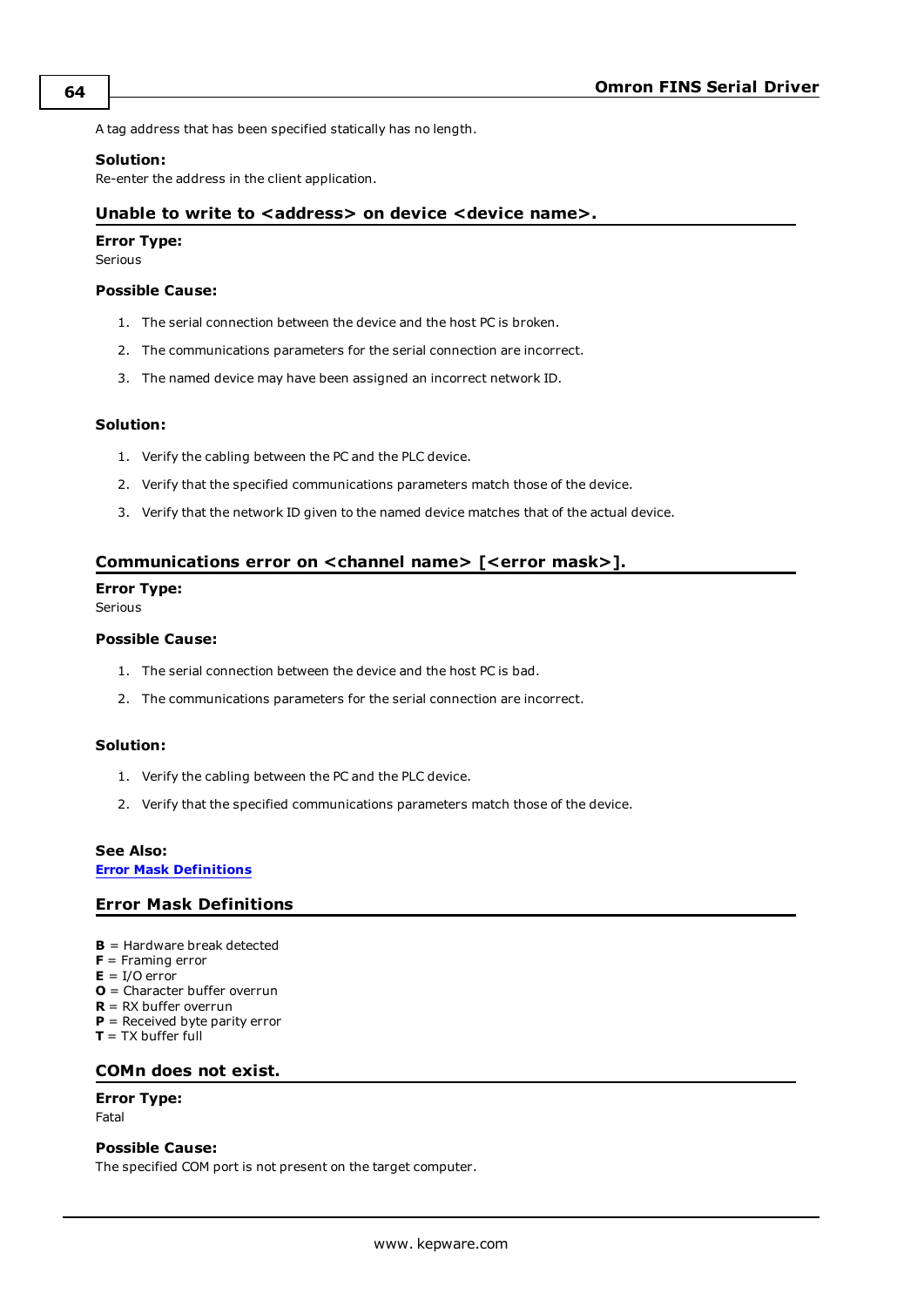### **Solution:**

<span id="page-64-0"></span>Verify that the proper COM port has been selected.

# **COMn is in use by another application.**

# **Error Type:**

Fatal

### **Possible Cause:**

The serial port assigned to a device is being used by another application.

#### **Solution:**

<span id="page-64-1"></span>Verify that the correct port has been assigned to the channel.

# **Error opening COMn.**

#### **Error Type:**

Fatal

#### **Possible Cause:**

The specified COM port could not be opened due an internal hardware or software problem on the target computer.

#### **Solution:**

<span id="page-64-2"></span>Verify that the COM port is functional and may be accessed by other Windows applications.

### **Unable to set comm parameters on COMn.**

**Error Type:** Fatal

#### **Possible Cause:**

The serial parameters for the specified COM port are not valid.

#### **Solution:**

<span id="page-64-3"></span>Verify the serial parameters and make any necessary changes.

# **Device <device name> access right denied (Tag <address>). [Main, Sub: <main code, sub code>].**

# **Error Type:**

Warning

#### **Possible Cause:**

Refer to **Main and Sub Error [Codes](#page-75-0)** for a description of the Main and Sub Codes. The description includes possible causes.

#### **Solution:**

Refer to **Main and Sub Error [Codes](#page-75-0)** topic for a description of the Main and Sub Codes. The description includes corrections.

# <span id="page-64-4"></span>**Device <device name> cannot accept command (Tag <address>, Size <bytes>). [Main, Sub: <main code, sub code>].**

# **Error Type:**

Warning

#### **Possible Cause:**

Refer to **Main and Sub Error [Codes](#page-75-0)** for a description of the Main and Sub Codes. The description includes possible causes.

#### **Solution:**

Refer to **Main and Sub Error [Codes](#page-75-0)** topic for a description of the Main and Sub Codes. The description includes corrections.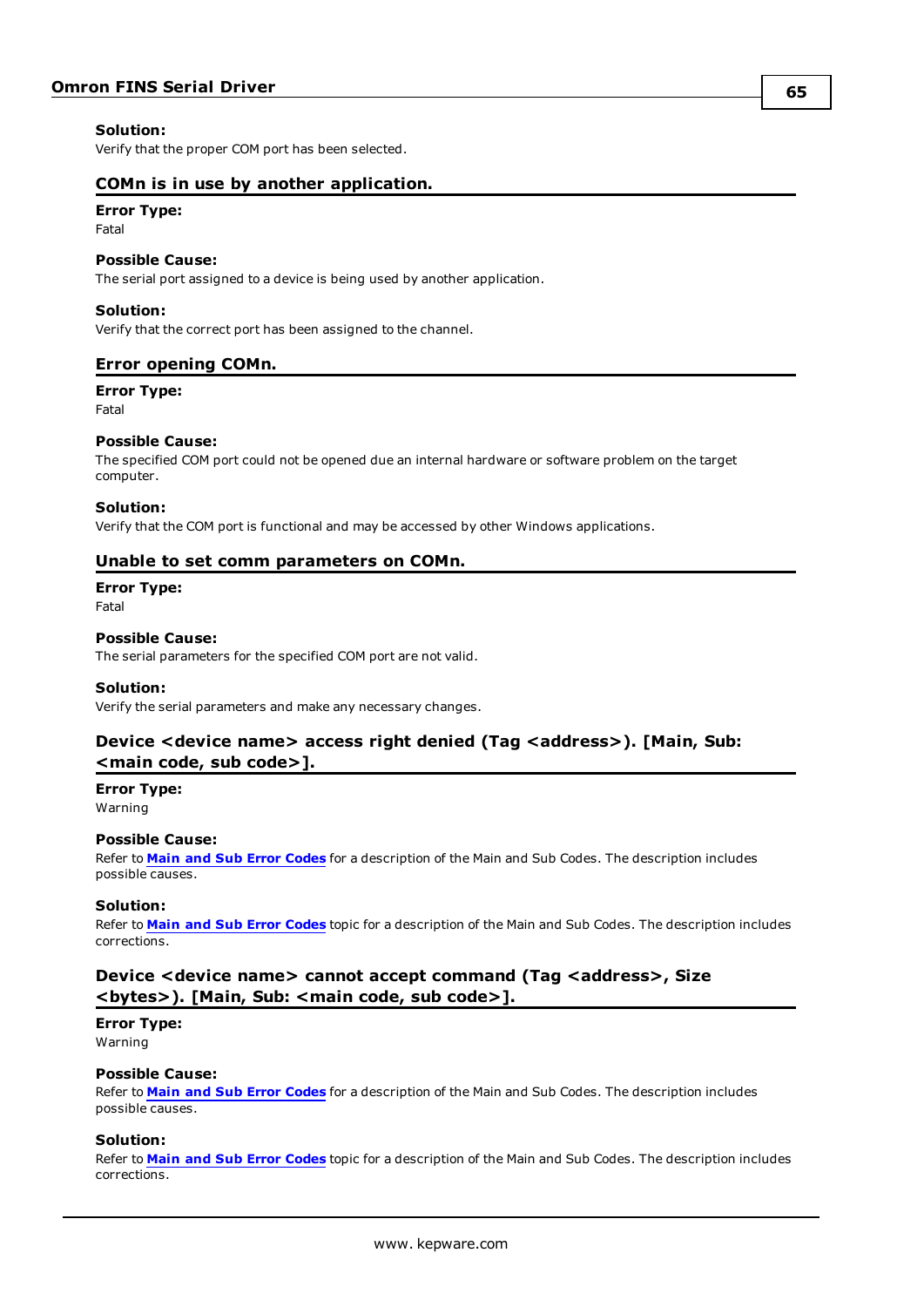# <span id="page-65-0"></span>**Device <device name> cannot process command (Tag <address>, Size <bytes>). [Main, Sub: <main code, sub code>].**

#### **Error Type:**

Warning

### **Possible Cause:**

Refer to **Main and Sub Error [Codes](#page-75-0)** for a description of the Main and Sub Codes. The description includes possible causes.

# **Solution:**

Refer to **Main and Sub Error [Codes](#page-75-0)** topic for a description of the Main and Sub Codes. The description includes corrections.

# <span id="page-65-1"></span>**Device <device name> deactivated due to network settings conflict with device <device name>.**

### **Error Type:**

Warning

#### **Possible Cause:**

Refer to **Main and Sub Error [Codes](#page-75-0)** for a description of the Main and Sub Codes. The description includes possible causes.

### **Solution:**

Refer to **Main and Sub Error [Codes](#page-75-0)** topic for a description of the Main and Sub Codes. The description includes corrections.

# <span id="page-65-2"></span>**Device <device name> is not responding.**

### **Error Type:**

Serious

### **Possible Cause:**

- 1. The serial connection between the device and the host PC is broken.
- 2. The communications parameters for the serial connection are incorrect.
- 3. The named device may have been assigned an incorrect network ID.
- 4. The response from the device took longer to receive than the amount of time specified in the Request Timeout device setting.

#### **Solution:**

- 1. Verify the cabling between the PC and the PLC device.
- 2. Verify that the specified communications parameters match those of the device.
- 3. Verify that the network ID given to the named device matches that of the actual device.
- 4. Increase the Request Timeout setting so that the entire response can be handled.

# <span id="page-65-3"></span>**Device <device name> responded with a command format error (Tag <address>, Size <bytes>). [Main, Sub: <main code, sub code>].**

# **Error Type:**

Warning

#### **Possible Cause:**

Refer to **Main and Sub Error [Codes](#page-75-0)** for a description of the Main and Sub Codes. The description includes possible causes.

#### **Solution:**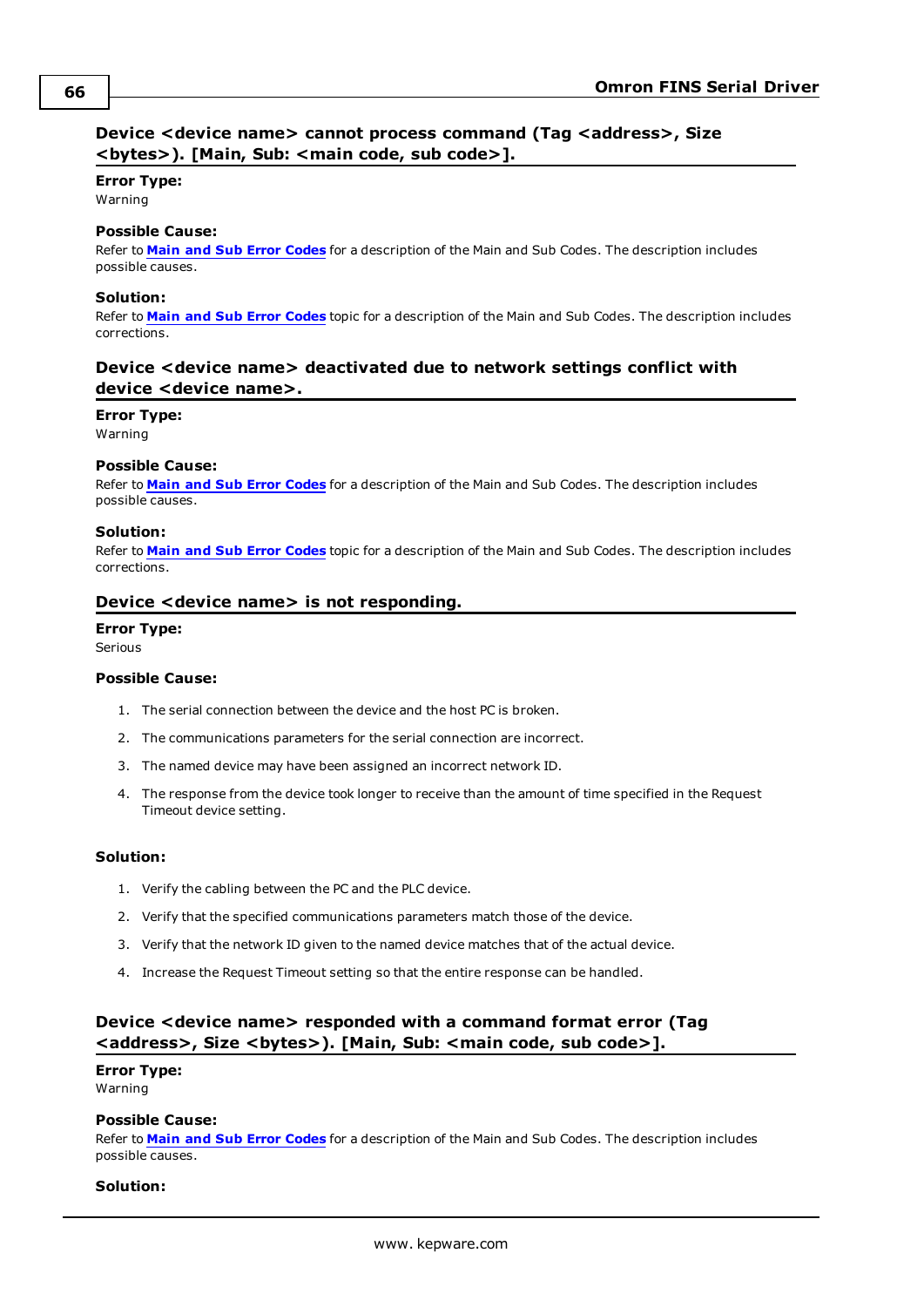Refer to **Main and Sub Error [Codes](#page-75-0)** topic for a description of the Main and Sub Codes. The description includes corrections.

# <span id="page-66-0"></span>**Device <device name> responded with a command parameter error (Tag <address>, Size <bytes>). [Main, Sub: <main code, sub code>].**

#### **Error Type:**

Warning

#### **Possible Cause:**

Refer to **Main and Sub Error [Codes](#page-75-0)** for a description of the Main and Sub Codes. The description includes possible causes.

#### **Solution:**

Refer to **Main and Sub Error [Codes](#page-75-0)** topic for a description of the Main and Sub Codes. The description includes corrections.

# <span id="page-66-1"></span>**Device <device name> responded with a communications error. [Main, Sub: <main code, sub code>].**

### **Error Type:**

Serious

### **Possible Cause:**

Refer to **Main and Sub Error [Codes](#page-75-0)** for a description of the Main and Sub Codes. The description includes possible causes.

#### **Solution:**

Refer to **Main and Sub Error [Codes](#page-75-0)** topic for a description of the Main and Sub Codes. The description includes corrections.

# <span id="page-66-2"></span>**Device <device name> responded with destination node error. [Main, Sub: <main code, sub code>].**

# **Error Type:**

Serious

### **Possible Cause:**

Refer to **Main and Sub Error [Codes](#page-75-0)** for a description of the Main and Sub Codes. The description includes possible causes.

#### **Solution:**

Refer to **Main and Sub Error [Codes](#page-75-0)** topic for a description of the Main and Sub Codes. The description includes corrections.

# <span id="page-66-3"></span>**Device <device name> responded with error <error code> (Tag <address>, Size <bytes>). [Main, Sub: <main code, sub code>].**

# **Error Type:**

Warning

#### **Possible Cause:**

Refer to **Main and Sub Error [Codes](#page-75-0)** for a description of the Main and Sub Codes. The description includes possible causes.

#### **Solution:**

Refer to **Main and Sub Error [Codes](#page-75-0)** topic for a description of the Main and Sub Codes. The description includes corrections.

# <span id="page-66-4"></span>**Device <device name> responded with error in unit. [Main, Sub: <main code, sub code>].**

**Error Type:**

Serious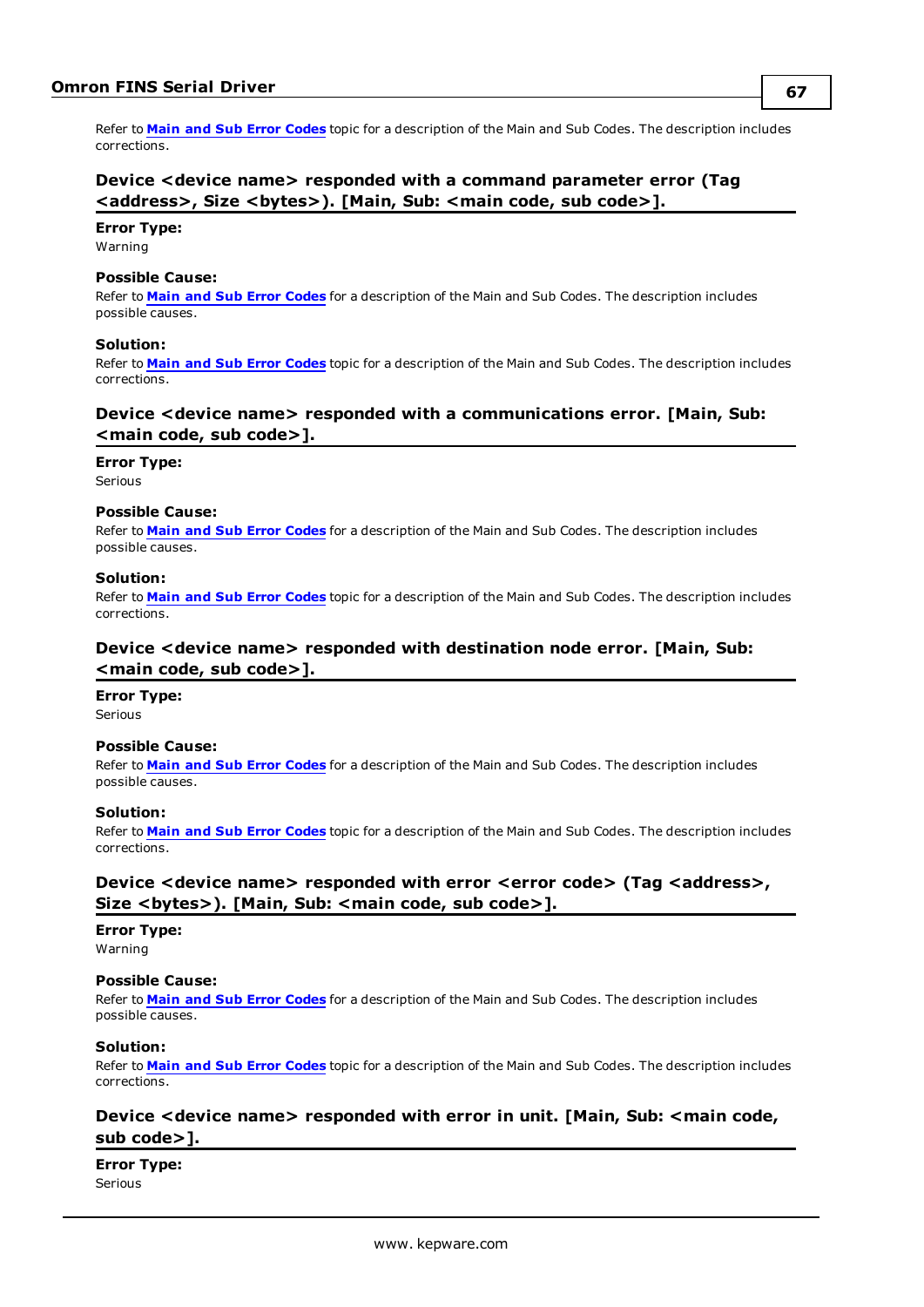#### **Possible Cause:**

Refer to **Main and Sub Error [Codes](#page-75-0)** for a description of the Main and Sub Codes. The description includes possible causes.

#### **Solution:**

Refer to **Main and Sub Error [Codes](#page-75-0)** topic for a description of the Main and Sub Codes. The description includes corrections.

# <span id="page-67-0"></span>**Device <device name> responded with fatal CPU unit error. [End Code: <end code>].**

**Error Type:**

Warning

# **Possible Cause:**

Refer to **Main and Sub Error [Codes](#page-75-0)** for a description of the Main and Sub Codes. The description includes possible causes.

### **Solution:**

Refer to **Main and Sub Error [Codes](#page-75-0)** topic for a description of the Main and Sub Codes. The description includes corrections.

# <span id="page-67-1"></span>**Device <device name> responded with local node error. [Main, Sub: <main code, sub code>].**

# **Error Type:**

Serious

### **Possible Cause:**

Refer to **Main and Sub Error [Codes](#page-75-0)** for a description of the Main and Sub Codes. The description includes possible causes.

#### **Solution:**

Refer to **Main and Sub Error [Codes](#page-75-0)** topic for a description of the Main and Sub Codes. The description includes corrections.

# <span id="page-67-2"></span>**Device <device name> responded with non-fatal CPU unit error. [End Code: <end code>].**

#### **Error Type:** Warning

#### **Possible Cause:**

Refer to **Main and Sub Error [Codes](#page-75-0)** for a description of the Main and Sub Codes. The description includes possible causes.

#### **Solution:**

Refer to **Main and Sub Error [Codes](#page-75-0)** topic for a description of the Main and Sub Codes. The description includes corrections.

# <span id="page-67-3"></span>**Device <device name> responded with read not possible (Tag <address>, Size <bytes>). [Main, Sub: <main code, sub code>].**

# **Error Type:**

Warning

# **Possible Cause:**

Refer to **Main and Sub Error [Codes](#page-75-0)** for a description of the Main and Sub Codes. The description includes possible causes.

#### **Solution:**

Refer to **Main and Sub Error [Codes](#page-75-0)** topic for a description of the Main and Sub Codes. The description includes corrections.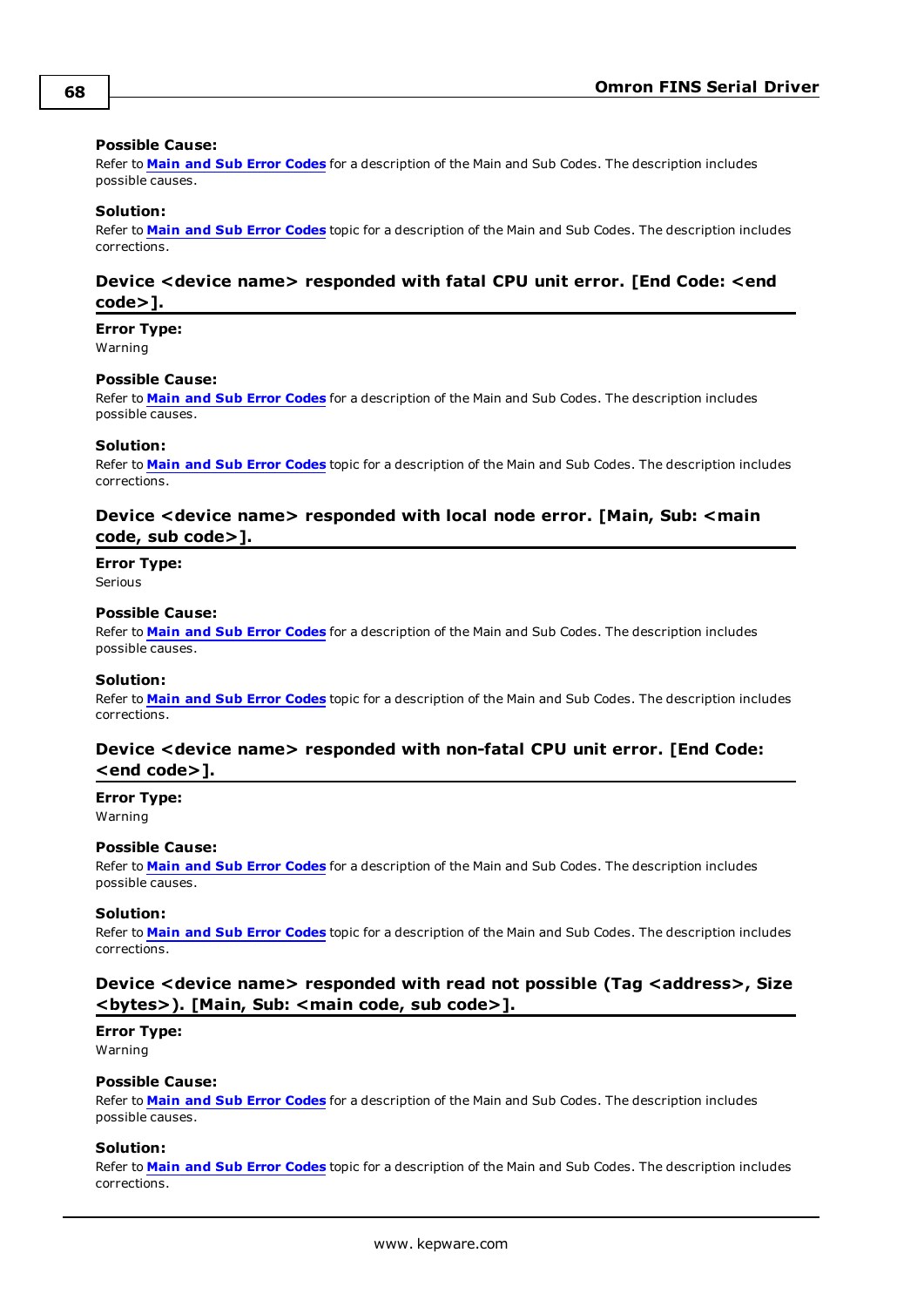# <span id="page-68-0"></span>**Error Type:**

**Serious** 

# **Possible Cause:**

Refer to **Main and Sub Error [Codes](#page-75-0)** for a description of the Main and Sub Codes. The description includes possible causes.

# **Solution:**

Refer to **Main and Sub Error [Codes](#page-75-0)** topic for a description of the Main and Sub Codes. The description includes corrections.

# <span id="page-68-1"></span>**Device <device name> responded with write not possible (Tag <address>, Size <bytes>). [Main, Sub: <main code, sub code>].**

**Error Type:**

Warning

# **Possible Cause:**

Refer to **Main and Sub Error [Codes](#page-75-0)** for a description of the Main and Sub Codes. The description includes possible causes.

# **Solution:**

Refer to **Main and Sub Error [Codes](#page-75-0)** topic for a description of the Main and Sub Codes. The description includes corrections.

# <span id="page-68-2"></span>**The current project was created with an older version of this driver. Examine device properties to validate network parameters.**

# **Error Type:**

Warning

# **Possible Cause:**

The current project was created using a version of this driver that checked for network parameter conflicts during Runtime. This version only performs Runtime checks on parameters that can be changed with System Tags. All other parameters are now checked when the device properties are edited.

# **Solution:**

Examine the properties of each device. Change the value of any property, then change it back to its original value to alter the property sheet. Click "Accept" or "OK" to validate all of the network parameters associated with the device. Once the devices are validated, save the project.

# **Note:**

This solution will not have to be repeated. Any new devices that are added to the project will be validated automatically.

**See Also: FINS [Networks](#page-6-0)**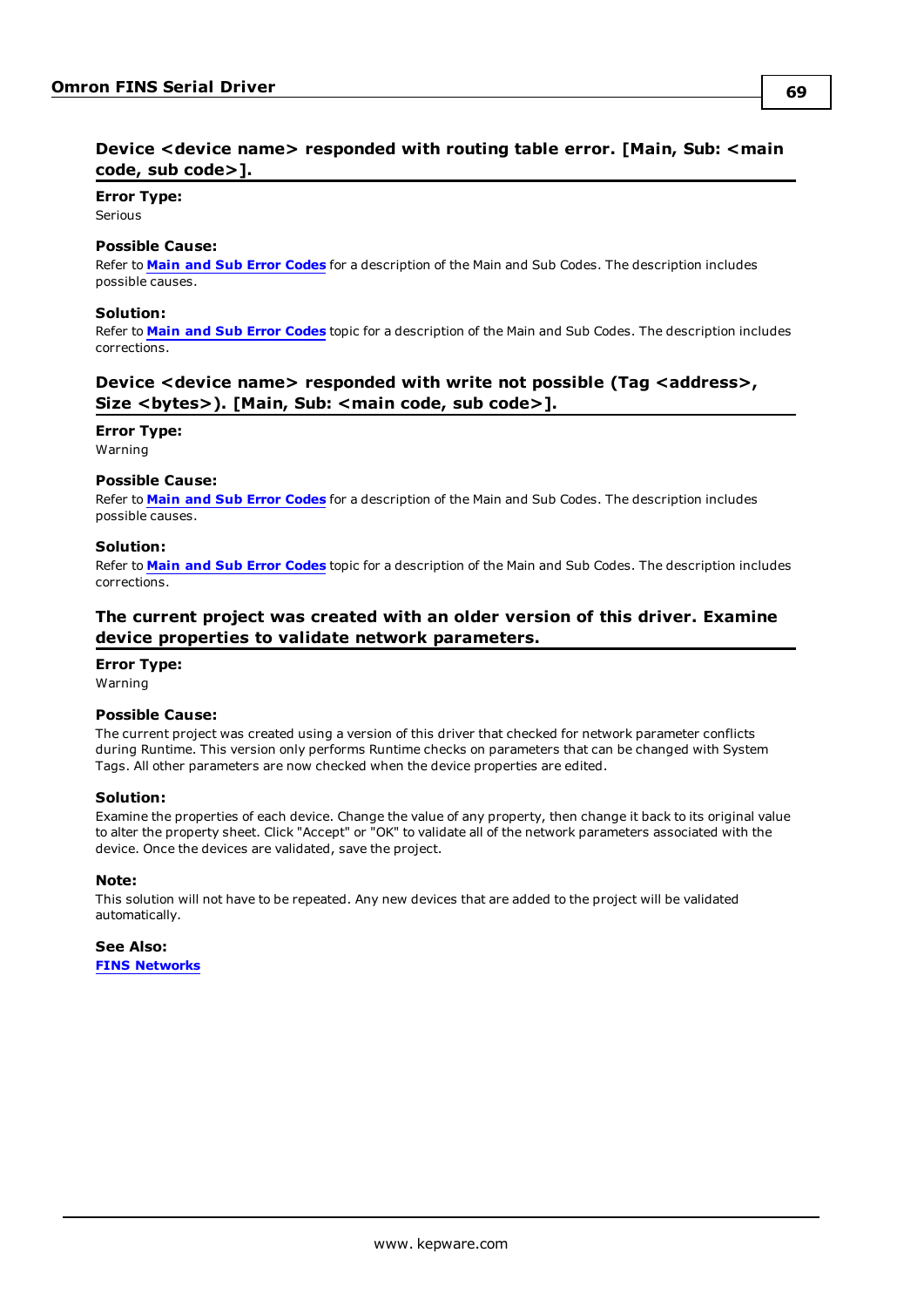# **Main and Sub Error Codes**

| <b>Main Code</b>           |                              | Sub-Code                               | <b>Check Point</b>                        | <b>Probable Cause</b>                                               | <b>Correction</b>                                                                                                                                             |
|----------------------------|------------------------------|----------------------------------------|-------------------------------------------|---------------------------------------------------------------------|---------------------------------------------------------------------------------------------------------------------------------------------------------------|
| 00: Normal                 |                              | 00: Normal                             |                                           |                                                                     |                                                                                                                                                               |
| completion                 |                              | completion<br>01: Service<br>canceled  |                                           | Service was canceled.                                               | Check the capacity of the<br>destination area in the third<br>node.                                                                                           |
|                            |                              |                                        | Data link<br>status                       | Service was canceled.                                               | Check the status of the data<br>link.                                                                                                                         |
| 01: Local node<br>error    |                              | 01: Local<br>node not in<br>network    | <b>Network</b><br>status of local<br>node | Local node is not<br>participating in the<br>network.               | Connect the node to the<br>network.                                                                                                                           |
|                            |                              | 02: Token<br>timeout                   | Maximum<br>node address                   | Token does not arrive.                                              | Set the local node to within the<br>maximum node address.                                                                                                     |
|                            |                              | 03: Retries<br>failed                  |                                           | Send was not possible<br>during the specified<br>number of retries. | Execute a communications test<br>between the nodes and re-<br>examine the system<br>environment if it fails.                                                  |
|                            |                              | $04:$ Too<br>many send<br>frames       | Number of<br>enabled send<br>frames       | Cannot send because<br>maximum number of<br>event frames exceeded.  | Check event execution on the<br>network and reduce the<br>number of events per cycle.<br>Increase the maximum<br>number of event frames.                      |
|                            |                              | 05: Node<br>address<br>range error     | Node address                              | Node address setting<br>error occurred.                             | Check the settings of the<br>rotary switches to be sure that<br>the address is within range<br>and that each address is set<br>only once in the same network. |
|                            |                              | 06: Node<br>address<br>duplication     | <b>Node</b><br>addresses                  | The same node address<br>has been set twice in<br>the same network. | Change the address of one of<br>the nodes with the same<br>address.                                                                                           |
| 02:<br>Destination         |                              | 01: Destination<br>node not in network | INS indicator<br>on Unit                  | The destination node is<br>not in the network.                      | Add the destination node to<br>the network.                                                                                                                   |
| node error                 | 02: Unit missing             |                                        | Instruction<br>control data               | There is no unit with<br>the specified unit<br>address.             | Check the destination unit<br>address.                                                                                                                        |
|                            | missing                      | 03: Third node                         | Instruction<br>control data               | The third node does not<br>exist.                                   | Check the unit address of the<br>third node. Check the node<br>address of the third node in<br>the send data for CMND(490).                                   |
|                            |                              |                                        | Command<br>data                           | Broadcasting was<br>specified.                                      | Specify only one node for the<br>third node.                                                                                                                  |
|                            | 04: Destination<br>node busy |                                        |                                           | The destination node is<br>busy.                                    | Increase the number of retries<br>or review the system so that<br>the destination node does not<br>receive so many messages.                                  |
| timeout                    |                              | 05: Response                           |                                           | The message was<br>destroyed by noise.                              | Increase the number of retries<br>or test communications<br>between nodes to see if there<br>is too much noise.                                               |
|                            |                              |                                        | Instruction<br>control data               | The response monitor<br>time is too short.                          | Increase the length of the<br>response monitor time.                                                                                                          |
|                            |                              |                                        | Error history                             | The send / receive<br>frame was discarded.                          | Take appropriate measures<br>based on the error history.                                                                                                      |
| 03:<br>Controller<br>error | error                        | 01: Commun-<br>ications controller     | Unit / Board<br>indicators                | An error occurred in the<br>communications<br>controller.           | Take appropriate measures<br>based on the operation<br>manuals for the related units /<br>boards.                                                             |
|                            |                              | 02: CPU Unit error                     | CPU Unit<br>indicators at                 | A CPU error occurred in<br>the destination CPU                      | Clear the error from the CPU<br>Unit based on its operation                                                                                                   |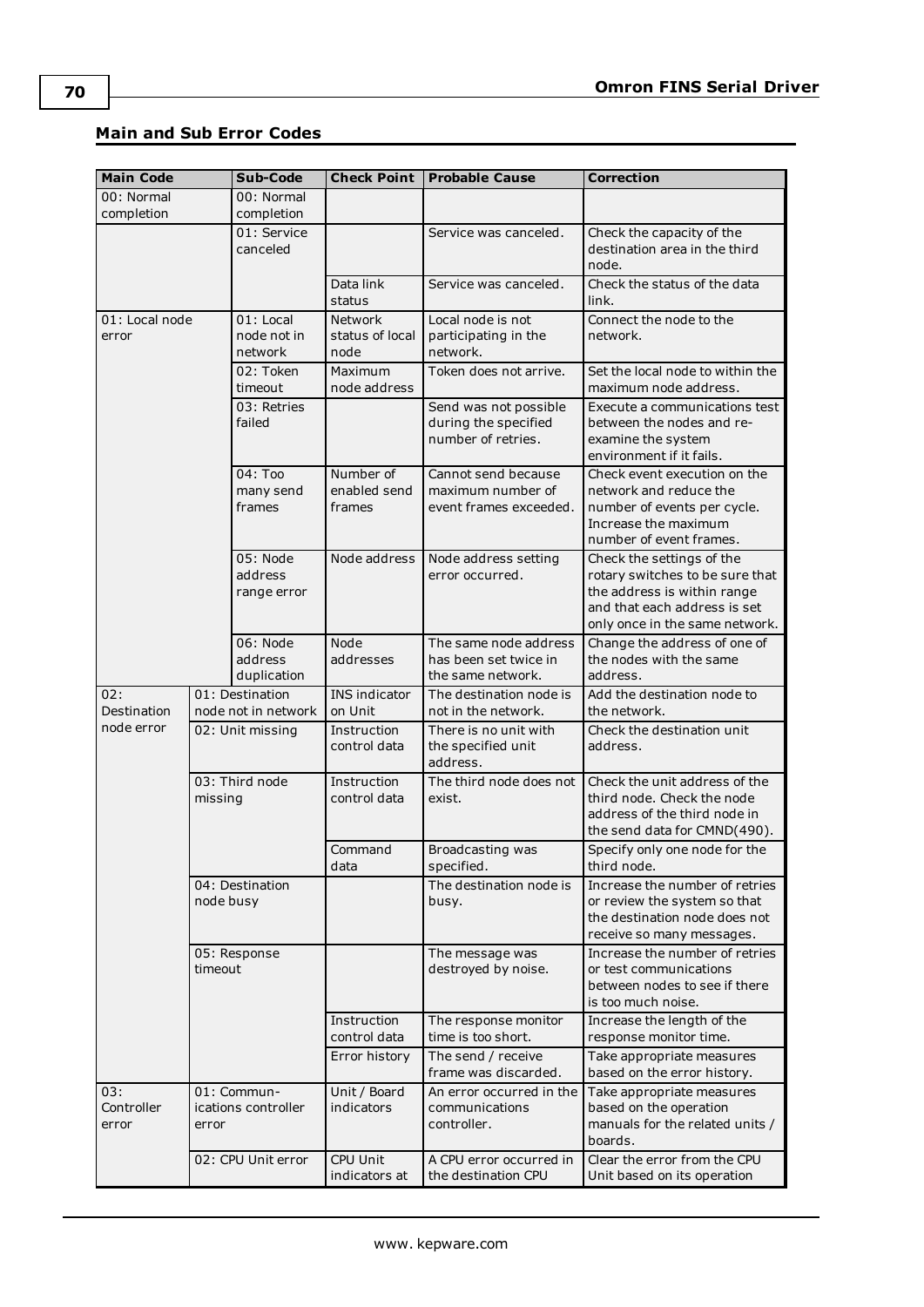| <b>Main Code</b>            |         | Sub-Code                                | <b>Check Point</b>                                 | <b>Probable Cause</b>                                                                                           | <b>Correction</b>                                                                                                                   |
|-----------------------------|---------|-----------------------------------------|----------------------------------------------------|-----------------------------------------------------------------------------------------------------------------|-------------------------------------------------------------------------------------------------------------------------------------|
|                             |         |                                         | destination<br>node                                | Unit.                                                                                                           | manuals.                                                                                                                            |
|                             |         | 03: Controller error                    | Board<br>indicators                                | A response was not<br>returned because an<br>error occurred in the<br>Board.                                    | Check network<br>communications status and<br>restart the Board. If the<br>problem persists, replace the<br>Board.                  |
|                             | error   | 04: Unit number                         | Unit number                                        | The unit number was<br>set incorrectly.                                                                         | Set the rotary switches<br>correctly, being sure the unit<br>numbers are within range and<br>that each number is used only<br>once. |
| 04: Service<br>unsupported  | command | 01: Undefined                           | Command<br>code                                    | The unit / board does<br>not support the<br>specified command<br>code.                                          | Check the command code.                                                                                                             |
|                             |         | 02: Not supported<br>by model / version | Unit model<br>and version                          | The command cannot<br>be executed because<br>the model or version is<br>incorrect.                              | Check the model number and<br>version.                                                                                              |
| 05: Routing<br>table error  | error   | 01: Destination<br>address setting      | Routing table                                      | The destination network  <br>or node address is not<br>set in the routing<br>tables.                            | Register the destination<br>network and node in the<br>routing tables.                                                              |
|                             | tables  | 02: No routing                          | Routing table                                      | Relaying is not possible<br>because there are no<br>routing tables.                                             | Set routing tables in the<br>source node, designation<br>node, and relay nodes.                                                     |
|                             | error   | 03: Routing table                       | Routing table                                      | There is an error in the<br>routing tables.                                                                     | Set the routing tables<br>correctly.                                                                                                |
|                             |         | 04: Too many relays                     | Network<br>configuration                           | An attempt was made to<br>send to a network that<br>was over 3 networks<br>away                                 | Reconstruct the networks or<br>change the routing tables so<br>that commands are sent within<br>a range of 3 networks or less.      |
| 10: Command<br>format error |         | 01:<br>Command<br>too long              | Command<br>data                                    | The command is longer<br>than the maximum<br>permissible length.                                                | Check the command format<br>and correct the command<br>data.                                                                        |
|                             |         | 02:<br>Command<br>too short             | Command<br>data                                    | The command is<br>shorter than the<br>minimum permissible<br>length.                                            | Check the command format<br>and correct the command<br>data.                                                                        |
|                             |         | 03: Elements<br>/ data don't<br>match   | Command<br>data                                    | The designated number<br>of elements differs from<br>the number of write<br>data items.                         | Check the number of elements<br>and set data for each element.                                                                      |
|                             |         | 04:<br>Command<br>format error          | Command<br>data                                    | An incorrect format was<br>used.                                                                                | Check the command format<br>and correct the command<br>data.                                                                        |
|                             |         | 05: Header<br>error                     | Routing table                                      | Either the relay table in<br>the local node or the<br>local network table in<br>the relay node is<br>incorrect. | Set the routing tables<br>correctly.                                                                                                |
| 11: Parameter error         |         | 01: Area<br>classification<br>missing   | Memory area<br>code in<br>command<br>data          | The specified word<br>does not exist in the<br>memory area or there is<br>no EM Area.                           | Check the memory areas and<br>parameter codes in the<br>command and correct the<br>command data.                                    |
|                             |         | 02: Access<br>size error                | Access size<br>specification<br>in command<br>data | The access size<br>specification is<br>incorrect or an odd<br>word address is<br>specified.                     | Check the memory areas and<br>access size and correct the<br>access size.                                                           |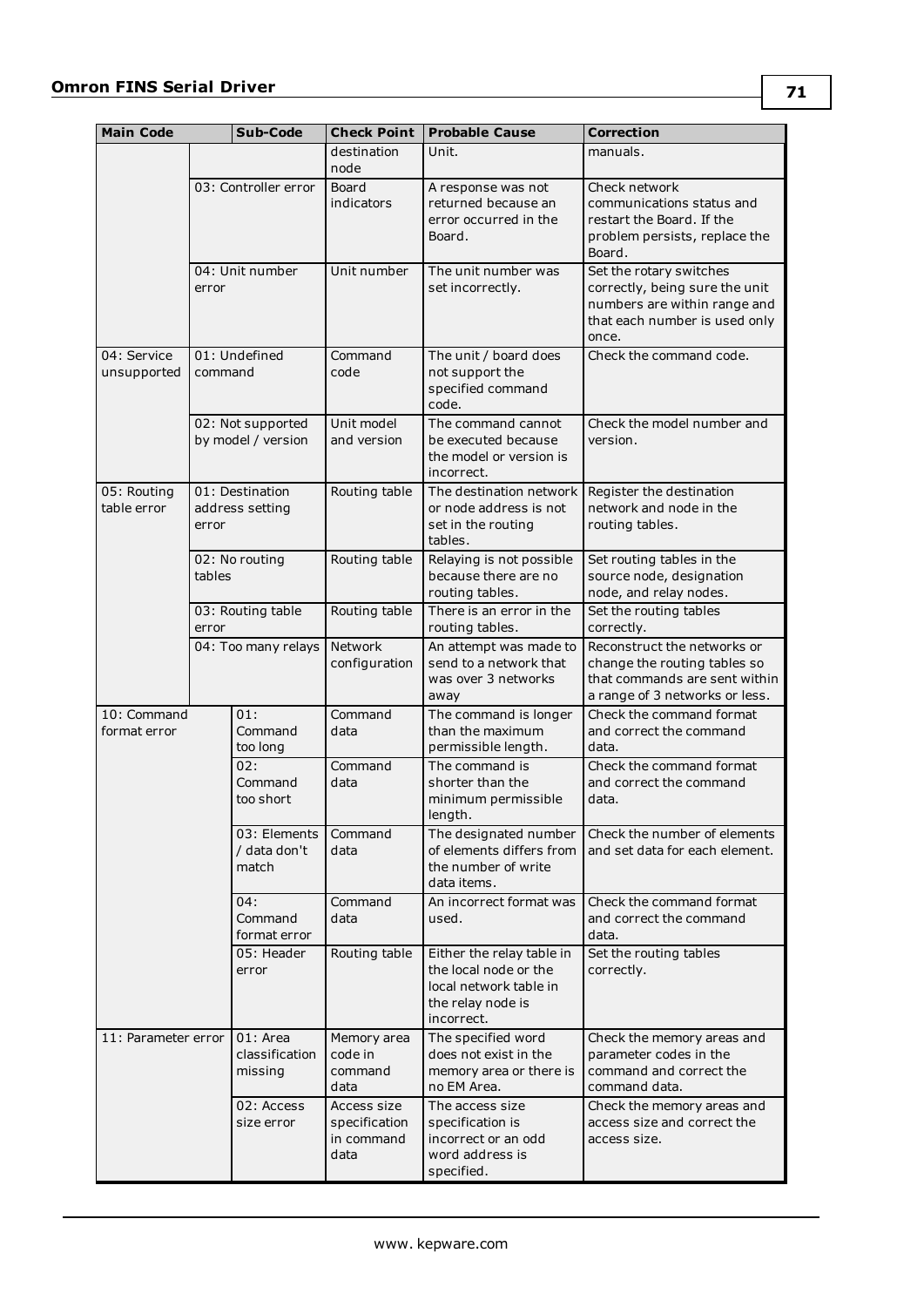| <b>Main Code</b>         | Sub-Code                         | <b>Check Point</b>                                                             | <b>Probable Cause</b>                                                                                                                  | <b>Correction</b>                                                                   |
|--------------------------|----------------------------------|--------------------------------------------------------------------------------|----------------------------------------------------------------------------------------------------------------------------------------|-------------------------------------------------------------------------------------|
|                          | 03: Address<br>range error       | Starting<br>address in<br>command                                              | The start address in<br>command process is<br>beyond the accessible                                                                    | Check the area being<br>processed and set the correct<br>range.                     |
|                          | 04: Address<br>range<br>exceeded | data<br>Starting<br>address and<br>number of<br>elements in<br>command<br>data | area.<br>The end address in<br>command process is<br>beyond the accessible<br>area.                                                    | Check the area being<br>processed and set the correct<br>range.                     |
|                          |                                  | Data link<br>tables                                                            | The total number of<br>words is beyond the<br>limit.                                                                                   | Correct the data link tables.                                                       |
|                          | 06: Program<br>missing           | Program<br>number in<br>command<br>data                                        | FFFF Hex was not<br>specified.                                                                                                         | Specify FFFF Hex.                                                                   |
|                          | 09:<br>Relational<br>error       | Command<br>data                                                                | A large-small<br>relationship in the<br>elements in the<br>command data is<br>incorrect.                                               | Check the command data and<br>correct the relationship<br>between the elements.     |
|                          |                                  | Data link table                                                                | A node not set in the<br>common link<br>parameters is set as a<br>refresh parameter.                                                   | Correct the data link tables.                                                       |
|                          | 0A:<br>Duplicate<br>data access  | I/O access in<br><b>CPU Unit</b>                                               | Differential monitoring<br>was specified during<br>data tracing or data<br>tracing was specified<br>during differential<br>monitoring. | Abort the current process or<br>wait until it ends before<br>executing the command. |
|                          |                                  | Data link<br>tables                                                            | The same node address<br>is specified more than<br>once.                                                                               | Correct the data link tables.                                                       |
|                          | OB:<br>Response too<br>long      | Number of<br>elements in<br>command<br>data                                    | The response format is<br>longer than the<br>maximum permissible<br>length.                                                            | Check the command format<br>and correct the number of<br>elements.                  |
|                          | OC:<br>Parameter<br>error        | Parameters in<br>command<br>data                                               | There is an error in one<br>of the parameter<br>settings.                                                                              | Check the command data and<br>correct the parameters.                               |
|                          |                                  | Data link table<br>file                                                        | There is an error in the<br>file.                                                                                                      | Check the contents of the file.                                                     |
| 20: Read not<br>possible | 02:<br>Protected                 |                                                                                | The program area is<br>protected.                                                                                                      | Release protection from a<br>Programming Device and then<br>execute the command.    |
|                          | 03: Table<br>missing             | Table                                                                          | A table has not been<br>registered.                                                                                                    | Register a table.                                                                   |
|                          |                                  |                                                                                | There is an error in the<br>table.                                                                                                     | Correct the table.                                                                  |
|                          | 04: Data<br>missing              |                                                                                | The search data does<br>not exist.                                                                                                     |                                                                                     |
|                          | 05: Program<br>missing           | Program<br>number in<br>command<br>data                                        | A non-existing program<br>number has been<br>specified.                                                                                | Check the program numbers<br>and specify a valid one.                               |
|                          | 06: File<br>missing              | File name and<br>file device                                                   | The file does not exist at<br>the specified file device.                                                                               | Check the path and file name,<br>and correct them.                                  |
|                          | 07: Data<br>mismatch             | Contents of<br>memory                                                          | A data being compared<br>is not the same.                                                                                              | Check memory contents and<br>use the correct data.                                  |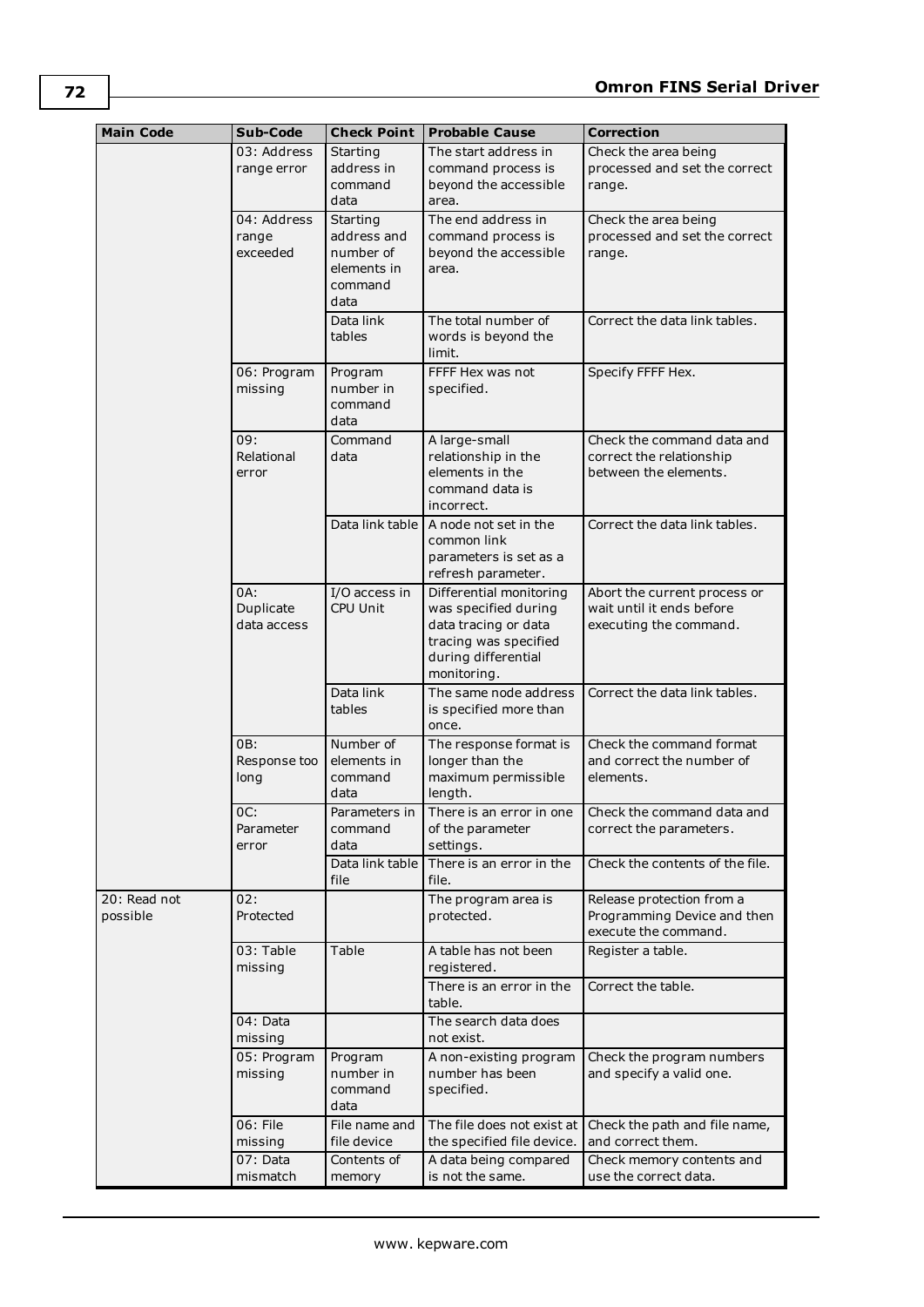| <b>Main Code</b>          | Sub-Code                                  | <b>Check Point</b>                        | <b>Probable Cause</b>                                                                             | <b>Correction</b>                                                                                                                                                                      |
|---------------------------|-------------------------------------------|-------------------------------------------|---------------------------------------------------------------------------------------------------|----------------------------------------------------------------------------------------------------------------------------------------------------------------------------------------|
|                           |                                           | being<br>compared                         |                                                                                                   |                                                                                                                                                                                        |
|                           |                                           |                                           | A file read operation<br>failed.                                                                  | Check the contents of the file.                                                                                                                                                        |
| 21: Write not<br>possible | 01: Read<br>Only                          |                                           | The specified area is<br>Read Only.                                                               | If the area is protected using a<br>switch setting, release<br>protection and then execute<br>the command. If the area is<br>permanently Read Only, the<br>command cannot be executed. |
|                           | 02:<br>Protected<br>Cannot write          |                                           | The program area is<br>protected.                                                                 | Release protection from a<br>Programming Device and then<br>execute the command.                                                                                                       |
|                           | data link<br>table                        | PLC Setup                                 | Writing is not possible<br>because automatic data<br>link table generation<br>has been specified. | Change the PLC Setup so that<br>the data link tables can be<br>manually written.                                                                                                       |
|                           | 03: Cannot<br>register                    | Number of<br>files in file<br>device      | The file cannot be<br>created because the<br>limit has been<br>exceeded.                          | Delete any unnecessary files<br>or create more file memory.                                                                                                                            |
|                           |                                           | Number of<br>files open                   | The maximum number<br>of files has already been<br>opened for the system<br>limit.                | Close one or more files and<br>then execute the command.                                                                                                                               |
|                           | 05: Program<br>missing                    | Program<br>number in<br>command<br>data   | A non-existing program<br>number has been<br>specified.                                           | Check the program numbers<br>and specify a valid one.                                                                                                                                  |
|                           | 06: File<br>missing                       | File name                                 | The file does not exist at<br>the specified file device.                                          | Correct the file name and then<br>execute the command.                                                                                                                                 |
|                           | 07: File<br>name already<br>exists        | File name                                 | A file with the same<br>name already exists in<br>the specified file device.                      | Change the name of the file<br>being written and then<br>execute the command.                                                                                                          |
|                           | 08: Cannot<br>change                      | Contents of<br>memory<br>being<br>changed | The change cannot be<br>made because doing so<br>would create a problem.                          |                                                                                                                                                                                        |
| 22: Not executable        | $01:$ Not                                 |                                           | The mode is incorrect.                                                                            | Check the mode.                                                                                                                                                                        |
| in current mode           | possible<br>during                        | Data link<br>status                       | The data link is<br>operating.                                                                    | Check the status of the data<br>links.                                                                                                                                                 |
|                           | execution<br>02: Not                      |                                           | The mode is incorrect.                                                                            | Check the mode.                                                                                                                                                                        |
|                           | possible<br>while<br>running              | Data link<br>status                       | The data links are<br>active.                                                                     | Check the status of the data<br>links.                                                                                                                                                 |
|                           | 03: Wrong<br>PLC mode                     |                                           | The PLC is in PROGRAM<br>mode.                                                                    | Check the modes of the PLC<br>and computer.                                                                                                                                            |
|                           | 04: Wrong<br>PLC mode                     |                                           | The PLC is in DEBUG<br>mode.                                                                      | Check the modes of the PLC<br>and computer.                                                                                                                                            |
|                           | 05: Wrong<br>PLC mode                     |                                           | The PLC is in MONITOR<br>mode.                                                                    | Check the modes of the PLC<br>and computer.                                                                                                                                            |
|                           | 06: Wrong<br>PLC mode                     |                                           | The PLC is in RUN<br>mode.                                                                        | Check the modes of the PLC<br>and computer.                                                                                                                                            |
|                           | 07: Specified<br>node not<br>polling node |                                           | The specified node is<br>not the polling node.                                                    | Check node functioning as the<br>polling node for the network.                                                                                                                         |
|                           | 08: Step<br>cannot be<br>executed         |                                           | The mode is incorrect.                                                                            | Check step status.                                                                                                                                                                     |
| 23: No such device        | 01: File                                  | Unit                                      | The specified memory                                                                              | Mount memory or format EM                                                                                                                                                              |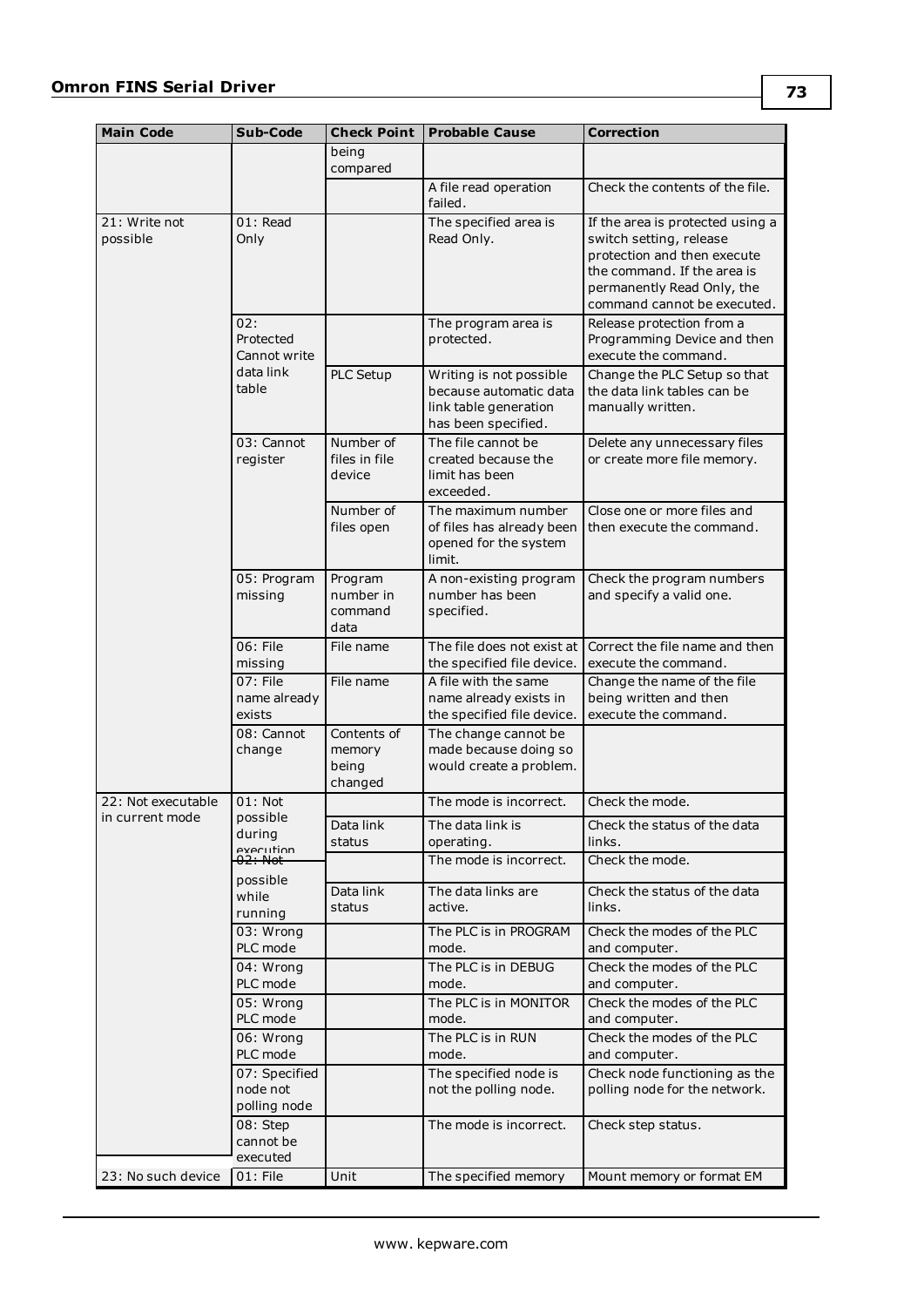| <b>Main Code</b>           | Sub-Code                                  | <b>Check Point</b>                                                        | <b>Probable Cause</b>                                                                         | <b>Correction</b>                                                                                                                                                                                                                                                    |
|----------------------------|-------------------------------------------|---------------------------------------------------------------------------|-----------------------------------------------------------------------------------------------|----------------------------------------------------------------------------------------------------------------------------------------------------------------------------------------------------------------------------------------------------------------------|
|                            | device<br>missing                         | configuration                                                             | does not exist as a file<br>device.                                                           | as file memory.                                                                                                                                                                                                                                                      |
|                            | 02: Memory<br>missing                     |                                                                           | There is no file memory.                                                                      | Check the file memory to see if<br>it is mounted.                                                                                                                                                                                                                    |
|                            | 03: Clock<br>missing                      |                                                                           | There is no clock.                                                                            | Check the model.                                                                                                                                                                                                                                                     |
| 24: Cannot start /<br>stop | 01: Table<br>missing                      | Data link<br>tables                                                       | The data link tables<br>have not been<br>registered or they<br>contain an error.              | Set the data link tables.                                                                                                                                                                                                                                            |
| 25: Unit error             | 02: Memory<br>error                       | Contents of<br>memory<br>being<br>processed                               | The contents of memory<br>contains an error.                                                  | Transfer the correct contents<br>to memory.                                                                                                                                                                                                                          |
|                            | 03: I/O<br>setting error                  | I/O Unit<br>configuration                                                 | The registered I/O<br>tables do not agree with<br>the actual I/O<br>configuration.            | Correct the I/O tables or the<br>I/O configuration.                                                                                                                                                                                                                  |
|                            | 04: Too<br>many I/O<br>points             | Number of<br>$I/O$ in<br>registered I/O<br>tables                         | There are too many I/O<br>points and remote I/O<br>points registered.                         | Change the registered I/O<br>table so that it is within the<br>limit.                                                                                                                                                                                                |
|                            | 05: CPU bus<br>error                      | CPU bus line                                                              | An error occurred in<br>data transfer between<br>the CPU and a CPU Bus<br>Unit.               | Check Units, Boards, and<br>cables to be sure they are<br>connected correctly and then<br>execute the ERROR CLEAR<br>command.                                                                                                                                        |
|                            | 06: I/O<br>duplication                    | Rack<br>numbers,<br>Unit<br>numbers, and<br>I/O addresses<br>in PLC Setup | The same number /<br>address was set more<br>than once.                                       | Check the PLC setup and<br>correct the numbers /<br>addresses so that each is used<br>only once.                                                                                                                                                                     |
|                            | 07: I/O bus<br>error                      | I/O bus line                                                              | An error occurred in<br>data transfer between<br>the CPU and an I/O unit.                     | Check units, boards, and<br>cables to be sure they are<br>connected correctly, then<br>execute the ERROR CLEAR<br>command.                                                                                                                                           |
|                            | 09: SYSMAC<br>BUS / 2 error $\frac{1}{2}$ | <b>SYSMAC BUS</b><br>transmission<br>path                                 | An error occurred in<br>data transfer on the<br>SYSMAC BUS / 2 line.                          | Check units, boards, and<br>cables to be sure they are<br>connected correctly, then<br>execute the ERROR CLEAR<br>command.                                                                                                                                           |
|                            | 0A: CPU Bus<br>Unit error                 | CPU Bus Unit<br>transmission<br>path                                      | An error occurred in<br>data transfer for a CPU<br>Bus Unit.                                  | Check units, boards, and<br>cables to be sure they are<br>connected correctly and then<br>execute the ERROR CLEAR<br>command.                                                                                                                                        |
|                            | 0D: SYSMAC<br>BUS No.<br>duplication      | Word settings                                                             | The same word is<br>allocated more than<br>once.                                              | Check the I/O tables and<br>correct the allocations.                                                                                                                                                                                                                 |
|                            | OF: Memory<br>error                       | Status of<br>memory<br>being<br>processed                                 | A memory error has<br>occurred in internal<br>memory, a memory<br>card, or EM file<br>memory. | For internal memory, write the<br>correct data and then execute<br>the command. For a memory<br>card or EM file memory, the<br>file data has been destroyed.<br><b>Execute the FILE MEMORY</b><br>FORMAT command. If the<br>problem persists, replace the<br>memory. |
|                            | 10: SYSMAC<br><b>BUS</b>                  |                                                                           | Terminators have not<br>been set.                                                             | Set the terminators correctly.                                                                                                                                                                                                                                       |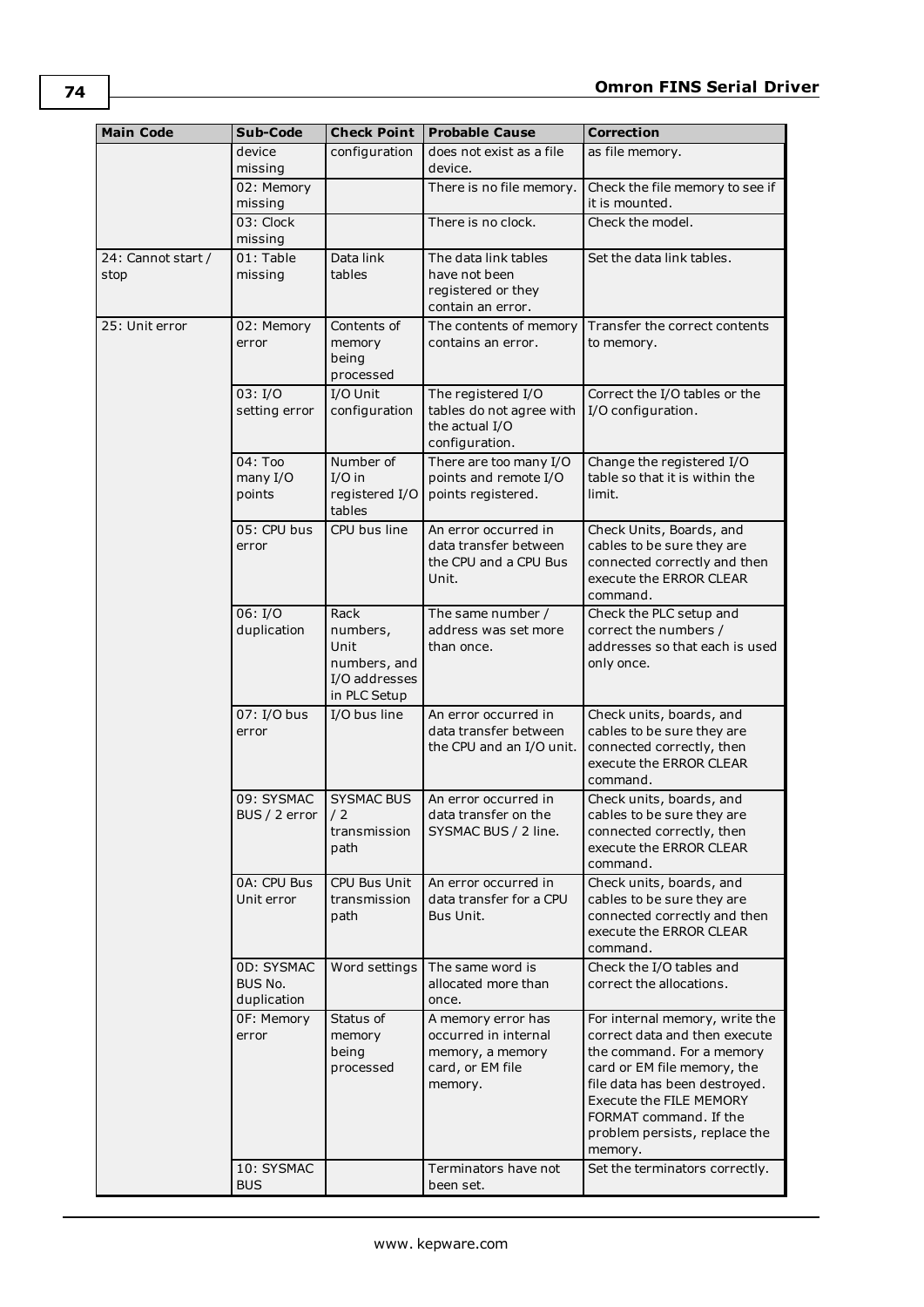| <b>Main Code</b>          | Sub-Code                            | <b>Check Point</b>                                                              | <b>Probable Cause</b>                                                                                                                                                                                             | <b>Correction</b>                                                                                                                                                                                                                                                                           |
|---------------------------|-------------------------------------|---------------------------------------------------------------------------------|-------------------------------------------------------------------------------------------------------------------------------------------------------------------------------------------------------------------|---------------------------------------------------------------------------------------------------------------------------------------------------------------------------------------------------------------------------------------------------------------------------------------------|
|                           | terminator<br>missing               |                                                                                 |                                                                                                                                                                                                                   |                                                                                                                                                                                                                                                                                             |
| 26: Command error         | $01:$ No<br>protection              | Command<br>protection for<br>program area                                       | The specified area is<br>not protected.                                                                                                                                                                           | An attempt was made to clear<br>protection on an area that is<br>not protected, i.e., there is no<br>reason to clear protection.                                                                                                                                                            |
|                           | 02: Incorrect<br>password           |                                                                                 | An incorrect password<br>has been specified.                                                                                                                                                                      | Specify the correct password.                                                                                                                                                                                                                                                               |
|                           | 04:<br>Protected                    |                                                                                 | The specified area is<br>protected.                                                                                                                                                                               | Clear protection from a<br>Programming Device and then<br>execute the command.                                                                                                                                                                                                              |
|                           |                                     | Number of<br>commands<br>being<br>executed                                      | The node receiving the<br>command is already<br>processing 5<br>commands.                                                                                                                                         | Wait for current process to<br>end or force the end of a<br>current process, then execute<br>the command.                                                                                                                                                                                   |
|                           | 05: Service<br>already<br>executing |                                                                                 | The service is being<br>executed.                                                                                                                                                                                 | Wait for the service to end or<br>force the end of the service<br>and then execute the<br>command.                                                                                                                                                                                          |
|                           | 06: Service<br>stopped              |                                                                                 | The service is not being<br>executed.                                                                                                                                                                             | If necessary, start the service.                                                                                                                                                                                                                                                            |
|                           | 07: No<br>execution<br>right        | LNK indicator<br>on Unit/<br>Board                                              | The right to execute the<br>service has not been<br>obtained.                                                                                                                                                     | The local node is not in the<br>data link. Execute the<br>command from a node that is<br>participating in the data link.                                                                                                                                                                    |
|                           |                                     |                                                                                 | A response was not<br>returned because a<br>buffer error occurred.                                                                                                                                                | Restart the board. If the<br>problem persists, replace the<br>board.                                                                                                                                                                                                                        |
|                           | 08: Settings<br>not complete        | Settings<br>required<br>before<br>execution                                     | The settings required<br>before executing the<br>service have not been<br>made.                                                                                                                                   | Make the required settings.                                                                                                                                                                                                                                                                 |
|                           | 09:<br>Necessary<br>items not set   | Command<br>data                                                                 | The required elements<br>have not been set in the<br>command data.                                                                                                                                                | Check the command format<br>and set the required elements<br>in the command data.                                                                                                                                                                                                           |
|                           | 0A: Number<br>already<br>defined    | Action<br>numbers and<br>transition<br>numbers of<br>program in<br>program area | The specified action /<br>transition number has<br>already been registered<br>in a previous program.                                                                                                              | Check the action / transition<br>numbers to ones that are not<br>being used and then execute<br>the command.                                                                                                                                                                                |
|                           | 0B: Error will<br>not clear         | Cause of error<br>being cleared                                                 | The cause of the error<br>has not been removed.                                                                                                                                                                   | Remove the cause of the error<br>and then execute ERROR<br>CLEAR.                                                                                                                                                                                                                           |
| 30: Access right<br>error | $01:$ No<br>access right            |                                                                                 | The access right is held<br>by another device.<br>(Online editing is being<br>executed from another<br>node or ACCESS RIGHT<br>ACQUIRE or ACCESS<br>RIGHT FORCE ACQUIRE<br>has been executed by<br>another node.) | Wait until the access right is<br>released and then execute the<br>command. ACCESS RIGHT<br>ACQUIRE or ACCESS RIGHT<br>FORCE ACQUIRE can be<br>executed to obtain the access<br>right, but this may adversely<br>affect processing by the node<br>that previously held the access<br>right. |
| 40: Abort                 | 01: Service<br>aborted              |                                                                                 | Service was aborted<br>with ABORT command.                                                                                                                                                                        |                                                                                                                                                                                                                                                                                             |

#### **Flags**

There are specific flags in the end code word (bits 6, 7, and 15) that may also be ON. The following diagram displays the contents of the end code word.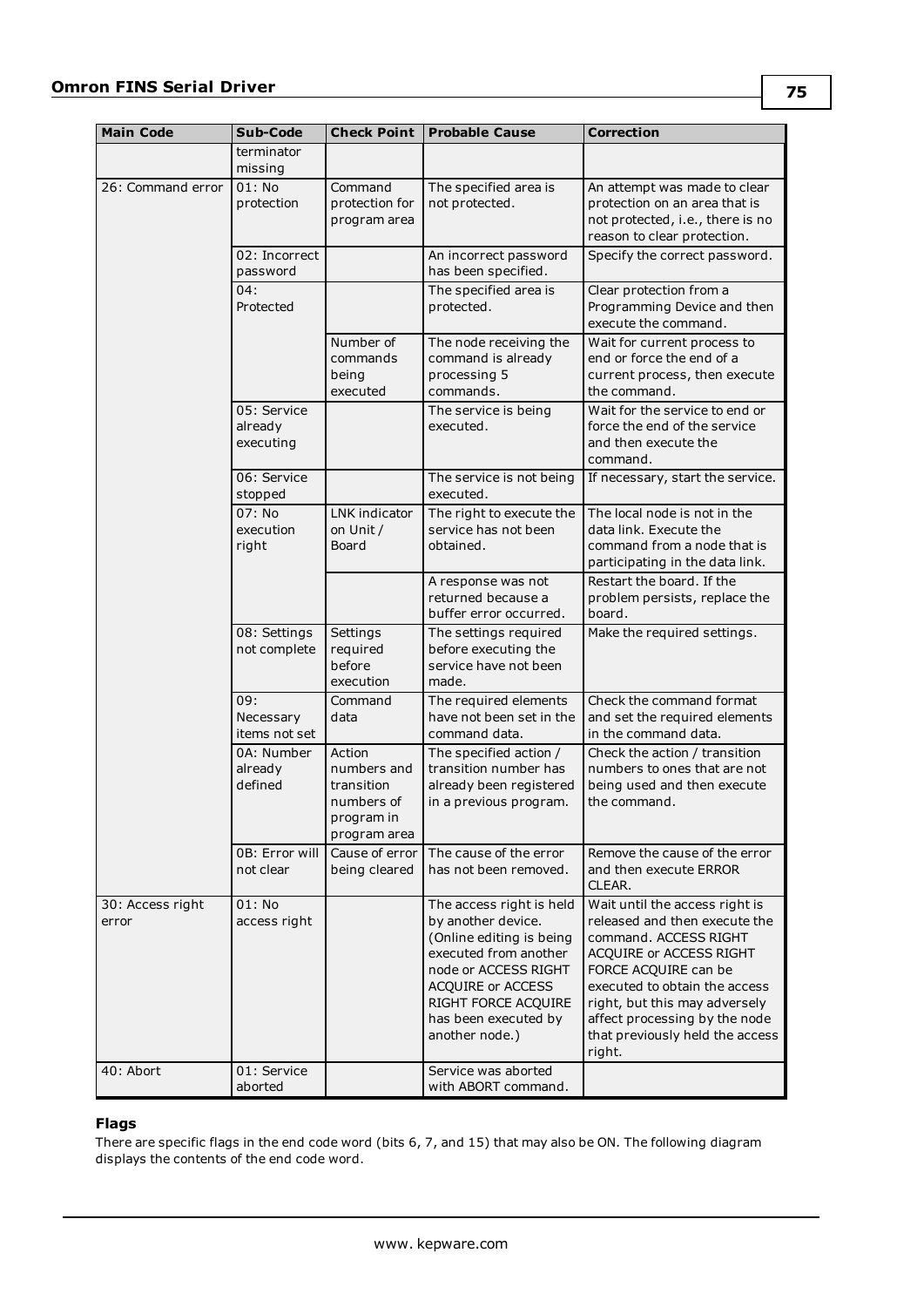

If bit 6 or 7 is ON, an error has occurred in the destination CPU Unit. If this occurs, refer to the operation manuals for the CPU Unit where the error occurred and then remove the cause of the error.

If bit 15 is ON, an error has occurred during a network relay operation. The end code contains an additional twobyte (one word) network relay error code that can be used to determine the location of the relay error. The following diagram displays the response data of a network relay error. This information can be used to determine the node where the error occurred so that appropriate measures may be taken.



<span id="page-75-0"></span>

|  |  | <b>Main and Sub Error Codes</b> |
|--|--|---------------------------------|
|  |  |                                 |

|                          | Main Codes 00-05         |                          |                                                         |                                                                                                                    |  |  |
|--------------------------|--------------------------|--------------------------|---------------------------------------------------------|--------------------------------------------------------------------------------------------------------------------|--|--|
| <b>Main Code</b>         | Sub-Code                 | <b>Check Point</b>       | <b>Probable Cause</b>                                   | <b>Correction</b>                                                                                                  |  |  |
| 00: Normal<br>completion | 00: Normal<br>completion | N/A                      | N/A                                                     | N/A                                                                                                                |  |  |
|                          | 01: Service<br>canceled  | Data link status.        | 1. Service was canceled.<br>2. Service was canceled.    | 1. Check the capacity<br>of the destination area<br>in the third node.<br>2. Check the status of<br>the data link. |  |  |
| $01:$ Local              | 01: Local node not       | Network status           | Local node is not participating                         | Connect the node to                                                                                                |  |  |
| node error               | in network               | of local node.           | in the network.                                         | the network.                                                                                                       |  |  |
|                          | 02: Token timeout        | Maximum node<br>address. | Token does not arrive.                                  | Set the local node to<br>within the maximum                                                                        |  |  |
|                          | 03: Retries failed       | N/A                      | Send was not possible during<br>the specified number of | node address.                                                                                                      |  |  |
|                          |                          |                          | retries.                                                | Execute a<br>communications test<br>between the nodes                                                              |  |  |
|                          | 04: Too many             | Number of                | Cannot send because                                     | and re-examine the                                                                                                 |  |  |
|                          | send frames              | enabled send<br>frames.  | maximum number of event<br>frames exceeded.             | system environment if<br>it fails.                                                                                 |  |  |
|                          | 05: Node address         | Node address.            | Node address setting error                              | Check event execution<br>on the network and<br>reduce the number of                                                |  |  |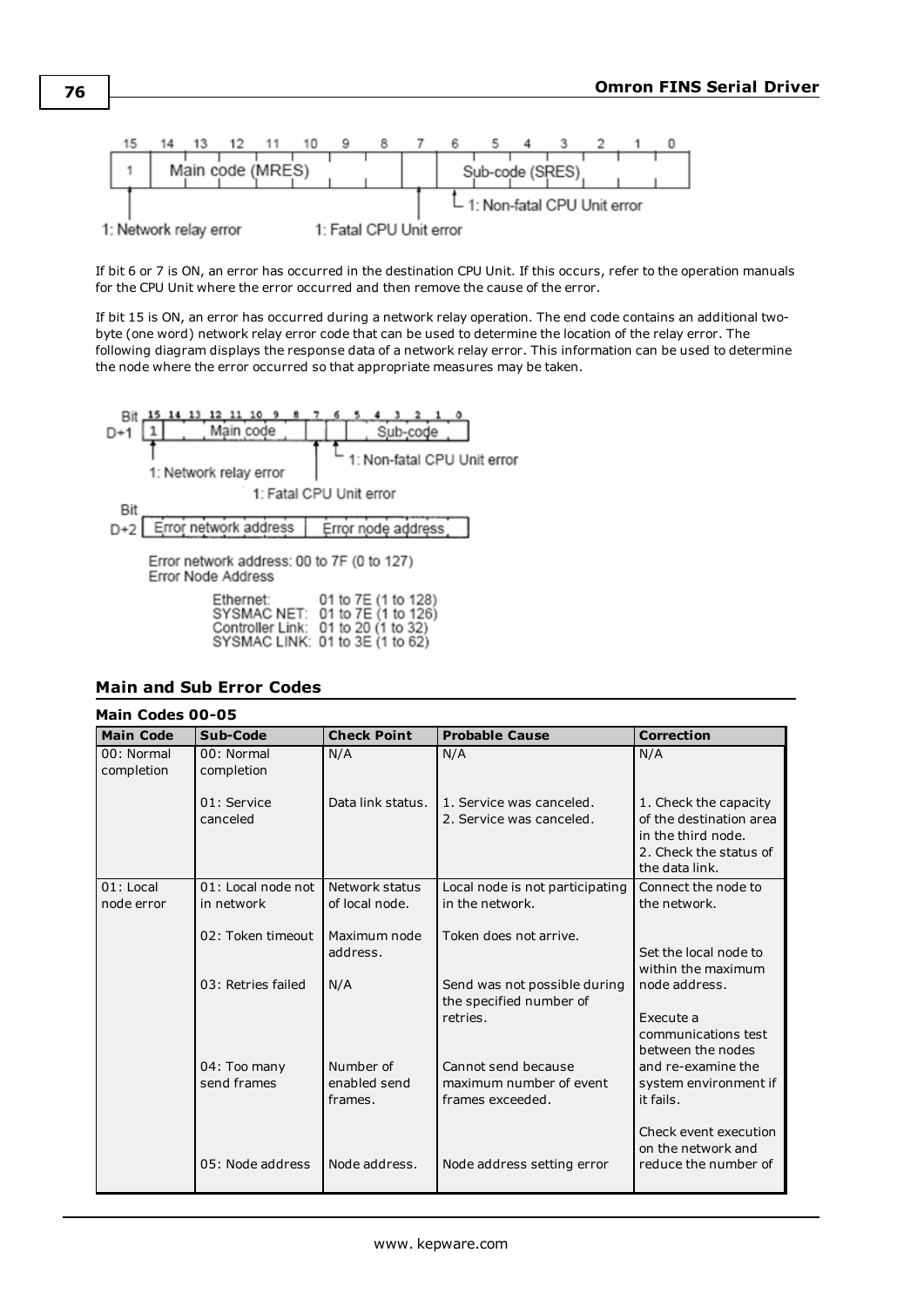| <b>Main Code</b>                 | Sub-Code                                    | <b>Check Point</b>                                             | <b>Probable Cause</b>                                                                                                                     | <b>Correction</b>                                                                                                                                                      |
|----------------------------------|---------------------------------------------|----------------------------------------------------------------|-------------------------------------------------------------------------------------------------------------------------------------------|------------------------------------------------------------------------------------------------------------------------------------------------------------------------|
|                                  | range error                                 |                                                                | occurred.                                                                                                                                 | events per cycle.<br>Increase the<br>maximum number of<br>event frames.                                                                                                |
|                                  | 06: Node address<br>duplication             | Node addresses.                                                | The same node address has<br>been set twice in the same<br>network.                                                                       | Check the settings of<br>the rotary switches to<br>be sure that the<br>address is within<br>range and that each<br>address is set only<br>once in the same<br>network. |
|                                  |                                             |                                                                |                                                                                                                                           | Change the address of<br>one of the nodes with<br>the same address.                                                                                                    |
| 02:<br>Destination<br>node error | 01: Destination<br>node not in<br>network   | INS indicator on<br>Unit.                                      | The destination node is not in<br>the network.                                                                                            | Add the destination<br>node to the network.                                                                                                                            |
|                                  | 02: Unit missing                            | Instruction<br>control data.                                   | There is no unit with the<br>specified unit address.                                                                                      | Check the destination<br>unit address.                                                                                                                                 |
|                                  | 03: Third node<br>missing                   | 1. Instruction<br>control data.<br>2. Command<br>data.         | 1. The third node does not<br>exist.<br>2. Broadcasting was<br>specified.                                                                 | 1. Check the unit<br>address of the third<br>node. Check the node<br>address of the third<br>node in the send data<br>for CMND(490).                                   |
|                                  | 04: Destination<br>node busy                | N/A                                                            | The destination node is busy.                                                                                                             | 2. Specify only one<br>node for the third<br>node.                                                                                                                     |
|                                  | 05: Response<br>timeout                     | 1. N/A<br>2. Instruction<br>control data.<br>3. Error history. | 1. The message was<br>destroyed by noise.<br>2. The response monitor time<br>is too short.<br>3. The send/receive frame<br>was discarded. | Increase the number<br>of retries or review the<br>system so that the<br>destination node does<br>not receive so many<br>messages.<br>1. Increase the                  |
|                                  |                                             |                                                                |                                                                                                                                           | number of retries or<br>test communications<br>between nodes to see<br>if there is too much<br>noise.                                                                  |
|                                  |                                             |                                                                |                                                                                                                                           | 2. Increase the length<br>of the response<br>monitor time.<br>3. Take appropriate<br>measures based on<br>the error history.                                           |
| 03: Controller<br>error          | 01: Commun-<br>ications controller<br>error | Unit / Board<br>indicators.                                    | An error occurred in the<br>communications controller.                                                                                    | Take appropriate<br>measures based on<br>the operation manuals                                                                                                         |
|                                  | 02: CPU Unit error                          | <b>CPU Unit</b><br>indicators at<br>destination<br>node.       | A CPU error occurred in the<br>destination CPU Unit.                                                                                      | for the related<br>Units/Boards.<br>Clear the error from<br>the CPU Unit based on                                                                                      |
|                                  | 03: Controller                              | Board                                                          | A response was not returned                                                                                                               | its operation manuals.                                                                                                                                                 |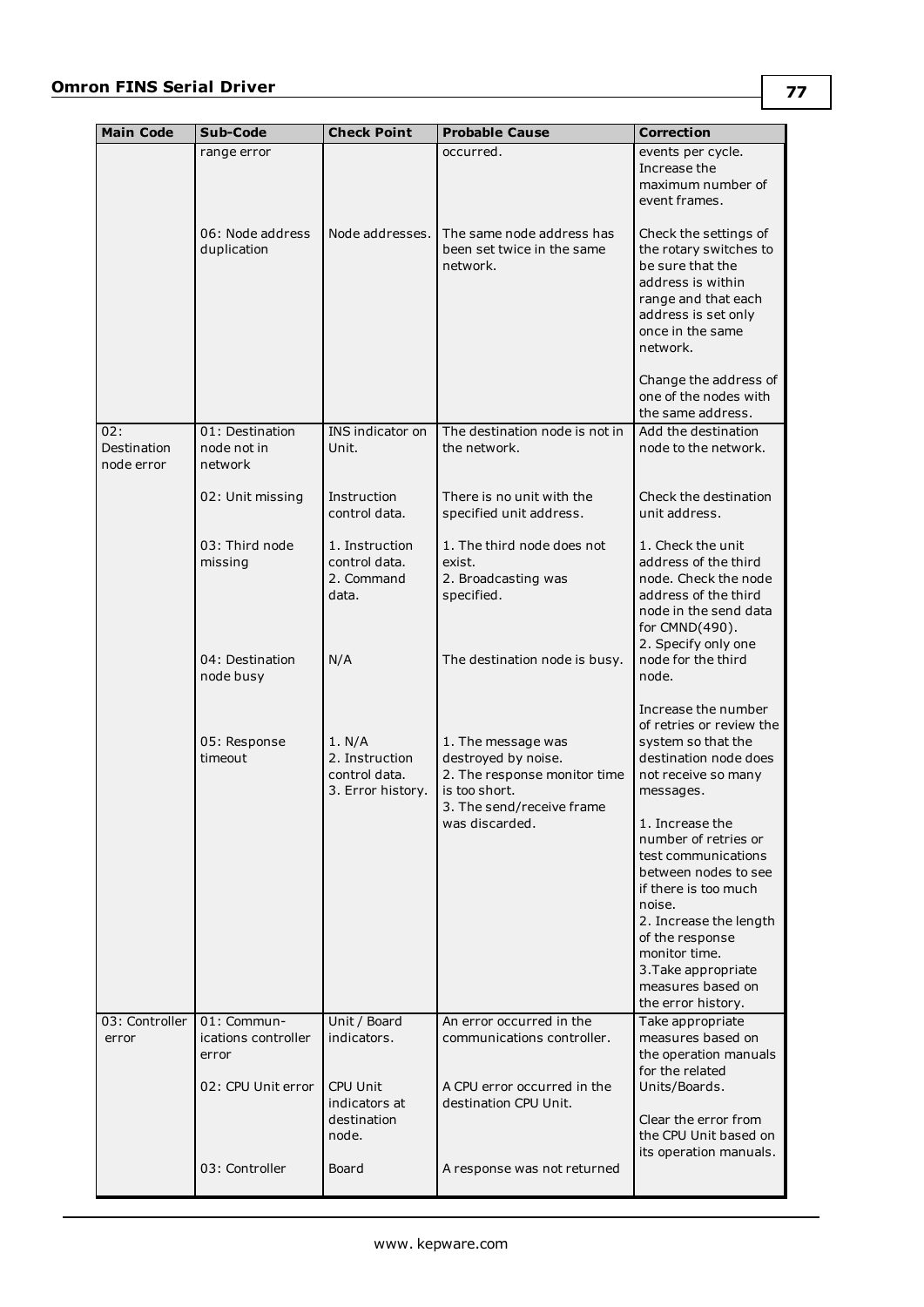| <b>Main Code</b>           | Sub-Code                                    | <b>Check Point</b>         | <b>Probable Cause</b>                                                           | <b>Correction</b>                                                                                                                         |
|----------------------------|---------------------------------------------|----------------------------|---------------------------------------------------------------------------------|-------------------------------------------------------------------------------------------------------------------------------------------|
|                            | error                                       | indicators.                | because an error occurred in<br>the Board.                                      |                                                                                                                                           |
|                            | 04: Unit number<br>error                    | Unit number.               | The unit number was set<br>incorrectly.                                         | Check network<br>communications<br>status and restart the<br>Board. If the problem<br>persists, replace the<br>Board.                     |
|                            |                                             |                            |                                                                                 | Set the rotary<br>switches correctly,<br>being sure the unit<br>numbers are within<br>range and that each<br>number is used only<br>once. |
| 04: Service<br>unsupported | 01: Undefined<br>command                    | Command code.              | The Unit/Board does not<br>support the specified<br>command code.               | Check the command<br>code.                                                                                                                |
|                            | 02: Not supported<br>by model/version       | Unit model and<br>version. | The command cannot be<br>executed because the model<br>or version is incorrect. | Check the model<br>number and version.                                                                                                    |
| 05: Routing<br>table error | 01: Destination<br>address setting<br>error | Routing table.             | The destination network or<br>node address is not set in the<br>routing tables. | Register the<br>destination network<br>and node in the<br>routing tables.                                                                 |
|                            | 02: No routing<br>tables                    | Routing table.             | Relaying is not possible<br>because there are no routing<br>tables.             | Set routing tables in                                                                                                                     |
|                            | 03: Routing table<br>error                  | Routing table.             | There is an error in the<br>routing tables.                                     | the source node,<br>designation node, and<br>relay nodes.                                                                                 |
|                            | 04: Too many<br>relays                      | Network<br>configuration.  | An attempt was made to send<br>to a network that was over 3<br>networks away    | Set the routing tables<br>correctly.                                                                                                      |
|                            |                                             |                            |                                                                                 | Reconstruct the<br>networks or change<br>the routing tables so<br>that commands are<br>sent within a range of<br>3 networks or less.      |

#### **Main Codes 10-20**

| <b>Main Code</b>            | Sub-Code                           | <b>Check Point</b> | <b>Probable Cause</b>                                                                | <b>Correction</b>                                            |
|-----------------------------|------------------------------------|--------------------|--------------------------------------------------------------------------------------|--------------------------------------------------------------|
| 10: Command<br>format error | 01: Command too<br>long            | Command data.      | The command is longer than<br>the maximum permissible<br>length.                     | Check the command<br>format and correct<br>the command data. |
|                             | 02: Command too<br>short           | Command data.      | The command is shorter than<br>the minimum permissible<br>length.                    | Check the command<br>format and correct<br>the command data. |
|                             | 03: Elements /<br>data don't match | Command data.      | The designated number of<br>elements differs from the<br>number of write data items. | Check the number of<br>elements and set data                 |
|                             | 04: Command<br>format error        | Command data.      | An incorrect format was used.                                                        | for each element.                                            |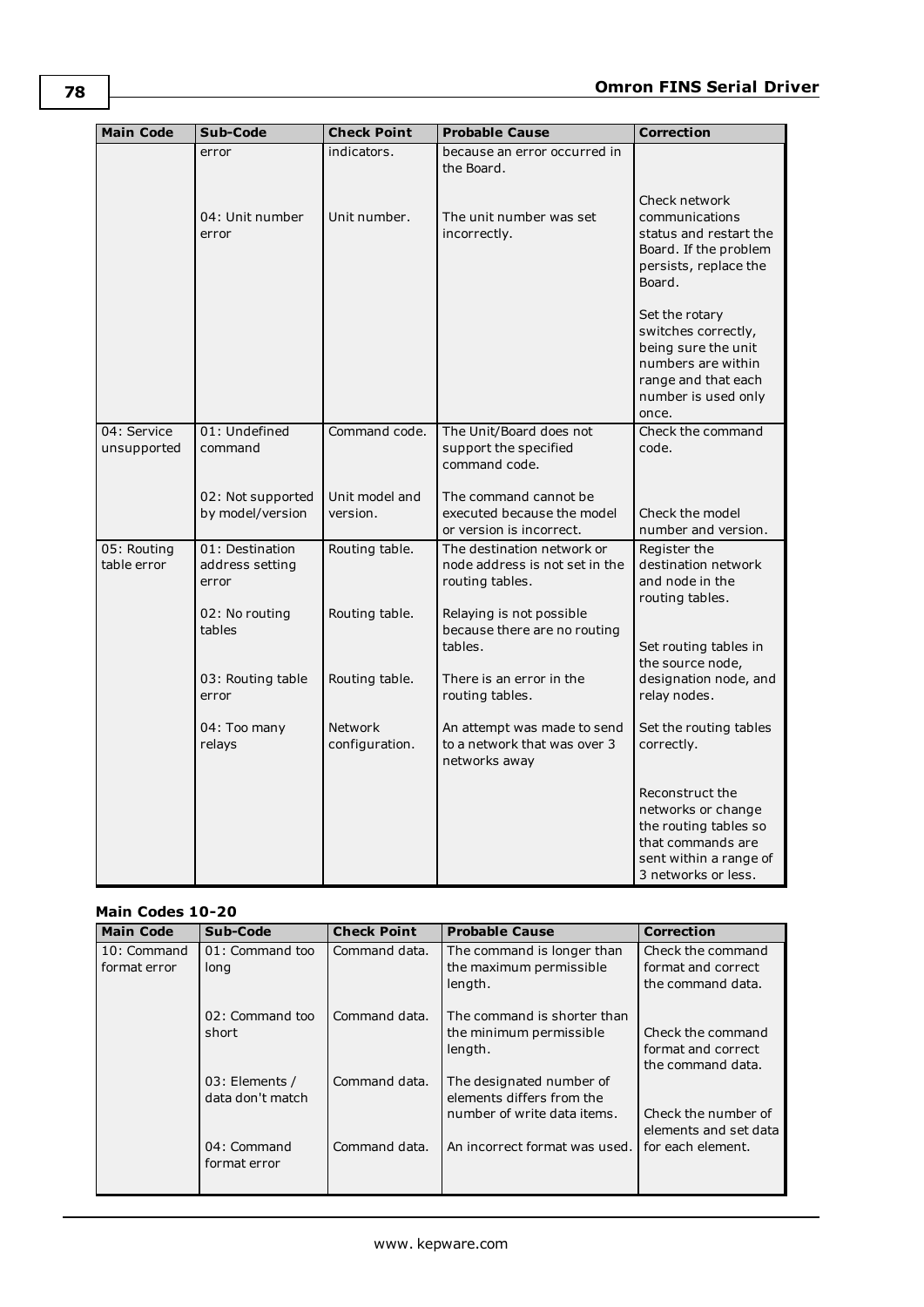| <b>Main Code</b>       | Sub-Code                              | <b>Check Point</b>                                               | <b>Probable Cause</b>                                                                                                                                                                              | <b>Correction</b>                                                                                               |
|------------------------|---------------------------------------|------------------------------------------------------------------|----------------------------------------------------------------------------------------------------------------------------------------------------------------------------------------------------|-----------------------------------------------------------------------------------------------------------------|
|                        | 05: Header error                      | Routing table.                                                   | Either the relay table in the<br>local node or the local network I<br>table in the relay node is<br>incorrect.                                                                                     | Check the command<br>format and correct<br>the command data.                                                    |
|                        |                                       |                                                                  |                                                                                                                                                                                                    | Set the routing tables<br>correctly.                                                                            |
| 11: Parameter<br>error | 01: Area<br>classification<br>missing | Memory area<br>code in<br>command data.                          | The specified word does not<br>exist in the memory area or<br>there is no EM Area.                                                                                                                 | Check the memory<br>areas and parameter<br>codes in the<br>command and correct                                  |
|                        | 02: Access size<br>error              | Access size<br>specification in<br>command data.                 | The access size specification<br>is incorrect or an odd word<br>address is specified.                                                                                                              | the command data.<br>Check the memory<br>areas and access size                                                  |
|                        | 03: Address range<br>error            | Starting address<br>in command<br>data.                          | The start address in<br>command process is beyond<br>the accessible area.                                                                                                                          | and correct the<br>access size.                                                                                 |
|                        | 04: Address range<br>exceeded         | 1. Starting<br>address and<br>number of                          | 1. The end address in<br>command process is beyond<br>the accessible area.                                                                                                                         | Check the area being<br>processed and set<br>the correct range.                                                 |
|                        |                                       | elements in<br>command data.<br>2. Data link<br>tables.          | 2. The total number of words<br>is beyond the limit.                                                                                                                                               | 1. Check the area<br>being processed and<br>set the correct range.<br>2. Correct the data                       |
|                        | 06: Program<br>missing                | Program<br>number in<br>command data.                            | FFFF Hex was not specified.                                                                                                                                                                        | link tables.                                                                                                    |
|                        | 09: Relational<br>error               | 1. Command<br>data.<br>2. Data link<br>table.                    | 1. A node not set in the<br>common link parameters is<br>set as a refresh parameter.<br>2. A node not set in the<br>common link parameters is<br>set as a refresh parameter.                       | Specify FFFF Hex.<br>1. Check the                                                                               |
|                        | 0A: Duplicate data<br>access          | 1. I/O access in<br>CPU Unit.<br>2. Data link<br>tables.         | 1. Differential monitoring was<br>specified during data tracing<br>or data tracing was specified<br>during differential<br>monitoring.<br>2. The same node address is<br>specified more than once. | command data and<br>correct the<br>relationship between<br>the elements.<br>2. Correct the data<br>link tables. |
|                        | 0B: Response too<br>long              | Number of<br>elements in<br>command data.                        | The response format is longer<br>than the maximum<br>permissible length.                                                                                                                           | 1. Abort the current<br>process or wait until<br>it ends before<br>executing the                                |
|                        | OC: Parameter<br>error                | 1. Parameters in<br>command data.<br>2. Data link table<br>file. | 1. There is an error in one of<br>the parameter settings.<br>2. There is an error in the file.                                                                                                     | command.<br>2. Correct the data<br>link tables.                                                                 |
|                        |                                       |                                                                  |                                                                                                                                                                                                    | Check the command<br>format and correct<br>the number of<br>elements.                                           |
|                        |                                       |                                                                  |                                                                                                                                                                                                    | 1. Check the<br>command data and                                                                                |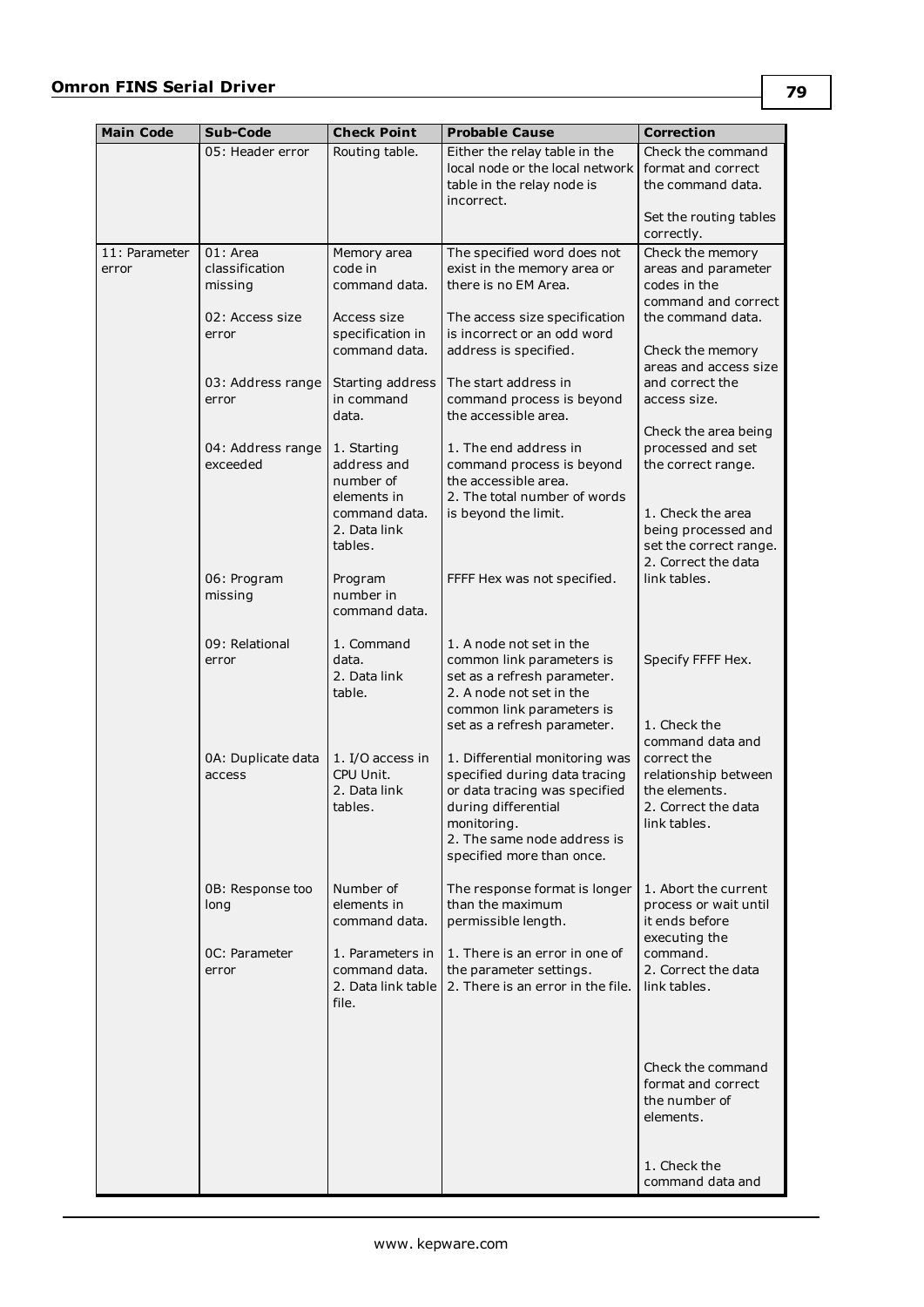| <b>Main Code</b>         | Sub-Code               | <b>Check Point</b>                       | <b>Probable Cause</b>                                                            | <b>Correction</b>                                                                                 |
|--------------------------|------------------------|------------------------------------------|----------------------------------------------------------------------------------|---------------------------------------------------------------------------------------------------|
|                          |                        |                                          |                                                                                  | correct the<br>parameters.<br>2. Check the contents<br>of the file.                               |
| 20: Read not<br>possible | 02: Protected          | N/A                                      | The program area is<br>protected.                                                | Release protection<br>from a Programming<br>Device and then<br>execute the                        |
|                          | 03: Table missing      | Table.                                   | 1. A table has not been<br>registered.<br>2. There is an error in the<br>table.  | command.<br>1. Register a table.<br>2. Correct the table.                                         |
|                          | 04: Data missing       | N/A                                      | The search data does not<br>exist.                                               | N/A                                                                                               |
|                          | 05: Program<br>missing | Program<br>number in<br>command data.    | A non-existing program<br>number has been specified.                             | Check the program<br>numbers and specify                                                          |
|                          | 06: File missing       | File name and<br>file device.            | The file does not exist at the<br>specified file device.                         | a valid one.                                                                                      |
|                          | 07: Data mismatch      | Contents of<br>memory being<br>compared. | 1. A data being compared is<br>not the same.<br>2. A file read operation failed. | Check the path and<br>file name, and correct<br>them.                                             |
|                          |                        |                                          |                                                                                  | 1. Check memory<br>contents and use the<br>correct data.<br>2. Check the contents<br>of the file. |

#### **Main Codes 21-25**

| <b>Main Code</b>          | Sub-Code                                         | <b>Check Point</b>                                                      | <b>Probable Cause</b>                                                                                                                                          | <b>Correction</b>                                                                                                                                   |
|---------------------------|--------------------------------------------------|-------------------------------------------------------------------------|----------------------------------------------------------------------------------------------------------------------------------------------------------------|-----------------------------------------------------------------------------------------------------------------------------------------------------|
| 21: Write not<br>possible | 01: Read Only                                    | N/A                                                                     | The specified area is Read<br>Only.                                                                                                                            | If the area is<br>protected using a<br>switch setting,<br>release protection<br>and then execute the<br>command. If the area<br>is permanently Read |
|                           | 02: Protected<br>Cannot write data<br>link table | 1. N/A<br>2. PLC Setup.                                                 | 1. The program area is<br>protected.<br>2. Writing is not possible<br>because automatic data link<br>table generation has been<br>specified.                   | Only, the command<br>cannot be executed.<br>1. Release protection<br>from a Programming<br>Device and then<br>execute the                           |
|                           | 03: Cannot<br>register                           | 1. Number of<br>files in file<br>device.<br>2. Number of<br>files open. | 1. The file cannot be created<br>because the limit has been<br>exceeded.<br>2. The maximum number of<br>files has already been opened<br>for the system limit. | command.<br>2. Change the PLC<br>Setup so that the<br>data link tables can<br>be manually written.<br>1. Delete any                                 |
|                           | 05: Program<br>missing<br>06: File missing       | Program<br>number in<br>command data.<br>File name.                     | A non-existing program<br>number has been specified.<br>The file does not exist at the<br>specified file device.                                               | unnecessary files or<br>create more file<br>memory.<br>2. Close one or more<br>files and then<br>execute the                                        |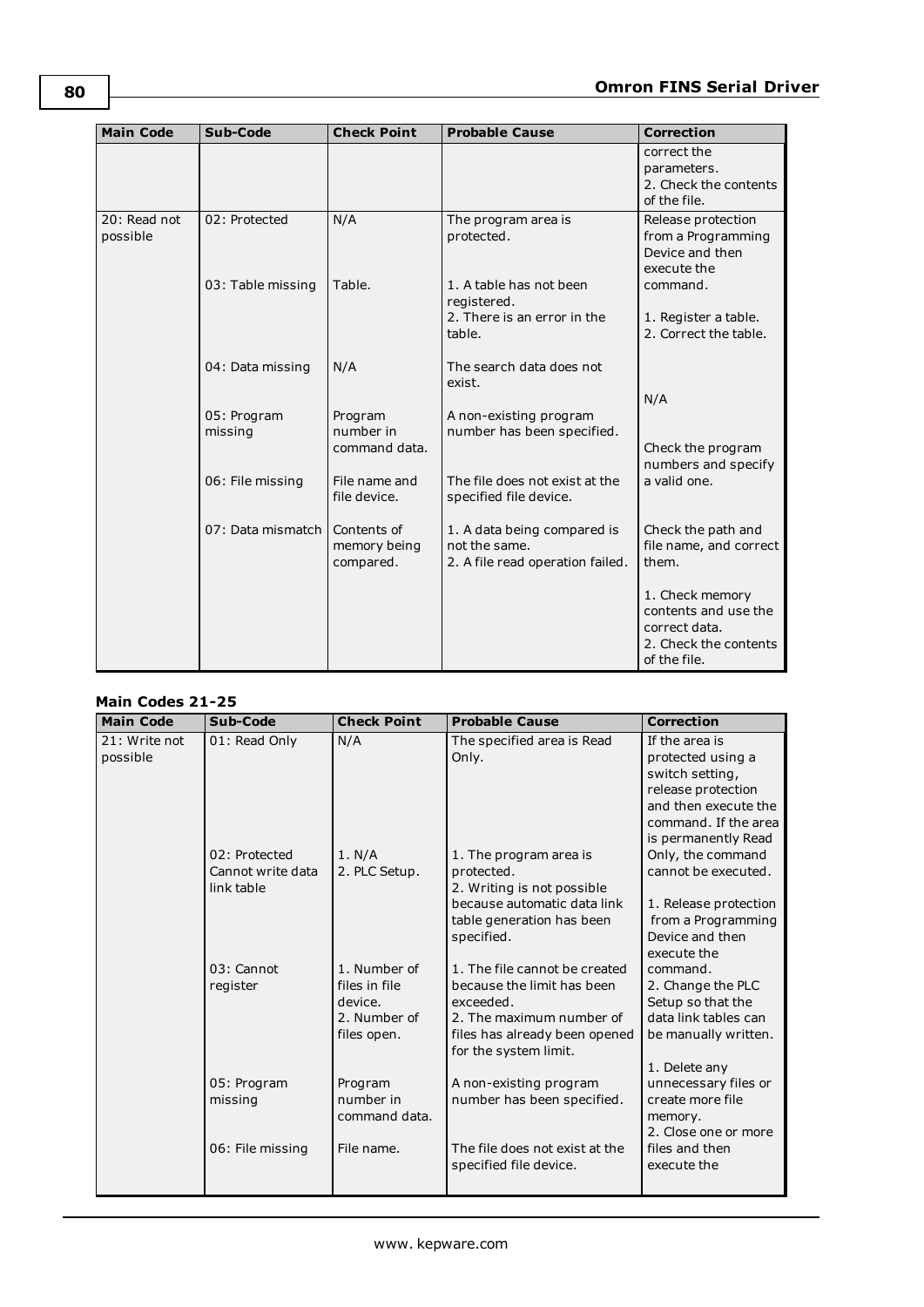#### **Omron FINS Serial Driver**

| <b>Main Code</b>                         | Sub-Code                               | <b>Check Point</b>                      | <b>Probable Cause</b>                                                         | <b>Correction</b>                                                                |
|------------------------------------------|----------------------------------------|-----------------------------------------|-------------------------------------------------------------------------------|----------------------------------------------------------------------------------|
|                                          | 07: File name                          |                                         |                                                                               | command.                                                                         |
|                                          | already exists                         | File name.                              | A file with the same name<br>already exists in the specified<br>file device.  |                                                                                  |
|                                          | 08: Cannot change                      | Contents of<br>memory being<br>changed. | The change cannot be made<br>because doing so would<br>create a problem.      | Check the program<br>numbers and specify<br>a valid one.                         |
|                                          |                                        |                                         |                                                                               | Correct the file name<br>and then execute the<br>command.                        |
|                                          |                                        |                                         |                                                                               | Change the name of<br>the file being written<br>and then execute the<br>command. |
|                                          |                                        |                                         |                                                                               | N/A                                                                              |
| 22: Not<br>executable in<br>current mode | 01: Not possible<br>during execution   | 1. N/A<br>2. Data link<br>status.       | 1. The mode is incorrect.<br>2. The data link is operating                    | 1. Check the mode.<br>2. Check the status<br>of the data links.                  |
|                                          | 02: Not possible<br>while running      | 1. N/A<br>2. Data link<br>status.       | 1. The mode is incorrect.<br>2. The data links are active.                    | 1. Check the mode.<br>2. Check the status<br>of the data links.                  |
|                                          | 03: Wrong PLC<br>mode                  | N/A                                     | The PLC is in PROGRAM mode.                                                   | Check the modes of<br>the PLC and<br>computer.                                   |
|                                          | 04: Wrong PLC<br>mode                  | N/A                                     | The PLC is in DEBUG mode.                                                     | Check the modes of<br>the PLC and                                                |
|                                          | 05: Wrong PLC                          | N/A                                     | The PLC is in MONITOR mode.                                                   | computer.<br>Check the modes of                                                  |
|                                          | 06: Wrong PLC<br>mode                  | N/A                                     | The PLC is in RUN mode.                                                       | the PLC and<br>computer.                                                         |
|                                          | 07: Specified node<br>not polling node | N/A                                     | The specified node is not the<br>polling node.                                | Check the modes of<br>the PLC and<br>computer.                                   |
|                                          | 08: Step cannot be<br>executed         | N/A                                     | The mode is incorrect.                                                        | Check node<br>functioning as the<br>polling node for the<br>network.             |
|                                          |                                        |                                         |                                                                               | Check step status.                                                               |
| 23: No such<br>device                    | 01: File device<br>missing             | Unit<br>configuration.                  | The specified memory does<br>not exist as a file device.                      | Mount memory or<br>format EM as file<br>memory.                                  |
|                                          | 02: Memory                             | N/A                                     | There is no file memory.                                                      |                                                                                  |
|                                          | missing                                |                                         |                                                                               | Check the file                                                                   |
|                                          | 03: Clock missing                      | N/A                                     | There is no clock.                                                            | memory to see if it is<br>mounted.                                               |
|                                          |                                        |                                         |                                                                               | Check the model.                                                                 |
| 24: Cannot<br>start / stop               | 01: Table missing                      | Data link tables.                       | The data link tables have not<br>been registered or they<br>contain an error. | Set the data link<br>tables.                                                     |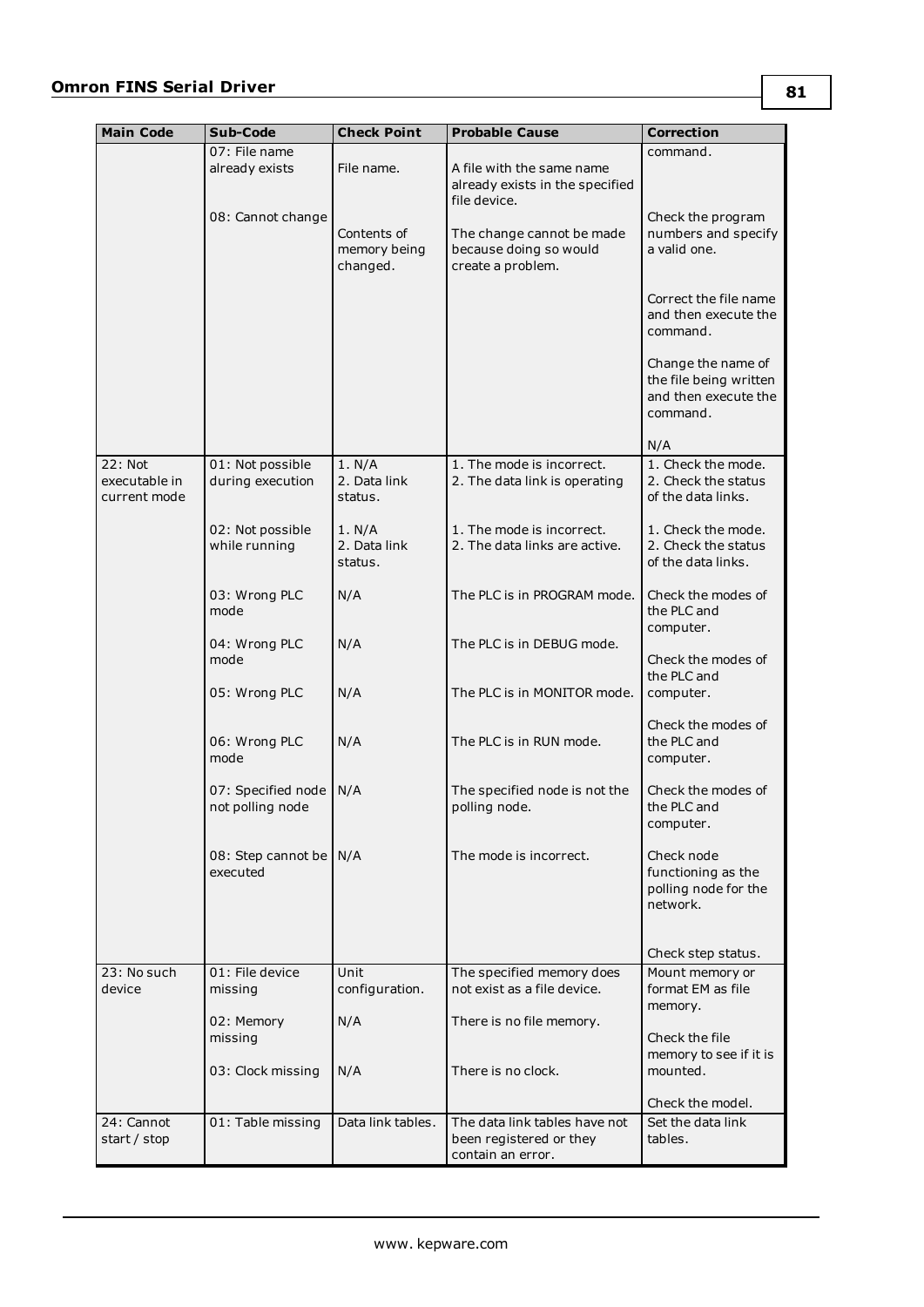| <b>Main Code</b> | Sub-Code                                 | <b>Check Point</b>                                                      | <b>Probable Cause</b>                                                                   | <b>Correction</b>                                                                                                                         |
|------------------|------------------------------------------|-------------------------------------------------------------------------|-----------------------------------------------------------------------------------------|-------------------------------------------------------------------------------------------------------------------------------------------|
| 25: Unit error   | 02: Memory error                         | Contents of<br>memory being<br>processed.                               | The contents of memory<br>contains an error.                                            | Transfer the correct<br>contents to memory.                                                                                               |
|                  | 03: I/O setting<br>error                 | I/O Unit<br>configuration.                                              | The registered I/O tables do<br>not agree with the actual I/O<br>configuration.         | Correct the I/O<br>tables or the I/O<br>configuration.                                                                                    |
|                  | 04: Too many I/O<br>points               | Number of I/O in<br>registered I/O<br>tables.                           | There are too many I/O points<br>and remote I/O points<br>registered.                   | Change the<br>registered I/O table<br>so that it is within                                                                                |
|                  | 05: CPU bus error                        | CPU bus line.                                                           | An error occurred in data<br>transfer between the CPU and<br>a CPU Bus Unit.            | the limit.                                                                                                                                |
|                  | 06: I/O duplication                      | Rack numbers,<br>Unit numbers,<br>and I/O<br>addresses in<br>PLC Setup. | The same number / address<br>was set more than once.                                    | Check Units, Boards,<br>and cables to be sure<br>they are connected<br>correctly and then<br>execute the ERROR<br>CLEAR command.          |
|                  | 07: I/O bus error                        | I/O bus line.                                                           | An error occurred in data<br>transfer between the CPU and<br>an I/O Unit.               | Check the PLC Setup<br>and correct the<br>numbers /<br>addresses so that<br>each is used only<br>once.                                    |
|                  | 09: SYSMAC BUS /<br>2 error              | SYSMAC BUS / 2<br>transmission<br>path.                                 | An error occurred in data<br>transfer on the SYSMAC BUS /<br>2 line.                    |                                                                                                                                           |
|                  | 0A: CPU Bus Unit<br>error                | <b>CPU Bus Unit</b><br>transmission<br>path.                            | An error occurred in data<br>transfer for a CPU Bus Unit.                               | Check Units, Boards,<br>and cables to be sure<br>they are connected<br>correctly and then<br>execute the ERROR<br>CLEAR command.          |
|                  | <b>0D: SYSMAC BUS</b><br>No. duplication | Word settings.                                                          | The same word is allocated<br>more than once.                                           | Check Units, Boards,<br>and cables to be sure<br>they are connected                                                                       |
|                  | OF: Memory error                         | Status of<br>memory being<br>processed.                                 | A memory error has occurred<br>in internal memory, a memory<br>card, or EM file memory. | correctly and then<br>execute the ERROR<br>CLEAR command.                                                                                 |
|                  | 10: SYSMAC BUS<br>terminator missing     | N/A                                                                     | Terminators have not been<br>set.                                                       | Check Units, Boards,<br>and cables to be sure<br>they are connected<br>correctly and then<br>execute the ERROR<br>CLEAR command.          |
|                  |                                          |                                                                         |                                                                                         | Check the I/O tables<br>and correct the<br>allocations.                                                                                   |
|                  |                                          |                                                                         |                                                                                         | For internal memory,<br>write the correct<br>data and then<br>execute the<br>command. For a<br>memory card or EM<br>file memory, the file |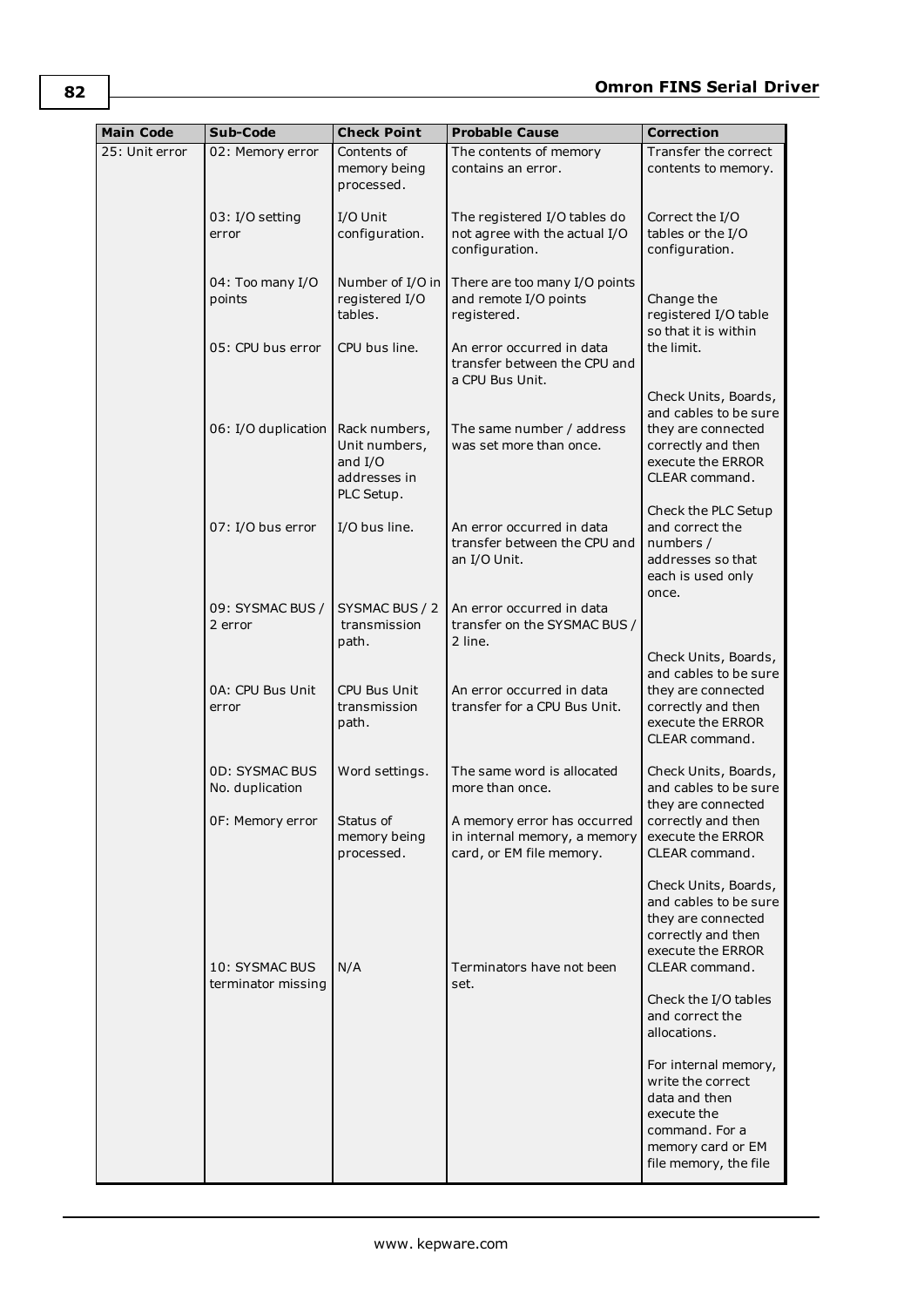| <b>Main Code</b> | Sub-Code | <b>Check Point</b> | <b>Probable Cause</b> | <b>Correction</b>     |
|------------------|----------|--------------------|-----------------------|-----------------------|
|                  |          |                    |                       | data has been         |
|                  |          |                    |                       | destroyed. Execute    |
|                  |          |                    |                       | the FILE MEMORY       |
|                  |          |                    |                       | FORMAT command.       |
|                  |          |                    |                       | If the problem        |
|                  |          |                    |                       | persists, replace the |
|                  |          |                    |                       | memory.               |
|                  |          |                    |                       |                       |
|                  |          |                    |                       | Set the terminators   |
|                  |          |                    |                       | correctly.            |

#### **Main Code 26-40**

| <b>Main Code</b>     | Sub-Code                         | <b>Check Point</b>                                                            | <b>Probable Cause</b>                                                                                                                     | <b>Correction</b>                                                                                                |
|----------------------|----------------------------------|-------------------------------------------------------------------------------|-------------------------------------------------------------------------------------------------------------------------------------------|------------------------------------------------------------------------------------------------------------------|
| 26: Command<br>error | 01: No protection                | Command<br>protection for<br>program area.                                    | The specified area is not<br>protected.                                                                                                   | An attempt was<br>made to clear<br>protection on an<br>area that is not<br>protected, i.e., there                |
|                      | 02: Incorrect<br>password        | N/A                                                                           | An incorrect password has<br>been specified.                                                                                              | is no reason to clear<br>protection.                                                                             |
|                      | 04: Protected                    | 1. N/A<br>2. Number of<br>commands<br>being executed.                         | 1. The specified area is<br>protected.<br>2. The node receiving the<br>command is already<br>processing 5 commands.                       | Specify the correct<br>password.<br>1. Clear protection<br>from a Programming<br>Device and then                 |
|                      | 05: Service<br>already executing | N/A                                                                           | The service is being<br>executed.                                                                                                         | execute the<br>command.<br>2. Wait for current<br>processing to end or<br>force the end of a                     |
|                      | 06: Service<br>stopped           | N/A                                                                           | The service is not being<br>executed.                                                                                                     | current process and<br>then execute the<br>command.                                                              |
|                      | 07: No execution<br>right        | 1. LNK indicator<br>on Unit / Board.<br>2. N/A                                | 1. The right to execute the<br>service has not been<br>obtained.<br>2. A response was not<br>returned because a buffer<br>error occurred. | Wait for the service<br>to end or force the<br>end of the service<br>and then execute the<br>command.            |
|                      | 08: Settings not<br>complete     | Settings<br>required before<br>execution.                                     | The settings required before<br>executing the service have<br>not been made.                                                              | If necessary, start<br>the service.                                                                              |
|                      | 09: Necessary<br>items not set   | Command data.                                                                 | The required elements have<br>not been set in the command<br>data.                                                                        | 1. The local node is<br>not in the data link.<br>Execute the<br>command from a<br>node that is                   |
|                      | 0A: Number<br>already defined    | Action numbers<br>and transition<br>numbers of<br>program in<br>program area. | The specified<br>action/transition number has<br>already been registered in a<br>previous program.                                        | participating in the<br>data link.<br>2. Restart the Board.<br>If the problem<br>persists, replace the<br>Board. |
|                      | 0B: Error will not<br>clear      | Cause of error<br>being cleared.                                              | The cause of the error has not<br>been removed.                                                                                           | Make the required<br>settings.                                                                                   |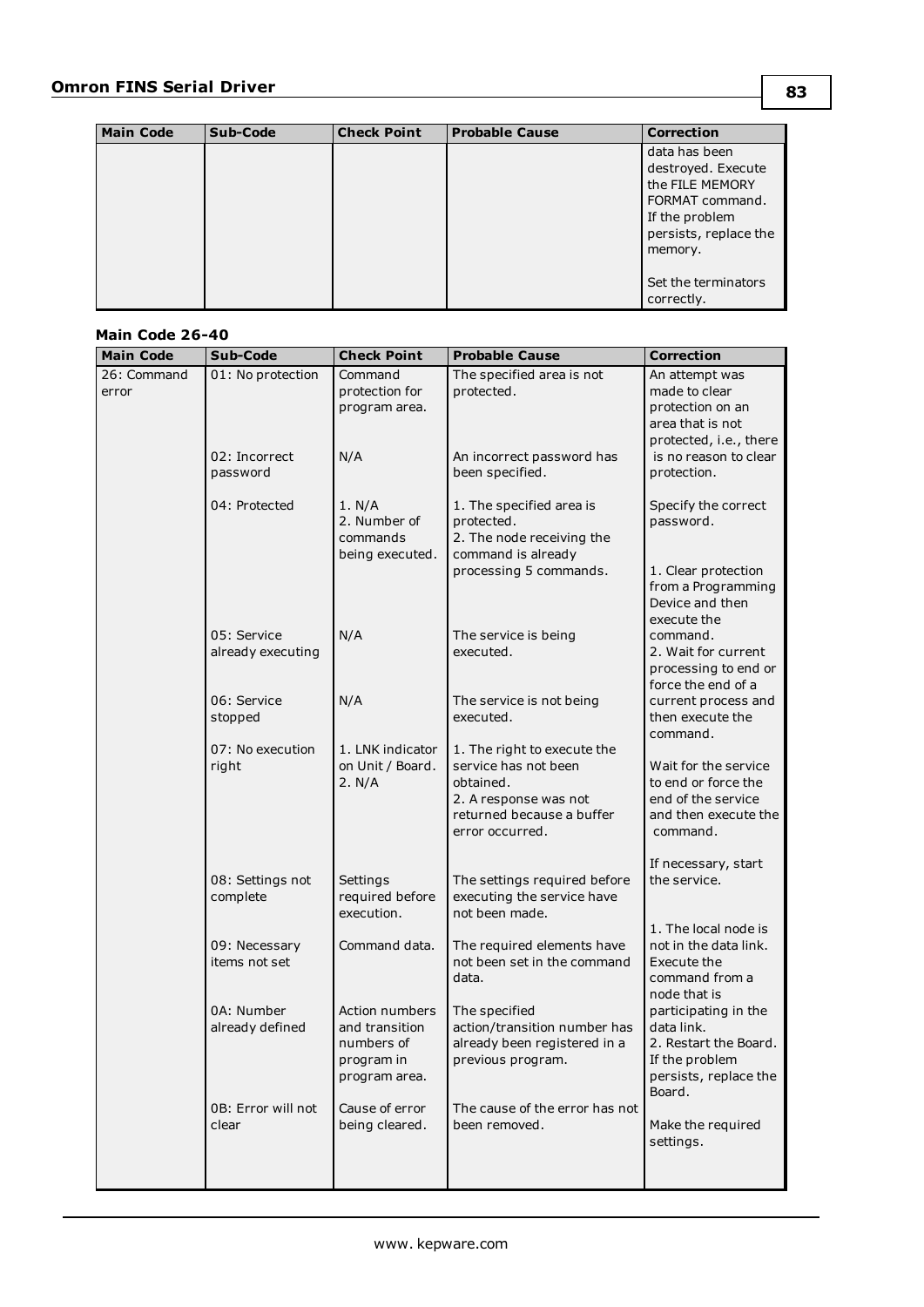| <b>Main Code</b>          | Sub-Code               | <b>Check Point</b> | <b>Probable Cause</b>                                                                                                                                                                                          | <b>Correction</b>                                                                                                                                                                                                                                                                                                 |
|---------------------------|------------------------|--------------------|----------------------------------------------------------------------------------------------------------------------------------------------------------------------------------------------------------------|-------------------------------------------------------------------------------------------------------------------------------------------------------------------------------------------------------------------------------------------------------------------------------------------------------------------|
|                           |                        |                    |                                                                                                                                                                                                                | Check the command<br>format and set the<br>required elements in<br>the command data.<br>Check the<br>action/transition<br>numbers to ones<br>that are not being<br>used and then<br>execute the<br>command.<br>Remove the cause of<br>the error and then<br>execute ERROR<br>CLEAR.                               |
| 30: Access<br>right error | 01: No access<br>right | N/A                | The access right is held by<br>another device. (Online<br>editing is being executed<br>from another node or ACCESS<br>RIGHT ACQUIRE or ACCESS<br>RIGHT FORCE ACQUIRE has<br>been executed by another<br>node.) | Wait until the access<br>right is released and<br>then execute the<br>command, ACCESS<br>RIGHT ACQUIRE or<br><b>ACCESS RIGHT</b><br>FORCE ACQUIRE can<br>be executed to<br>obtain the access<br>right, but this may<br>adversely affect<br>processing by the<br>node that previously<br>held the access<br>right. |
| 40: Abort                 | 01: Service<br>aborted | N/A                | Service was aborted with<br>ABORT command.                                                                                                                                                                     |                                                                                                                                                                                                                                                                                                                   |

#### **Flags**

There are specific flags in the end code word (bits 6, 7, and 15) that may also be ON. The following diagram displays the contents of the end code word.



If bit 6 or 7 is ON, an error has occurred in the destination CPU Unit. If this occurs, refer to the operation manuals for the CPU Unit where the error occurred and then remove the cause of the error.

If bit 15 is ON, an error has occurred during a network relay operation. The end code contains an additional twobyte (one word) network relay error code that can be used to determine the location of the relay error. The following diagram displays the response data of a network relay error. This information can be used to determine the node where the error occurred so that appropriate measures may be taken.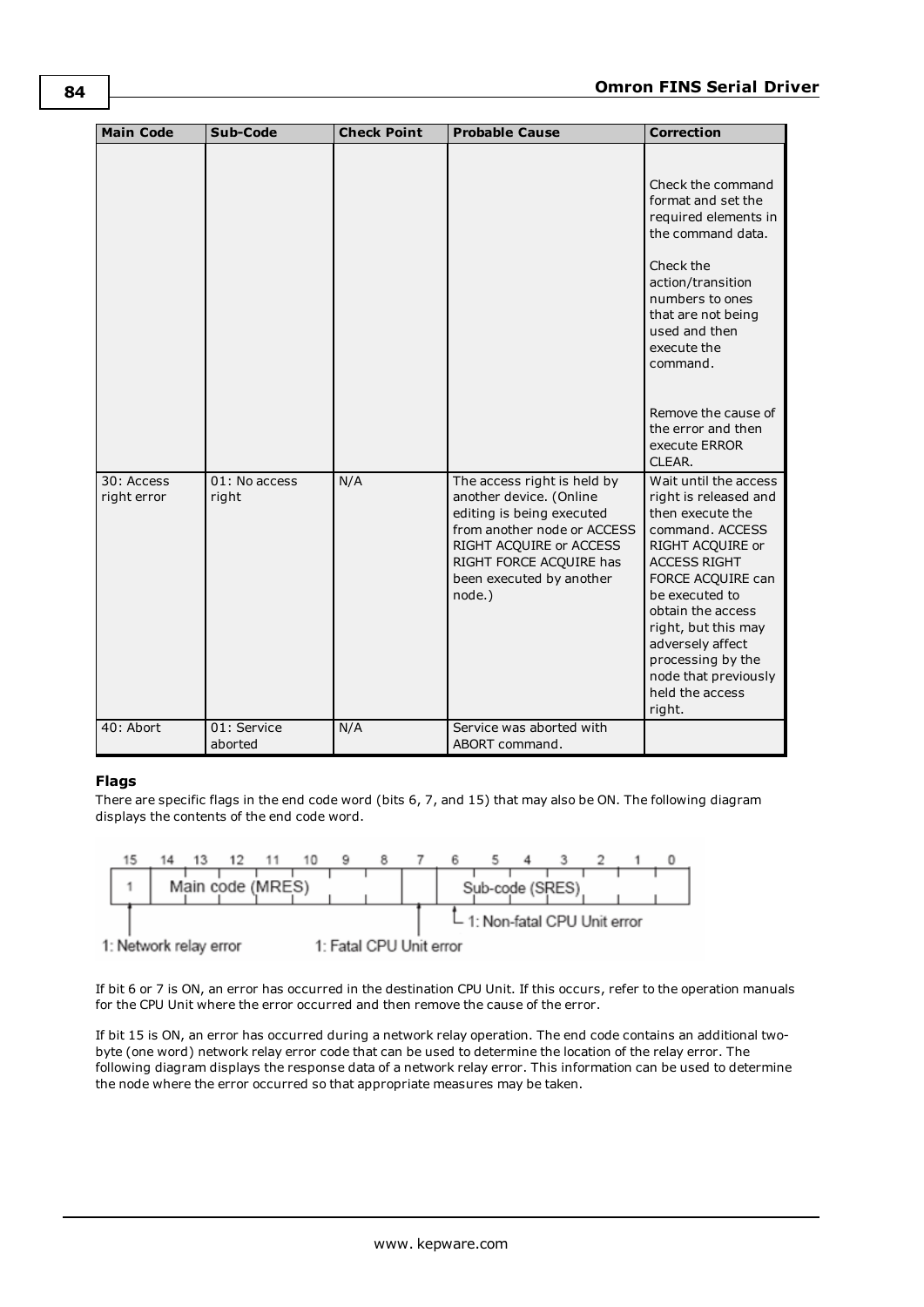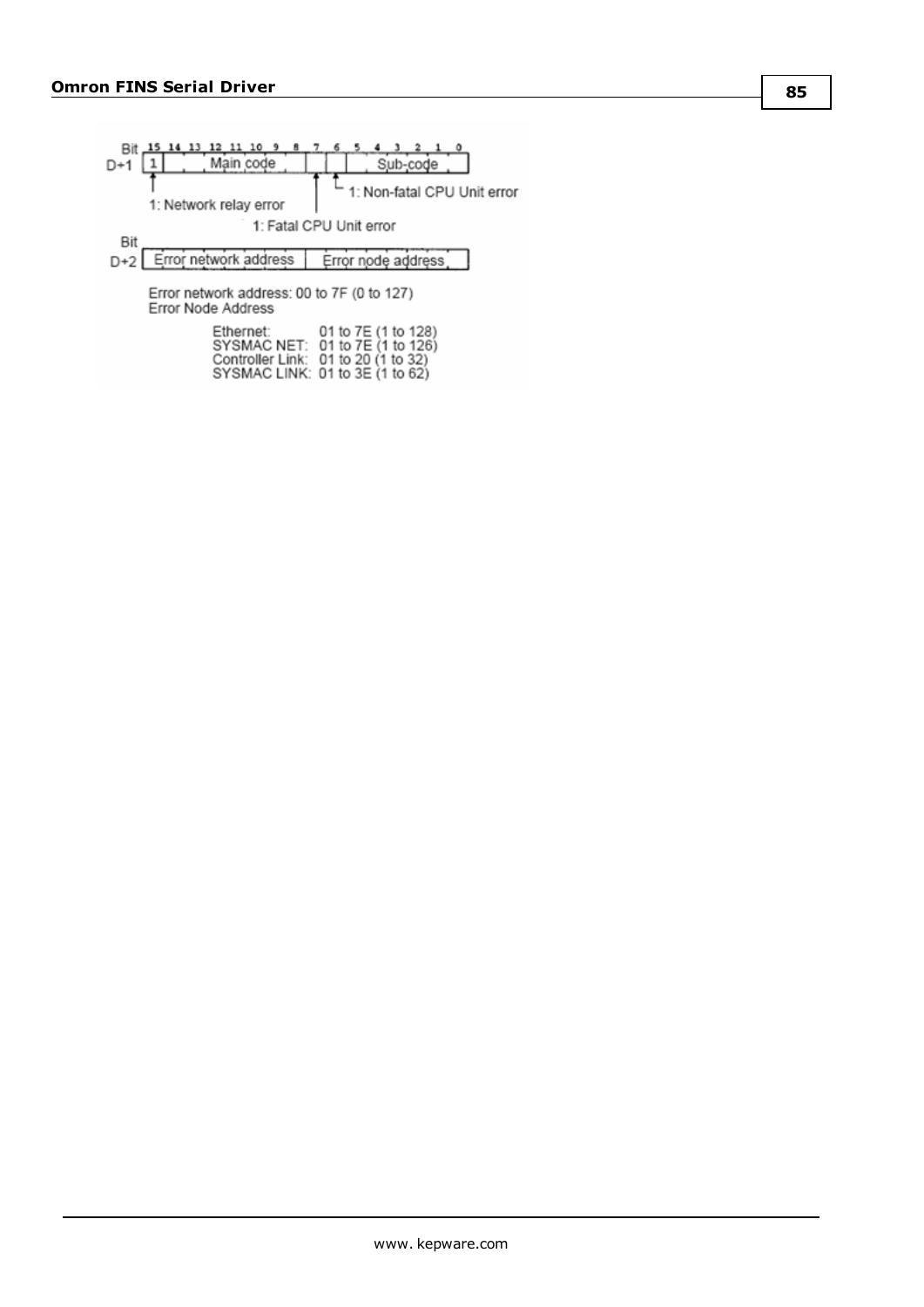# **Index**

# **A**

Address <address> is out of range for the specified device or register. [63](#page-62-0) Address Descriptions [12](#page-11-0)

## **B**

BCD [11](#page-10-0) Boolean [11](#page-10-1)

# **C**

C1000H Addressing [19](#page-18-0) C2000H Addressing [22](#page-21-0) C200H Addressing [12](#page-11-1) C500 Addressing [16](#page-15-0) CJ1 Addressing [53](#page-52-0) CJ2 Addressing [57](#page-56-0) Communication Parameters [6](#page-5-0) Communications error on <channel name> [<error mask>] [64](#page-63-0) COMn does not exist. [64](#page-63-1) COMn is in use by another application. [65](#page-64-0) CS1 Addressing [49](#page-48-0) CV1000 Addressing [29](#page-28-0) CV2000 Addressing [33](#page-32-0) CV500 Addressing [25](#page-24-0) CVM1-CPU11 Addressing [41](#page-40-0) CVM1-CPU21 Addressing [45](#page-44-0)

# **D**

Data type <type> is not valid for device address <address>. [63](#page-62-1)

Data Types Description [11](#page-10-2)

Device <device name> access right denied (Tag <address>). [Main\_ Sub: <main code, sub code>]. [65](#page-64-1)

- Device <device name> cannot accept command (Tag <address>, Size <br/> <br/>bytes>). [Main, Sub: <main code, sub code>]. [65](#page-64-2)
- Device <device name> cannot process command (Tag <address>, Size <br/> <br/>bytes>). [Main, Sub: <main code, sub code>]. [66](#page-65-0)

Device <device name> deactivated due to network settings conflict with device <device name>. [66](#page-65-1)

Device <device name> is not responding. [66](#page-65-2)

Device <device name> responded with a command format error (Tag <address>, Size <br/> <br/>stytes>). [Main, Sub: <main code, sub code>]. [66](#page-65-3)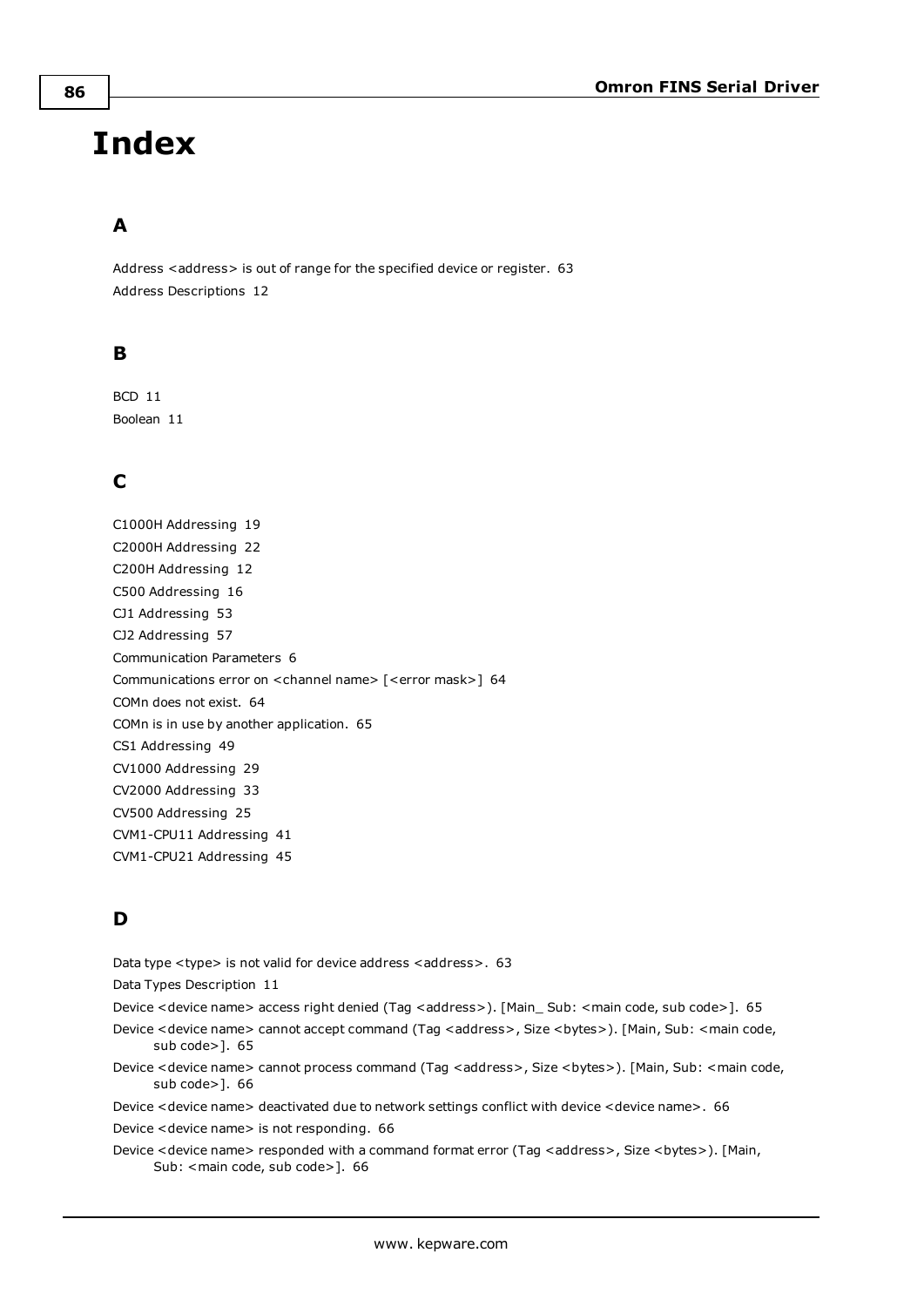Device <device name> responded with a command parameter error (Tag <address>, Size <br/> <br/>stophenon . [Main, Sub: <main code, sub code>]. [67](#page-66-0) Device <device name> responded with a communications error. [Main, Sub: <main code, sub code>]. [67](#page-66-1) Device <device name> responded with destination node error. [Main, Sub: <main code, sub code>]. [67](#page-66-2) Device <device name> responded with error <error code> (Tag <address>, Size <br/> <br/>stytes>). [Main, Sub: <main code, sub code>]. [67](#page-66-3) Device <device name> responded with error in unit. [Main, Sub: <main code, sub code>]. [67](#page-66-4) Device <device name> responded with fatal CPU unit error. [End Code: <end code>]. [68](#page-67-0) Device <device name> responded with local node error. [Main, Sub: <main code, sub code>]. [68](#page-67-1) Device <device name> responded with non-fatal CPU unit error. [End Code: <end code>]. [68](#page-67-2) Device <device name> responded with read not possible (Tag <address>, Size <br/> <br/>stytes>). [68](#page-67-3) Device <device name> responded with routing table error. [Main, Sub: <main code, sub code>]. [69](#page-68-0) Device <device name> responded with write not possible (Tag <address>, Size <br/> <br/> <br/> <br/>Sub: Main, Sub: <main code, sub code>]. [69](#page-68-1) Device address <address> contains a syntax error. [63](#page-62-2) Device address <address> is not supported by model <model name>. [63](#page-62-3) Device address <address> is read only. [63](#page-62-4) Device ID [5](#page-4-0) Device Setup [5](#page-4-1) DWord [11](#page-10-3)

#### **E**

Error Descriptions [62](#page-61-0) Error Mask Definitions [64](#page-63-2) Error opening COMn. [65](#page-64-3)

## **F**

FINS Networks [7](#page-6-0) Float [11](#page-10-4) Framing [64](#page-63-3)

## **H**

Hardware break [64](#page-63-4)

# **L**

LBCD [11](#page-10-5) Long [11](#page-10-6)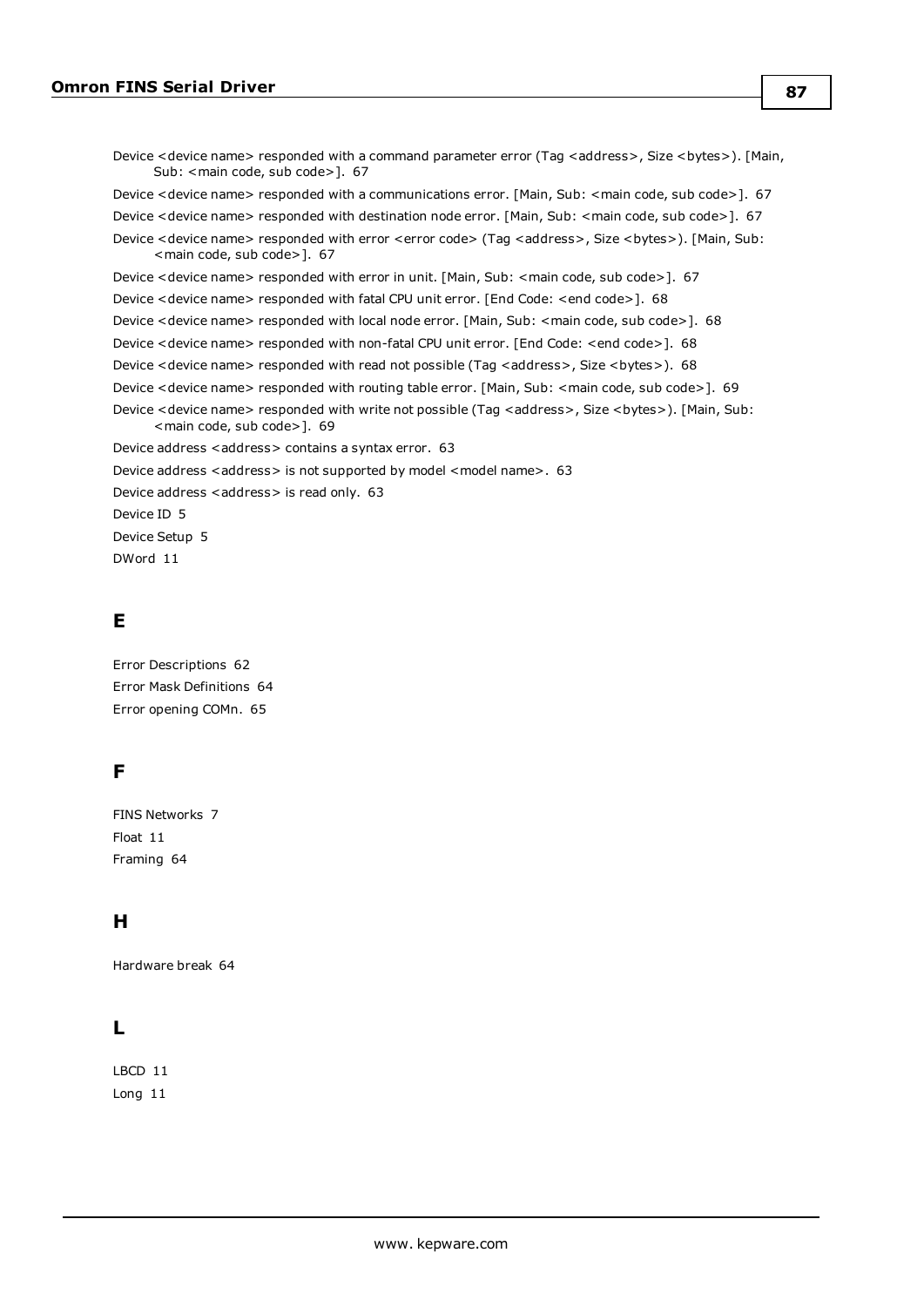#### **M**

Main and Sub Error Codes [70](#page-69-0), [76](#page-75-0) mask. [64](#page-63-0) Missing address. [63](#page-62-5) Modem Setup [7](#page-6-1)

## **N**

Network [5](#page-4-2)

# **O**

Overrun [64](#page-63-5) Overview [4](#page-3-0)

## **P**

Parity [64](#page-63-6)

# **R**

Run Mode Settings [6](#page-5-1) RX buffer [64](#page-63-7)

## **S**

Short [11](#page-10-7) Signed [11](#page-10-8) String [11](#page-10-9) Supported Devices [5](#page-4-3)

# **T**

The current project was created with an older version of this driver. Examine device properties to validate network parameters. [69](#page-68-2)

TX buffer [64](#page-63-8)

# **U**

Unable to set comm parameters on COMn. [65](#page-64-4)